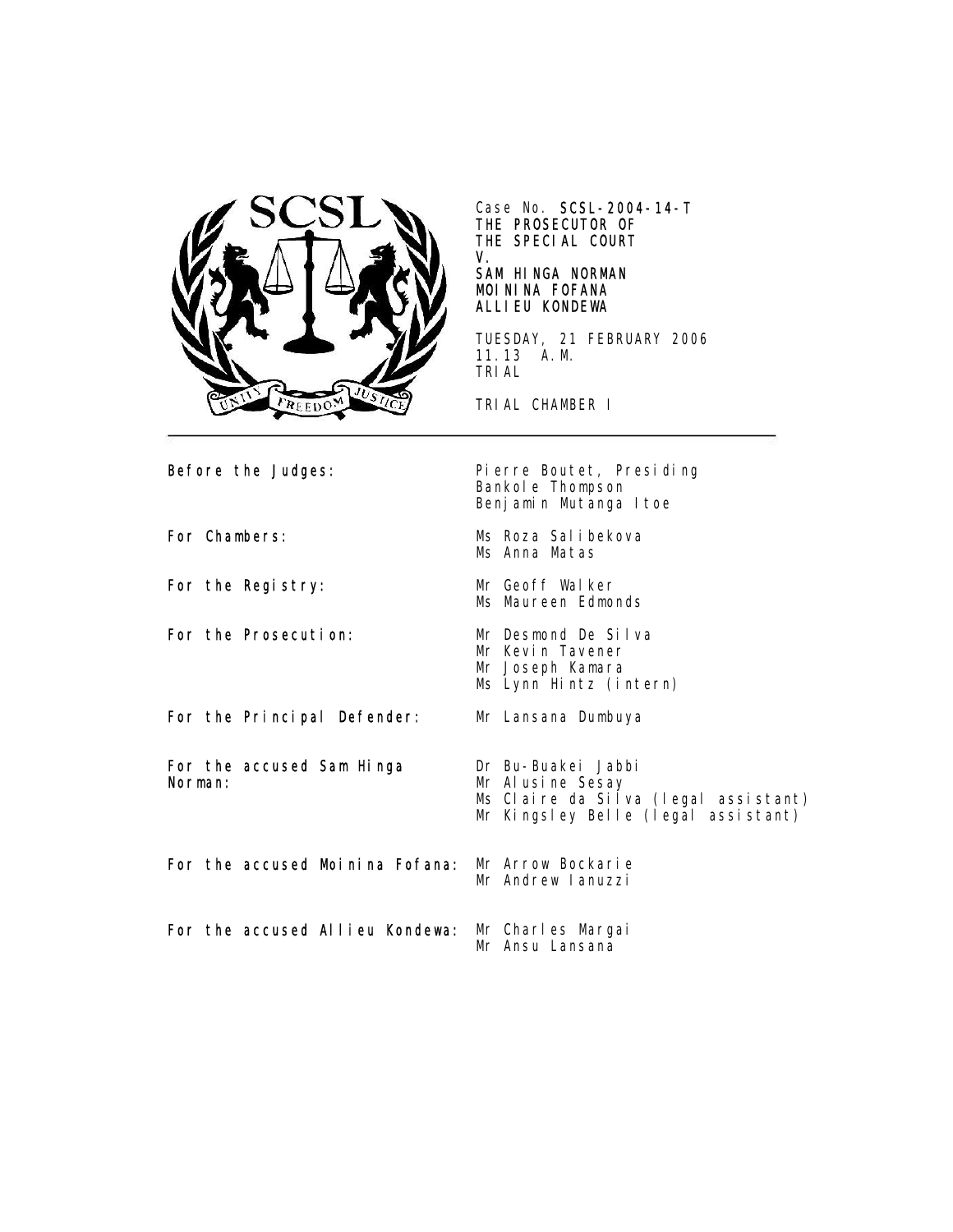1 2 3 4 5 6 7 8 9 10 11:14:23 11 12 13 14 15 11:14:35 16 17 18 19 20 11:15:00 21 22 23 24 25 11:15:11 26 27 28 29 10:57:57 [CDF21FEB06A - EKD] Tuesday, 21 February 2006 [Open session] [The accused present] [The witness entered court] [Upon resuming at 11.13 a.m.] PRESIDING JUDGE: Good morning, counsel. Good morning, Mr Witness. Dr Jabbi, we even gave you 15 more minutes for your preparation this morning. So I would hope that you are ready to proceed with the examination-in-chief of your witness. MR JABBI: Pardon, My Lord? I did not hear the earlier part of the statement. PRESIDING JUDGE: I said we even gave you 15 minutes more for the preparation. MR JABBI: I believe I have a technical problem. PRESIDING JUDGE: Are you on the English channel? MR JABBI: Yes, My Lord. Let me use the other one. JUDGE ITOE: You prefer the Mende channel maybe. MR JABBI: My Lord, it is likely to be the best channel, actual I v. PRESIDING JUDGE: Do you hear me now? MR JABBI: Very clearly, My Lord. PRESIDING JUDGE: Thank you. I was saying to you that we have given you 15 minutes more for your preparation of this witness, so we hope that you are ready to proceed now. MR JABBI: Indeed, My Lord.. PRESIDING JUDGE: Can you do so, please, and we will proceed to take the oath of the witness. MR JABBI: Thank you.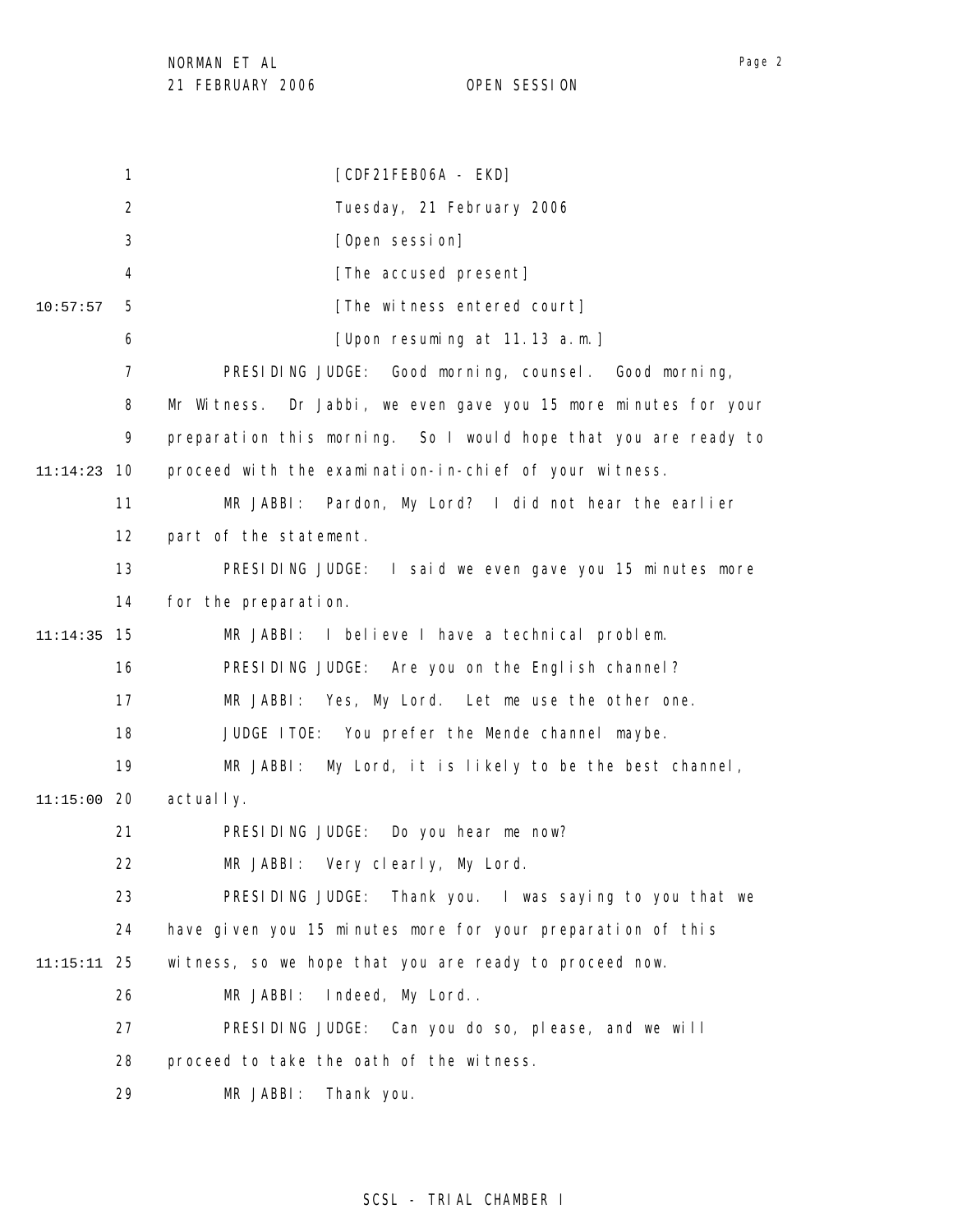|               | $\mathbf{1}$   |        | LI EUTENANT GENERAL RICHARDS [Sworn]<br>WI TNESS:         |
|---------------|----------------|--------|-----------------------------------------------------------|
|               | $\overline{2}$ |        | PRESIDING JUDGE: So, Dr Jabbi, this is defence witness    |
|               | 3              | seven? |                                                           |
|               | 4              |        | MR JABBI: Yes, My Lord.                                   |
| 11:15:59      | 5              |        | PRESIDING JUDGE: Please proceed.                          |
|               | 6              |        | MR JABBI:<br>Thank you.                                   |
|               | $\overline{7}$ |        | EXAMINED BY MR JABBI:                                     |
|               | 8              | Q.     | Good morning, Mr Witness.                                 |
|               | 9              | Α.     | Morning.                                                  |
| 11:16:15      | 10             | Q.     | Can you please tell the Court your full names?            |
|               | 11             | Α.     | I'm Lieutenant General David Julian Richards.             |
|               | 12             | Q.     | Thank you, General.                                       |
|               | 13             |        | JUDGE ITOE:<br>Lieutenant General David --                |
|               | 14             |        | THE WITNESS: Julian Richards, My Lord.                    |
| 11:16:46      | 15             |        | JUDGE ITOE:<br>Would it be J-U-L-I-A-N?                   |
|               | 16             |        | THE WITNESS: J-U-L-I-A-N, sir.                            |
|               | 17             |        | MR JABBI:                                                 |
|               | 18             | Q.     | Yes, General, can you tell the Court how old you are?     |
|               | 19             | Α.     | I'm 53 years old.                                         |
| $11:17:26$ 20 |                | Q.     | And your nationality, please?                             |
|               | 21             | Α.     | British.                                                  |
|               | 22             | Q.     | Your present occupation?                                  |
|               | 23             | Α.     | I'm commander of NATO's Allied Rapid Reaction Corps based |
|               | 24             |        | in Germany.                                               |
| 11:17:55      | 25             |        | NATO's Allied?<br>JUDGE ITOE:                             |
|               | 26             |        | MR JABBI:                                                 |
|               | 27             | Q.     | Can you please go over that?                              |
|               | 28             | Α.     | Allied Rapid Reaction Corps and I'm based in Germany.     |
|               | 29             | Q.     | At this stage if I may, at least for the sake of the      |

# SCSL - TRIAL CHAMBER I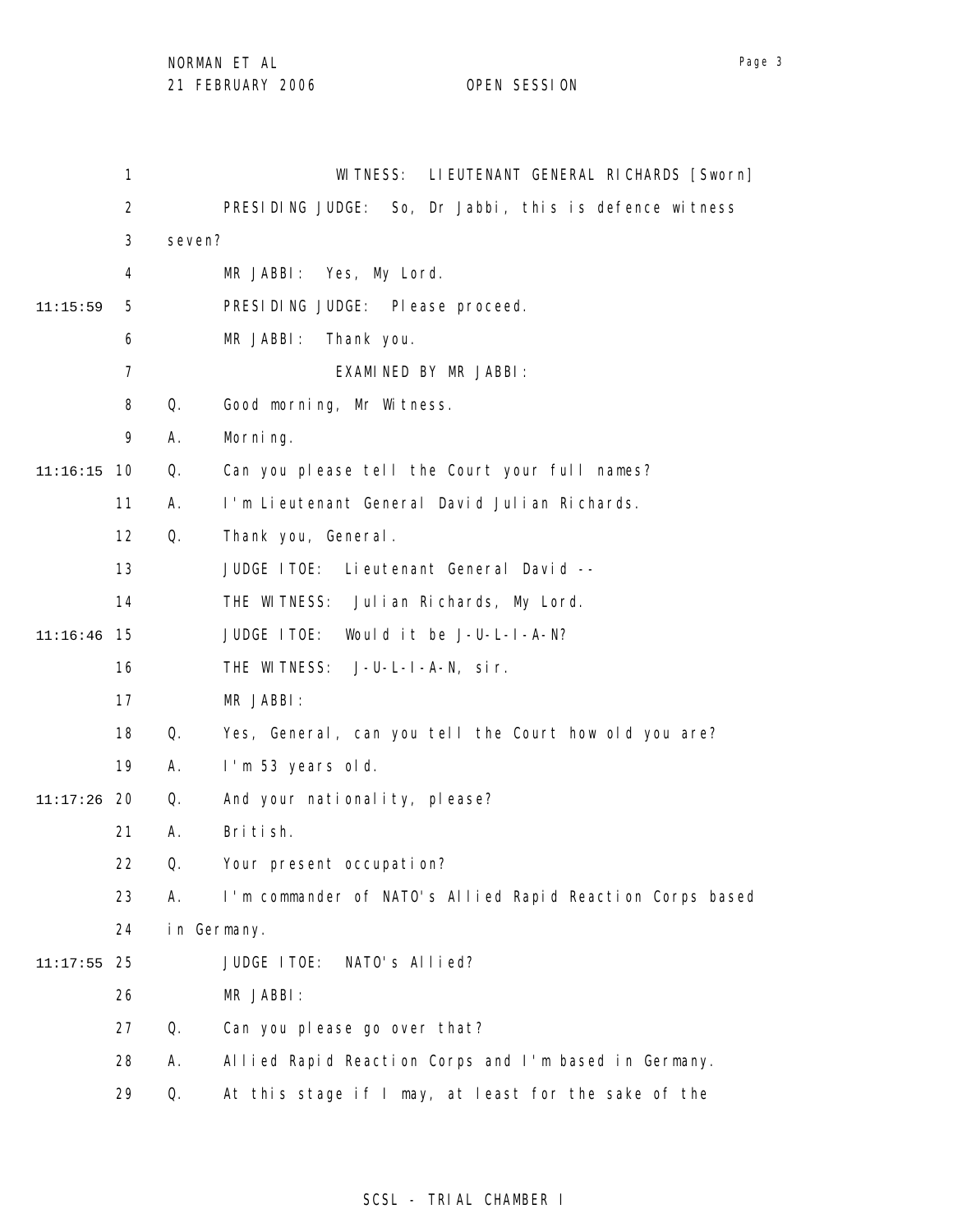1 2 3 4 5 6 7 8 9 10 11:19:19 11 12 13 14 15 11:20:25 16 17 18 19 20 11:20:56 21 22 23 24 25 11:21:41 26 27 28 29 11:18:54 convenience of the Court, it would be welcome if you are as slow as possible. Mainly because whatever you say is actually being interpreted into other languages and time should be allowed for that interpretation to go over. Also Their Lordships will be writing it down. So we allow a little bit of time for all that and it will be good to speak slowly. A. Thank you. Q. Thank you. I take it, of course, that you belong to the British Army? A. That's correct, 35 years man and boy in the British Army. Q. Can you tell the Court what areas of the world you have served in, if any, in your time as a British Army officer? A. I've served throughout many parts of the world, but principally in the Far East, Germany, Northern Ireland on operations on five occasions -- five tours of duty in Northern Ireland. Lots of places where one trains, like Canada, Central America and so on. But in more recent years, principally as an operations officer, I have served in East Timor -- Q. Please watch your pace and the pens up there. A. I will judge by the pens. In 1998 I served in Indonesia in an evacuation operation, and also in that year in Albania. In 1999 I commanded the British forces in East Timor which was a successful United Nations operation, but was initially led by an Australian coalition and I was the deputy to the Australian commander. I also visited Sierra Leone in that year, to which I know we will return. Q. Indeed. A. And then in 2000 I came here. I also commanded a flood relief operation in Mozambique in the beginning of 2000. Since

### SCSL - TRIAL CHAMBER I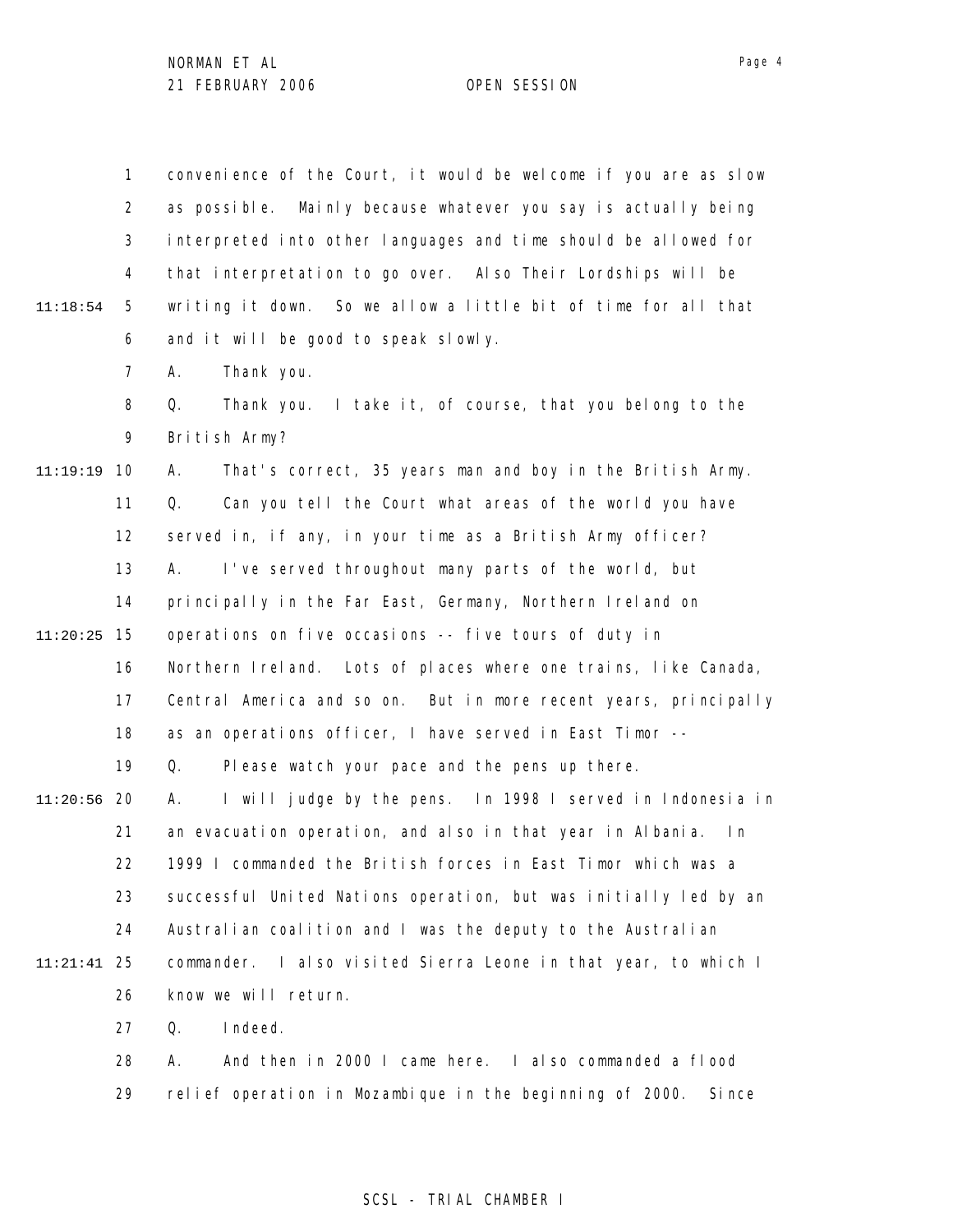1 2 3 4 5 6 7 8 9 10 11:22:55 11 12 13 14 15 11:23:12 16 17 18 19 20 11:23:41 21 22 23 24 25 11:24:20 26 27 28 29 11:22:40 then I have been in Iraq, but not for a long period, but I have been there. And otherwise I've been preparing for an operation in Afghanistan. Q. Okay, let's watch the pace, please. PRESIDING JUDGE: That's okay. If we run into difficulties we will let you know. That's fine JUDGE ITOE: These are introductory matters that have to do with his profile. They don't go to the essence. MR JABBI: Indeed, My Lord. Q. Continue, please. A. I am currently preparing to command the NATO operation in Afghanistan and that's been the focus of my efforts in the last 12 months or so. And obviously I have been to other parts of the world, but those are my main areas. Including the Balkans as well, actually, which I forgot to mention, Bosnia. Q. Thank you. And as you said, we would have to come to your visits to Sierra Leone. Can you set out what times you have visited Sierra Leone? A. Right. I first -- I have been here until today on five - for five periods. Q. This time a little more slowly, please. A. Okay. The first occasion was in January 1999 for about eight days. The second occasion was in February 1999 for the same period, seven or eight days. The third occasion was for five days in April 2000. The fourth occasion was for six and a half weeks in May and June 2000, and the last occasion was for seven weeks in late September, October and November of 2000. Q. Thank you. Now, before you came to Sierra Leone for the first time, as you say in January 1999, did you know anything of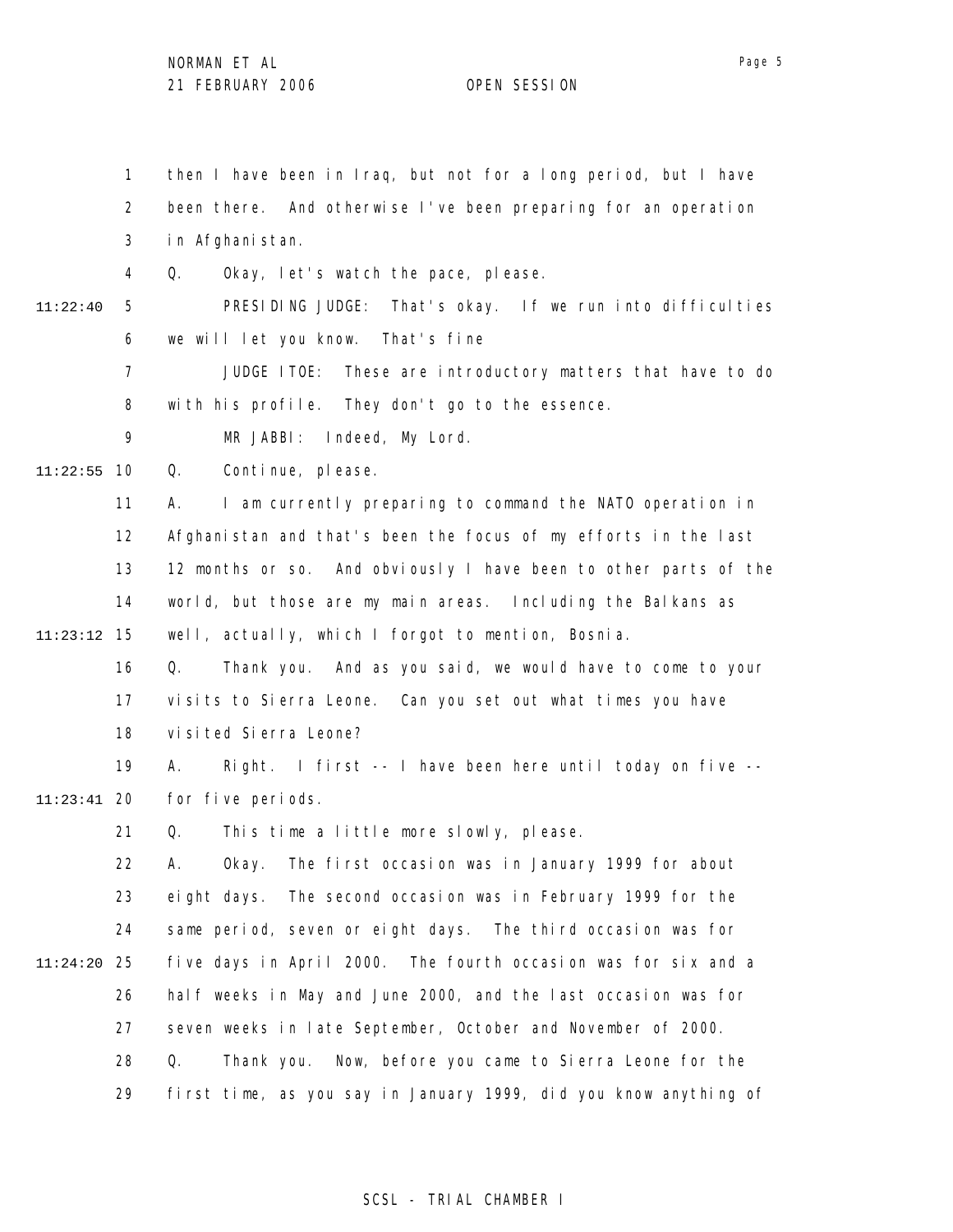1 2 3 4 5 6 7 8 9 10 11:25:58 11 12 13 14 15 11:26:09 16 17 18 19 20 11:26:52 21 22 23 24 25 11:27:30 26 27 28 29 11:25:39 the situation in Sierra Leone? A. My job at the time was -- I think it's best described as a military troubleshooter. I worked in the headquarters near London whose task was to monitor unstable situations -- Q. Let's watch the pace and the pens, please. A. -- anywhere in the world. JUDGE ITOE: Please, you go slowly, General. Mr Witness, you go slowly because the evidence is more related to why you're here now, so we need to record you very faithfully. Is that all right? THE WITNESS: Yes, absolutely. JUDGE ITOE: I got you up to when you said your job at the time was that of a military troubleshooter and that you were based somewhere in London. THE WITNESS: In London. Okay, thank you. And in that role one of my tasks was to monitor unstable situations anywhere in the world, one of which was Sierra Leone. But before I came here in January 1999 -- JUDGE ITOE: Please, can you -- THE WITNESS: Sorry, sir. I hadn't actually taken a great interest in it. I just knew the bare facts. MR JABBI: Q. Although you have merely said unstable situations in the world, what were the facts - the bare facts - that you knew before January 1999 about the Sierra Leone situation as a trouble area? A. There was a conflict here. There was a democratically elected government. Q. Please watch the pace.

## SCSL - TRIAL CHAMBER I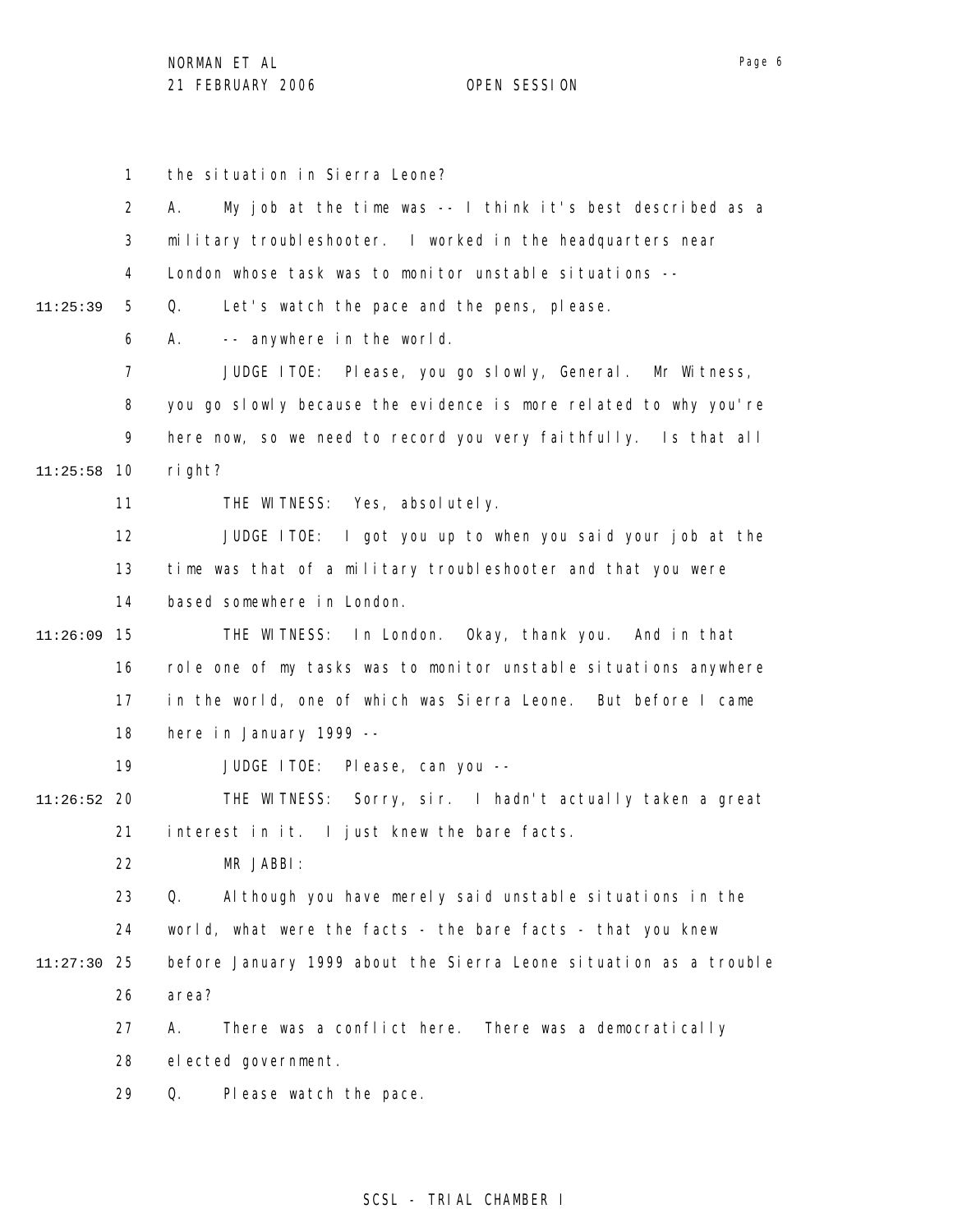|          | $\mathbf{1}$   | And there was a group, historically over a number of years,<br>А.               |
|----------|----------------|---------------------------------------------------------------------------------|
|          | $\overline{2}$ | who had been opposing the government. I knew that a year or so                  |
|          | 3              | before '99 the government had been forced -- or the President,                  |
|          | 4              | anyway, had been forced to flee to Conakry, along with most of                  |
| 11:28:42 | 5              | the diplomatic community. And I knew that there was an                          |
|          | 6              | undemocratic government here, and that there was a lot of                       |
|          | 7              | fi ghti ng.                                                                     |
|          | 8              | Thank you. Now, if we may take your visits in turn.<br>Q.                       |
|          | 9              | Taking the first one in January 1999, can you tell the Court what               |
| 11:29:53 | 10             | the purpose of your visit was?                                                  |
|          | 11             | As far as London was concerned, in January 1999 all<br>А.                       |
|          | 12             | communications with the country appeared to have been severed.                  |
|          | 13             | Q.<br>Which country?                                                            |
|          | 14             | Α.<br>This country.                                                             |
| 11:30:17 | 15             | Si erra Leone?<br>Q.                                                            |
|          | 16             | In my trouble-shooting role, I was ordered to go to<br>А.<br>Mm.                |
|          | 17             | Sierra Leone to establish what was happening here and to see if                 |
|          | 18             | there was anything Her Majesty's government could do to help.<br>$\blacksquare$ |
|          | 19             | flew to Dakar in Senegal.                                                       |
| 11:31:16 | 20             | From London?<br>Q.                                                              |
|          | 21             | From London.<br>And with a team, a small team of staff<br>Α.                    |
|          | 22             | officers, and a royal navy ship, a frigate, was diverted from                   |
|          | 23             | another task in the West Indies to come and pick me up in Dakar.                |
|          | 24             | We then sailed from Dakar, via Conakry, to the Freetown area, off               |
| 11:32:09 | -25            | the coast.                                                                      |
|          | 26             | Let's watch the pens, please. Did you come ashore at<br>Q.                      |
|          | 27             | Conakry at all on your way to Freetown?                                         |
|          | 28             | Yes, I went to see President Conte at his request, and I<br>А.                  |
|          | 29             | had two hours or so with him finding out his view.<br>And then we               |

# SCSL - TRIAL CHAMBER I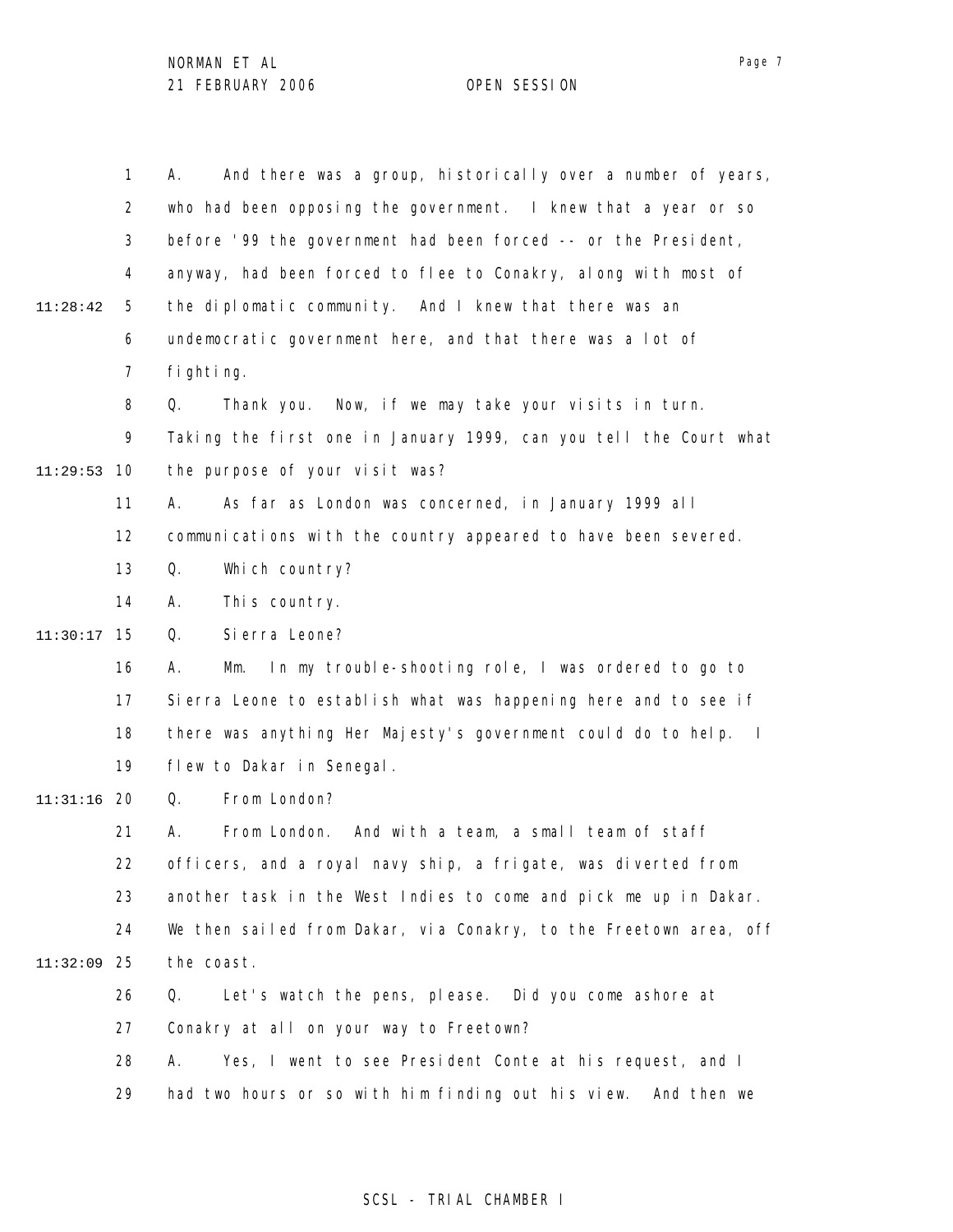1 2 3 4 5 6 7 8 9 10 11:33:54 11 12 13 14 15 11:34:22 16 17 18 19 20 11:34:58 21 22 23 24 25 11:35:16 26 27 28 29 11:33:23 set sail to come to Freetown. Q. Finding out President Conte's view about what? A. About what was happening here in Sierra Leone. Q. About what was happening in Sierra Leone. And then you finally sailed to Freetown? A. Yes. I can't remember the date now, I'm afraid. But we - there was still very heavy fighting here when I arrived, and we had some trouble establishing communications with anybody here. Q. Now, did you by any chance know the groups that were fighting? A. I -- one of -- if you're doing the sort of job that I did then you make it your task to learn as much as you can about what is happening. Q. Watch the pace, please. Yes. A. And so, yes, I had an understanding at -- on one side, with the Revolutionary United Front and some of the AFRC, and I roughly knew what they consisted of. And on the other were those forces that were loyal to the government, including ECOMOG, most importantly. Q. Did you know any other group that was loyal to the government at that time? A. Well, obviously when I arrived I didn't know anybody. But I came ashore -- Q. I mean a group. You have named the RUF, you have named the AFRC and -- A. Oh, yes, sorry. Q. Any other groups of fighters that were loyal to the government at that time? A. Our understanding was that ECOMOG was the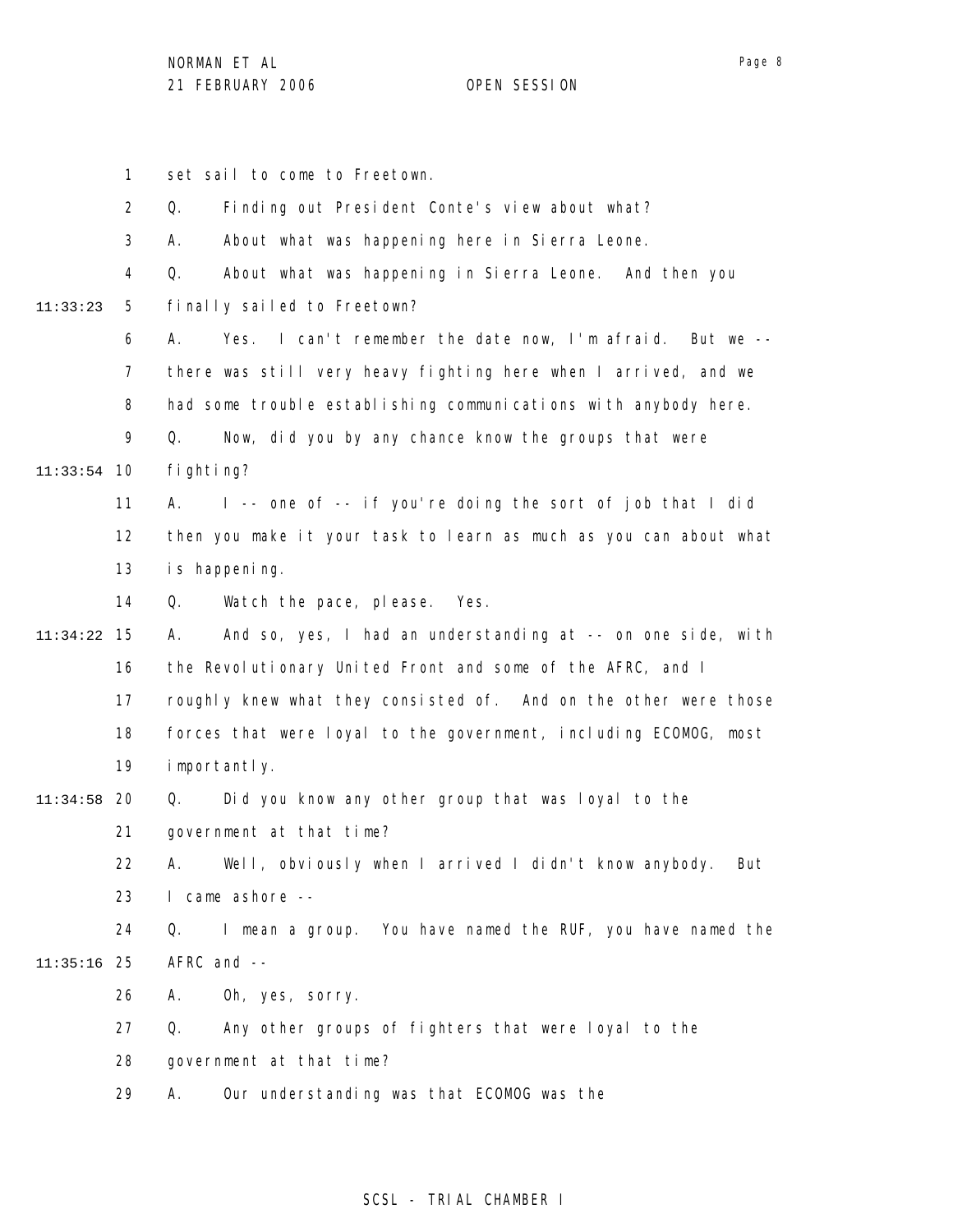1 principal defender of the government, assisted by the SLA.

2 Q. What is SLA?

|          | 3              | Sierra Leone Army. And the Civil Defence Force, who were<br>А.    |
|----------|----------------|-------------------------------------------------------------------|
|          |                |                                                                   |
|          | 4              | acting together to try to push the RUF out of Freetown.           |
| 11:36:17 | 5              | Thank you. So did you ultimately come ashore?<br>Q.               |
|          | 6              | Yes. As I said, there was a lot of fighting and indeed a<br>А.    |
|          | $\overline{7}$ | number of corpses in the water as we approached the coast. And    |
|          | 8              | Nigerian Alpha jets were still dropping bombs quite visibly from  |
|          | 9              | the ship - we could see this - on, we assumed, RUF positions near |
| 11:36:47 | 10             | Freetown. I am watching -- we had some problems getting ashore    |
|          | 11             | safely. But we did so in a helicopter once we had established     |
|          | 12             | communications with ECOMOG forces.                                |
|          | 13             | Q.<br>How long did you take in Freetown on that occasion?         |
|          | 14             | The first time I came ashore?<br>А.                               |
| 11:37:50 | 15             | Q.<br>Yes, indeed:                                                |
|          | 16             | JUDGE ITOE: Eight days he said.                                   |
|          | 17             | THE WITNESS: Yes, I stayed in the -- I actually lived on          |
|          | 18             | the ship and came ashore daily. For an eight-day period I lived   |
|          | 19             | on the ship. But every day we would come ashore to liaise, find   |
| 11:38:11 | 20             | out what was happening, and draw up my report for London. And on  |
|          | 21             | that first occasion I remember being -- there was a lot of        |
|          | 22             | excitement around, because the RUF were still quite near where I  |
|          | 23             | landed, which was in Cockerill Barracks.                          |
|          | 24             | PRESIDING JUDGE: That's where you landed with the                 |
| 11:38:53 | 25             | hel i copter?                                                     |
|          | 26             | THE WITNESS: I did, sir, yes.                                     |
|          | 27             | MR JABBI:                                                         |
|          | 28             | Did you at any stage get in contact with the leader of the<br>Q.  |
|          | 29             | government forces at the time?                                    |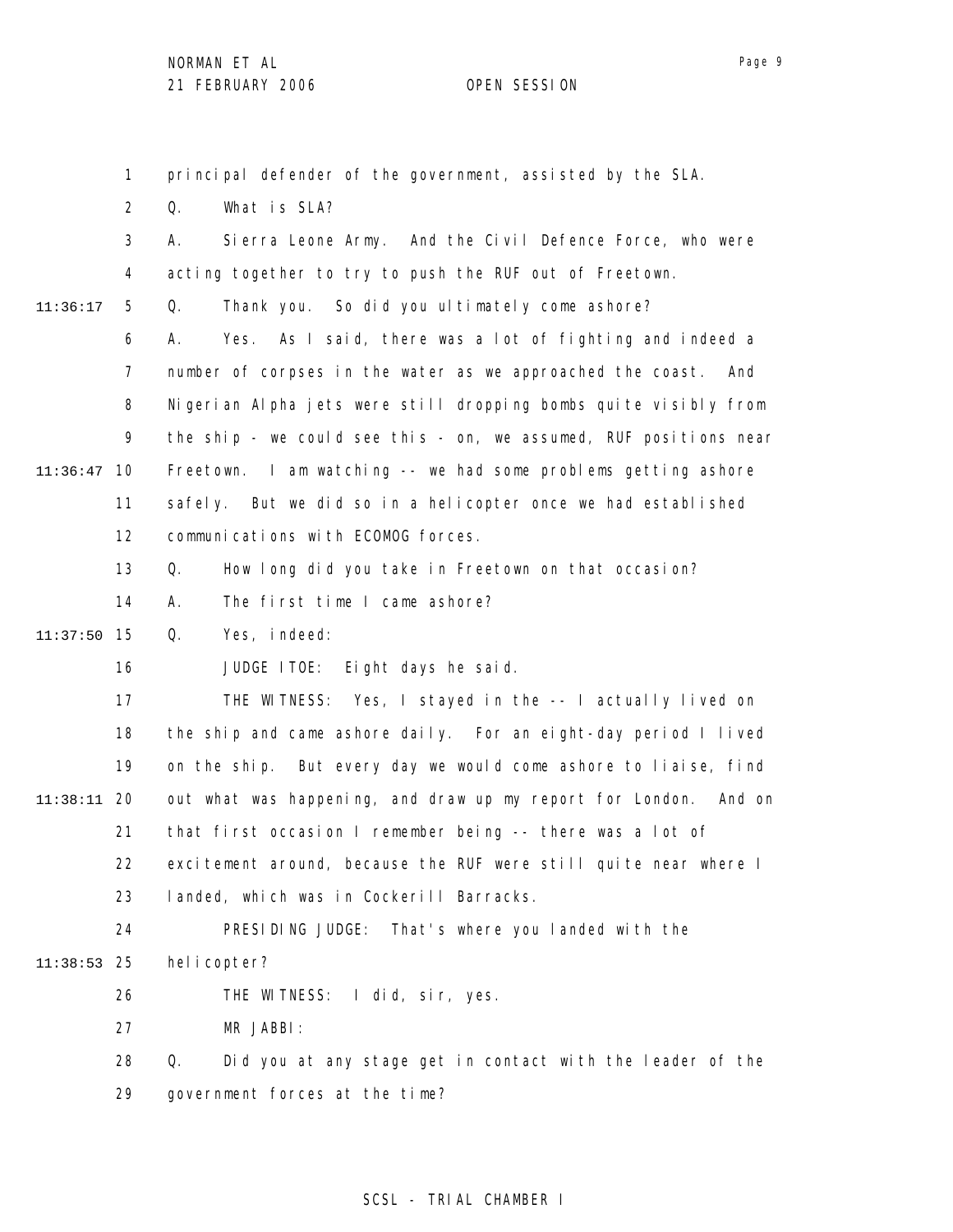1 2 3 4 5 6 7 8 9 11:40:03 10 11 12 13 14 15 11:40:32 16 17 18 19 20 11:40:45 21 22 23 24 25 11:41:24 26 27 28 29 11:39:34 A. I did. I first met General Shelpidi, I think his name was -- MR JABBI: My Lords, Shelpidi, I believe, My Lords, is  $S-H-E-L-P-I-D-I$ . Q. Yes, carry on, please. A. He was commander of the ECOMOG forces here. He then took me to meet in the cellars of Cockerill Barracks Chief Hinga Norman, very briefly. I then went in a vehicle -- JUDGE ITOE: Please, can you take it slowly. Please. THE WITNESS: Yes. So I met Shelpidi and then went -- JUDGE ITOE: He took you to the cellar of? THE WITNESS: The cellar of the Cockerill Barracks. Well the car park, the garages in the base of Cockerill Barracks, where there was a rudimentary, what would we call a command post. JUDGE ITOE: And there you met Chief Norman? THE WITNESS: Chief Norman. And Brigadier General Maxwell Khobe. MR JABBI: Q. Thank you. A. And that was a very brief meeting, but I then went up to see President Kabbah. Q. Just before going to President Kabbah, did you know who Chief Hinga Norman was at that time? A. Not really. We had not picked up his role within the country as much as I then discovered it was. So I was more focused on ECOMOG and Brigadier General Khobe at that time on that first day. Q. Let's watch the pace, please. Was he introduced to you on that occasion?

#### Page 10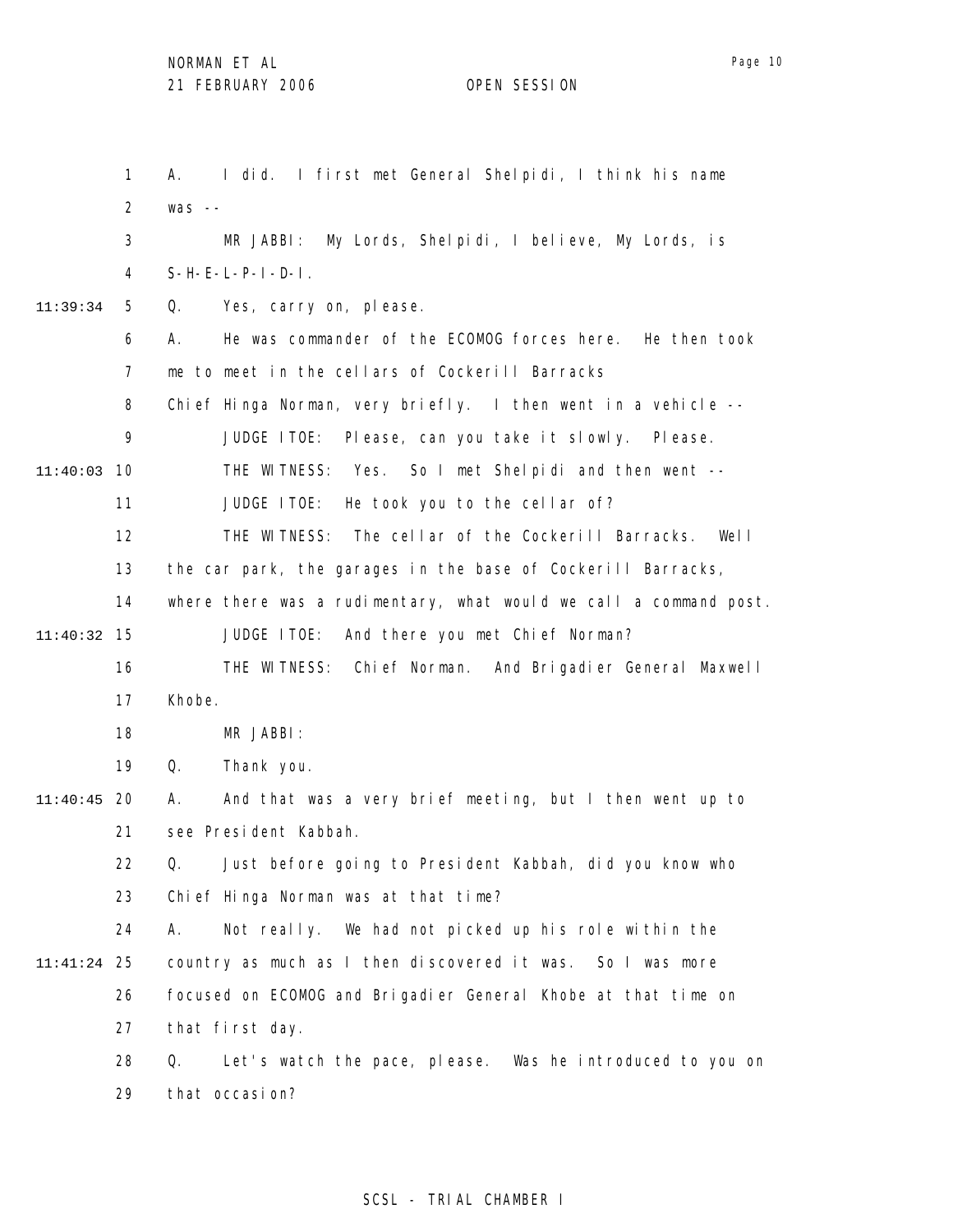1 2 3 4 5 6 7 8 9 10 11:42:59 11 12 13 14 15 11:43:19 16 17 18 19 20 11:43:38 21 22 23 24 25 11:43:45 26 27 28 29 11:42:21 A. Yes. Q. As what? A. Well, I remember meeting General Shelpidi, who for about 20 minutes - and you must remember that this was a very chaotic period -- Q. Indeed. A. -- not least for me, just coming ashore to find a crisis. But I met General Shelpidi who then sent a senior staff officer to take me to what was the SLA command post because what was happening was ECOMOG was running their operation in their headquarters, and the SLA and others were in the Cockerill barracks garages and they were co-ordinating their activity. So he took me there to meet the other half, if you like, of the defence of the town. Q. Thank you. Let's watch the pace, please. PRESIDING JUDGE: Can you expand a bit on what you mean by ECOMOG were running the operations? Were they at Cockerill but in a different part of the building? THE WITNESS: Yes, they were in a different building. PRESIDING JUDGE: But at Cockerill? THE WITNESS: At Cockerill. PRESIDING JUDGE: So they had their own separate command post? THE WITNESS: Yes. PRESIDING JUDGE: And the SLA, as you call it, they were in the garage somewhere? THE WITNESS: That is the impression I drew from my visit. JUDGE THOMPSON: Learned counsel, unless we diverge, the precise question, as I recall, was did he eventually meet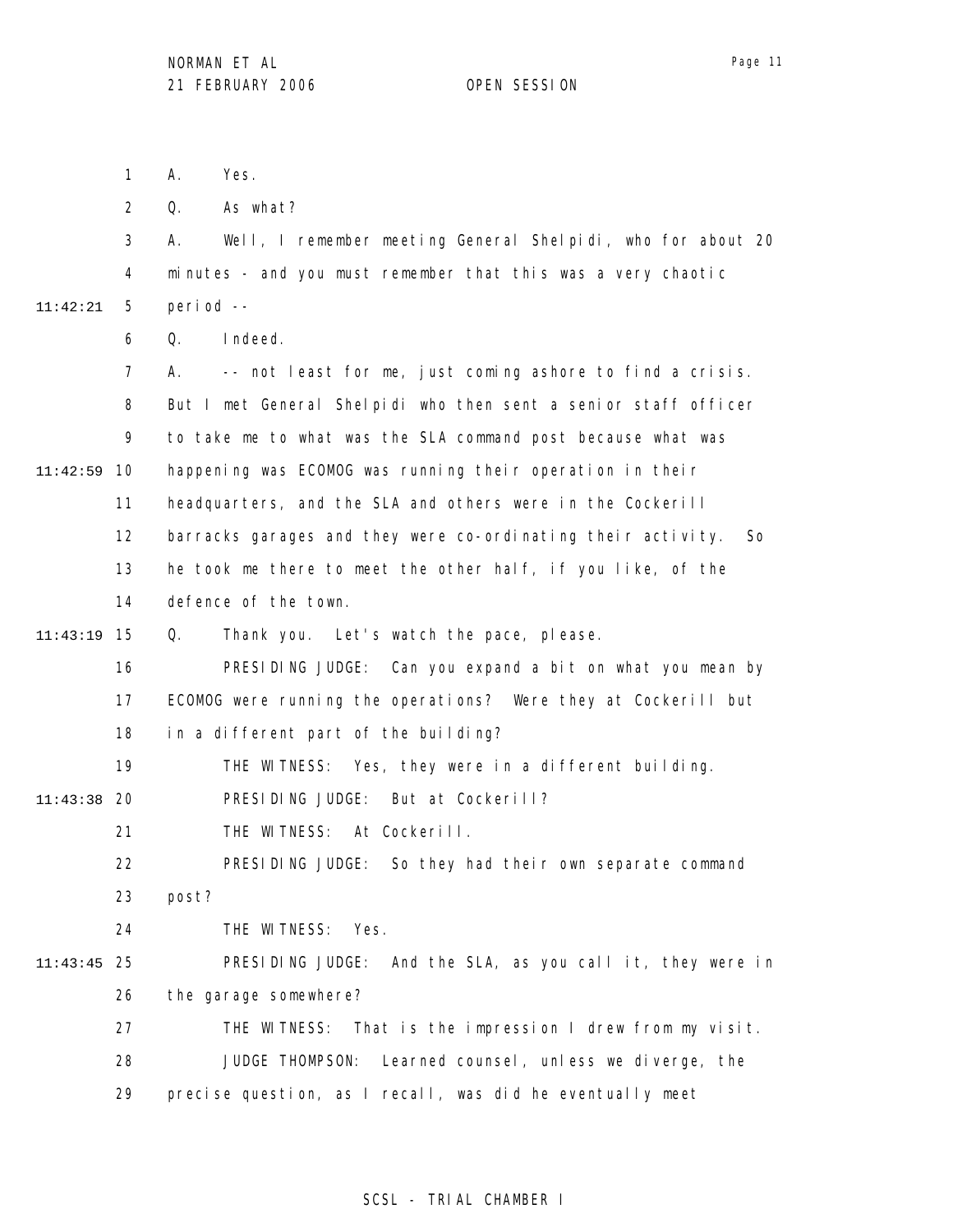1 2 3 4 5 6 7 8 9 10 11:44:23 11 12 13 14 15 11:44:39 16 17 18 19 20 11:45:12 21 22 23 24 25 11:45:23 26 27 28 29 11:44:13 Chief Hinga Norman? MR JABBI: Yes, My Lord. JUDGE THOMPSON: Is he coming to that? MR JABBI: The even more specific question was whether he was introduced to him and as what. JUDGE THOMPSON: Yes, that was the specific, precise question. MR JABBI: Q. Was Chief Hinga Norman introduced to you on that occasion? JUDGE THOMPSON: That occasion, yes. THE WITNESS: Yes, he was. But I think, if I may elaborate, I didn't really understand who Chief Hinga Norman was on that occasion. He was just another -- JUDGE THOMPSON: Well, we can just get the first part and then if you want to elaborate, elucidate that, because that was a precise question. "I did meet him on that occasion, but" -- MR JABBI: Yes, My Lord. JUDGE ITOE: In fact, what you have said so far is that you saw him but you didn't pay much attention to him and that you focused more on Khobe and the ECOMOG officials. Is that not what you said? THE WITNESS: That is correct, sir. JUDGE THOMPSON: But the question was, after that, whether you, on that occasion, were introduced to him. THE WITNESS: I was. JUDGE THOMPSON: And I am sure that the answer is what we are trying to figure out. At this point in time there was a precise question: Were you on that occasion -- am I misrepresenting your position?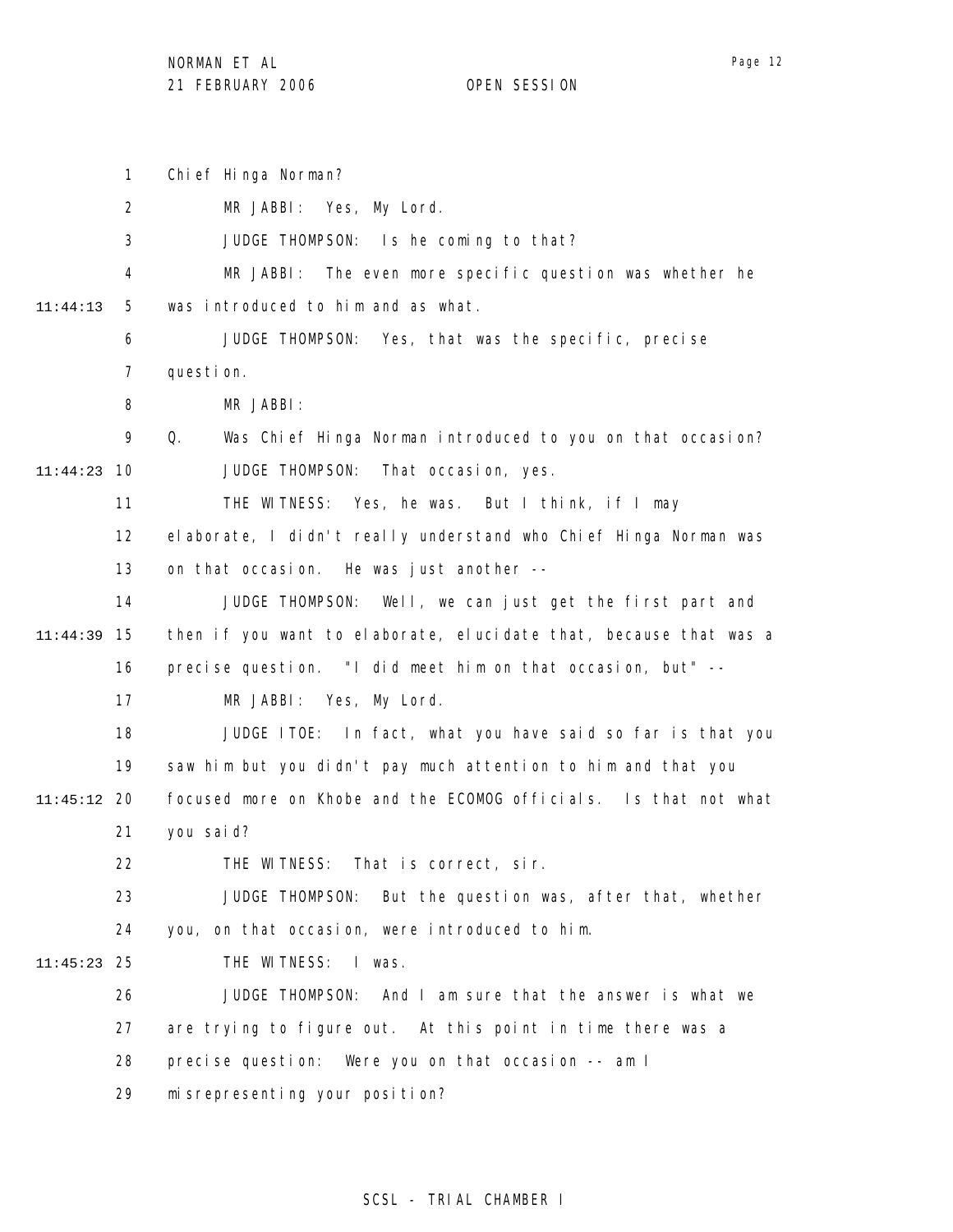NORMAN ET AL

21 FEBRUARY 2006 OPEN SESSION

1 2 3 4 5 6 7 8 9 10 11:45:59 11 12 13 14 15 11:46:23 16 17 18 19 20 11:46:38 21 22 23 24 25 11:46:55 26 27 28 29 11:45:49 MR JABBI: No, My Lord. JUDGE THOMPSON: Because I thought that was also important, apart from the first answer that he did focus on Shelpidi and Khobe. That was a previous answer. MR JABBI: Yes, My Lord. JUDGE THOMPSON: And I thought you took it a stage further. MR JABBI: Indeed, My Lord. Q. So were you introduced to each other then? A. Yes. Q. You and Chief Hinga Norman? A. Correct. Q. Would you recognise Chief Norman if you saw him? A. Absolutely. I know he's over there. Q. Over where? A. Behind you, sir. Q. Thank you. PRESIDING JUDGE: For the record, the witness indicates the first accused, Chief Hinga Norman. MR JABBI: Q. Now, according to you, you were in Sierra Leone on that occasion for a very short time. Did you have any further encounter with Chief Norman during that time? A. Yes, I did. Do you want me to run through the two or three occasions? Q. If you can. A. Okay. Q. And please watch the pens. A. I will. Remember my primary task was to make a military assessment of the situation here in this country.

## SCSL - TRIAL CHAMBER I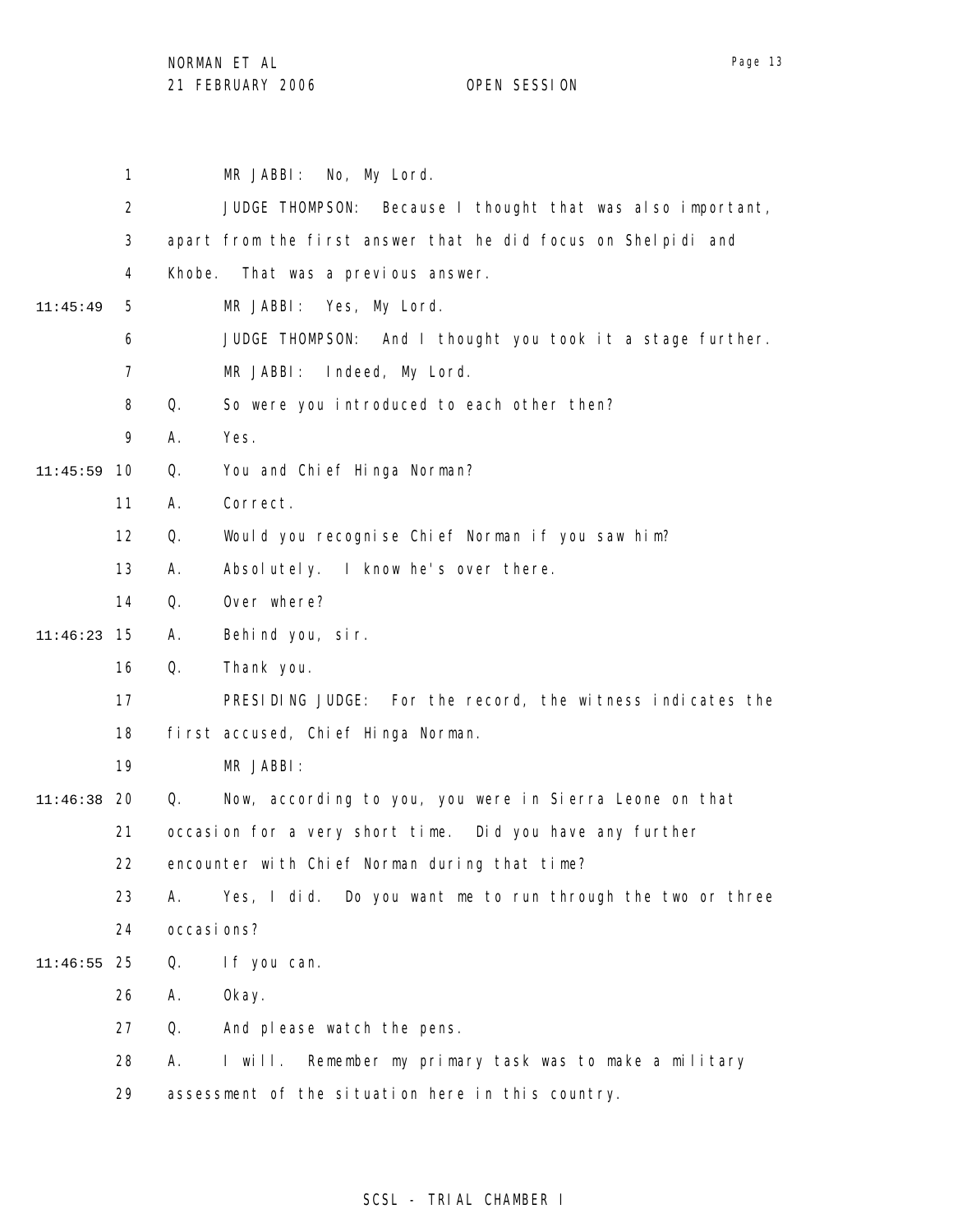1 2 3 4 5 6 7 8 9 10 11:48:53 11 12 13 14 15 11:49:57 16 17 18 19 20 11:50:37 21 22 23 24 25 11:51:30 26 27 28 29 11:48:11 Q. Watch the pace, please. A. That meant me talking to all the major parties to the crisis on the government side. I had to decide whether to recommend to the British government that Sierra Leone was able to be helped, to be saved, if you like, from a very ferocious attack on the capital. Q. And who were the attackers of the capital? A. The RUF and AFRC working in concert. Q. Yes. A. So I met everyone, as I said, from the President two or three times in that visit, did a lot of work with ECOMOG, with Brigadier General Khobe who had tactical control of the government forces, and also Chief Hinga Norman who was the Deputy Minister of Defence. Getting to the specifics of your question, I did have a final meeting with all the parties before I left and I know Chief Norman was at that meeting. But before that there was one occasion that stands out in my memory. Q. Keep watching the pace, please. A. I will. And that was when General Khobe took me to observe some fighting on and around a bridge. Q. Where? In Freetown or out of Freetown? A. In Freetown and you will have to help me which one it was. It was not the Aberdeen bridge, it was the next one. Is it Congo bridge? Congo Cross or -- Q. Congo Cross bridge? A. Congo Cross bridge, that's it. At the Congo Cross Bridge. That was essentially as far as the RUF reached as they advanced through Freetown from the east to the west.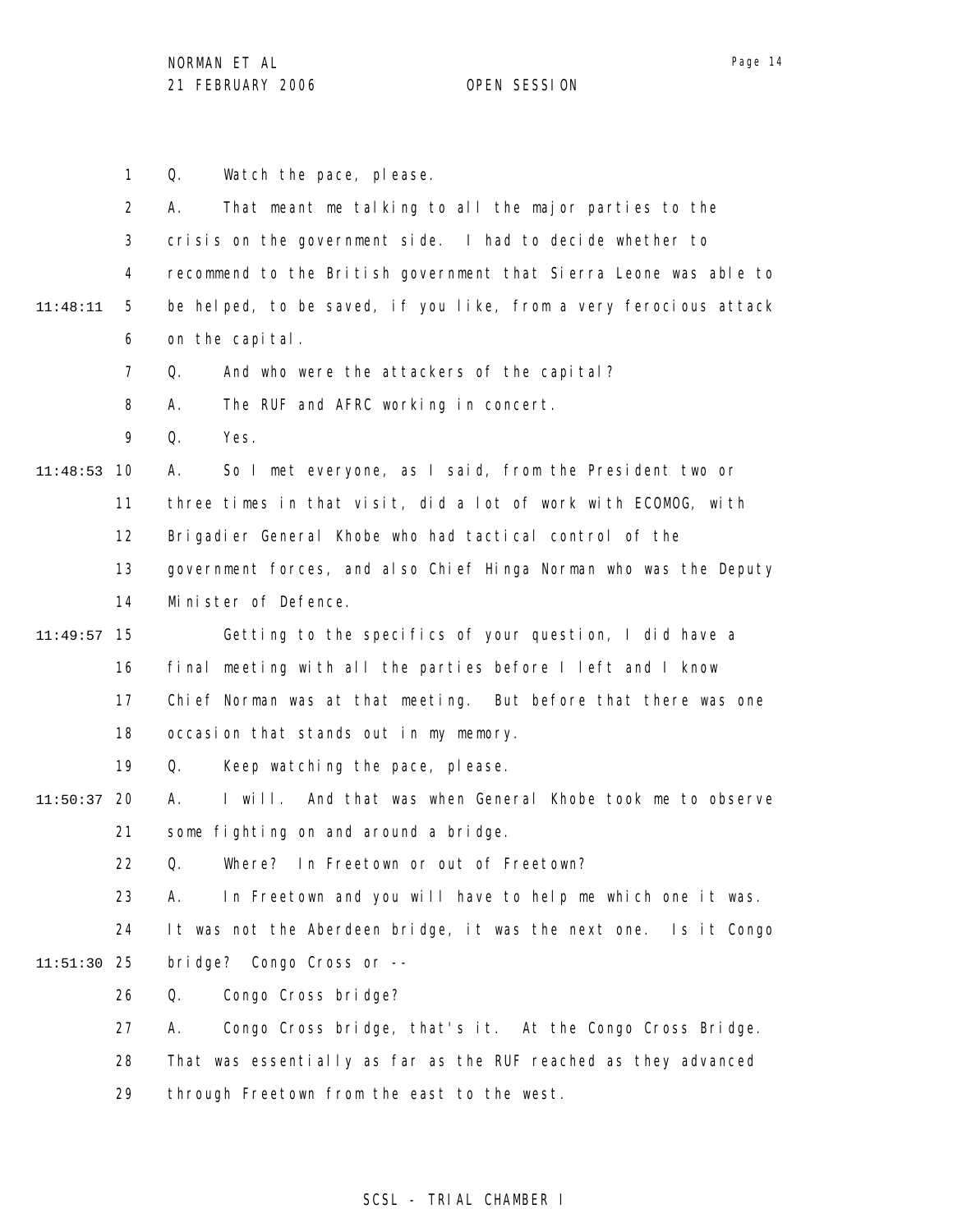Page 15

1 2 3 4 5 6 7 8 9 10 11:53:48 11 12 13 14 15 11:54:14 16 17 18 19 20 11:54:53 21 22 23 24 25 11:55:45 26 27 28 29 11:52:39 Q. On that occasion? A. On that occasion. And I stood behind some cover, because there was quite a lot of firing going on, with a pair of binoculars, and we watched the government forces who were a mixture of SLA and ECOMOG - a few ECOMOG were there - and CDF. Khobe explained to me that if the RUF got over the bridge, they would then be able to fan out. And there was also an armoury -- Q. Please watch your pace. A. -- that contained arms and ammunition which they would try to capture. Q. Can you explain where that armoury was? A. I know where it is, but it is between the bridge and the - and Aberdeen. It was the main logistic depot for the army in Freetown. Q. Between the Congo Cross bridge and Aberdeen village? A. Roughly. Q. Thank you. A. I observed the government forces successfully stopping the RUF advance and they got across the bridge -- the government forces got across the bridge and took some prisoners. I had observed 10, 15 minutes before that, through my binoculars, the killing of some people on the far side of the bridge, the RUF side of the bridge, which everyone had seen from the safe side, if you like. It was clear that the government forces were very excited and angry when they captured the prisoners and I think -- I remember the atmosphere. It was very dynamic, a lot of shouting, excitement. There were still bodies on the road from the fighting. All this sort of thing. And I then saw a group of people go across the bridge to where the prisoners were being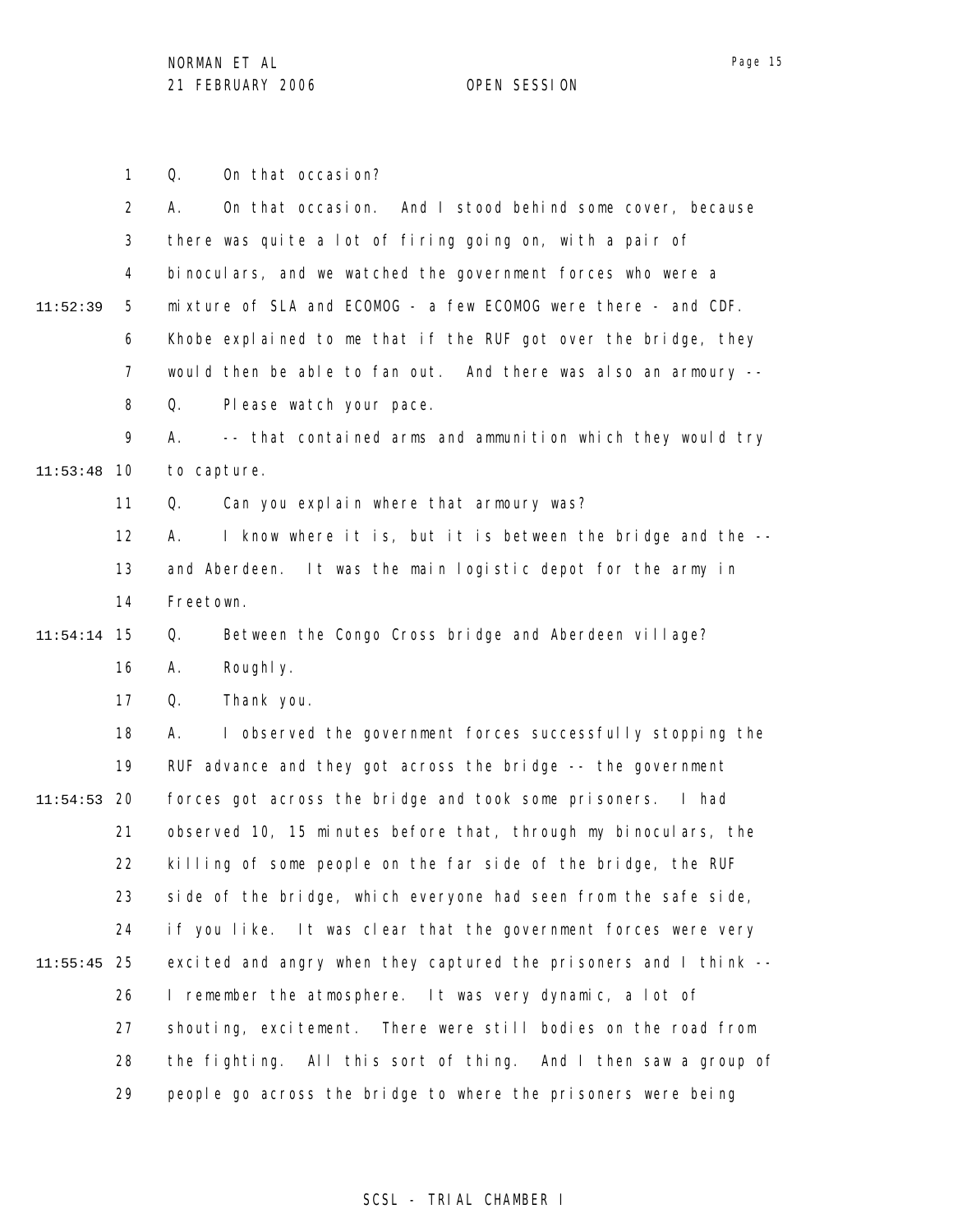1 held  $--$ 

2 Q. A group of people from what side?

3 A. From the government side.

4 Q. From the government side.

- 5 6 11:56:58 A. And I said to Khobe, "What are they doing?" And he said, "That's Chief Norman." And I then remembered that I had been
	- 7 introduced to him on my first day here. And he --
	- 8 Q. Please watch the pens.

9 10 11:57:56 11 A. He remonstrated with the government forces, the group, I'd say there were about 10 or 12 of them, who had captured the RUF or AFRC, I don't know which they were, and --

12 13 Q. When you say the RUF or AFRC, they had captured the RUF or  $AFRC$  --

14 A. Yes.

15 11:58:21 Q. Are you talking about a person or a group of persons?

16 A. A group of persons who had been fighting -- I mean,

- 17 basically the RUF and the AFRC were on one side of the bridge and
- 18 the government forces were on the other. They had attacked
- 19 across the bridge and another group came down the line of the
- 20 11:58:45 river or stream. And they had -- it was a very neat little
	- 21 22 operation. And they had captured -- there was a fight and they had captured some of the RUF.
		- 23 Q. Some of the people on the other side?
		- 24 A. Yes.
- 25 11:58:59 Q. Yes, carry on, please.
	- 26 A. And --
	- 27 28 JUDGE ITOE: Did you tell us -- you mentioned 10. Was it 10 of the soldiers? A group of 10.
	- 29 THE WITNESS: About 10 to 12 --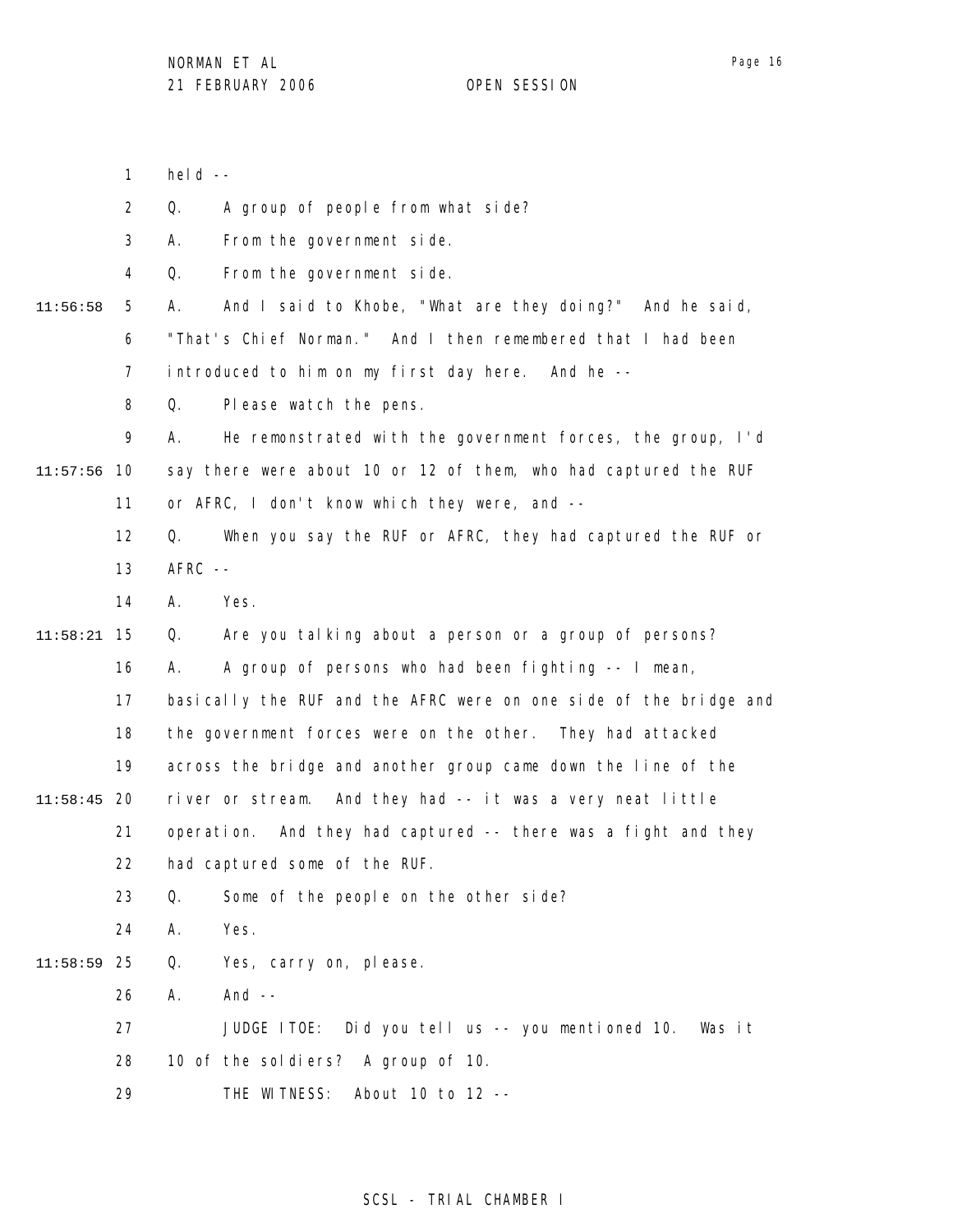NORMAN ET AL

Page 17

1 JUDGE ITOE: Of government soldiers?

2 THE WITNESS: No, of RUF.

3 JUDGE ITOE: Who were captured.

4 THE WITNESS: Who were captured.

5 11:59:16 JUDGE ITOE: Right, thank you.

6 7 THE WITNESS: Sorry, I misled you. And there were -- it is difficult to know but those who were actually holding weapons,

8 guarding the prisoners, was probably about the same number, but

9 there were many more around. And I saw Hinga Norman -- well,

10 11:59:43 General Khobe said, "That's Hinga Norman," because I said, "What

11 is he doing?" And he went up to the group and, through my

12 binoculars and from what I could hear --

13 MR JABBI:

14 Q. He went up to the group?

15 12:00:03 16 17 18 A. Hinga Norman went up to the group and remonstrated with them. And it was clear that he was, even from what I could see, telling them that they must behave and stop getting so excited. And they were threatening to shoot these prisoners.

> 19 Q. Watch your pace, please.

20 12:00:28 21 JUDGE THOMPSON: So he remonstrated with the government forces, for the sake of clarity?

22 23 24 25 12:00:49 26 27 28 THE WITNESS: Yes, remonstrated with the government forces who were very excitable. They had seen some unpleasant sights and some of their friends had been killed. So my impression, no more than an impression, was that they wanted to kill or mutilate or do something angry against the prisoners they had taken. And from what I saw, the impression I gained was that Chief Norman prevented that abuse from happening.

> 29 MR JABBI: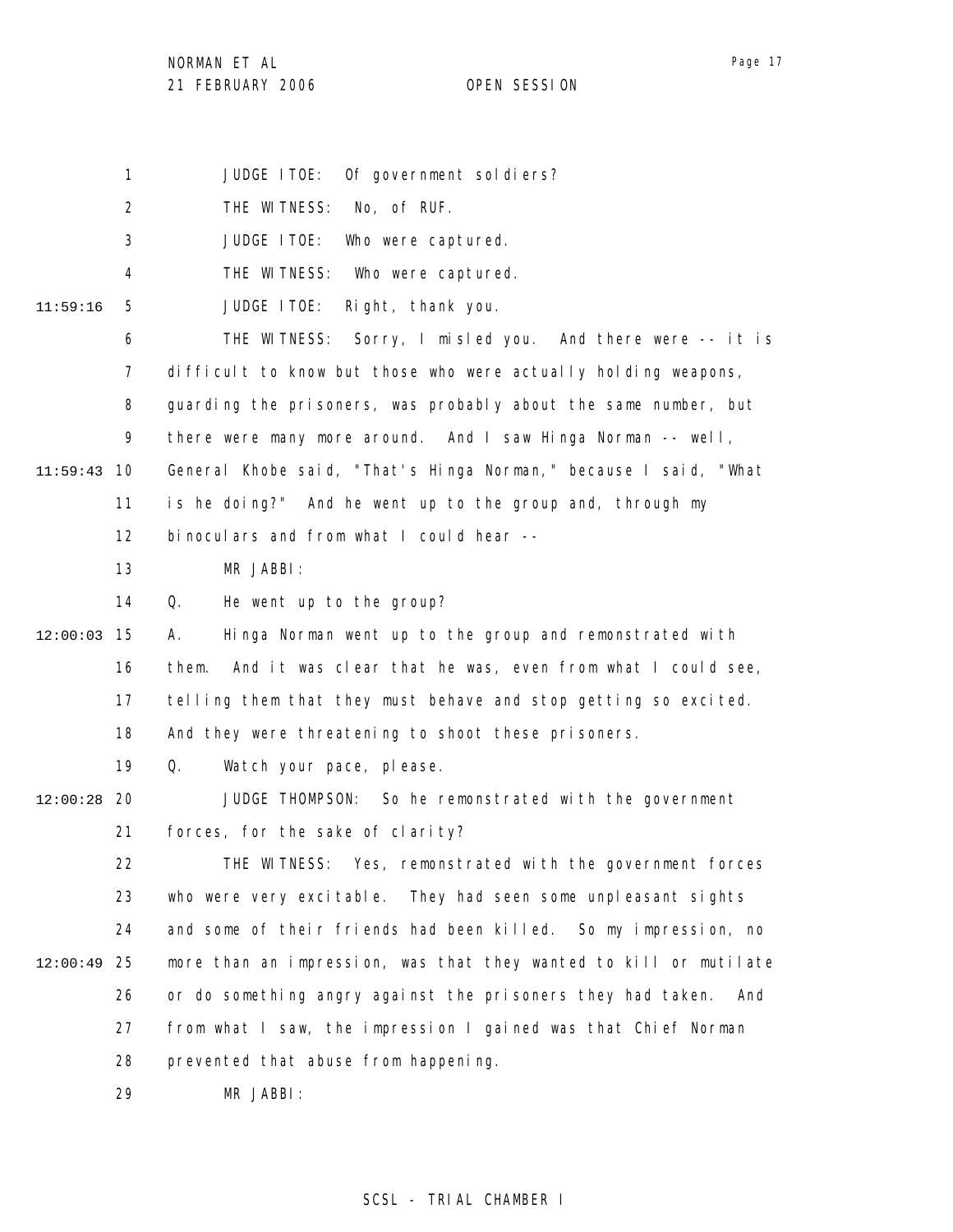1 2 3 4 5 6 7 8 9 10 12:02:34 11 12 13 14 15 12:02:51 16 17 18 19 20 12:03:20 21 22 23 24 25 12:03:57 26 27 28 29 12:02:16 Q. By "that abuse" you mean what you took to be the angry intention of the government troops against the captured persons? A. Yes. I mean, during the fighting I and everyone had seen at least one apparently innocent person killed by the RUF group on the far side of the bridge. They were firing their weapons indiscriminantly. And so everyone was very angry. I was very angry. I couldn't believe what I was seeing. PRESIDING JUDGE: Slowly, please. THE WITNESS: Sorry. I think everyone was upset. PRESIDING JUDGE: When you say at least one person being killed, you mean a civilian? THE WITNESS: Yes, I think he was a civilian, sir. He was a male. But they not only -- I have to get rather gruesome, if I may. They not only killed him, they then chopped an arm off him. I don't know what actually led him to die. And we had all seen that happen. MR JABBI: Q. And what did you observe the government troops wanted to do in reaction? A. It's only my impression, because I was 200 yards away, but there was a lot of shouting within the group; a lot of pointing at the prisoners and people pointing their rifles at them. [Witness indicated]. And to remind you, there were dead -- there were bodies around. So it was a very febrile atmosphere. And the impression I gained was that they were going to dispatch them themselves, because of their anger. MR JABBI: My Lords, I was almost tempted to spell febrile. JUDGE THOMPSON: Why would you want to do that? That is very presumptuous.

### SCSL - TRIAL CHAMBER I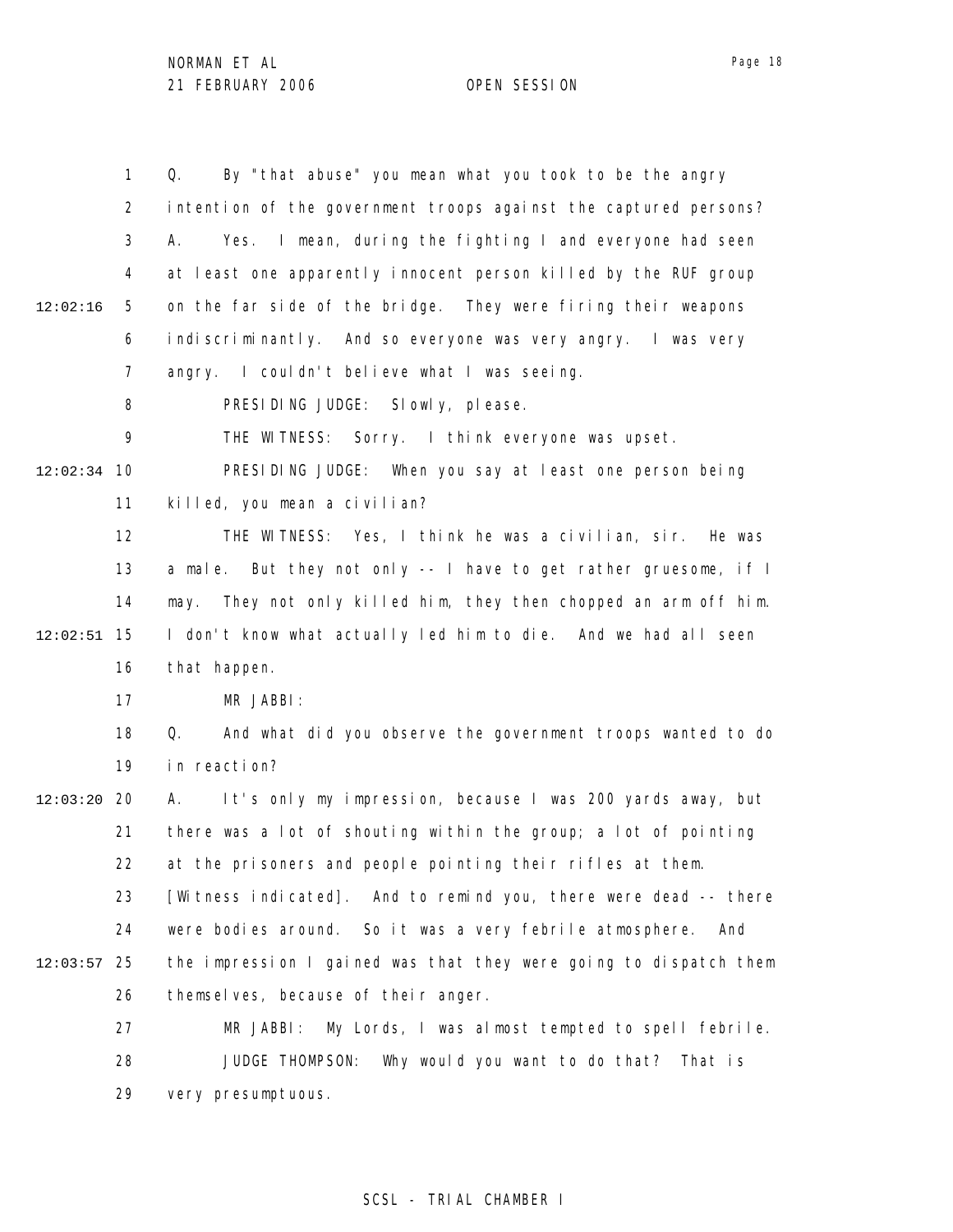|               | 1              | MR JABBI: Indeed, My Lord. So I resisted the temptation.            |
|---------------|----------------|---------------------------------------------------------------------|
|               | $\overline{2}$ | Q.<br>Carry on, please.                                             |
|               | 3              | Well, that was it, really. The situation was calmed down.<br>А.     |
|               | 4              | I didn't speak to Norman, Chief Norman at that time, because        |
| 12:04:36      | 5              | General Khobe wanted to take me to another area of fighting.<br>And |
|               | 6              | apart from that occasion and the final conference, I suppose        |
|               | 7              | would be the right $-$ -                                            |
|               | 8              | JUDGE THOMPSON: Before you continue, you say the situation          |
|               | 9              | was calmed down?                                                    |
| 12:04:53      | 10             | THE WITNESS: Yes.                                                   |
|               | 11             | JUDGE THOMPSON: Did you -- that's okay; is that what                |
|               | 12             | you -- that's your final decision on that?                          |
|               | 13             | THE WITNESS: Well, I left --                                        |
|               | 14             | JUDGE THOMPSON: So far as that particular scenario was              |
| 12:05:05      | 15             | concerned.                                                          |
|               | 16             | THE WITNESS: Yes, I saw the prisoners be marched away and           |
|               | 17             | the situation was definitely calming down.                          |
|               | 18             | JUDGE THOMPSON: Thanks. I just wanted to be sure that I             |
|               | 19             | got that right.                                                     |
| $12:05:21$ 20 |                | THE WITNESS:<br>Thank you.                                          |
|               | 21             | MR JABBI:                                                           |
|               | 22             | Q.<br>Who calmed that situation down?                               |
|               | 23             | Well, in my judgment, Chief Hinga Norman calmed it down.<br>А.      |
|               | 24             | Because if he hadn't gone across the bridge, what might have        |
| 12:05:33      | 25             | happened, I don't know. So I say, in my judgment, it was him        |
|               | 26             | that calmed the situation.                                          |
|               | 27             | And you just said another situation?<br>Q.<br>Thank you.            |
|               | 28             | Α.<br>I then went with General Khobe, Brigadier General Khobe, to   |
|               | 29             | the -- up to the barracks near the presidential lodge - I forgot    |

# SCSL - TRIAL CHAMBER I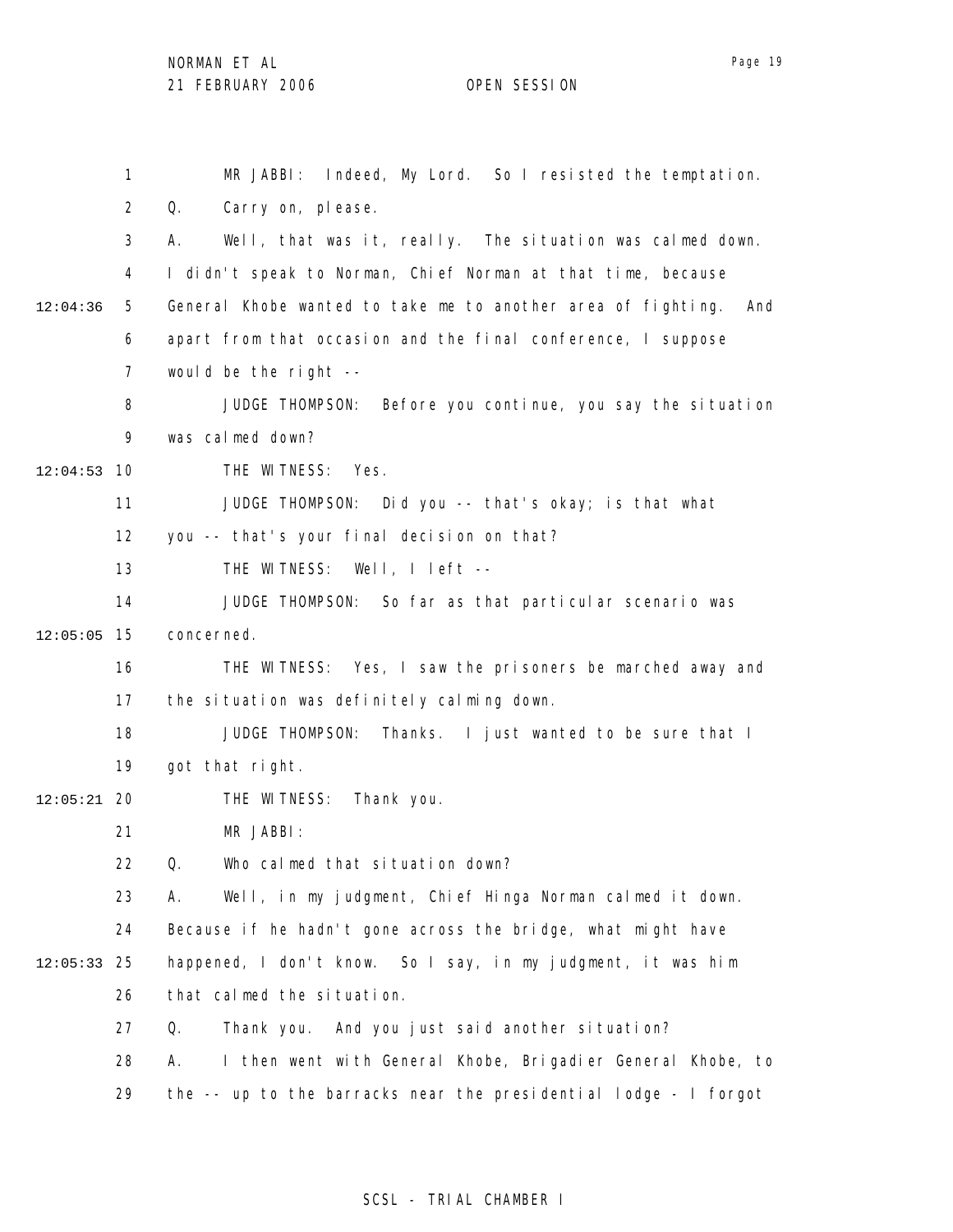Page 20

1 2 3 4 5 6 7 8 9 10 12:06:51 11 12 13 14 15 12:07:16 16 17 18 19 12:08:08 20 21 22 23 24 25 12:08:39 26 27 28 29 12:06:34 the name of the barracks - which is where ECOMOG were based. Q. Yes? A. And from there I went to -- I went around the town, making a judgment on what was happening. But I didn't see any more close quarter fighting in my time there. Not at 200 yards. Maybe half a mile away, but no more than that. Q. Just for the records, you said you went to the barracks near the presidential lodge? A. Yes. Q. Would that be Wilberforce Barracks? A. Yes, sorry, Wilberforce Barracks. Correct. Q. So as far as your first visit was concerned in January 1999, do you have anything else about it you want to tell the Court? A. Well, two things if I may. First of all, as far as the nature of the fighting was concerned, I think it was a very chaotic situation. There were groups of armed men - as I've said, ECOMOG, some ex-SLA - Sierra Leone Army, and CDF - working to a sort of common plan, which was to push the RUF out of the city, and they were successful in that. By the time I left I think they had been evicted from the city completely. But they had -- there was a lot of destruction, particularly in the east. Q. In the east of? A. Freetown. Q. Freetown. A. And -- Q. Watch the pens, please. A. Yeah. I would not say it was a -- and this, I do not mean to be rude about some very brave people. But as a professional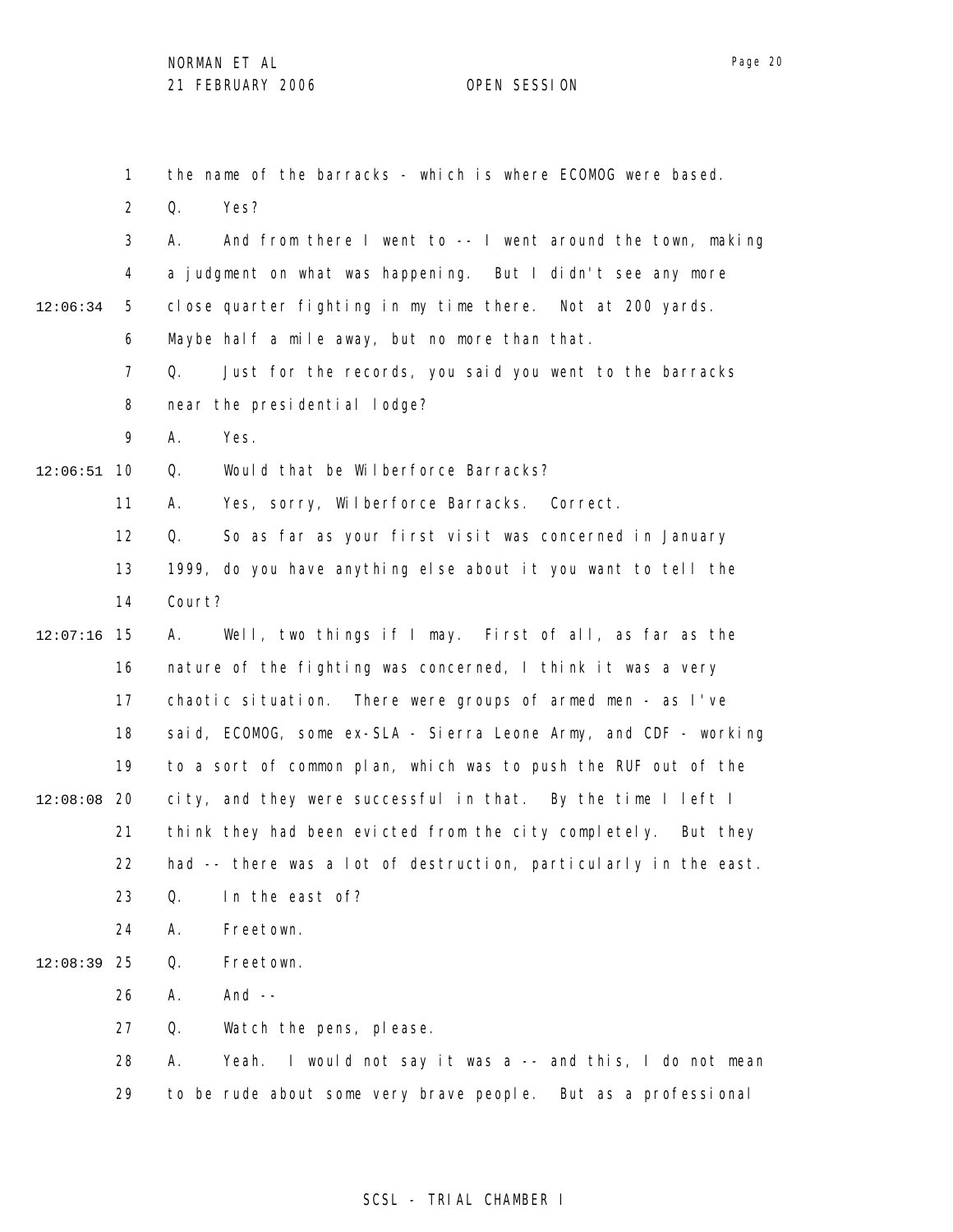1 2 3 4 5 6 7 8 9 10 12:09:27 11 12 13 14 15 12:09:55 16 17 18 19 20 12:10:41 21 22 23 24 25 12:10:56 26 27 28 29 12:08:48 soldier, it was not a well organised operation. It was quite, as I said, chaotic. There were groups that were often doing as they wished, as far as I could see, but working to a common plan, which is to push them out. [CDF21FEB06B - CR] Q. Thank you. A. And, if I may, there's one other thing which I think is pertinent. Q. Yes? A. That is that I was sent here to make a judgment on whether the British government should provide material assistance to ECOMOG and to the government and, specifically, to the Sierra Leone Army. Q. Yes. A. And my judgment, which was fully accepted in London, was that the country merited support, logistic and other support, from the UK and they agreed a package of approximately, and I can't remember the exact amount, but approximately 10 million pounds -- Q. Sterling? A. Sterling. To be matched by another 10 million pounds from other international donors. Q. The first 10 million pounds from what source? A. The UK. Q. UK. A. One of the reasons the government accepted my advice beyond a natural desire to help the country -- Q. Watch your pace, please. A. That is held in high affection in London. Beyond that,

### SCSL - TRIAL CHAMBER I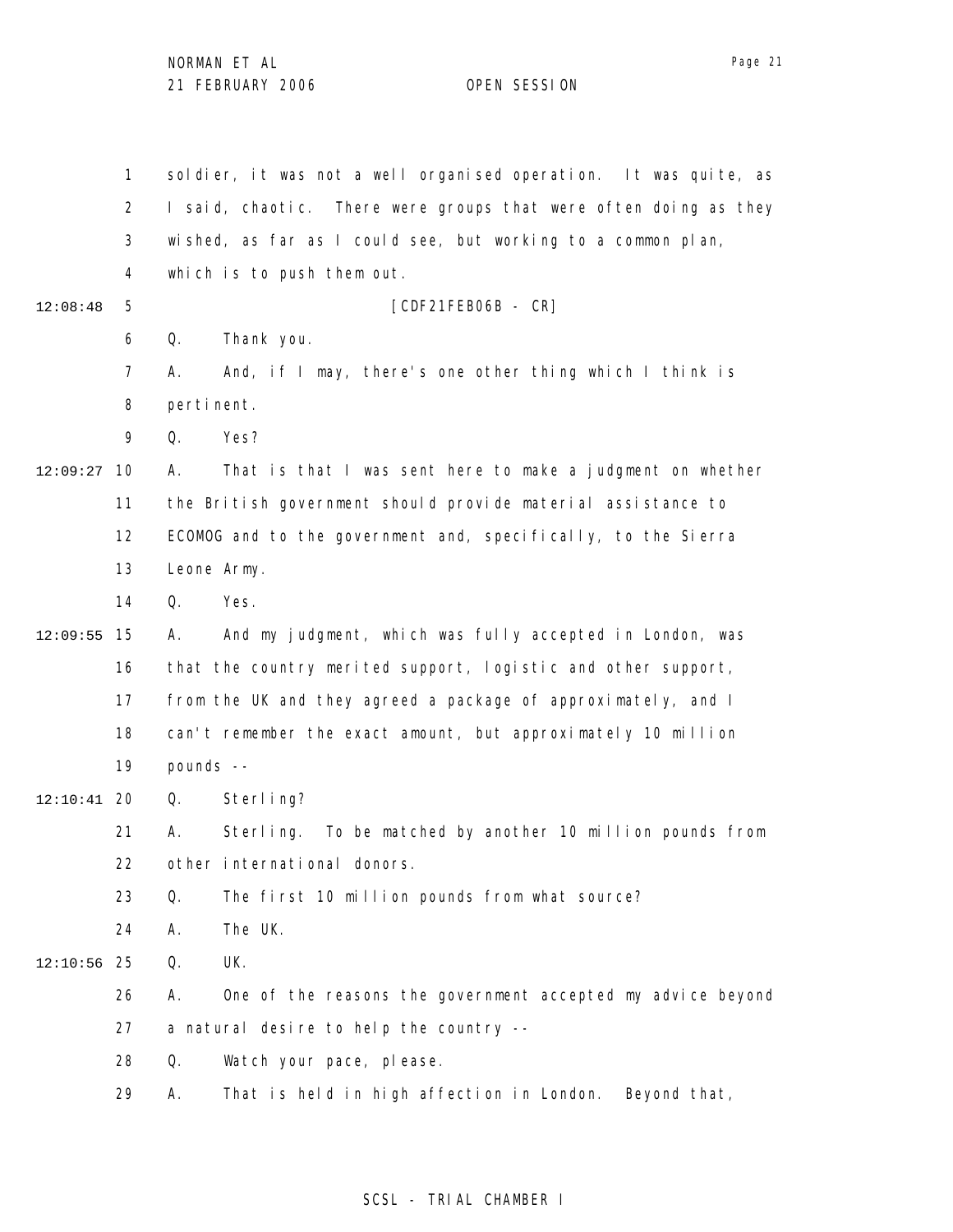1 2 3 4 5 6 7 8 9 10 12:12:25 11 12 13 14 15 12:12:57 16 17 18 19 12:13:36 20 21 22 23 24 25 12:14:03 26 27 28 29 12:12:02 because they had confidence in President Kabbah, the Deputy Minister of Defence Chief Norman, and in ECOMOG's determination with them to defend the country and to bring the RUF to some sort of peace process. Q. Thank you. That was obviously the report made after you returned to London; is that so? A. Yes. Q. Now, you also said earlier that you returned to Freetown a second time? A. I came back in February because my government gave me the privilege of coming to report to President Kabbah that this aid package had been agreed and, because I had established good relations with him and with some people here, they let me come back and, also, to help co-ordinate how that money would be used. So I came back in February to tell the President the good news. Q. That visit in February, was that in 1999? A. Yes, sir. Q. According to you, you were coming -- part of your responsibility or duty was to help co-ordinate, in your words - to co-ordinate how that assistance would be utilised. How long did you stay in Freetown that time? A. About a week. Q. About another week. A. I also, sorry, brought back in the British High Commissioner, because by then I was able to say it was safe enough for him to return to the country. Q. Thank you. Where did you stay at that time? The first time was on board the ship. A. I think I stayed on board another ship for most of that,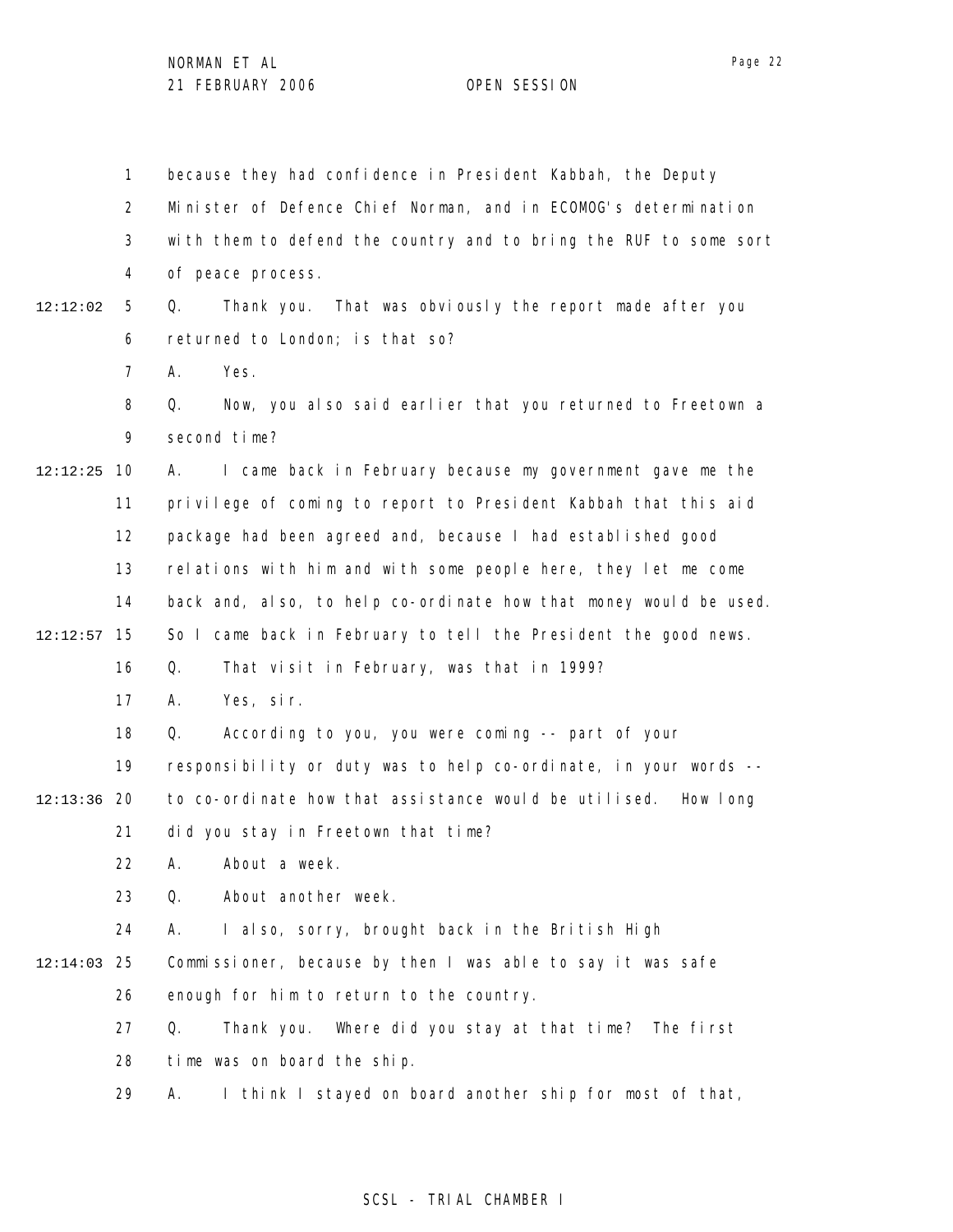1 2 3 4 5 6 7 8 9 10 12:15:20 11 12 13 14 15 12:15:58 16 17 18 19 20 12:16:19 21 22 23 24 25 12:16:51 26 27 28 29 12:14:46 but I seem to remember spending one night with Mr Penfold to prove with him it was safe enough for him to live here. Q. Who is Mr Penfold? A. He was the British High Commissioner here at the time. Q. Now, on the second visit did you have any encounter with any of the leaders in Sierra Leone? A. Yes. Obviously with the President, primarily. He was running the country and it was his -- it was to him that I was reporting. But I had a team of about seven or eight staff officers with me who did the detailed work of how the money should be spent. Most of that work I led personally with Brigadier-General Khobe and with Chief Hinga Norman. So they were the two people I dealt with mostly on what they would need, weapons, lorries, all the sort of things that make an army effective; radios, for example. PRESIDING JUDGE: You yourself met mostly with Khobe and Chief Hinga Norman, not your staff. You said you had a staff that were looking at other aspects, but yourself -- THE WITNESS: Yes, My Lord, it was normally -- no decisions were taken without me being there to confirm the staff advice, although I do know that the staff dealt particularly with Brigadier Khobe who had tactical control of the government forces, whereas Chief Norman was the Deputy Minister of Defence. So he might establish policy, but how it was spent in detail, how the forces were organised, that was all General Khobe's job. MR JABBI: Q. Now, did you also allow -- PRESIDING JUDGE: Would you allow us to take that down. JUDGE THOMPSON: Yes.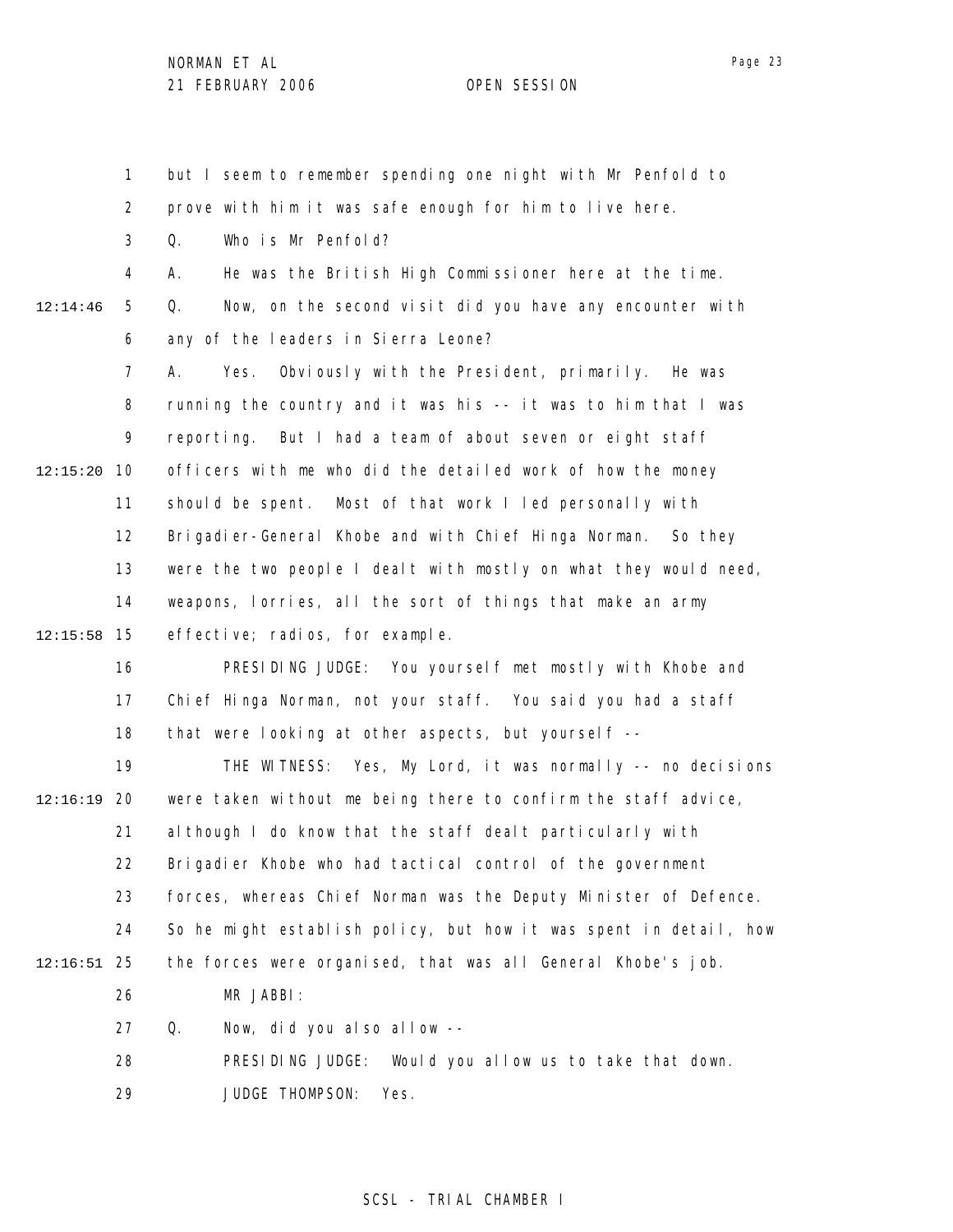NORMAN ET AL

Page 24

1 THE WITNESS: Watch the biros.

2 PRESIDING JUDGE: Yes.

3 MR JABBI:

4 5 12:17:35 Q. Did you directly observe the participation of Chief Norman in those transactions?

> 6 A. Yes. We must have had two or three meetings.

7 Q. With him?

8 9 12:18:08 10 11 12 A. With him in a collegiate atmosphere. But one of our concerns was that the equipment we provided would leave this country when ECOMOG left, whereas we wanted it to remain behind for the Sierra Leone Army. So we had to build in safeguards in our negotiations --

> 13 Q. Watch the pens, please. Yes.

14 15 12:18:54 16 17 18 19 20 12:19:31 21 A. -- to ensure that ECOMOG understood that, while the equipment could be used collectively for as long as necessary, ultimately it was for the Sierra Leone Army. And Chief Norman was robust in making sure that ECOMOG knew that it was for the Sierra Leoneans, not for ECOMOG. So he was fully involved in the policy. The detail, i.e. how many radios, how many lorries, that was something we dealt with primarily with Brigadier-General Khobe over.

22 23 24 25 12:20:44 26 27 28 29 Q. Now, what was your assessment of the effectiveness or otherwise of Chief Norman's role in those discussions? A. He had military acumen. He was very determined. Kept talking about this was for everybody, not just for ECOMOG. And did have a view on some of the detail. But I suppose I had already formed the opinion on my first visit that he was a very effective minister. He was dynamic. He took decisions and had the courage of his convictions, if you like. What's very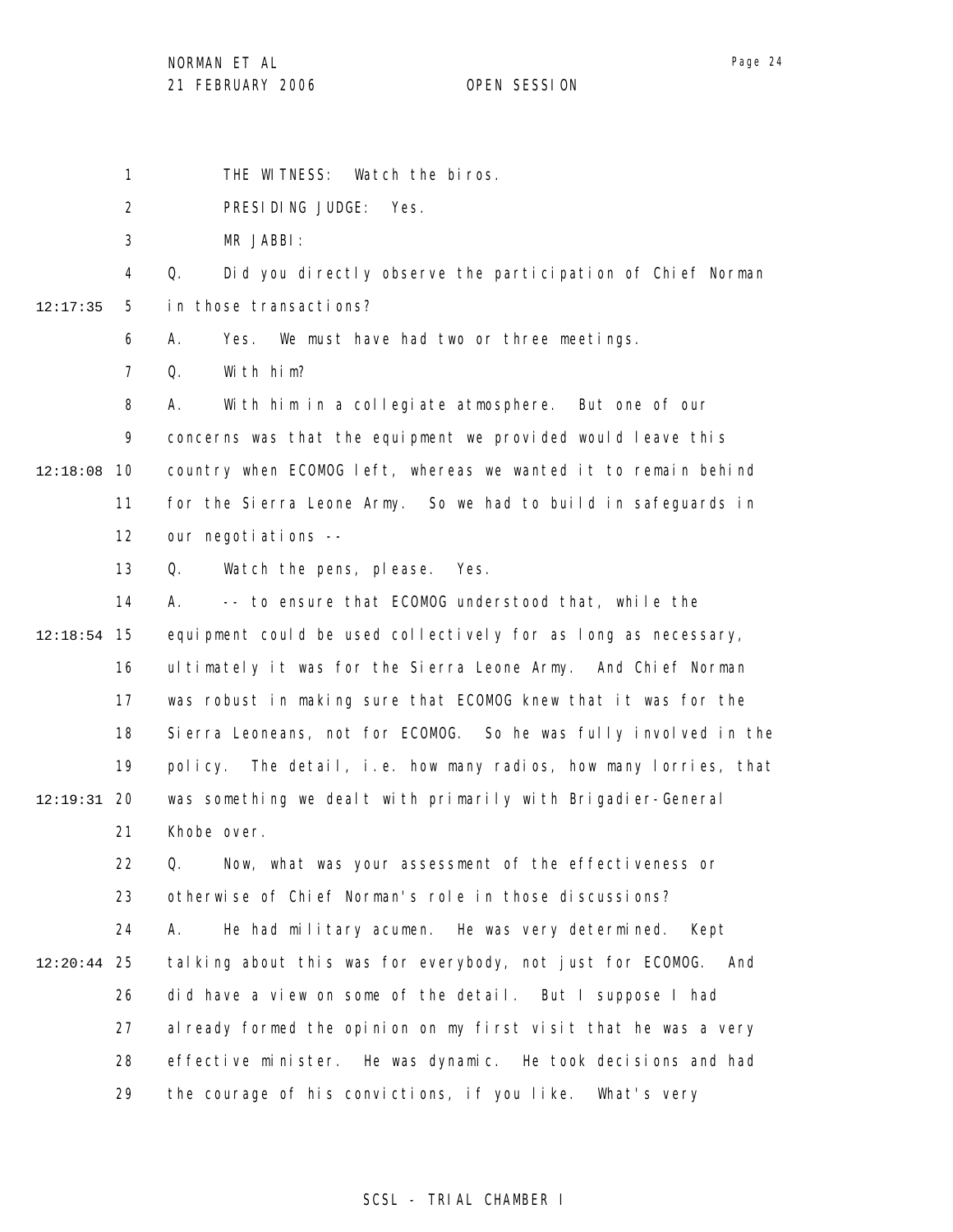1 2 3 4 5 6 7 8 9 10 12:22:42 11 12 13 14 15 12:22:57 16 17 18 19 12:23:24 20 21 22 23 24 25 12:23:56 26 27 28 29 12:21:53 difficult for a soldier is when people keep changing their mind. And although that's something we get used to, in Chief Norman there was a minister who understood not to get involved in the tactical issues, but to keep at the right level for him, and he let the military get on and run their own affairs in line with the policy that had been agreed by the government. So it was refreshing. Q. Thank you. On that second visit, did you have any other engagements in Freetown or in Sierra Leone? PRESIDING JUDGE: What's the question again, Dr Jabbi? If he had other engagements? MR JABBI: If he had any other engagements in Freetown or Sierra Leone, on that second episode, My Lord. PRESIDING JUDGE: That I understood, thank you. THE WITNESS: I don't think so. It was a very busy period. We had a limited time in which to make the announcement of the aid package. I remember there was a delay from London as I was waiting and waiting and the media were waiting. Then the detailed work on what would be in the aid package took quite a lot of hard work. My officers were up till midnight every night with the ECOMOG and Sierra Leone Army. So I didn't have much time for anything else. MR JABBI: Q. Thank you. Now, on your two visits so far, did you observe the presence of children under the age of 15 on the side of any fighting or the fighting at all. A. To be certain they were under 15 would be difficult. I saw some at the fighting at the bridge that I told you about. There were certainly some very young people, young men on the other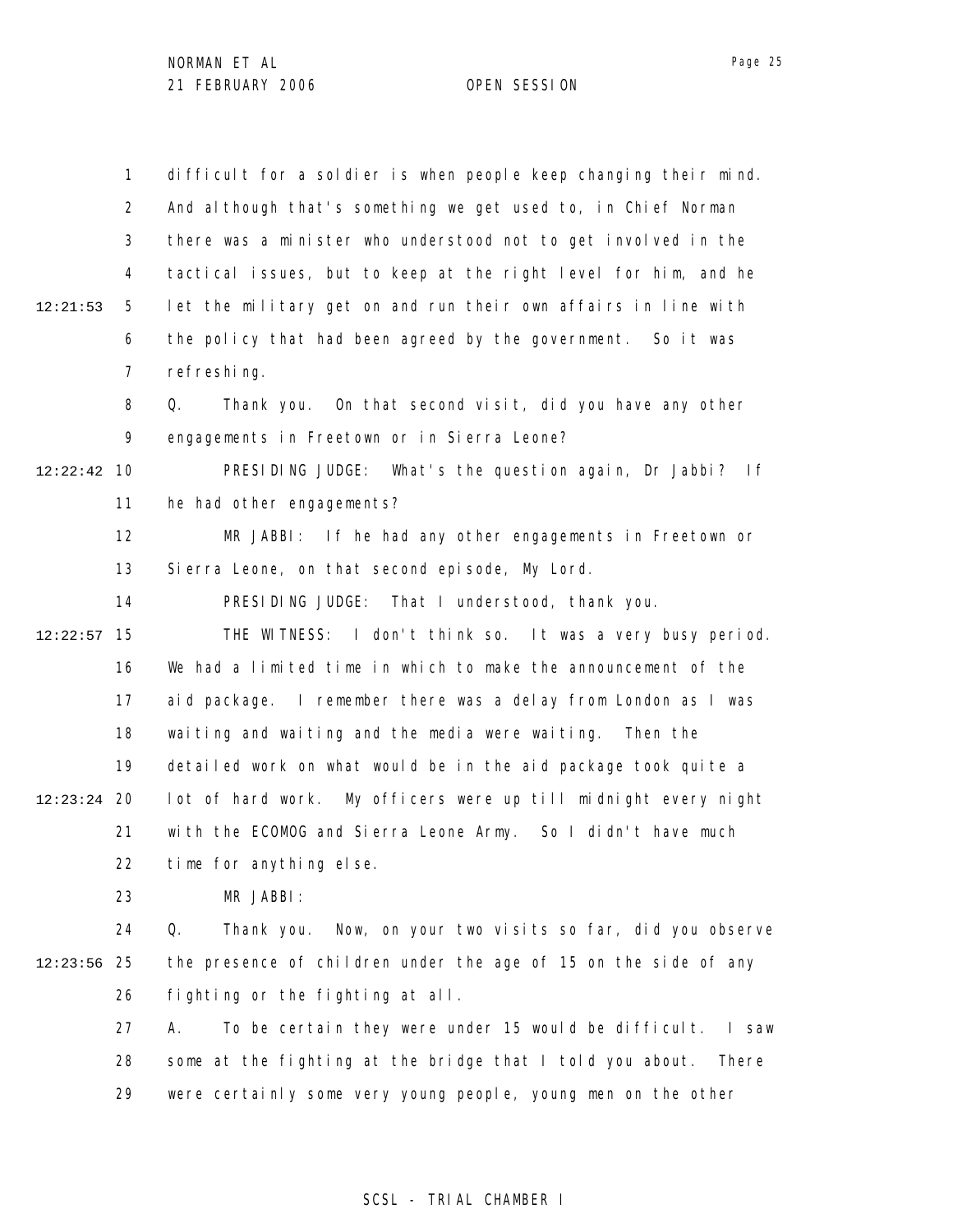Page 26

1 side of the bridge.

2 Q. Which other side?

|          | 3              | On the RUF side of the bridge, and the group -- amongst the<br>А.  |
|----------|----------------|--------------------------------------------------------------------|
|          | 4              | group of prisoners that I mentioned, who Chief Norman intervened   |
| 12:24:52 | 5              | over, there were some there who were young. How old, I don't       |
|          | 6              | I never saw them at that time. I never saw anybody on the<br>know. |
|          | $\overline{7}$ | government forces that would be -- I could say was that young.     |
|          | 8              | Q.<br>Thank you. In your various visits, not only the first two    |
|          | 9              | now, but the ones you outlined, in those various visits did you    |
| 12:25:42 | 10             | have anything to do with this problem of children under 15 being   |
|          | 11             | involved in the conflict?                                          |
|          | 12             | Α.<br>Even in February of '99, there were strings attached<br>Yes. |
|          | 13             | to the aid package. One of them was an absolute - no acceptance    |
|          | 14             | of child soldiers and any suggestion of child soldiers in the      |
| 12:26:27 | 15             | government forces would immediately put the aid package at risk.   |
|          | 16             | Then $I -$                                                         |
|          | 17             | Let's watch the pens, please. Yes, then?<br>Q.                     |
|          | 18             | I came back in May of 2000 and two occasions spring to mind<br>А.  |
|          | 19             | where the subject of child soldiers came up. One was when I went   |
| 12:27:24 | 20             | to the CDF headquarters here in Freetown, very near here, in an    |
|          | 21             | old hotel, I think it was.                                         |
|          | 22             | In an old?<br>Q.                                                   |
|          | 23             | Hotel.<br>А.                                                       |
|          | 24             | Q.<br>Hotel ?                                                      |
| 12:27:38 | 25             | I think it was called -- is it Brookfield?<br>А.                   |
|          | 26             | Brookfields.<br>Q.                                                 |
|          |                |                                                                    |
|          | 27             | Brookfields Hotel, which the CDF were using as a temporary<br>А.   |
|          | 28             | headquarters. I went down there for a meeting to talk to the CDF   |

29 who, in May, were again fighting on behalf of the government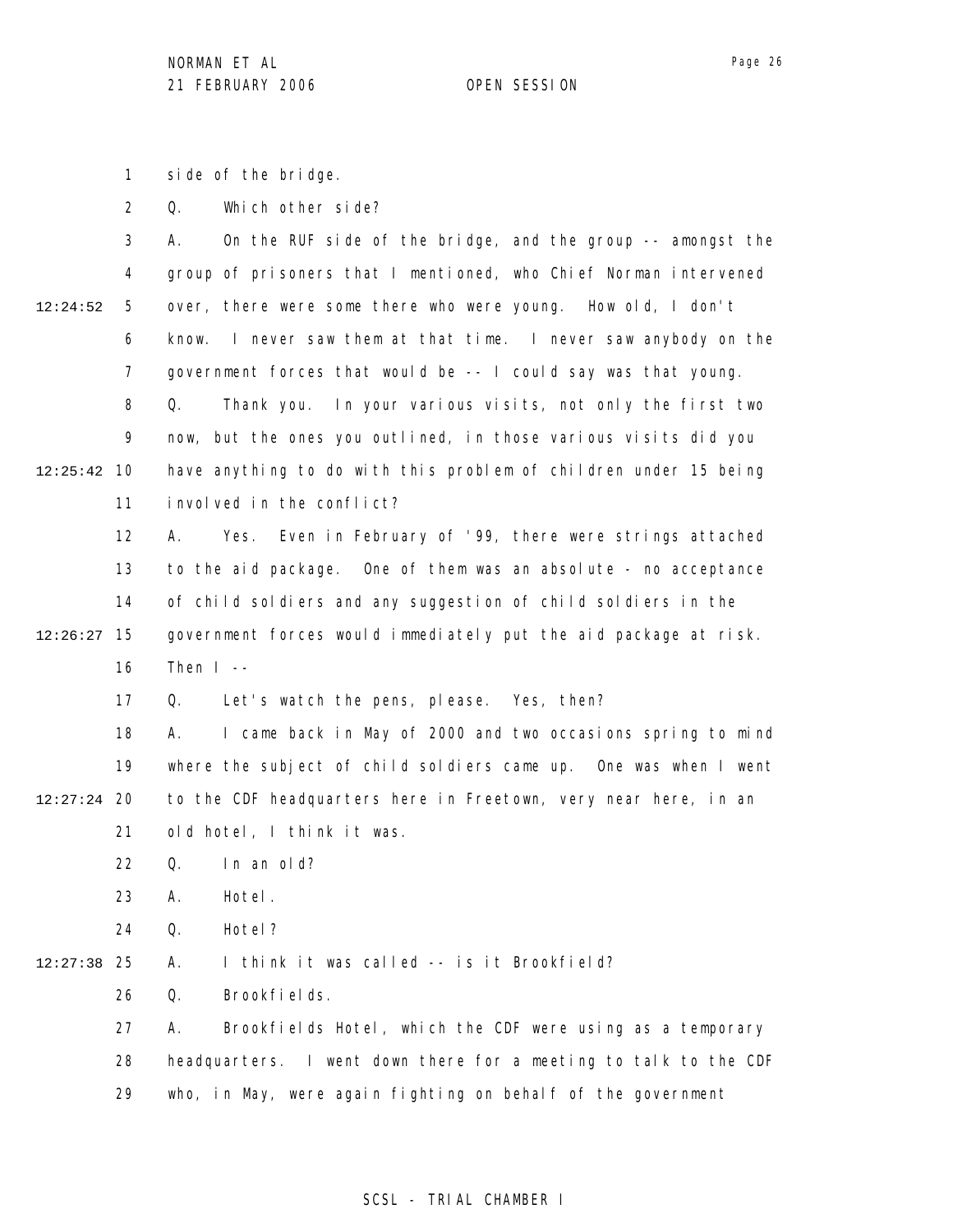under our overall co-ordination.

1

2 3 4 5 6 7 8 9 10 12:29:18 11 12 13 14 15 12:30:10 16 17 18 19 12:30:34 20 21 22 23 24 25 12:30:54 26 12:28:42 Q. Please watch the pace. A. And Chief Norman gave a talk to a group of CDF there, quite a large group, who I had gone along to meet to thank, actually, for all they were doing; fighting the RUF. And in his speech to them he emphasised how, colloquially, what an own goal any use of child soldiers would be, because international support would be put severely at risk. He said, "This must not happen." I remember physically then reinforcing that point from my perspective. So irrespective of any ethical issues, there was a very clear practical issue also at stake. The only other time I was involved practically with child soldiers was when we went to a home to visit a centre where there were a number from upcountry and we talked to them and Chief Norman talked to them and, you know, they were a very sad group of people. Q. Outside Freetown? A. Lungi. Somewhere near Lungi there was a home. An NGO had set up a centre, because I remember Mr Cook, Robin Cook, our foreign secretary visited it as well, subsequently, with a number of Sierra Leone officials. PRESIDING JUDGE: Is this still in 2000? THE WITNESS: All in 2000, sir. PRESIDING JUDGE: That is when you came to visit in May/June 2000? THE WITNESS: Yes, sir. PRESIDING JUDGE: Or April?

27 28 29 THE WITNESS: No, April I only stayed for a week, less than a week and went back to England. It was a routine visit which I conducted a number of trouble spots. But I went back and said,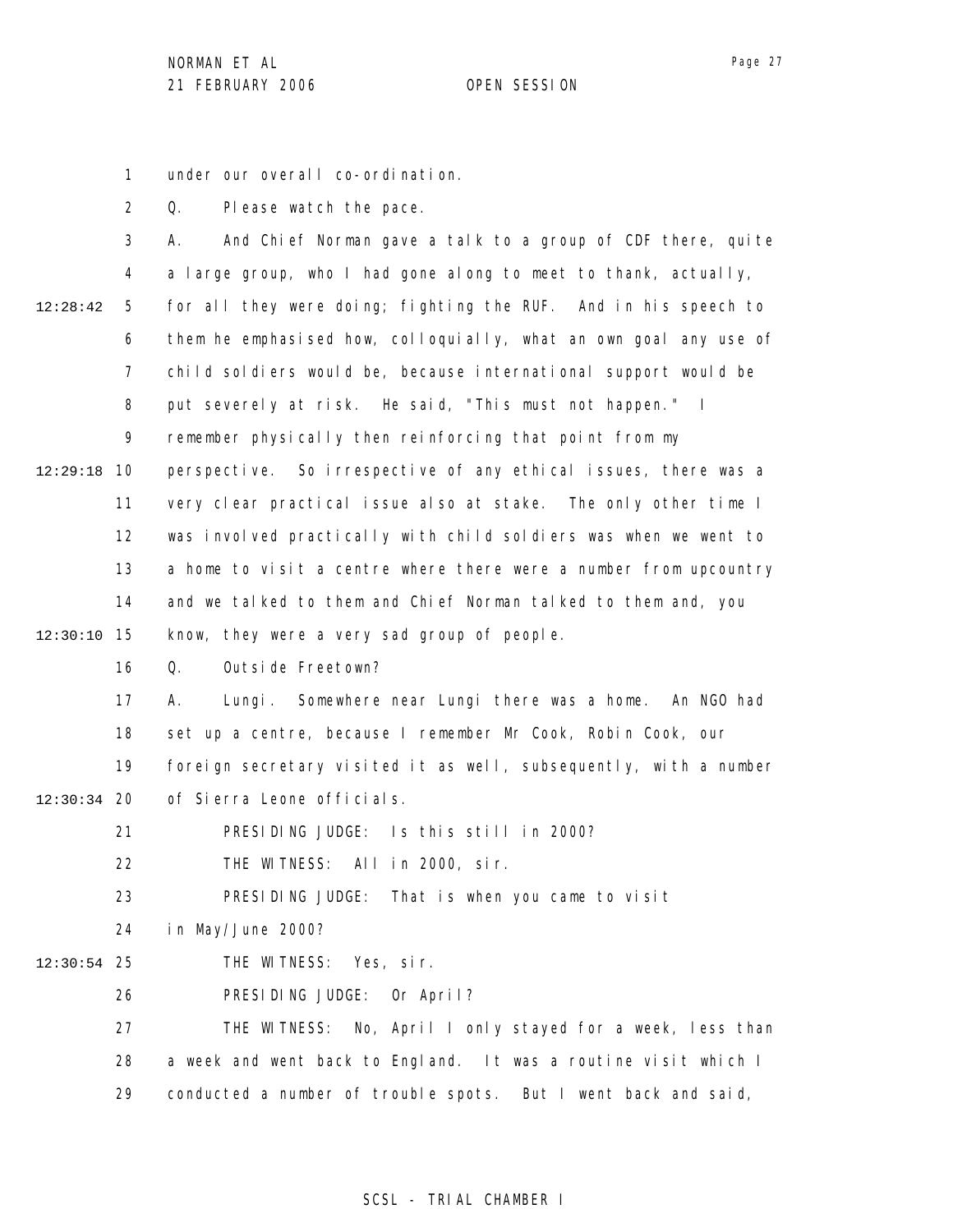NORMAN ET AL

21 FEBRUARY 2006 OPEN SESSION

1 2 3 4 5 6 7 8 9 10 12:31:25 11 12 13 14 15 12:31:38 16 17 18 19 12:31:56 20 21 22 23 24 25 12:32:35 26 27 28 29 12:31:21 "There's trouble brewing in Sierra Leone" again. But I then came back in May. When things got very bad, they sent me back. PRESIDING JUDGE: At the meeting you are describing where Chief Hinga Norman talked to that group about child soldiers. THE WITNESS: Yes, that's in May, sir. PRESIDING JUDGE: That's May? THE WITNESS: May. PRESIDING JUDGE: Thank you. MR JABBI: Q. And that's when you stayed, according to you, earlier on for up to about six weeks? A. About six weeks or so, yes. PRESIDING JUDGE: May/June 2000. THE WITNESS: May/June 2000. MR JABBI: That was his earlier evidence, My Lord. THE WITNESS: It was May 6th to June 16th, I think. PRESIDING JUDGE: So you had said at that time you stayed for six and a half weeks at that time. THE WITNESS: Would it help if I explained roughly what we did in that period to set it in context? The UN had a number of units up in the country and the RUF had taken a lot of them hostage. Again, things looked very difficult here, because the force that the UN, that had been sent to protect the government and to further the pursuit of peace had themselves been -- was starting to be captured by the RUF. Therefore, the UN had become a neutered organisation in military terms. Mr Kofi Annan. JUDGE ITOE: A what? THE WITNESS: Neutered. They weren't capable at that time of doing their job. Mr Kofi Annan had asked a number of nations

### SCSL - TRIAL CHAMBER I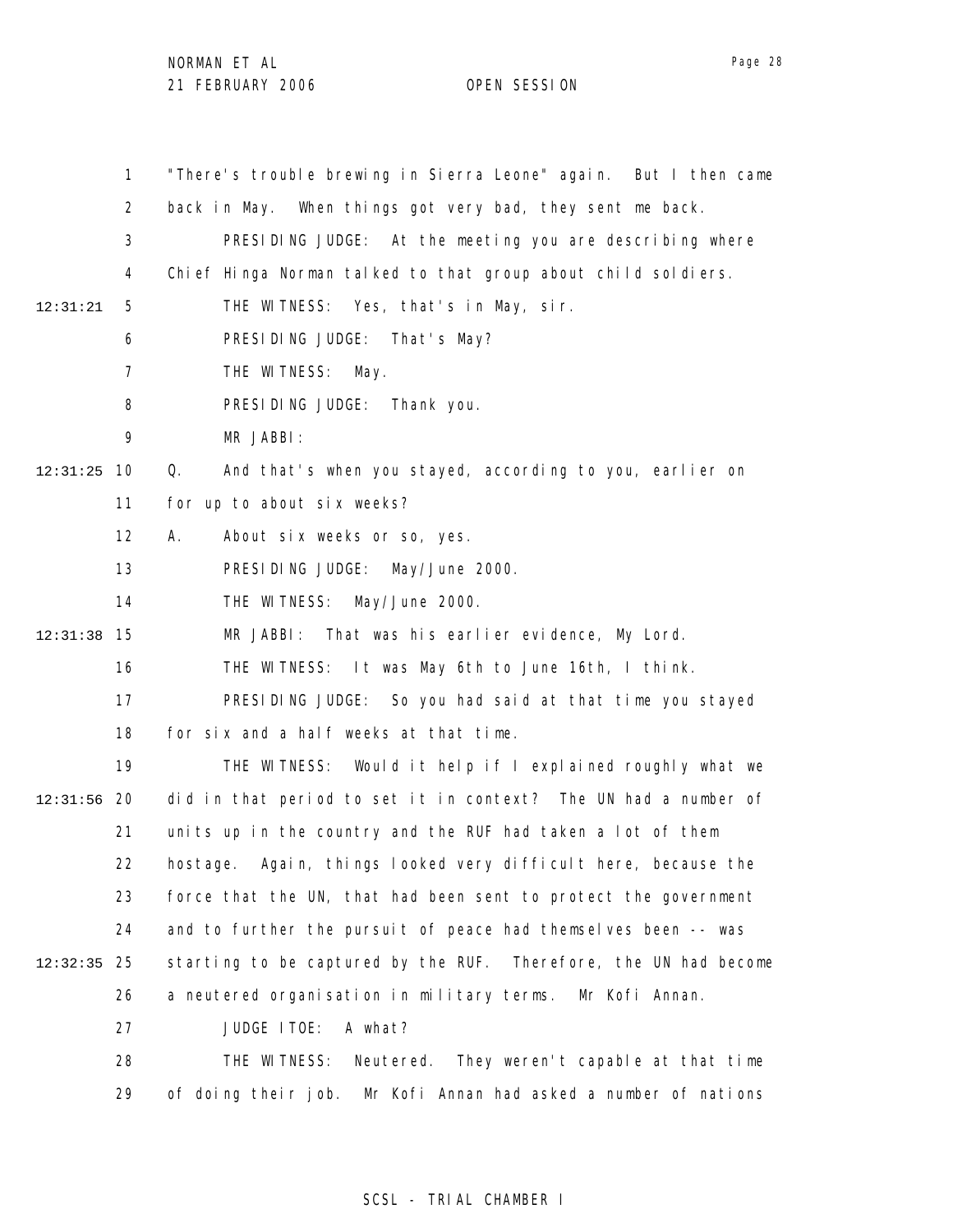1 2 3 4 5 6 12:33:49 if they would go to Sierra Leone to see if they could help. The UK said they wouldn't act as part of the UN operation, but they would send a team to find out what was happening and to see how they might help unilaterally. I commanded that team and I arrived here I think on May 6th, Saturday, May 6th. And we found again a very troubled country.

7 8 9 10 12:34:41 11 12 The RUF had not disarmed after the -- I think it was the Lome Accord of the previous year, whereas the government forces, the Sierra Leone Army and the CDF had disarmed, give or take, and that would have been fine if the UN had filled the vacuum, but for a number of military reasons, the UN were not able to do that and, as I said, a number had been taken hostage.

13 14 15 12:35:34 16 17 18 19 So I arrived in May, one, to be prepared to evacuate British nationals and others that might want to flee the country, but also to try and stabilise the situation for sufficiently long to allow the United Nations to recover, reinforce themselves and to become more focused on what they were doing. So the British government felt that they were acting in line with Mr Annan, Kofi Annan's request, albeit not as part of a single UN operation.

20 12:36:15 Over the next five or so weeks --

> 21 Q. Please watch the pace.

22 23 24 A. -- we conducted an evacuation because on, I think it was Monday, 8th May, there was a riot, is the best description, up near Foday Sankoh's house and --

25 12:36:57 MR JABBI: Foday, My Lords F-O-D-A-Y.

26 PRESIDING JUDGE: I think we know that one.

27 MR JABBI: And Sankoh, that as well, My Lord?

28 JUDGE THOMPSON: We can spell that one.

29 JUDGE ITOE: I hope Dr Jabbi is not running a phonetic

Page 29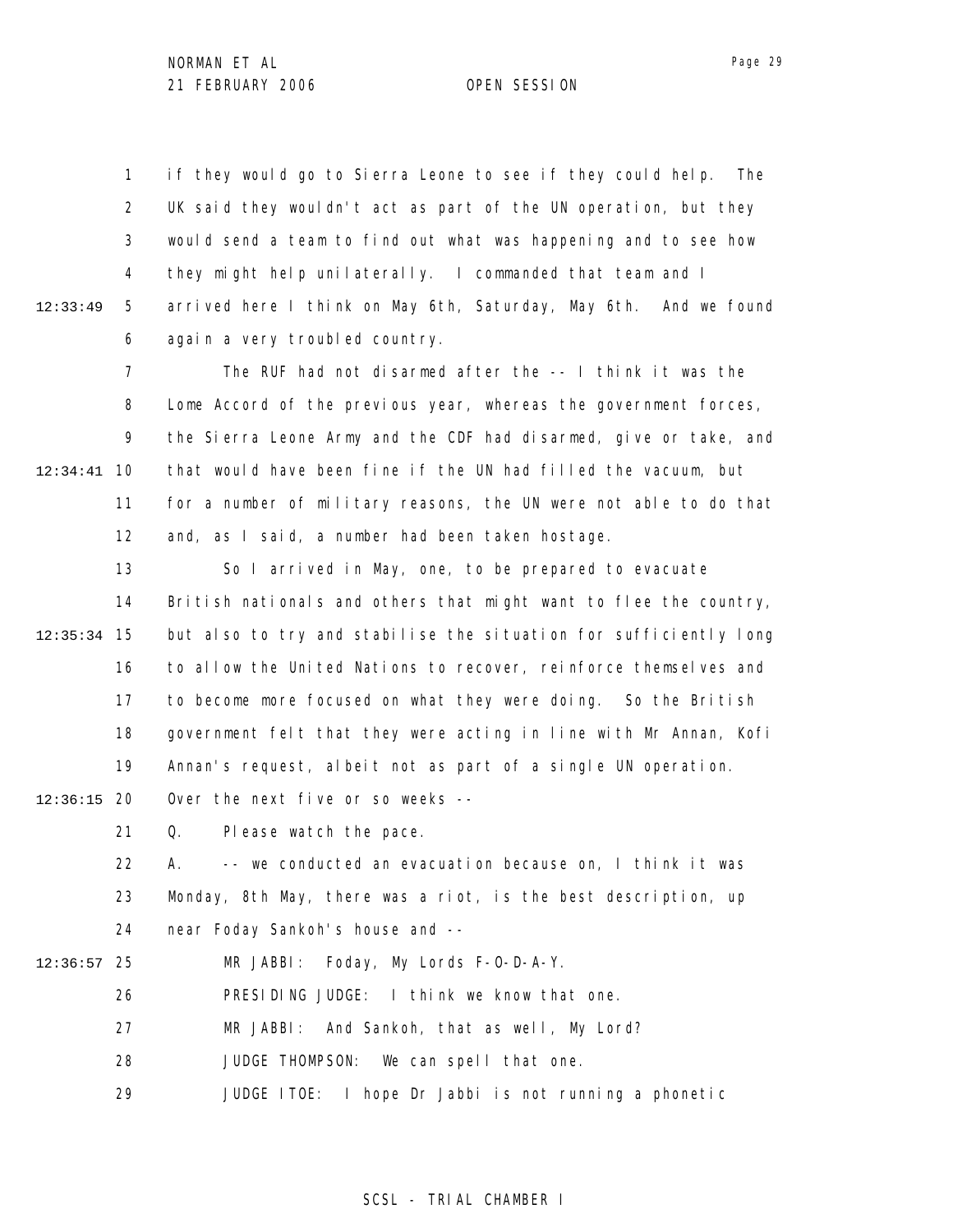1 class here.

| $\mathcal{P}$ | MR JABBI: I don't want to be so, My Lord. |
|---------------|-------------------------------------------|
| -3            | JUDGE ITOE: Let us get along anyway.      |
| 4             | MR JABBI: Thank you.                      |

12:37:19

5 Q. Yes, you said there was a riot.

6 7 8 9 10 12:37:49 11 12 13 14 A. There was a riot and it was sufficiently serious for the British High Commissioner to request me formally to initiate an evacuation. There were a lot of excited people running around the town, some armed, mainly with clubs and things and machetes. But it was a very frightening atmosphere and I agreed with the High Commissioner it was appropriate to start an evacuation. Over the weekend the 6th, 7th and again on the 8th, I had a lot of British troops arrive to enable me to conduct the evacuation. Q. Yes.

15 12:38:14 16 17 18 19 12:38:43 20 21 22 23 24 25 12:39:16 26 27 28 29 A. And four Chinook, big Chinook helicopters, without which we couldn't have done it. Because we had to secure a point on this side of the estuary and Lungi airport on the far side because we were flying them out. So we did that. It then became clear to me with the full support of my government that we could do more than just do an evacuation. We could actually stabilise the situation and I then got permission to go ahead and do that. We moved British troops into key places to the east of Freetown and to the east of Lungi airport. And along with the SLA, a small number who were still prepared to come back in, really, because they were being reformed at that time, the CDF and largely Nigerian troops who had remained behind from ECOMOG to become part of the UN, we conducted an offensive operation against the RUF. That allowed the UN time to focus on what they were doing to reorganise and to be reinforced. I left, as I said, in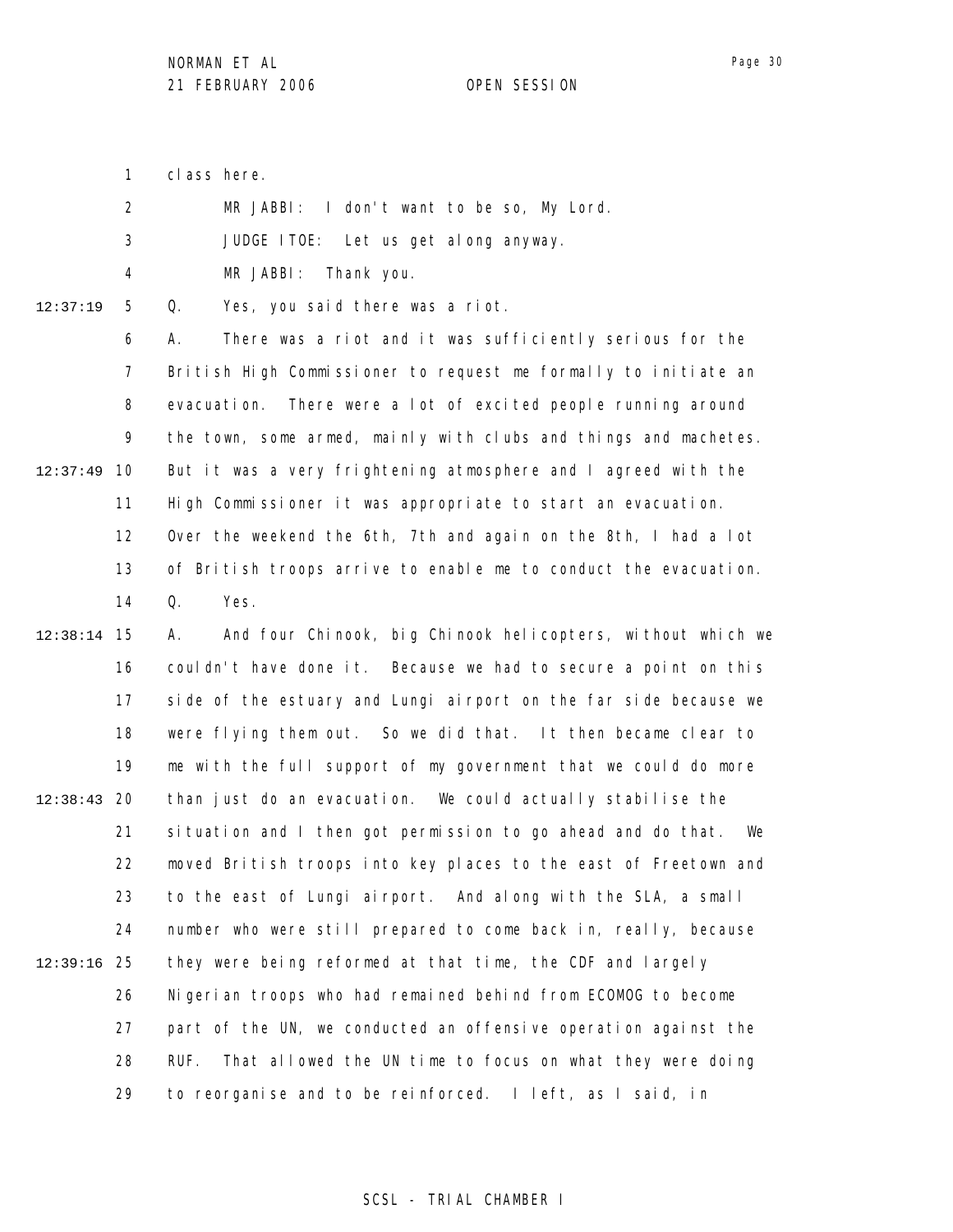1 2 mid-June, having bought enough time for the UN to start again, effectively.

3 4 5 6 Q. Thank you. Now, in your encounters with Chief Hinga Norman and your observation of his role as deputy minister of defence, were you able to assess his attitude to the government, the civilian government?

7 8 9 10 12:41:26 11 12 13 14 15 12:41:55 16 17 18 19 12:42:28 20 21 22 A. Well, it never occurred to me to have to assess it, in that he was clearly absolutely devoted to what he was doing, which was defending the government and defending the country's rather fledgeling democratic process. I never even -- I mean, it just didn't occur to me to question it. He was very often at some personal risk. He was defending the country against the country's enemies, and would always defer to the President when he -- sometimes he'd say, "That's an issue for the President," or whatever. So it rather surprises me, your question. Q. Thank you. But we have evidence here, which is merely allegations by some people, that it was thought in certain quarters that Chief Hinga Norman and others, even including the CDF, were inclined to overthrow the civilian government they were purportedly defending. So that is the context of that question. A. Okay. Well, all I can tell you in my professional judgment is that both in '99 and in 2000, if that is what they had wanted

23 24 to do, they could very easily have done it. JUDGE ITOE: Did they do it? Answer the question directly,

25 12:42:57 please.

> 26 THE WITNESS: Well, they --

27 JUDGE ITOE: It is not as if they wanted to.

28 THE WITNESS: Well, they didn't.

29 JUDGE ITOE: We want a direct answer, Mr Witness, to this

#### SCSL - TRIAL CHAMBER I

12:40:49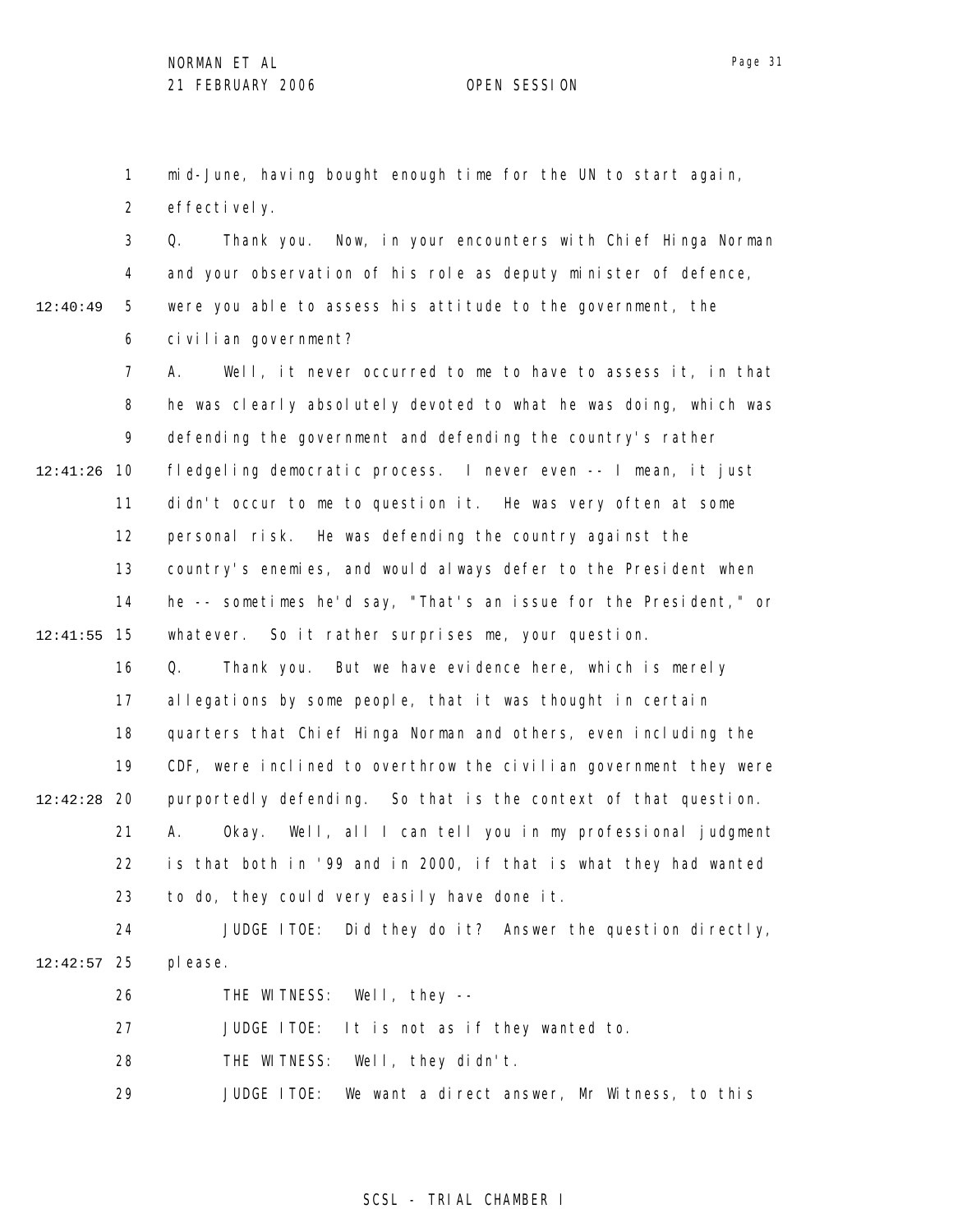question.

1

Page 32

2 3 4 5 6 7 8 9 10 12:43:26 11 12 13 14 15 12:43:55 16 17 18 19 12:44:05 20 21 22 23 24 25 12:44:21 26 27 28 29 12:43:10 THE WITNESS: Okay. They clearly didn't. JUDGE THOMPSON: Just a minute. Could you reformulate it. Could you formulate it again for us, or restate it? MR JABBI: The question, My Lord. JUDGE THOMPSON: Yes, what was the question? Let's restate it. Because I thought it was coming on an opinion question. Of course, I'm not suggesting that opinion questions are not permissible from witnesses who come to testify to matters within their own ordinary knowledge. But I would request, kindly, that you restate it, not reformulate it. MR JABBI: My Lord, my question was whether from his observation what he observed the attitude of Chief Hinga Norman as Deputy Minister of Defence to be towards the civilian government. JUDGE THOMPSON: He said -- of course, he said it didn't occur to him to want to assess that. MR JABBI: Yes, My Lord. JUDGE THOMPSON: But you went further to say that there is evidence in this Court that Chief Norman -- MR JABBI: That some people thought that Chief Norman and a few others, including -- JUDGE THOMPSON: Wanted to overthrow -- MR JABBI: Including the CDF were inclined --JUDGE THOMPSON: Quite. And invited his response to that. MR JABBI: His observation on that, My Lord. For that period that he was here and could directly observe the participation of the deputy defence minister in the exercise -- JUDGE THOMPSON: In other words, your question is trying to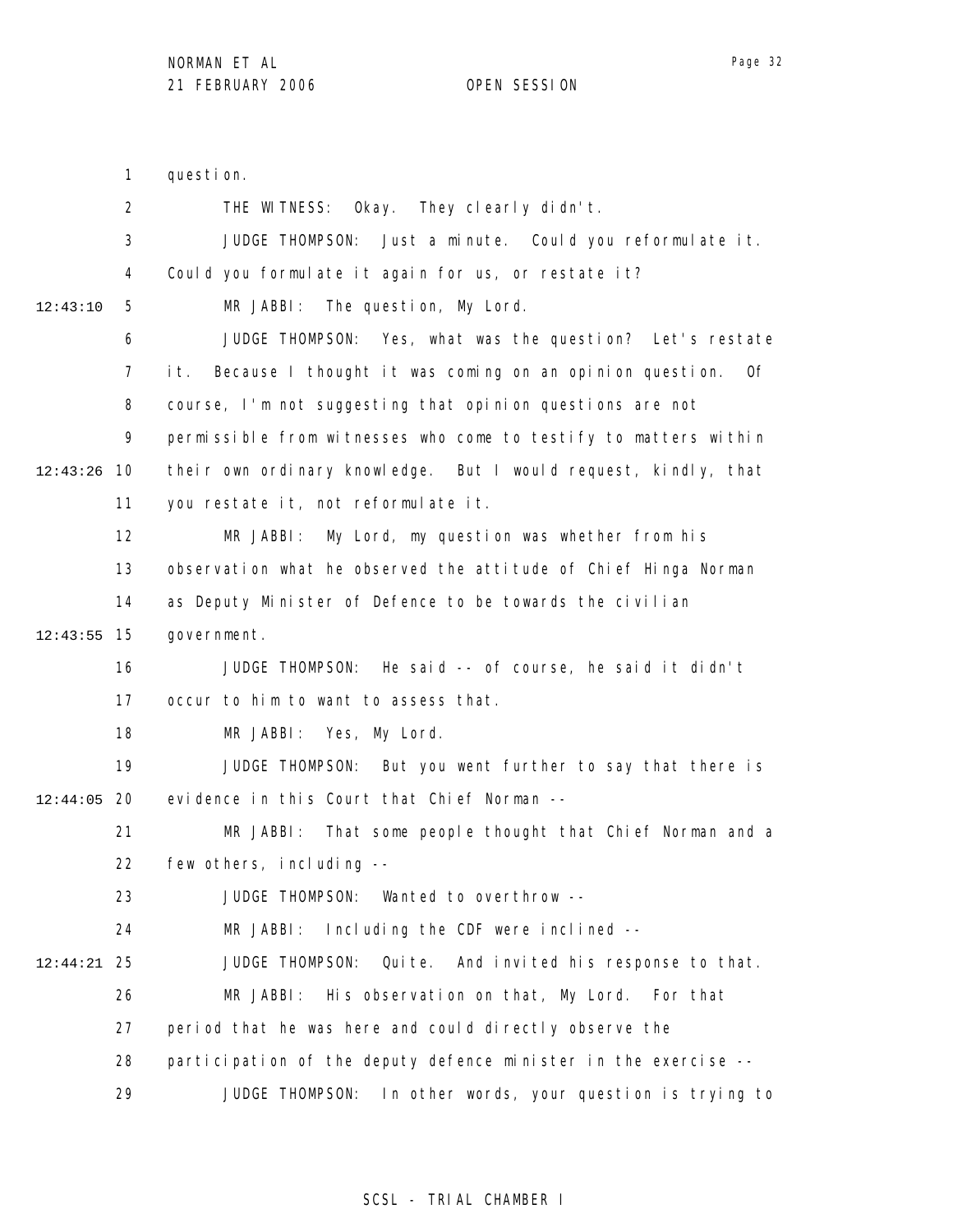elicit an opinion response?

1

2 3 4 5 6 7 8 9 10 12:45:10 11 12 13 14 15 12:45:20 16 17 18 19 20 12:45:33 21 22 23 24 25 12:45:51 26 27 28 29 12:44:53 MR JABBI: Yes, My Lord, but -- JUDGE THOMPSON: Because I don't know how else he could elicit any factual response as to whether this happened or did not happen. MR JABBI: Well, My Lord, for example, he had interaction with Chief Norman. It is quite possible that Chief Norman may have said things from which he could get -- JUDGE THOMPSON: He could draw an opinion. He could form an opinion. MR JABBI: Or get information. JUDGE THOMPSON: Remember your question is premised on the fact of intention. MR JABBI: Yes, My Lord. JUDGE THOMPSON: That he intended to do something. MR JABBI: Yes. JUDGE THOMPSON: I'm only saying that if he responds, he will only give us an opinion as to whether that intention was well-founded or not. MR JABBI: My Lord, it is also possible -- as I've said, it is possible that in his interaction with Chief Norman, Chief Norman may have told him things directly. JUDGE THOMPSON: I will restrain myself. PRESIDING JUDGE: In your question you may ask if the witness has observed any objection albeit --JUDGE ITOE: His observations. Exactly. That is it. PRESIDING JUDGE: Rather than form an opinion, as such. Because he saw him at times when maybe comments were made or whatever.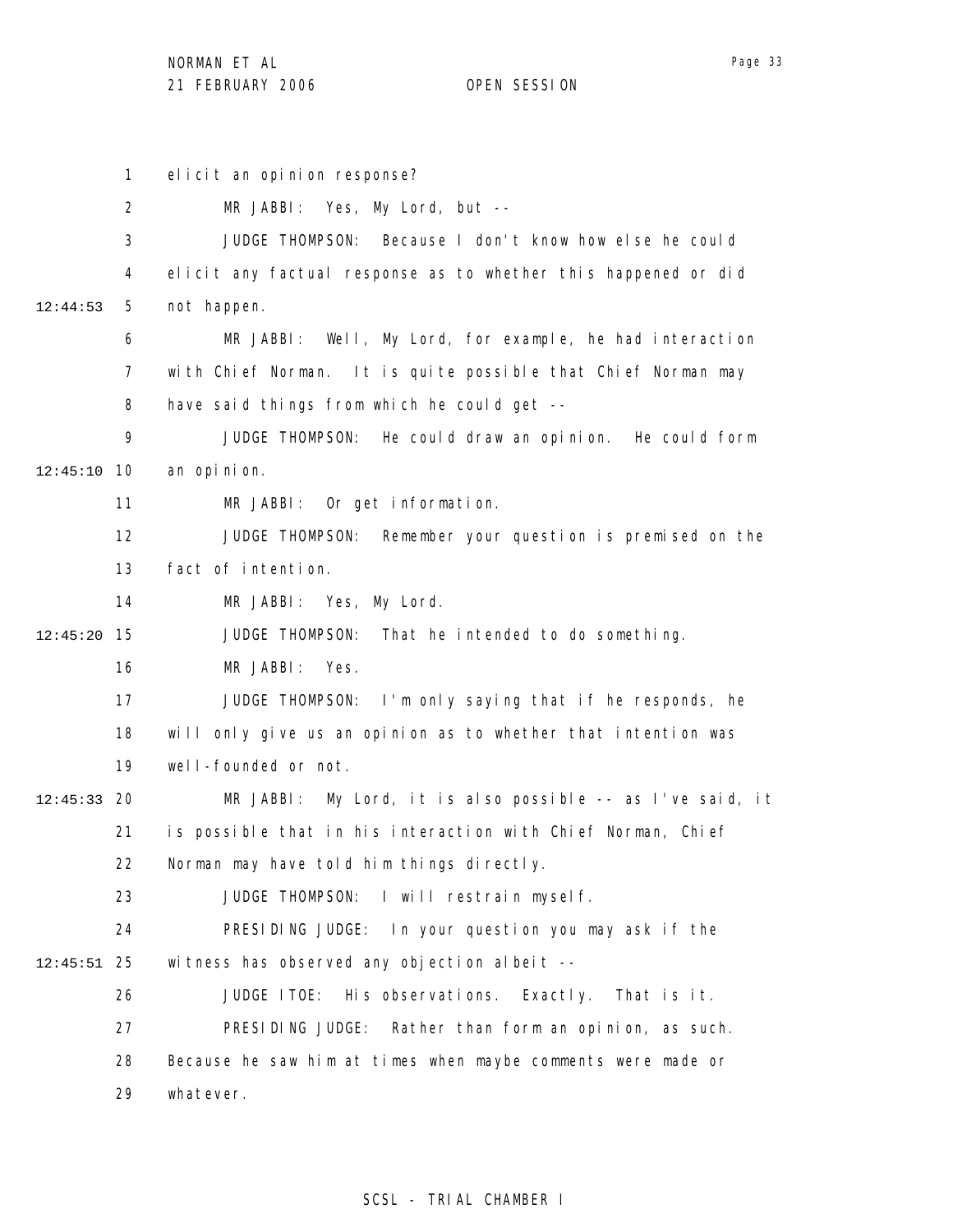NORMAN ET AL

21 FEBRUARY 2006 OPEN SESSION

1 2 3 4 5 6 7 8 9 10 12:46:28 11 12 13 14 15 12:46:47 16 17 18 19 12:47:15 20 21 22 23 24 25 12:47:37 26 27 28 29 12:46:13 JUDGE ITOE: He's an actor in the scene and he's able, I think, to tell the Court, you know, what he must have noticed. MR JABBI: Yes, My Lord. Q. So you have heard what -- JUDGE ITOE: Or what he may have perceived. MR JABBI: Q. -- Their Lordships have also said. A. Yes, I'm very clear. So far as my direct observations are concerned, at no stage did Chief Norman say anything that suggested he was anything but completely loyal to the President, in my hearing. PRESIDING JUDGE: Or actions? THE WITNESS: Or any actions. And as far as my judgment, my opinion is concerned, if he had wanted to overthrow the government in the way -- JUDGE ITOE: That is where, you know, I come into some -- I have problems, you know. That portion of your reply, to me, is not relevant. If he had, if he had. I think you should limit your answers, you know, to what your observations were. To your knowledge, what you noticed in this particular episode where you have referred to Norman, you know, and his associates being a coup plotter against the government. Not that, you know, if they had wanted to, that's a bit -- it is very argumentative. JUDGE THOMPSON: That's the difficulty about the question itself and the evidence. The evidence talks about intent and the question is not as simple. It is a far more intricate question. It cannot be answered in just a kind of yes or no form. It talks about -- it's predicated upon intent that there is evidence here from some people that Chief Norman and some other persons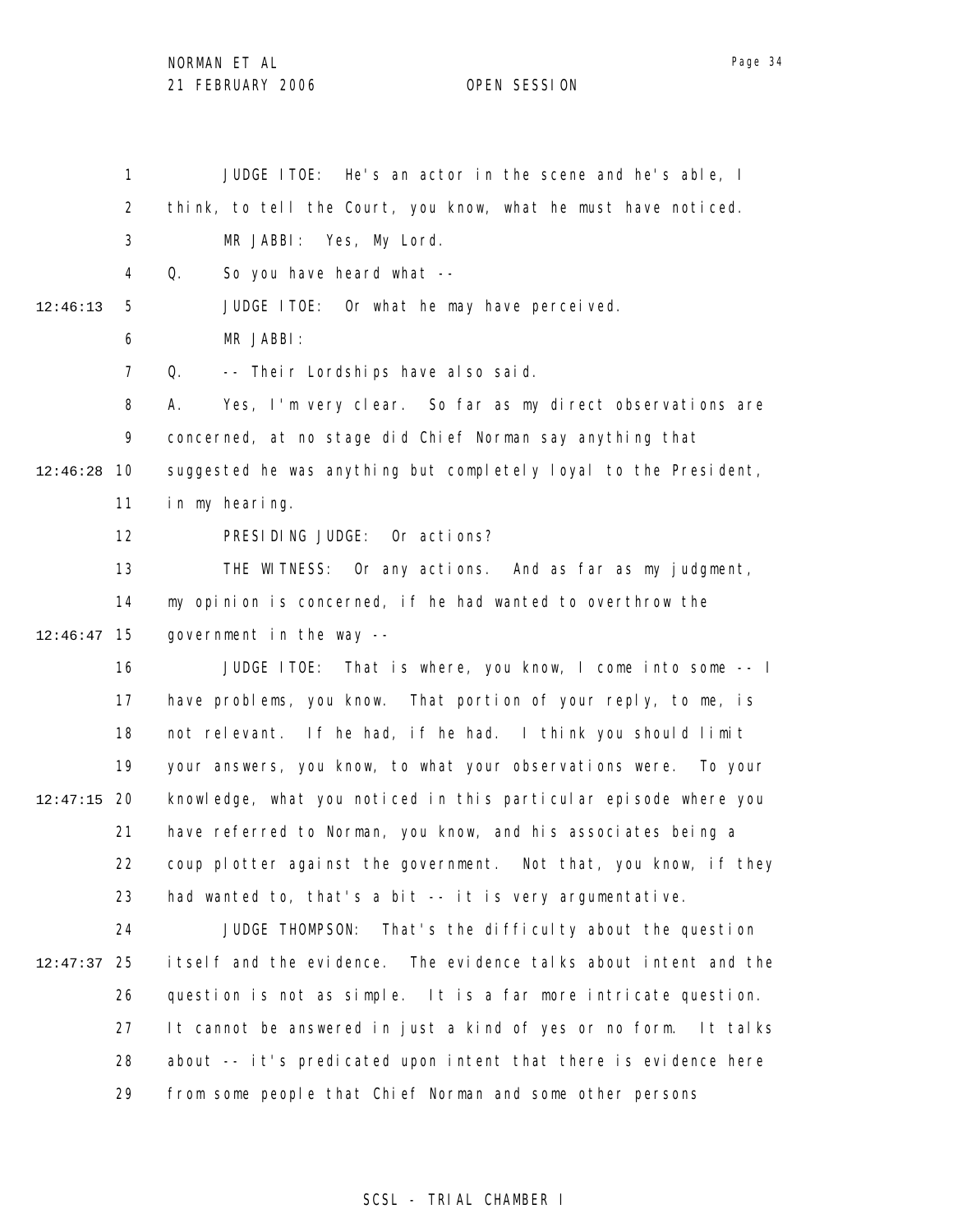1 2 3 4 5 6 7 8 9 10 12:48:53 11 12 13 14 15 12:49:11 16 17 18 19 12:49:30 20 21 22 23 24 25 12:49:44 26 27 28 29 12:48:26 intended to. That's my difficulty. That's why it is not as simple as it appears to be. It is a very loaded question, it has to do with intent, and I don't see how this witness can usefully assist this Court in ascertaining the truth if he's not given some latitude to explain some of his observations and draw some kind of opinion. Whether the Court will, in fact, attach much weight to the opinion that he gives is an entirely different matter. MR JABBI: Thank you, My Lord. But, My Lord, I believe I have also explained that intent or evidence of intent does not necessarily remain entirely subjective. JUDGE THOMPSON: The devil himself does not know the intent of man. MR JABBI: But man is capable of stating his intent or intention in objective exchanges. PRESIDING JUDGE: That's why I suggested to you that you ask a more direct question; not about intent, whether the witness has observed actions and so on, or -- MR JABBI: That was my question. It is the comments that brought the intent factor in. My question was whether he observed -- I mean, what he observed -- PRESIDING JUDGE: Indeed. MR JABBI: -- as to the attitude of Chief Norman to the government -- JUDGE THOMPSON: That's the difficulty about it. Because the observation based on -- I mean, the piece of evidence itself talks about intent. The question of attitude goes to intent, and I don't see how he can answer this question without expressing some opinion for the Court to evaluate. I mean, the whole idea

### SCSL - TRIAL CHAMBER I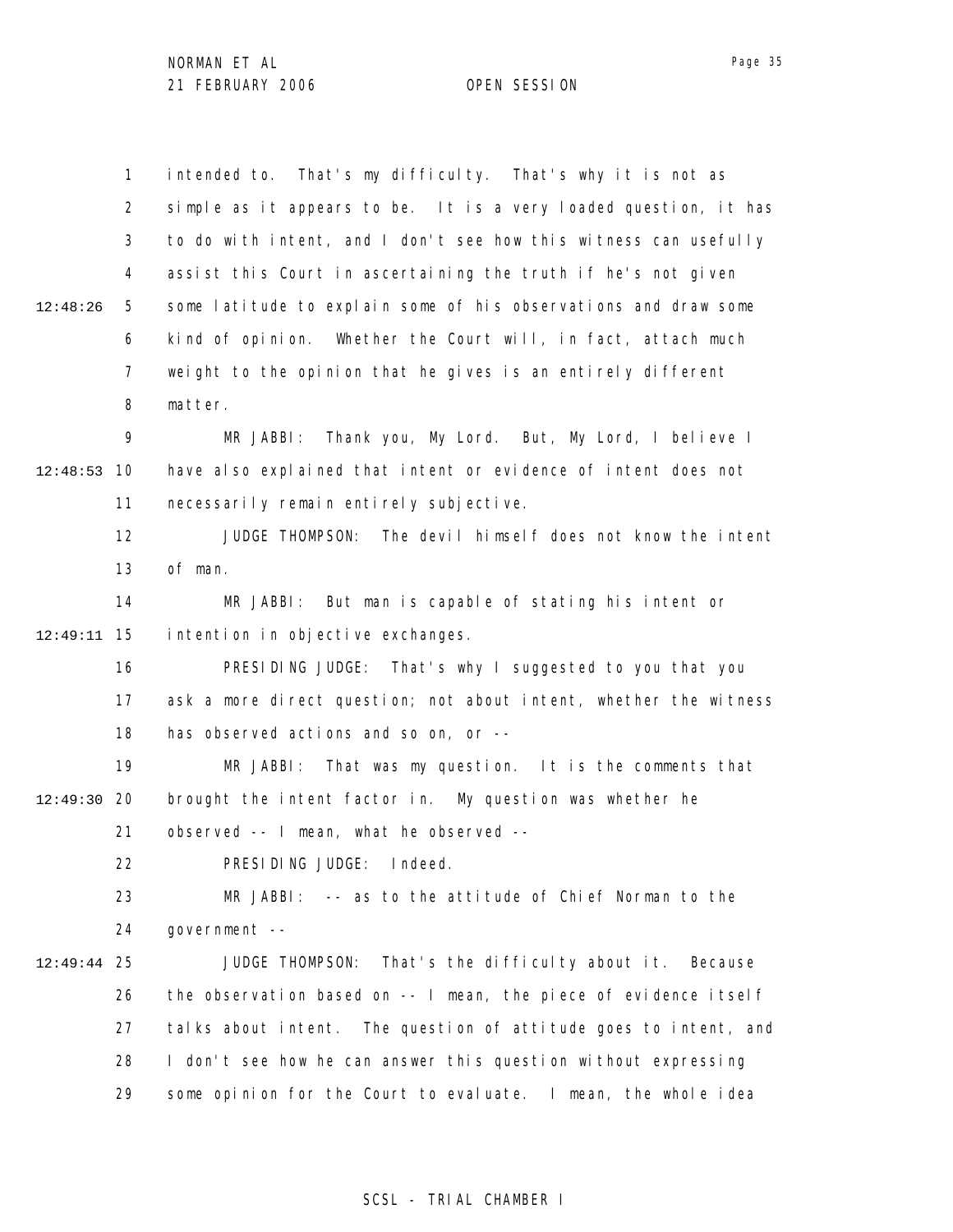1 2 3 4 5 6 7 8 9 12:50:47 10 11 12 13 14 15 12:50:58 16 17 18 19 20 12:51:21 21 22 23 24 25 12:51:44 26 27 28 29 12:50:29 of intent is complex. Who really knows anybody's intent and who can really, based on observations, merely know intent? I remember Shakespeare said there's no art to find the mind's construction on the face. MR MARGAI: Could I be heard, My Lords? PRESIDING JUDGE: Why? No, Mr Margai. No. Mr Margai, please, you know the rules. You know that we are in examination-in-chief. I don't see how you could ever stand up to be heard on this particular issue. Mr Margai, you are an experienced counsel and you know this is not your place to be heard at this particular moment. MR MARGAI: As your Lord pleases. PRESIDING JUDGE: Even though you are offering your help to the Court, if we need your help and assistance, we'll come to you, Mr Margai. MR MARGAI: As My Lord pleases. THE WITNESS: If I may, picking up Your Lordship's point, I infer from the 18 months or so of observing Chief Norman over those five visits that he lacked intent from my perspective. Because, in my professional judgment, over an 18-month period, he could have done what was being suggested a minute ago. He had the military power to do it. That is, I hope, the answer that you were seeking. But specifically, in terms of fact, I also can confirm that at no stage did he say anything that would even hint of anything but loyalty to the government of which he was a part and specifically to the President. MR JABBI: Q. Did anybody say anything to you about him in that regard during the times he visited Sierra Leone?

#### SCSL - TRIAL CHAMBER I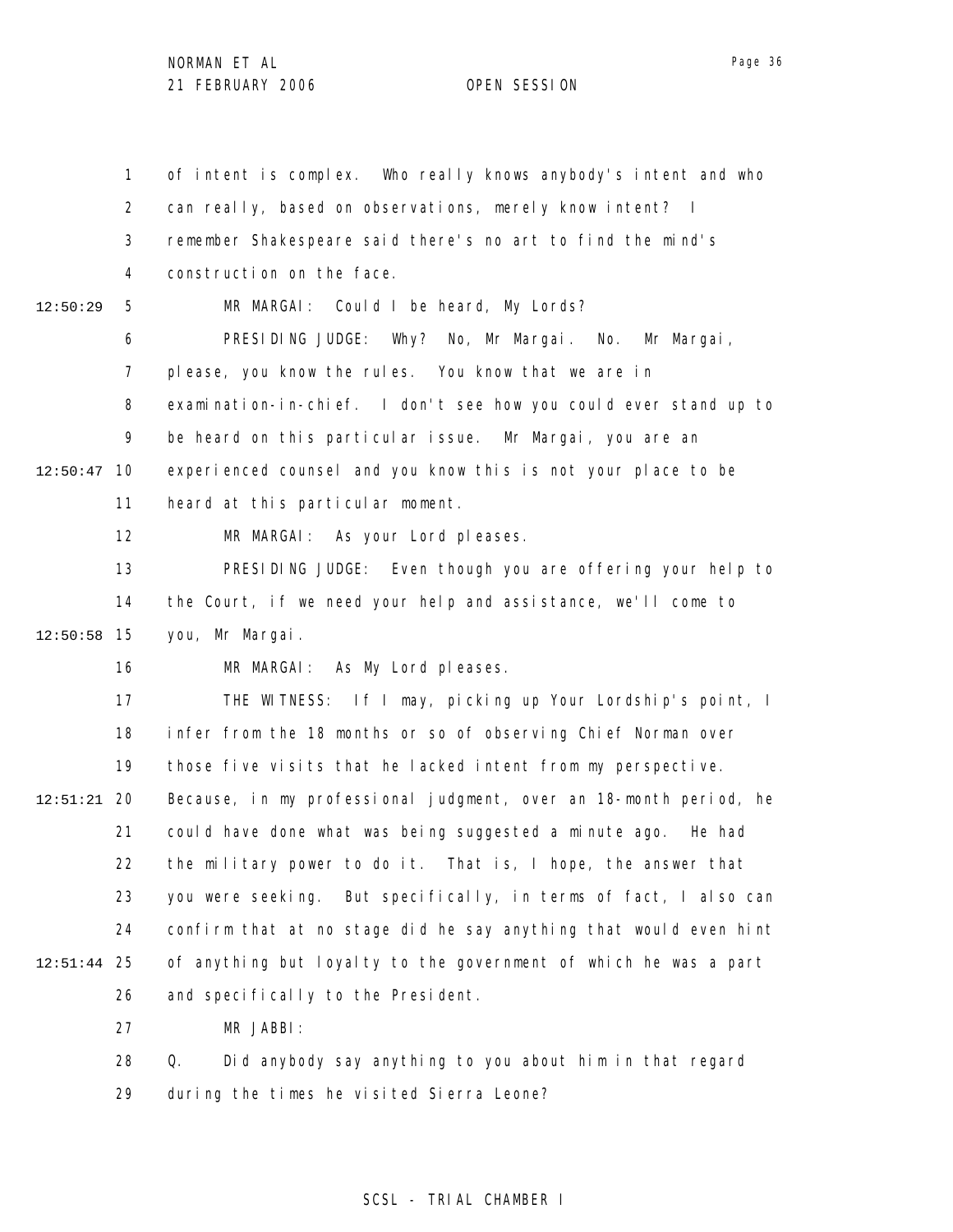1 2 3 4 5 6 7 8 9 12:53:05 10 11 12 13 14 15 12:53:36 16 17 18 19 12:53:57 20 21 22 23 24 25 12:54:15 26 27 28 29 12:52:37 A. No, certainly not specifically. I mean, it was well understood that Chief Norman, as Deputy Minister of Defence, was playing a key role in the defence of the country. But why I said I'm rather surprised, from my narrow perspective, that you even asked the question -- Q. At all. A. It wasn't a topic of conversation at all. He was absolutely a key partner in what we were all doing. Q. Thank you. Now, did you ever directly observe the CDF in action whilst you were here? A. Yes, on a number of occasions. I mentioned the little battle at the bridge, of which they were a part, but it was a very confused situation there. You could always tell the CDF well normally - because they wore different clothes, coloured woollen jackets and things like that. Not always, but quite often they would be wearing that. But, in 2000, I -- Q. Watch your pace, please. PRESIDING JUDGE: Mr Jabbi, I just want to remind you that the indictment - I'm not looking at the time, I'm just looking at you - alleges crimes of such up to December 1999. MR JABBI: Indeed, My Lord. PRESIDING JUDGE: I am wondering what is the relevancy of anything that happened after December 1999. I want to be reassured it is indeed relevant. So the actions of the CDF post-1999, how is this relevant to what may have happened before? MR JABBI: My Lord, I don't understand the -- PRESIDING JUDGE: All the allegations that the first accused is facing have to do with allegations of matters that would have happened between November 1996 and December 1999.

### SCSL - TRIAL CHAMBER I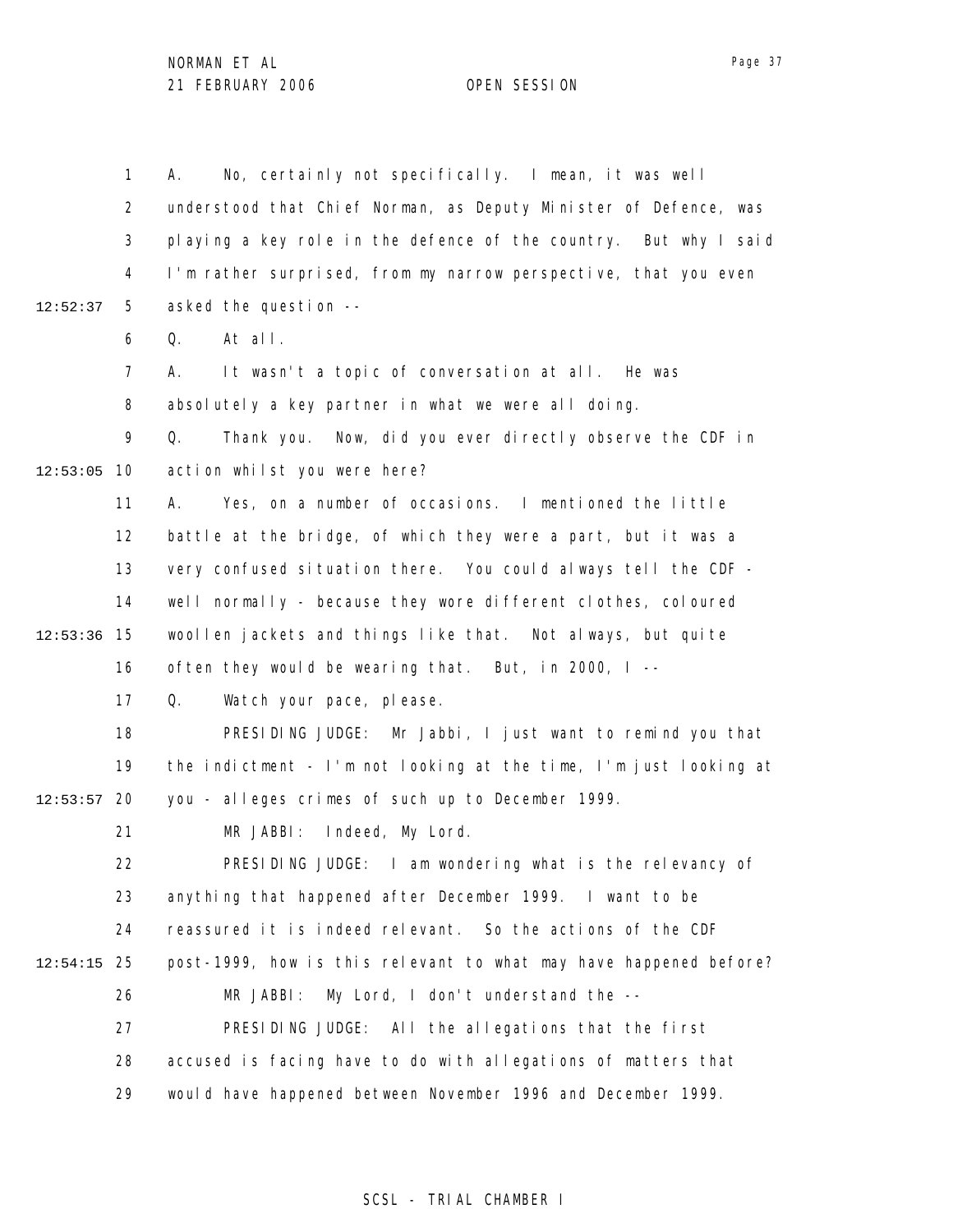1 2 3 4 5 6 7 8 9 10 12:55:10 11 12 13 14 15 12:55:26 16 17 18 19 12:55:42 20 21 22 23 24 25 12:56:12 26 27 28 29 12:54:51 There are no allegations that the accused is facing having to do with anything in 2000 or past 2000. That's why I'm asking what is the relevancy of what the CDF may or may not have done in 2000. MR JABBI: My Lord, my question was not confined to 2000 or even expressly referred to 2000. PRESIDING JUDGE: I know, but your question did not refer to any specific time. It was a very broad question. MR JABBI: Yes, indeed. Over the period -- I said for the periods he had been here. PRESIDING JUDGE: Yes, but the period in 2000 the witness may have been here is not necessarily relevant, that's what I'm saying to you, unless you can convince me it is relevant to the charges as we have them. Especially now, you are talking of the actions of the CDF that the witness may have observed in May 2000, as such. MR JABBI: My Lord, I did not specify May 2000. PRESIDING JUDGE: I know you did not, but when the witness visited, he visited in 2000. So I'm saying to you, in 2000 it may not be relevant, so why should we hear that? MR JABBI: Q. General, you have said you visited Sierra Leone about five times, two of which visits fell in 1999. In so far as your observation of the CDF was concerned in 1999, can you give what your observation was of them? A. Brave, sometimes almost stupidly brave. They had a belief in their own -- Q. Please watch the pace. A. -- their own invincibility, which made them very brave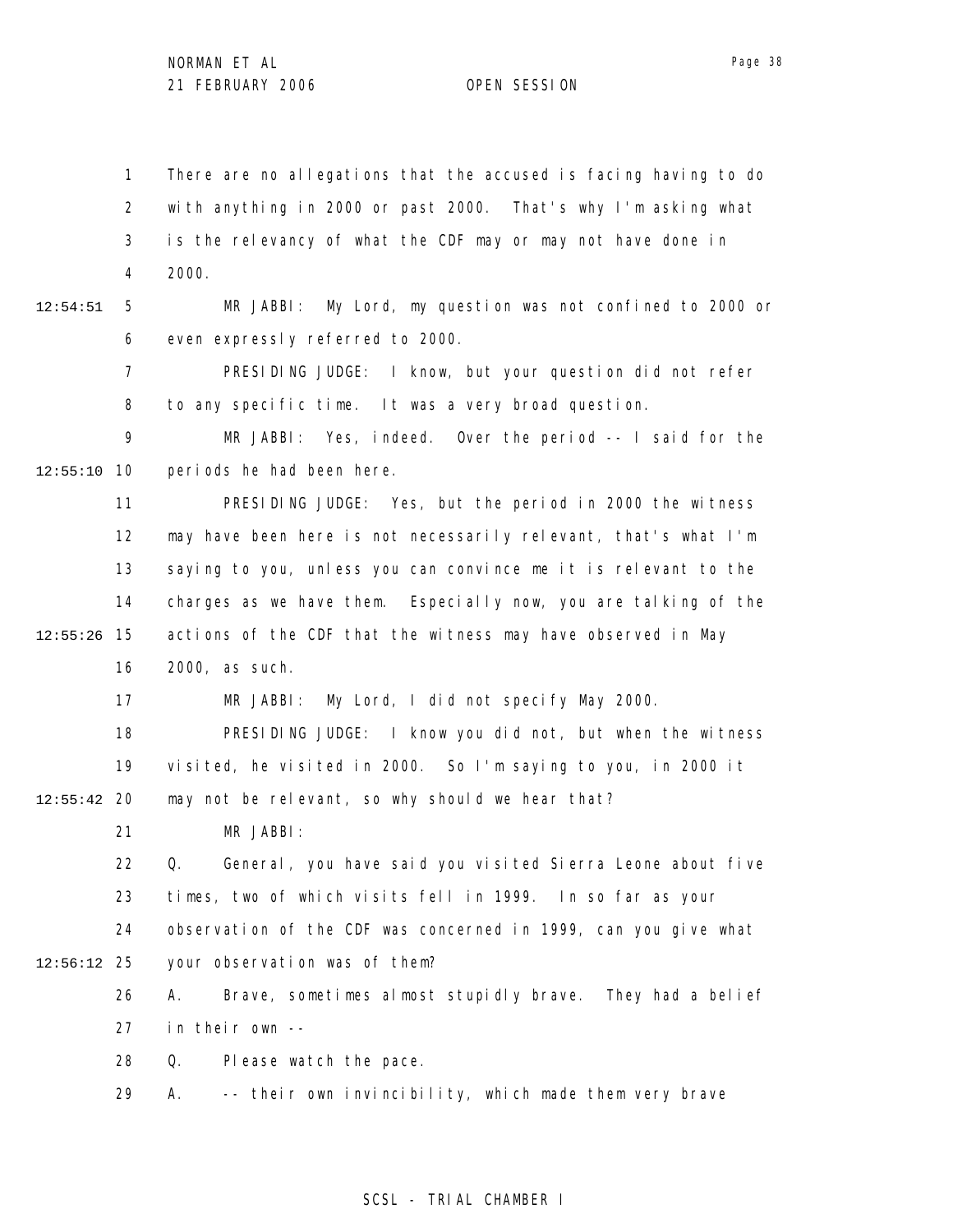|          | $\mathbf{1}$   | fighters, but they were not very well disciplined and there were  |
|----------|----------------|-------------------------------------------------------------------|
|          | $\overline{2}$ | groups that seemed to me to be on the periphery, if you like, of  |
|          | 3              | the main CDF who fought very bravely, but tended to do what they  |
|          | 4              | wanted to do rather than what they were broadly being told to do. |
| 12:57:28 | 5              | They were more like a militia. I would characterise them as a     |
|          | 6              | militia.                                                          |
|          | 7              | JUDGE THOMPSON: Did you say that the groups on the                |
|          | 8              | periphery did what they wanted to do, not what they were told,    |
|          | 9              | that marginal group?                                              |
| 12:57:43 | 10             | THE WITNESS: Yes.                                                 |
|          | 11             | Not the entire --<br>JUDGE THOMPSON:                              |
|          | 12             | THE WITNESS: No, I'd say most were pretty coherent, but           |
|          | 13             | there were elements. You could call them rogue elements.          |
|          | 14             | JUDGE THOMPSON: Well, let's call them groups on the               |
| 12:57:55 | 15             | periphery. Just a minute.                                         |
|          | 16             | MR De SILVA: I do apologise, My Lord, but it's a point at         |
|          | 17             | which I must raise an objection, for a number of reasons.<br>The  |
|          | 18             | first reason is this --                                           |
|          | 19             | PRESIDING JUDGE: An objection to what, may I ask,                 |
| 12:58:21 | 20             | Mr De Silva?                                                      |
|          | 21             | MR De SILVA: The question being asked about the CDF. As I         |
|          | 22             | understand, this witness is being asked questions, in effect,     |
|          | 23             | that go to the way in which the military command structure of the |
|          | 24             | CDF may have appeared to him, and matters of that kind.<br>These  |
| 12:58:40 | 25             | were matters dealt with by an export report which Your Lordships  |
|          | 26             | will recall, I think, which was produced by Colonel Iron.         |
|          | 27             | My Lords, on a particular day, I think My Lord Thompson           |
|          | 28             | asked my learned friend Mr Jabbi as to whether General Richards - |
|          | 29             | it was on 13 February this year and line 10, line 18 and line 23  |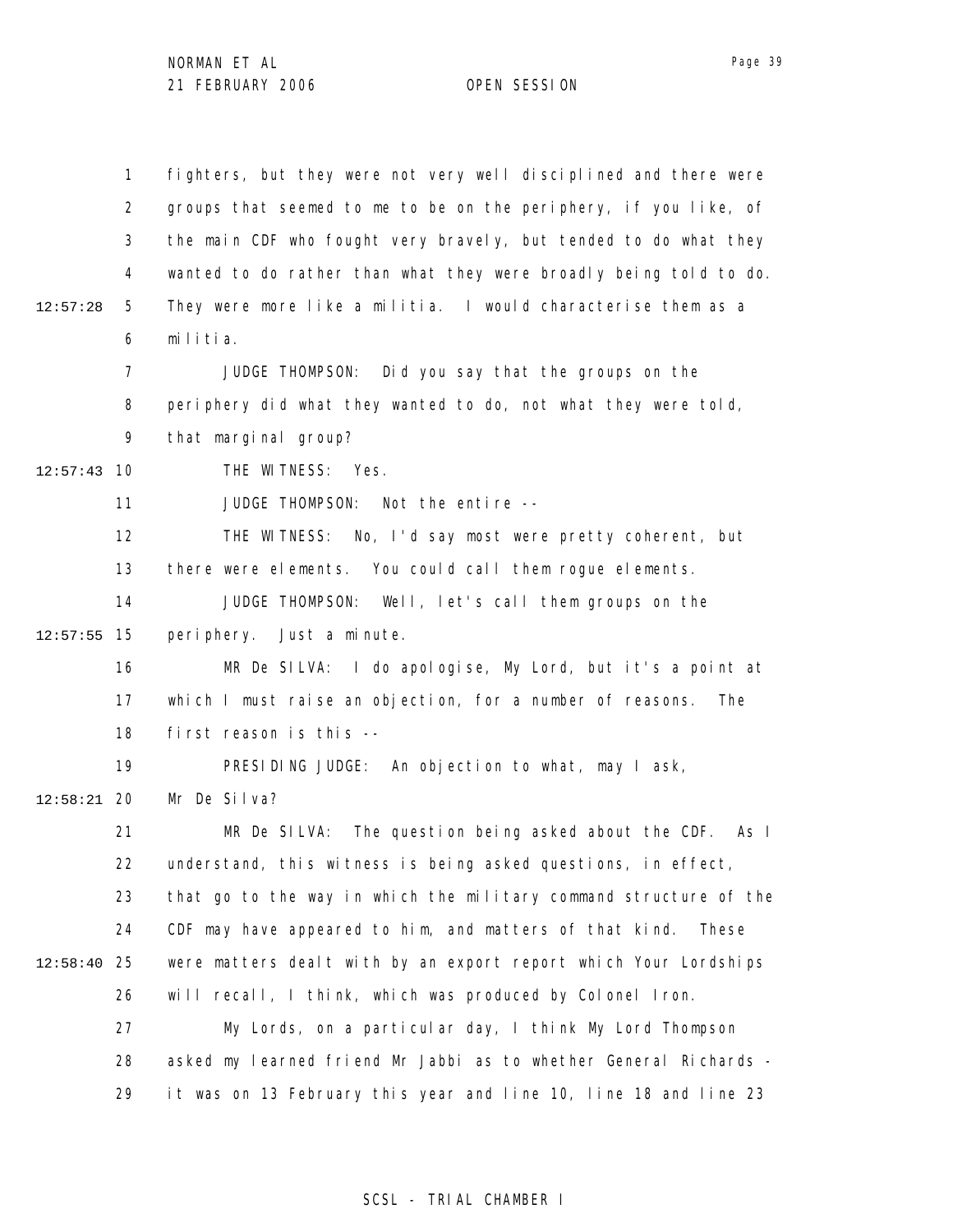1 2 3 4 5 6 7 8 9 10 13:00:24 11 12 12:59:43 are relevant - My Lord asked my learned friend Mr Jabbi as to whether General Richards was going to be an expert witness in any shape or form, to which the answer was no. My Lords will also recall that when General Richards was filed as a witness, there was no suggestion that he was to be in any shape or form an expert witness. The whole nature of the structure of the CDF as a military organisation, its command and control, these are matters, in our respectful submission, that are and go to issues to be dealt with by an expert witness. It is only wrong, in our respectful submission, when I look at the very skimpy half-page document I have, which is called a "Detailed Summary" of what General Richards' testimony is going to be.

13 14 15 13:00:48 16 17 18 19 20 13:01:11 21 22 23 24 25 13:01:37 PRESIDING JUDGE: Mr Da Silva, let's keep it to the issue you are raising. You are raising many issues at the same time. You are saying this witness may not speak to certain matters that he may have observed, because only an expert can speak to that. MR De SILVA: My Lord, no, I am not saying that, with respect. If the questions go to inviting this witness to comment on any question that goes to either the military organisation or the command and control structure of the CDF, bearing in mind the shortness of the time, and Your Lordship has already drawn the attention of this Court to the fact that the cut-off point in this indictment is December 1999. My Lord, I really do think we are straying into an area where we have had no report from this wi tness.

> 26 27 28 29 JUDGE THOMPSON: Learned counsel, you are hoisted by your own petard. You are virtually saying that the witness has been invited to respond to a question about the command structure. I thought I got that question to mean some assessment of the

### SCSL - TRIAL CHAMBER I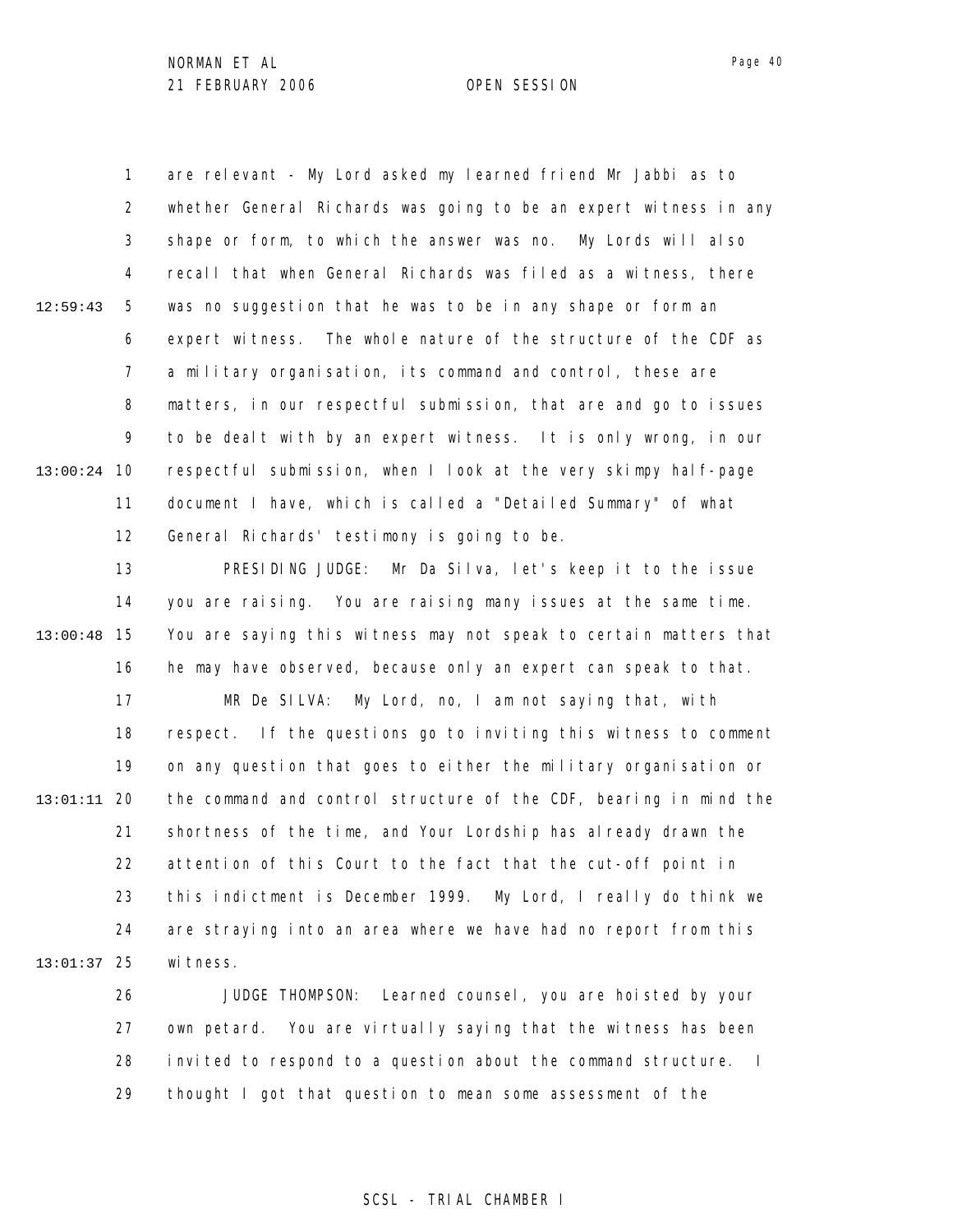|          | $\mathbf{1}$   | characteristics in terms of there being a fighting force, what    |
|----------|----------------|-------------------------------------------------------------------|
|          | $\overline{2}$ | you observed from them as they fought. I don't see how the        |
|          | 3              | question, unless one is trying to be a little too narrow here --  |
|          | 4              | what the question seems to be eliciting is not what the command   |
| 13:02:20 | 5              | structure was, if I understand the question correctly, and, of    |
|          | 6              | course, Mr Jabbi will correct us, is what were the                |
|          | $\overline{7}$ | characteristics exhibited by this group of so-called fighting     |
|          | 8              | force when they were in action? I mean, am I missing something?   |
|          | 9              | MR De SILVA: My Lord --                                           |
| 13:02:41 | 10             | JUDGE THOMPSON: I thought the idea of command structure           |
|          | 11             | seems to be a much more different question, unless we are at      |
|          | 12             | cross-purposes, but I stand to be enlightened.                    |
|          | 13             | MR De SILVA: My Lord, I hesitate to enlighten your                |
|          | 14             | Lordship because I don't think it falls within my capabilities.   |
| 13:02:59 | 15             | My Lord, all I want to say this: It is, if anything, a -- I was   |
|          | 16             | fl agging up danger.                                              |
|          | 17             | JUDGE THOMPSON:<br>Yes.                                           |
|          | 18             | Mr De SILVA: Can I put it this way: I didn't want my              |
|          | 19             | learned friend Mr Jabbi to go too far. Perhaps that is what I     |
| 13:03:16 | 20             | was merely saying, because there comes a point when this line     |
|          | 21             | could turn into what would be expert evidence --                  |
|          | 22             | JUDGE THOMPSON: In other words, we might open up a                |
|          | 23             | Pandora's box or something like that. If it is pre-emptive,       |
|          | 24             | Really, I thought I would be with you if this<br>that's fine.     |
| 13:03:36 | 25             | witness, whom I had cautioned, has not been indicated as an       |
|          | 26             | expert witness were to come and testify on expert matters. But    |
|          | 27             | the question of -- based on your observations, how did they       |
|          | 28             | appear, you know, at that particular time as fighters, why        |
|          | 29             | shouldn't he as a fighter himself not be able to tell us that and |

## SCSL - TRIAL CHAMBER I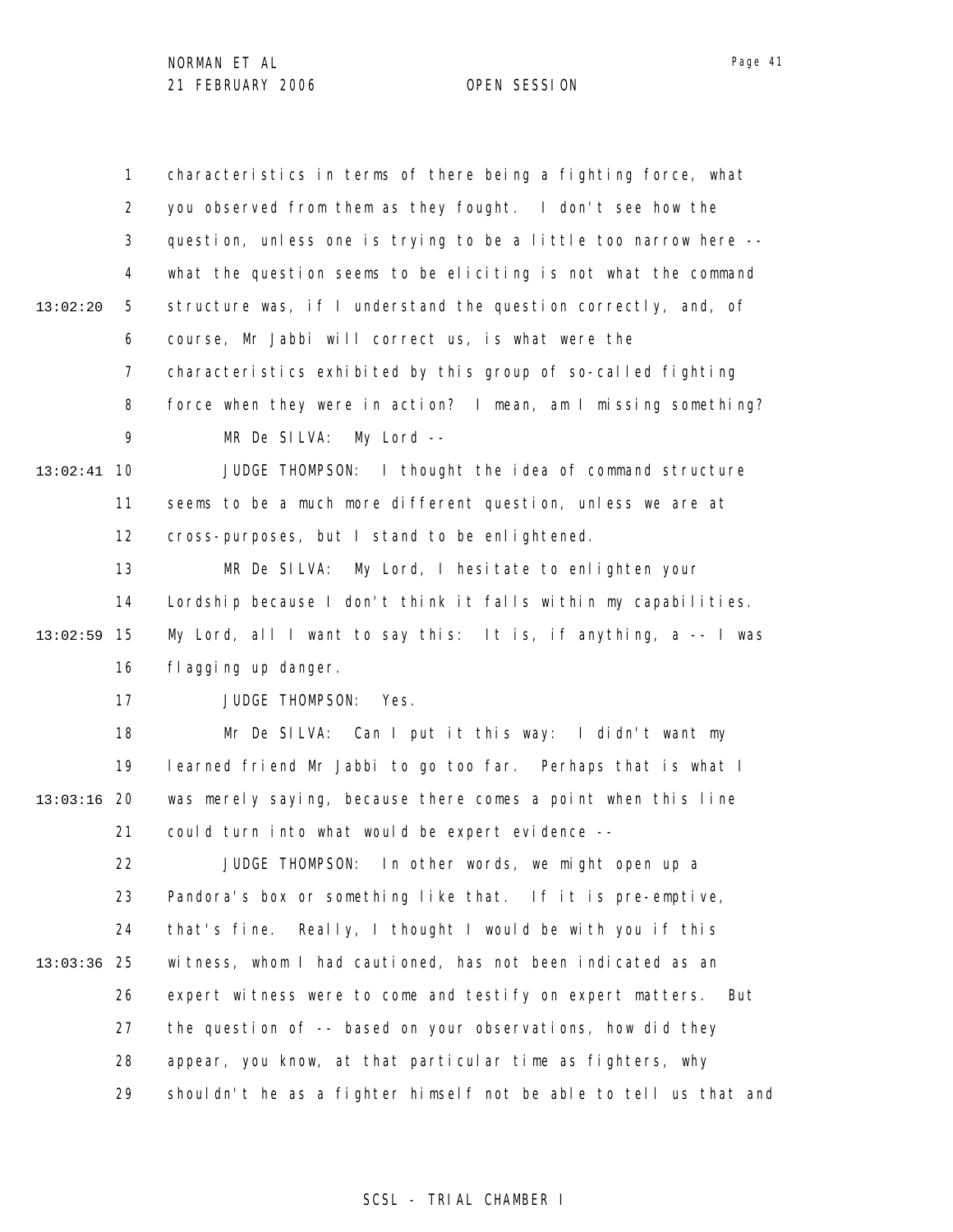1 if he was here at the time.

2 3 MR De SILVA: My Lord, I thought we had all that, that they were brave, so on and so forth.

4 5 6 13:04:07 JUDGE THOMPSON: That is precisely what I thought he was continuing, then I interposed the question: Were you saying that the entire group of CDF were.

> 7 PRESIDING JUDGE: Well, I disagree.

8 9 10 13:04:24 JUDGE THOMPSON: [Overlapping speakers] quite, then we were talking about the groups of them on the periphery. Is that a matter for expert analysis?

> 11 MR De SILVA: No.

12 JUDGE THOMPSON: I think not.

13 14 15 13:04:37 MR De SILVA: I have flagged up my observation and as long as my learned friend keeps within the rules, of course, I have no further objection.

16 17 18 19 20 13:04:53 21 22 23 24 25 13:05:13 26 27 PRESIDING JUDGE: We can assure you, Mr De Silva, we take note of your comments and, I agree with you, this is an area that is fraught with danger. The witness has a lot of experience in military affairs and obviously it is very tempting to speak -- to give an opinion on certain matters, so we'll try to be careful when we look at this evidence. Because, again, as you said and as my brother Justice Thompson has said, this witness has not been called as an expert witness, just as a factual witness, so this is what we are dealing with. It is not to deny your experience or expertise, but this is the quality of witness that has been described. MR De SILVA: It is no a criticism of the General at all.

> 28 PRESIDING JUDGE: Certainly not.

29 MR De SILVA: But there it is, I have made my point.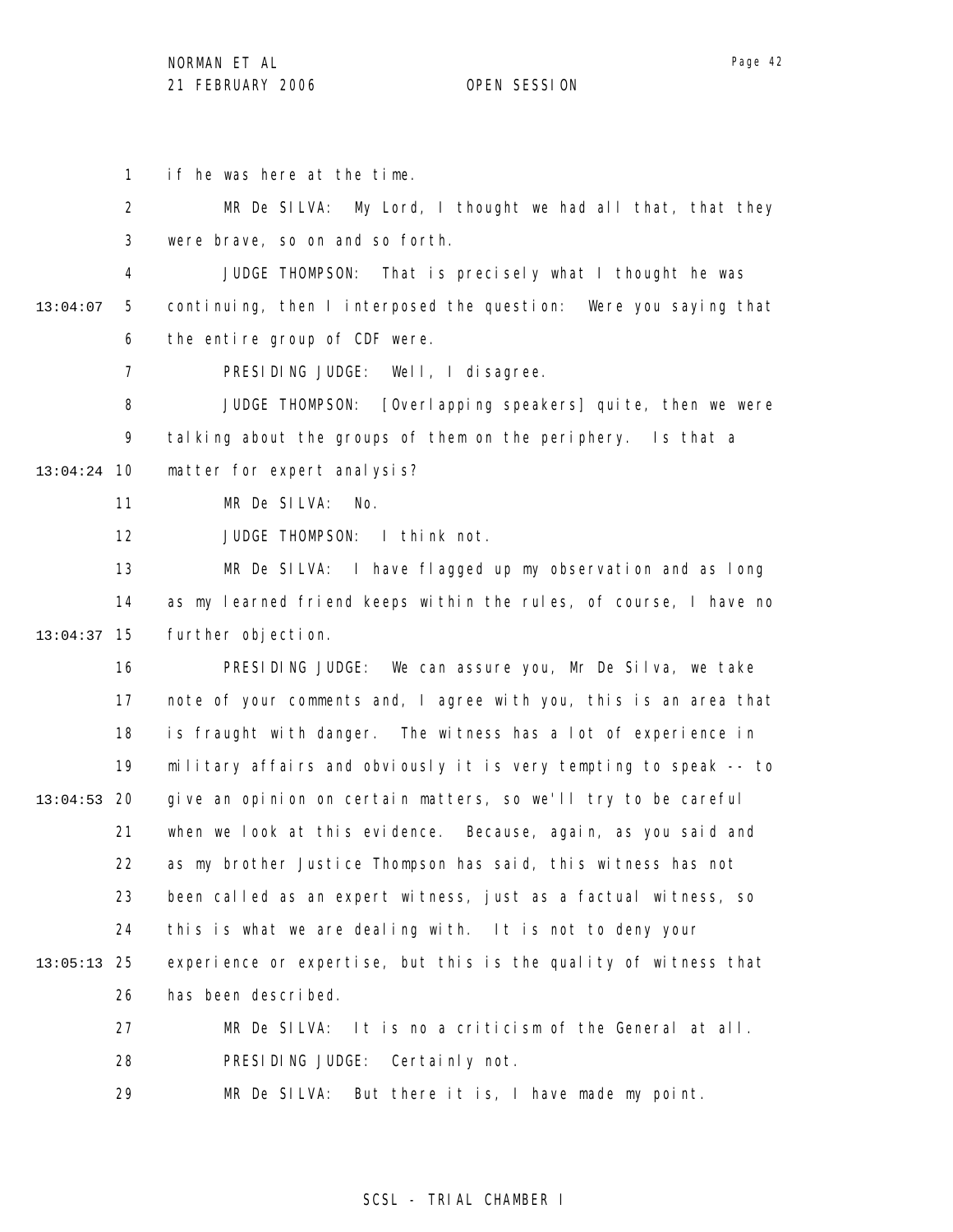NORMAN ET AL

21 FEBRUARY 2006 OPEN SESSION

1 2 3 4 5 6 7 8 9 10 14:39:54 11 12 13 14 15 14:41:07 16 17 18 19 20 14:41:35 21 22 23 24 25 14:42:00 26 27 28 29 13:05:36 PRESIDING JUDGE: Thank you. We will not ask you to pursue unless you want to respond, Dr Jabbi. MR JABBI: I want to make a short observation. PRESIDING JUDGE: It is 1.00, we will hear your observation. MR JABBI: I will be a minute, My Lord. JUDGE THOMPSON: After we come back. PRESIDING JUDGE: After we come back. [Luncheon recess taken at 1.06 p.m.] [CDF21FEB06C - SV] [Upon resuming at 2.40 p.m.] PRESIDING JUDGE: Dr Jabbi. MR JABBI: Yes, My Lord. PRESIDING JUDGE: So there were some comments made about the nature of the evidence being led at this particular moment. I'll just caution you as well and remind you that, indeed, this witness has not been qualified as an expert witness and therefore you should avoid asking questions where the witness is asked to express his opinion on matters, because he is called as an ordinary witness. Therefore, just a reminder, Dr Jabbi. MR JABBI: Yes, My Lord. However, My Lords, if I may refer to the transcript in the cross-examination by the Prosecution of witness Dr Demby, former vice-president. PRESIDING JUDGE: I don't want to get into these arguments, Dr Jabbi. We just told you and advised you what the position is. This witness has not been qualified as an expert witness. We're not saying he may not be, but that's not why he's being called. When we allowed some questions to be asked of Dr Demby, it was questions of a general nature, as such, not specific to him as a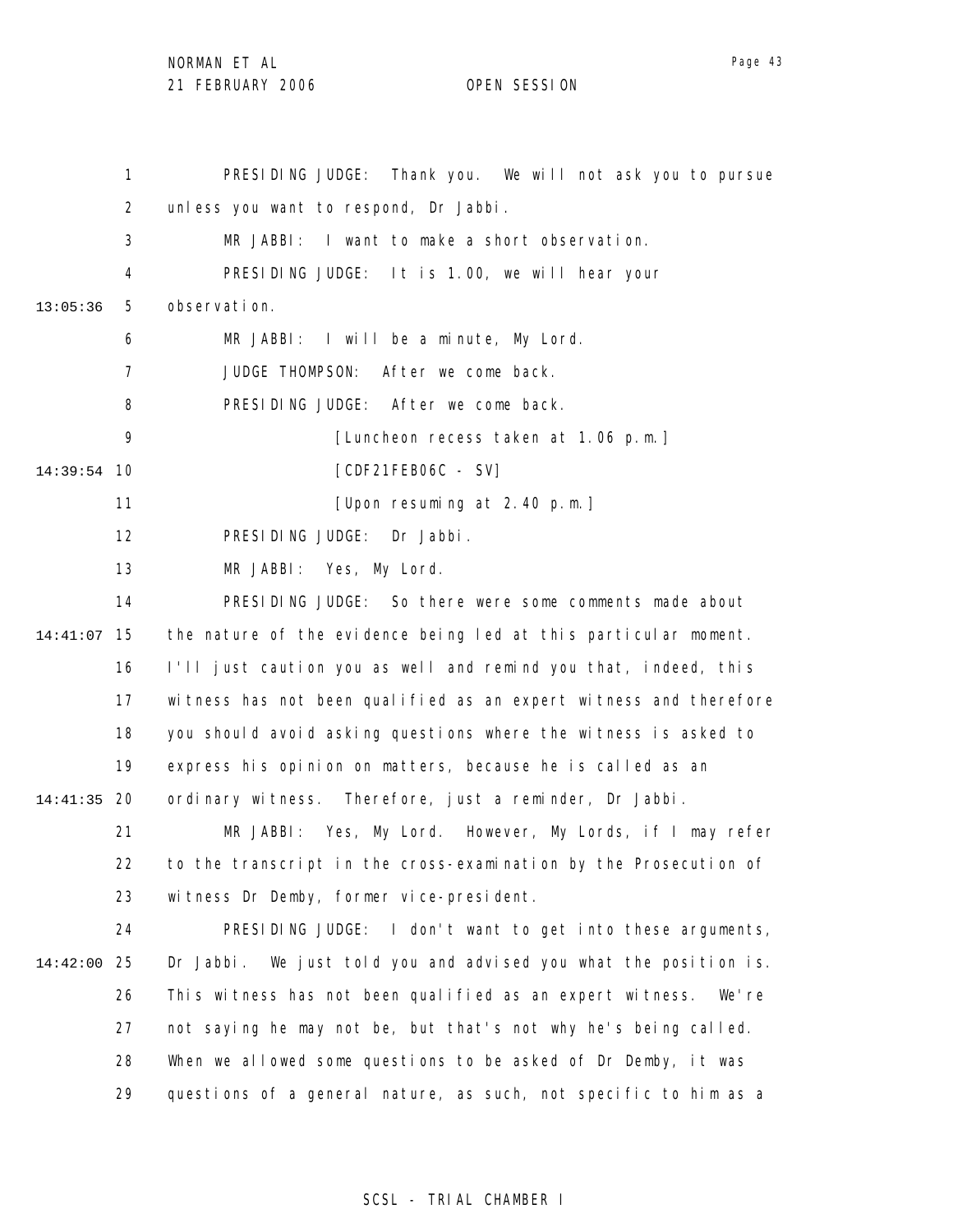1 specialist in medicine.

2 3 4 5 6 7 8 9 10 14:42:47 11 12 13 14 15 14:43:03 16 17 18 19 20 14:43:16 21 22 23 24 25 14:43:35 26 27 28 29 14:42:30 MR JABBI: My Lord, if I may just refer to a portion of the transcript. PRESIDING JUDGE: Which transcript? MR JABBI: With your leave. Transcript of the cross-examination of Dr Demby. PRESIDING JUDGE: But for what purpose? What does it serve to the issue that we have to deal with today? MR JABBI: My Lord, it is the issue of the same nature and the attitude of the Court then. PRESIDING JUDGE: We have adopted a relatively flexible approach and that's what we've done with this particular witness and your questions in this respect. However, we've just said, and I just remind you, that this witness is not here as an expert wi tness. JUDGE ITOE: He certainly has the military expertise. PRESIDING JUDGE: No doubt. This is not the issue. JUDGE ITOE: He's an extraordinarily qualified witness in this respect but he is not called here as such. PRESIDING JUDGE: You have called him based on what you have described in court and the information provided to the Court as a witness as to facts, as such, and the witness only may testify as to facts. As I say, we've allowed you flexibility in this respect in your examination-in-chief up to now but we are just warning you that there is a limit to that flexibility and you will be just crossing over. JUDGE THOMPSON: With regard to the specific question which was put to the witness before we adjourned for the lunch break, the question was clearly one that required him to indicate what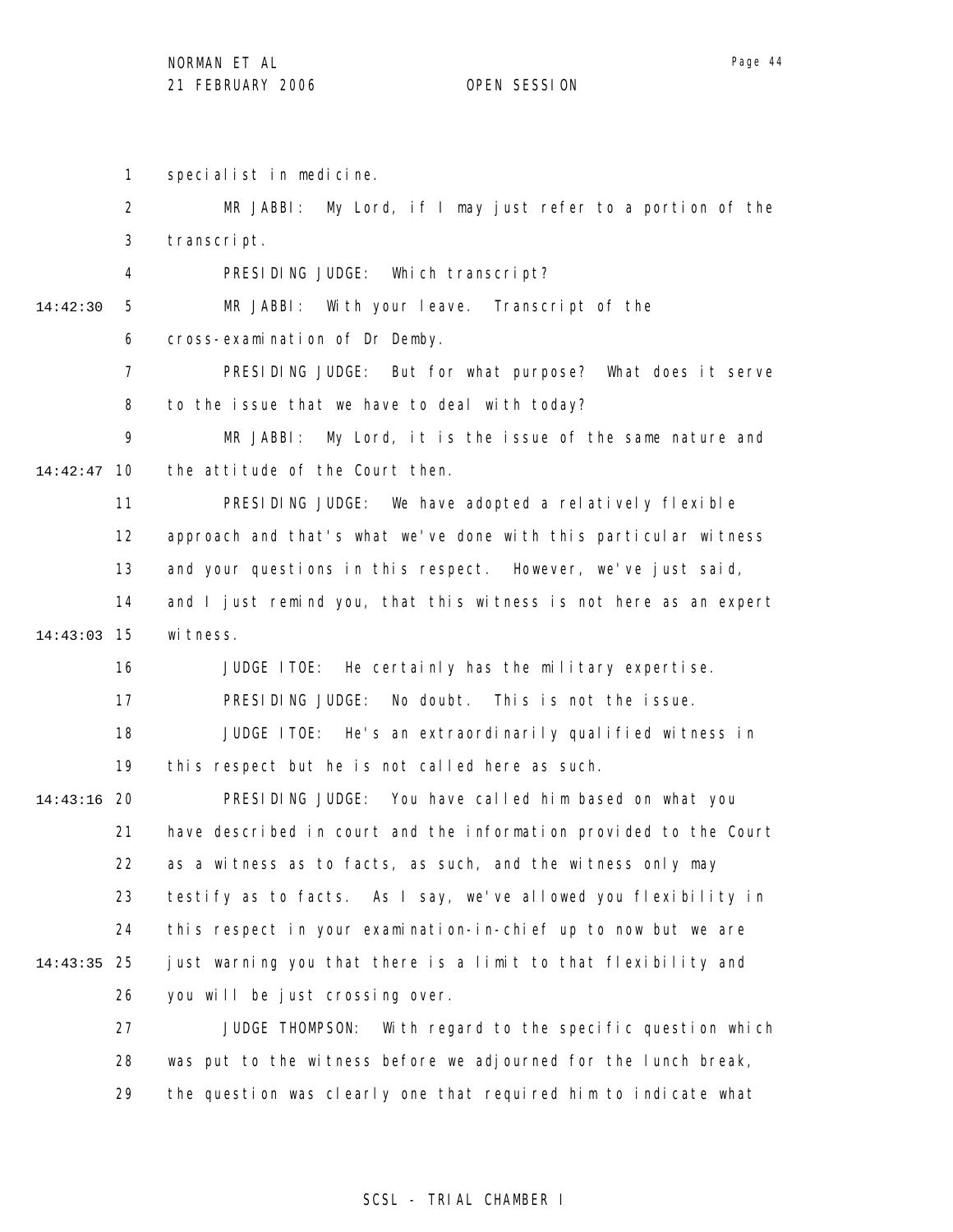1 2 3 4 5 6 7 8 9 10 14:44:48 11 12 13 14 15 14:45:21 16 17 18 19 20 14:45:57 21 22 23 24 25 14:46:25 26 27 28 29 14:44:25 his observations in terms of the characteristics of the CDF were as a fighting group. I recall that he was enumerating those characteristics and then the objection was taken and I took the position that, clearly, not being an expert witness, and as the learned Presiding Judge has said, he cannot testify as an expert on those matters, but I also took the position, and I thought the fine line needs to be drawn, that if he observed certain characteristics of a fighting force in the position in which he was, there should be no difficulty in him giving that kind of observation because then he is reporting to us what he observed in terms of their characteristics. In other words, the profile of these groups as a fighting force, not any authoritative expert view as to whether their profile conformed with some western paradigm or model and that kind of thing. I find no difficulty with this line of questioning, provided it doesn't really go over the line which the learned Presiding Judge has so ably advised you on. MR JABBI: Thank you very much, My Lords. Q. Now, General, we have shared that with our respective heirs, as the Mende man would say. So may I ask what your observation of the CDF was during your visits? PRESIDING JUDGE: Yes, Mr De Silva? MR De SILVA: My Lord, if the question is what the General's observations were during the period of the indictment, I would have no objection. Your Lordship has made that comment before and I simply invite my learned friend to obey what the Court has required him to do. MR JABBI: Thank you very much. My question that I have just posed --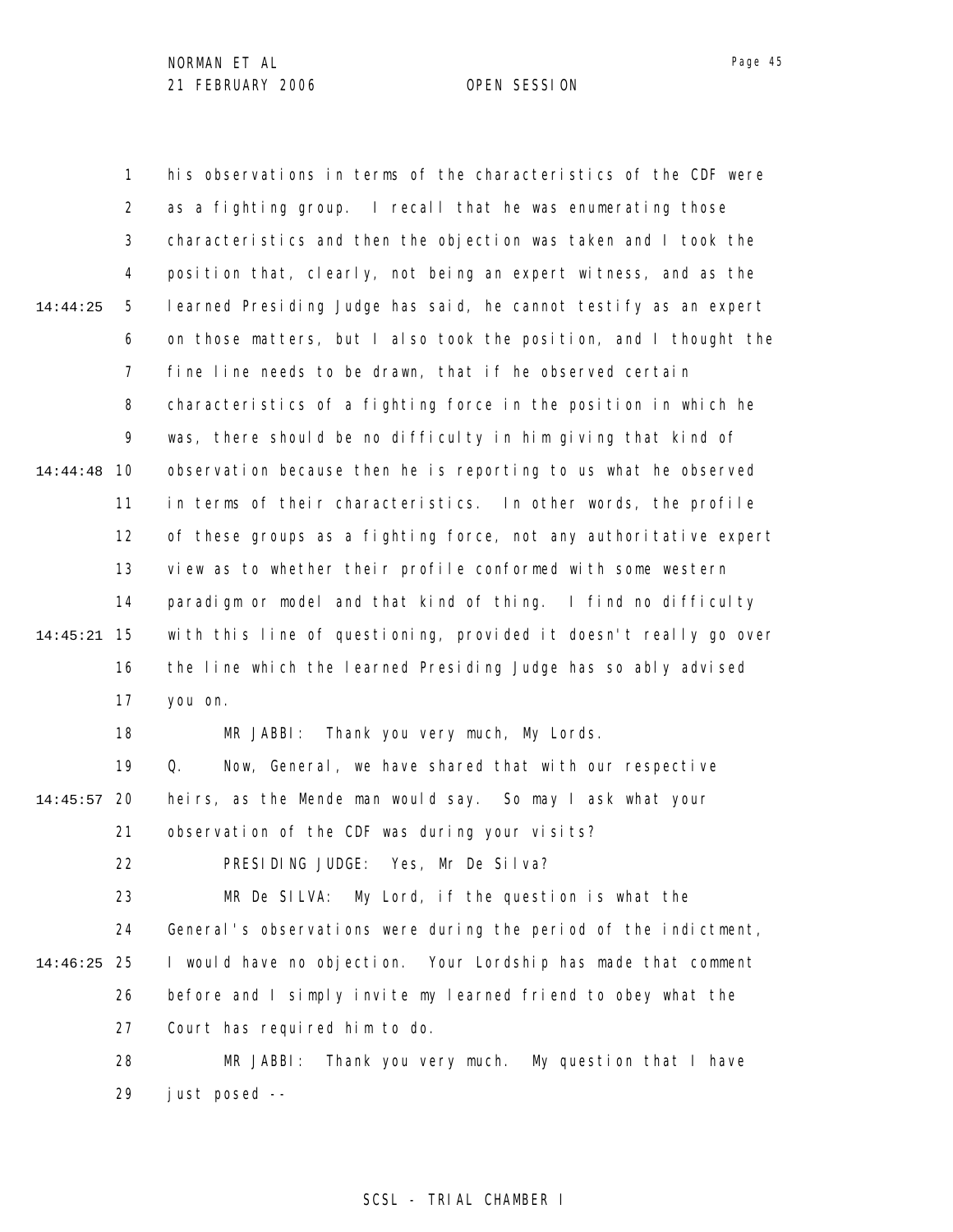1 2 3 4 5 6 7 8 9 10 14:47:32 11 12 13 14 15 14:47:52 16 17 18 19 20 14:48:20 21 22 23 24 25 14:48:47 14:47:03 JUDGE ITOE: I'd like to be very clear. I mean, how much time did General Richards spend in observing the military characteristics or behaviour of these forces he's talking about? We have an isolated case here of an observation of combat on the Congo Cross Bridge and it involved how many people? It involved just maybe 10 to 15 on each side, from what the witness has said. Would this sort of evidence really go to show a pattern of how the CDF, you know, was either as a force or a paramilitary force and so on and so forth? That is my worry. JUDGE THOMPSON: My position would be that, clearly, the General is entitled to give us his own perceptions in terms of his observations of the fighting force. Whether the inference is drawn from his own observations of individual instances as to whether there is a system or not is not for the General. It's for the Court if that position is canvassed, and I think it would be clearly procedurally irregular to preclude someone who witnessed certain events, incidents and episodes which in fact form part of the substratum of the indictment and who is here to talk about these matters, of course not to exceed the parameters of the indictment, from giving his own position, his own observations. The question of whether the evidence will amount to system or whether it amounts to much is not at this stage an issue. It is for the Court at the appropriate stage to determine that evidence, what weight to give to it, alongside other pieces of evidence.

> 26 27 28 29 PRESIDING JUDGE: Thank you, Justice Thompson. Dr Jabbi, I just want to remind you again that we are concerned with the period that ends in December 1999 and, as suggested by my learned brother Justice Itoe, if we could have some background as to how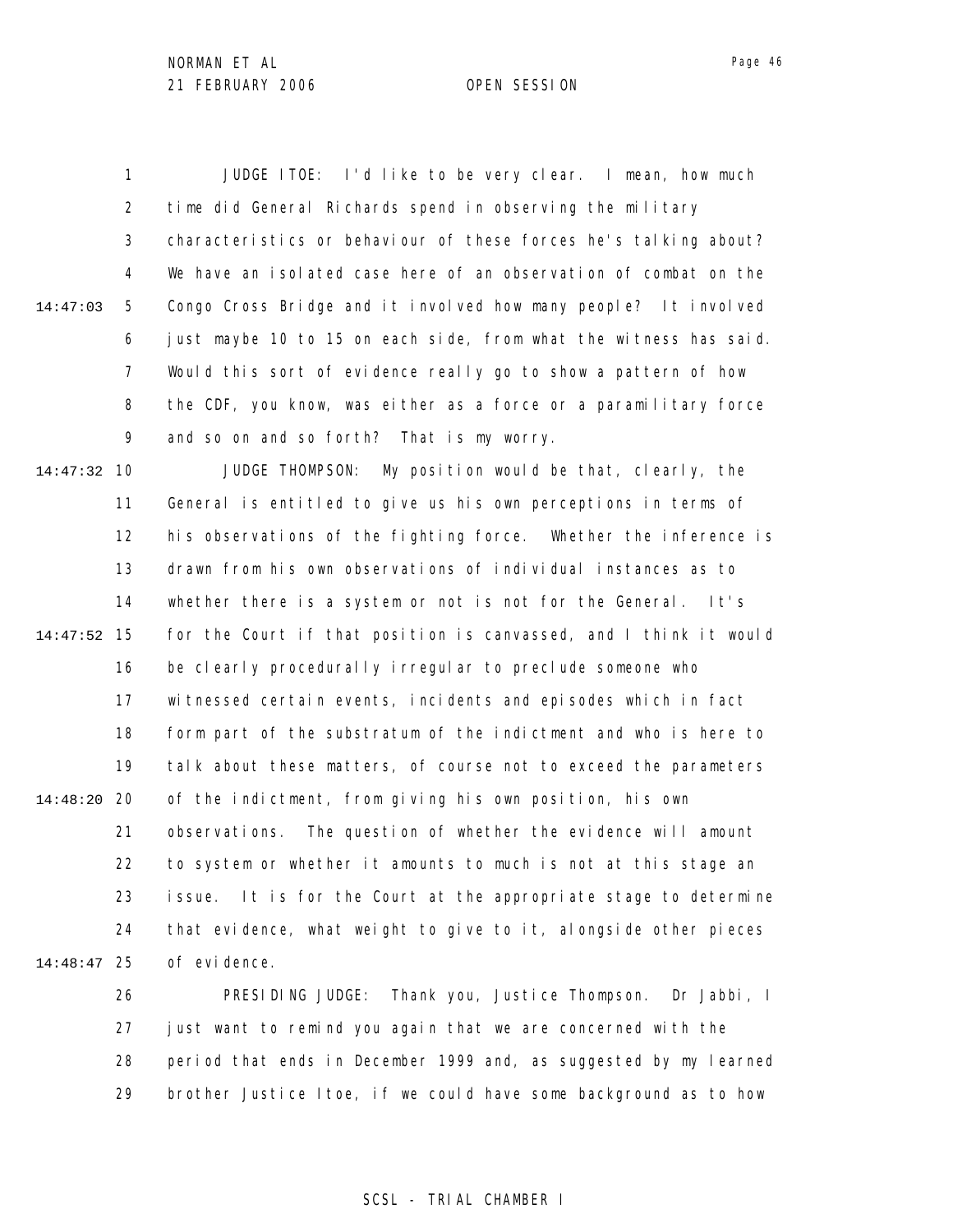1 2 3 4 5 6 7 8 9 10 14:49:52 11 12 13 14 15 14:50:22 16 17 18 19 20 14:50:53 21 22 23 24 25 14:51:40 26 27 28 29 14:49:23 long the witness was in that position to observe and how many, because we do have some facts but maybe the witness may expand on that. So that's what we're concerned about and, in due course, as Justice Thompson has said, we'll make the appropriate assessment and weight to be attached to this witness. With all of this in mind, please resume your examination-in-chief. MR JABBI: Thank you very much, My Lords. Q. General, may I just say that the question I posed to you just now is referable only to the period up to December 1999, and if you may proceed with your answer now, please? A. Thank you. I make these observations from observing the battle that I described at the bridge, Congo Cross, but also spending a total of 14 days or so observing the CDF in preparing for combat. Q. Please watch your pace as you go along. A. Watching how the overall command and control of government forces functioned. So although I take the point about only observing a battle once, of course I'm forming, as a professional soldier, a view of them all the time from all the other activities that an army of any kind manifests. My view remains that which I said briefly before we adjourned, and that is that they were a very brave and, at a low level, effective fighting force. They exhibited what to me could best be described as a militia force. Some were well trained, others came along for a few weeks and then would go away again, which I know frustrated their commanders. As we discussed also earlier, there were those that were, if you like, mainstream CDF and those that appeared to me to be on the periphery of the organisation that, nevertheless, were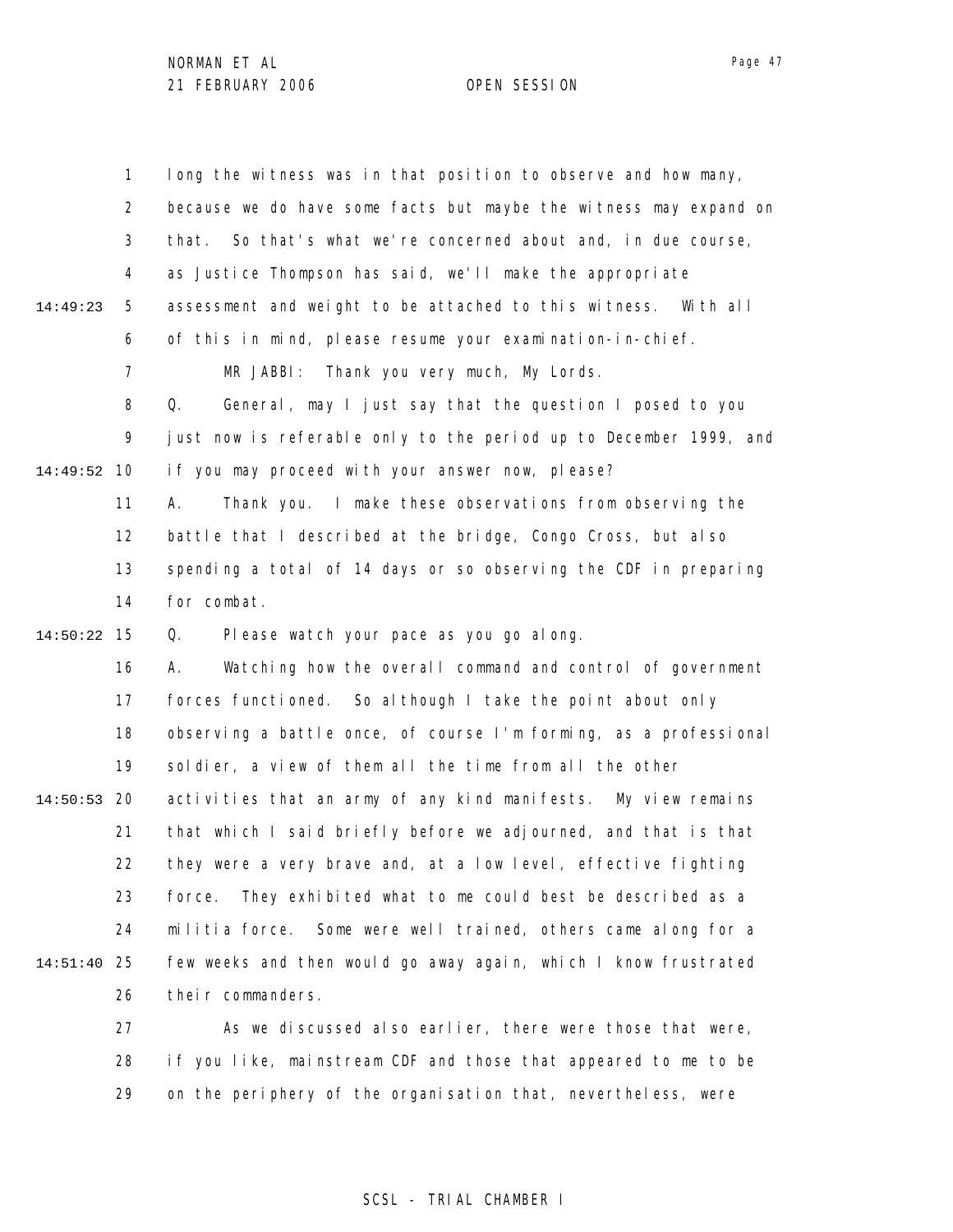|             | $\mathbf{1}$   | described as CDF and I never really could quite -- I never really |
|-------------|----------------|-------------------------------------------------------------------|
|             | $\overline{2}$ | knew which was which except some clearly were more cohesive in    |
|             | 3              | their approach. What I do know is that they were vital to the     |
|             | 4              | defence of Freetown in January '99. I observed very little        |
| 14:52:49    | 5              | fighting in February '99, but we already discussed with the       |
|             | 6              | President the idea that they ought to be brought into the         |
|             | $\overline{7}$ | mainstream of government defence forces, which of course          |
|             | 8              | happened, I think, in 2000 - some time later. But there was a     |
|             | 9              | clear desire to bring them in to the mainstream to ensure they    |
| 14:53:25    | 10             | acted in line with the government's intentions and could be part  |
|             | 11             | of a coherent defence force. I think that's probably enough.      |
|             | 12             | Thank you very much. Finally, General, do you know one<br>Q.      |
|             | 13             | Colonel Iron?                                                     |
|             | 14             | $I$ do.<br>Α.                                                     |
| 14:54:04    | 15             | Q.<br>Would it surprise you to learn that he depicted the --      |
|             | 16             | MR De SILVA: I object.                                            |
|             | 17             | PRESIDING JUDGE: Yes, Mr De Silva, what's your objection?         |
|             | 18             | MR De SILVA: Colonel Iron was an expert witness whose             |
|             | 19             | expert report was laid before the Court. What my learned friend   |
| 14:54:32    | 20             | Mr Jabbi is now trying to do is to get this very distinguished    |
|             | 21             | senior officer, General Richard, to comment on an expert whom the |
|             | 22             | Court has already heard about. This was the very thing that I     |
|             | 23             | have been trying to avoid. In our respectful submission, it is    |
|             | 24             | quite wrong that expert evidence should be dealt with in this     |
| 14:55:04 25 |                | $My$ Lord $--$<br>way.                                            |
|             | 26             | PRESIDING JUDGE:<br>We agree with you, Mr De Silva.<br>Your       |
|             | 27             | objection is sustained.                                           |
|             | 28             | MR De SILVA:<br>Thank you.                                        |
|             | 29             | MR JABBI:<br>Thank you, My Lord.                                  |

Page 48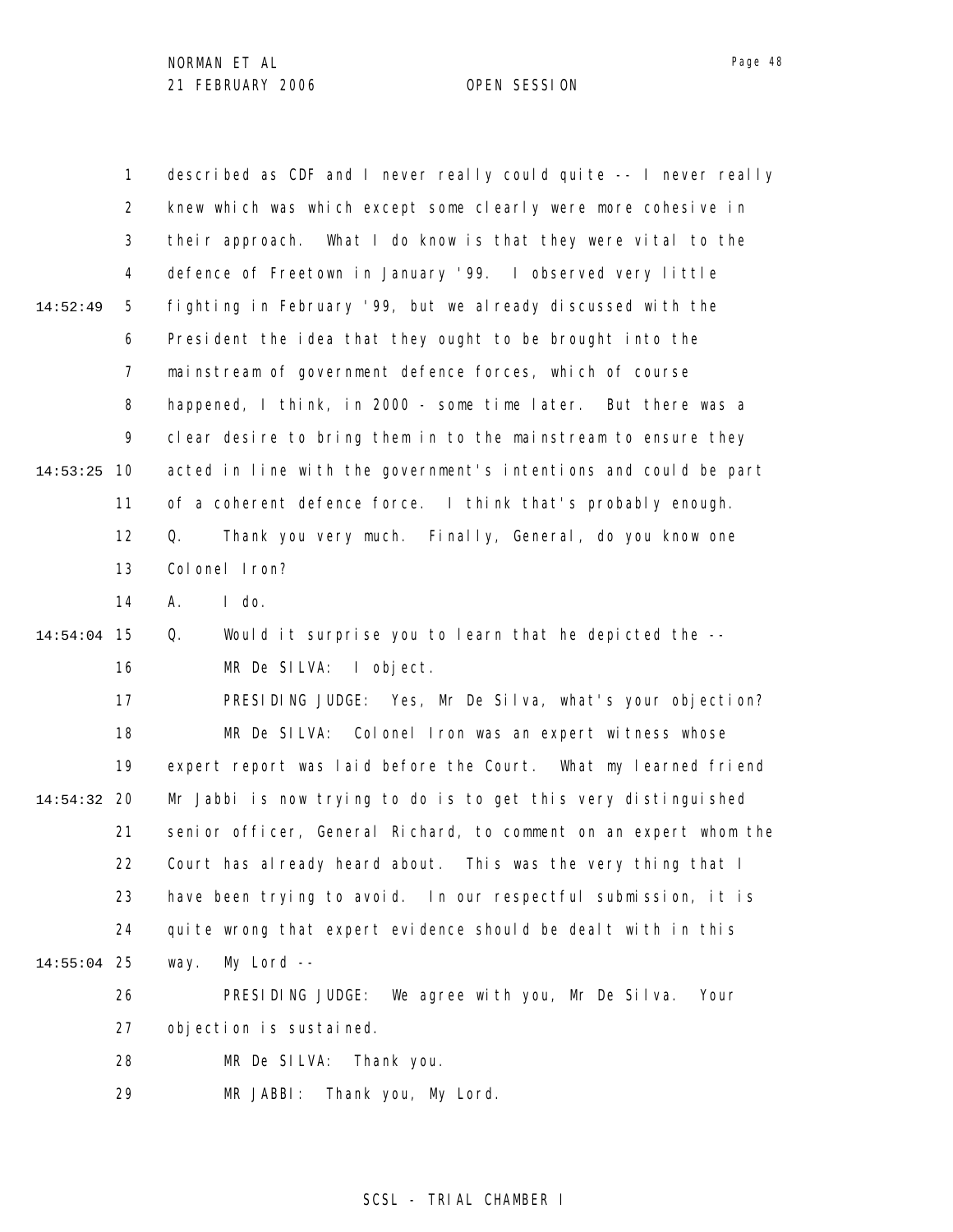NORMAN ET AL

21 FEBRUARY 2006 OPEN SESSION

|          | 1              | PRESIDING JUDGE: And again, it doesn't go to your                   |
|----------|----------------|---------------------------------------------------------------------|
|          | $\overline{2}$ | qualifications. It's a question of proper procedure to be           |
|          | 3              | followed. Yes, Dr Jabbi.                                            |
|          | 4              | MR JABBI:<br>My Lord, the last statement, I take it, was            |
| 14:55:27 | 5              | directed to the witness, was it?                                    |
|          | 6              | PRESIDING JUDGE: Yes, yes.                                          |
|          | 7              | MR JABBI:<br>Thank you.                                             |
|          | 8              | PRESIDING JUDGE: Not to you.                                        |
|          | 9              | MR JABBI:<br>Nor to my learned friend, Mr De Silva.                 |
| 14:55:40 | 10             | PRESIDING JUDGE: It was indeed directed to the witness.             |
|          | 11             | MR JABBI:<br>Thank you.                                             |
|          | 12             | PRESIDING JUDGE: We're back to you, Dr Jabbi.                       |
|          | 13             | MR JABBI:<br>Yes.                                                   |
|          | 14             | Q.<br>Now, General, you spoke earlier on about child soldiers.      |
| 14:56:12 | 15             | Apart from your observation at the single battle you narrated,      |
|          | 16             | did you come across the phenomenon of child soldiers anywhere in    |
|          | 17             | Si erra Leone on any side?                                          |
|          | 18             | PRESIDING JUDGE: I thought you had covered that.                    |
|          | 19             | JUDGE ITOE: He has covered that, hasn't he?                         |
| 14:56:40 | -20            | JUDGE THOMPSON: Learned counsel, one would have thought             |
|          | 21             | that the concept of phenomenon of child soldiers introduces a       |
|          | 22             | notion of expertise and you want to avoid this forbidden            |
|          | 23             | territory, as the learned Presiding Judge has indicated.<br>I mean, |
|          | 24             | as you say "phenomenon," are you trying to elicit some expert       |
| 14:57:06 | 25             | response as to the phenomenon of child soldiers, using child        |
|          | 26             | soldiers? It would be suggestive of that.<br>Why have an expert     |
|          | 27             | come here with a dissertation written on the phenomenon of child    |
|          | 28             | soldiers or that kind of thing and give us some kind of             |
|          | 29             | considered professorial thoughts on that.                           |

## SCSL - TRIAL CHAMBER I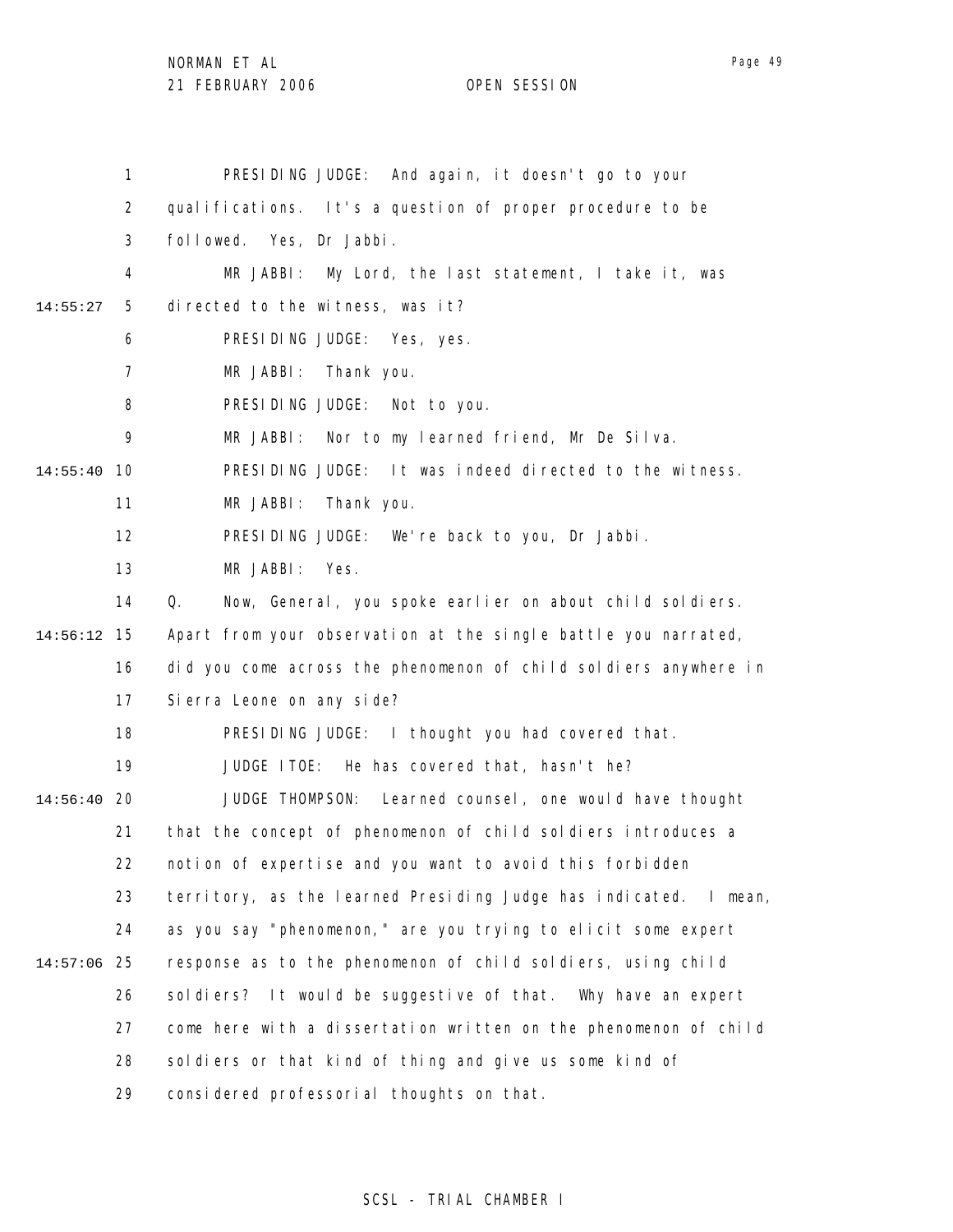|          | 1              | My Lord, I can see the temptation to regard<br>MR JABBI:         |
|----------|----------------|------------------------------------------------------------------|
|          | $\overline{2}$ | somebody who is obviously an expert, notwithstanding that he's   |
|          | 3              | not giving evidence as an expert witness -- the temptation to    |
|          | 4              | consider questions to him as being of expert -- trying to elicit |
| 14:57:52 | 5              | his expert opinion. Unfortunately, My Lords, the witness can     |
|          | 6              | only give evidence out of his own knowledge and out of his own   |
|          | $\overline{7}$ | expertise.                                                       |
|          | 8              | PRESIDING JUDGE:<br>No, not his expertises. His own              |
|          | 9              | observation.                                                     |
| 14:58:06 | 10             | JUDGE THOMPSON: He may have seen children. He may have           |
|          | 11             | seen young people, as he said, participating in hostilities. But |
|          | 12             | he's not clearly -- he's not here to profess any knowledge of    |
|          | 13             | having studied over a period of time the specialisation or       |
|          | 14             | sub-specialisation in respect of the phenomenon. It's your       |
| 14:58:34 | 15             | words, not mine. The phenomenon of child --                      |
|          | 16             | MR JABBI: "Phenomenon" does not import expertise of any          |
|          | 17             | particular nature.                                               |
|          | 18             | JUDGE THOMPSON: With the greatest respect to you, the word       |
|          | 19             | "phenomenon" suggests that, in fact, this is something which may |
| 14:58:48 | 20             | well be a recurring experience and all that, and it would be     |
|          | 21             | really unfortunate if we allow you to probe General Richards on  |
|          | 22             | this issue of phenomenon of child soldiers. It should be for     |
|          | 23             | another witness.                                                 |
|          | 24             | MR JABBI: As Your Lordships please.                              |
| 14:59:08 | 25             | PRESIDING JUDGE: And the issue of child soldiers you have        |
|          | 26             | covered with the witness. I will just remind you that you asked  |
|          | 27             | a question if the witness has observed children under the age of |
|          | 28             | 15 on either side. The answer you got was it was very difficult  |
|          | 29             | to ascertain the age of 15 per se, but he did testify that he    |
|          |                |                                                                  |

## SCSL - TRIAL CHAMBER I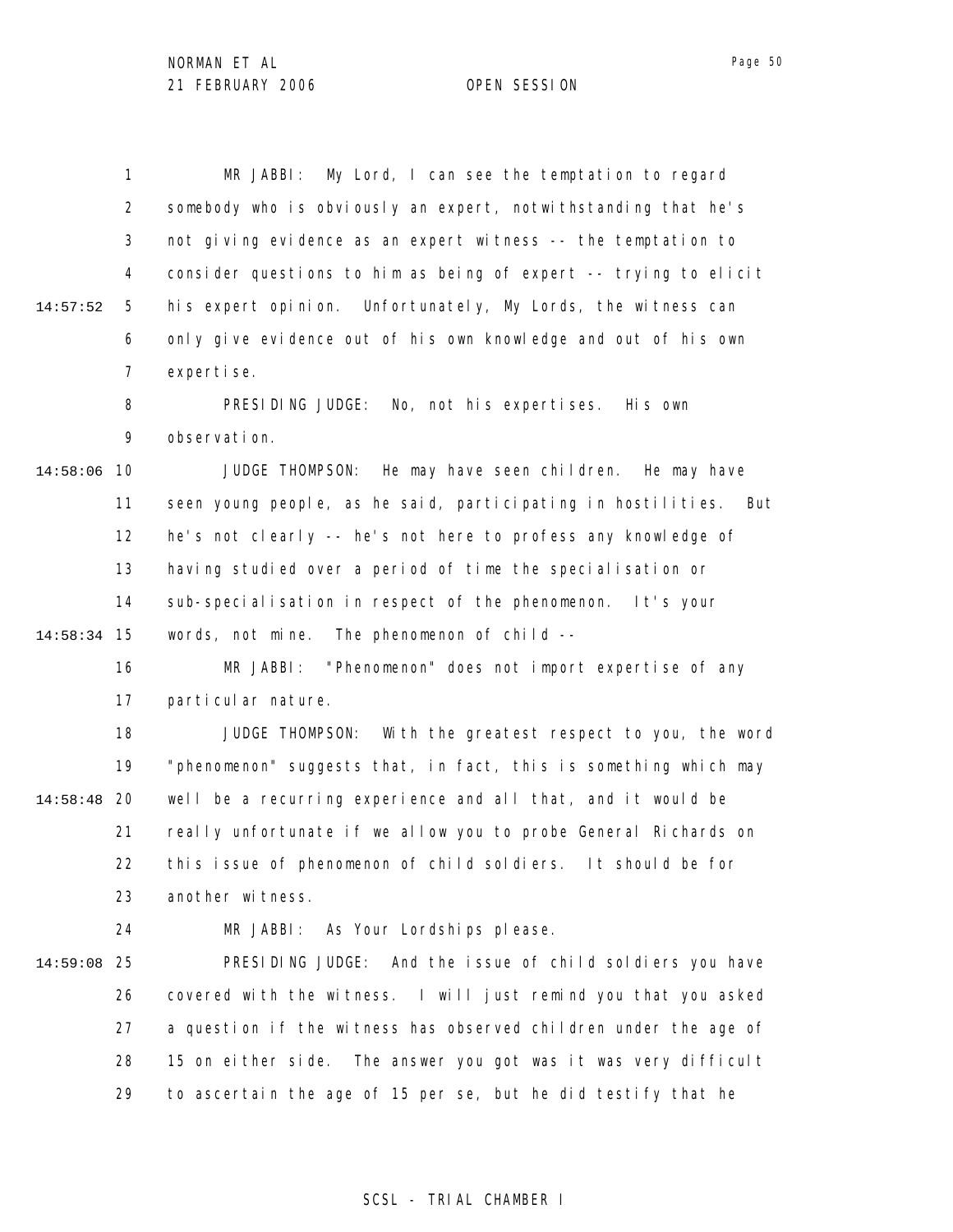1 2 3 4 5 6 7 8 9 10 14:59:46 11 12 13 14 15 14:59:59 16 17 18 19 20 15:00:19 21 22 23 24 25 15:00:33 26 27 28 29 14:59:37 observed, on the RUF side at the Congo Cross bridge, young people as such. MR JABBI: That is exactly the point, My Lord. The question then was confined to -- [Overlapping speakers] JUDGE ITOE: And that some of those young people were part of the captives. PRESIDING JUDGE: Yes. MR JABBI: That is what I'm saying, My Lord; that that question was confined to that encounter. JUDGE THOMPSON: No. PRESIDING JUDGE: He said I never saw anybody on the government side that was that young. MR JABBI: In that encounter, My Lord. JUDGE THOMPSON: Counsel, we are not the architect of the phrase "phenomenon of child soldiers". That is the troubling phrase. It imports expert analysis. Has he studied that? MR JABBI: Thank you very much, My Lords. General, I take this opportunity finally to thank you for appearing before this Court. PRESIDING JUDGE: Thank you, Dr Jabbi. MR JABBI: Thank you very much, My Lords. PRESIDING JUDGE: Counsel for second accused, cross-examination? This is not a common witness, I understand. MR BOCKARIE: No, Your Honour. PRESIDING JUDGE: No cross-examination? MR BOCKARIE: None. PRESIDING JUDGE: Thank you. MR BOCKARIE: Thank you. PRESIDING JUDGE: Counsel for the third accused, do you

## SCSL - TRIAL CHAMBER I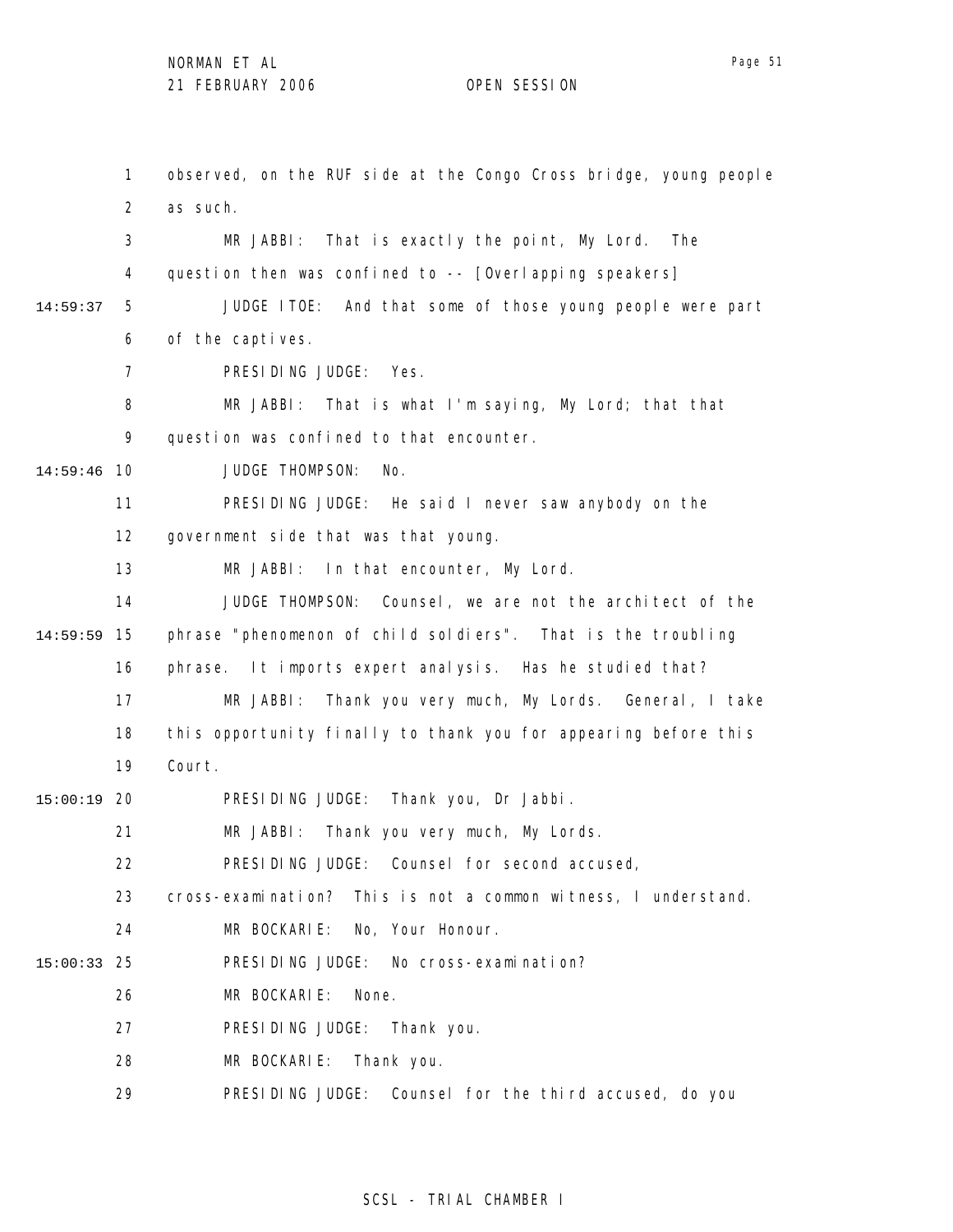1 2 3 4 5 6 7 8 9 10 15:01:14 11 12 13 14 15 15:01:37 16 17 18 19 20 15:02:31 21 22 23 24 25 15:03:07 26 27 28 29 15:01:05 have any cross-examination? MR MARGAI: Yes, My Lords, I do. PRESIDING JUDGE: Are you ready to proceed? My question, Mr Margai, was you're ready to proceed with your cross-examination? MR MARGAI: Yes, My Lords, I am if Your Lordships are ready to hear me. PRESIDING JUDGE: Yes, please. MR MARGAI: Thank you. JUDGE THOMPSON: You are so assured. MR MARGAI: Always assured. Thank you. CROSS-EXAMINED BY MR MARGAI: Q. Good afternoon, General Richards. General, you described the CDF as a militia force; is that correct? A. I did. Q. Thank you. What is the difference, if any, between a militia force and a conventional force? MR De SILVA: My Lord, I object again. I'm sorry to do this, but it is apparent, in our respectful submission, that what my learned friend Mr Jabbi was unable to do, a co-defendant is seeking to do. My Lord, it is wrong, in our respectful submission, for a witness to be called on behalf of one defendant as a witness as to fact possibly to be used as an expert witness on behalf of another defendant. That is for three reasons. One, it is a device for getting round Rule 94 of our Rules of Procedure and Evidence which require an expert report. Secondly, it is a way of circumventing the order of this Court on 28th November 2005, where this Court ordered that a list of expert witnesses whose names must appear

### SCSL - TRIAL CHAMBER I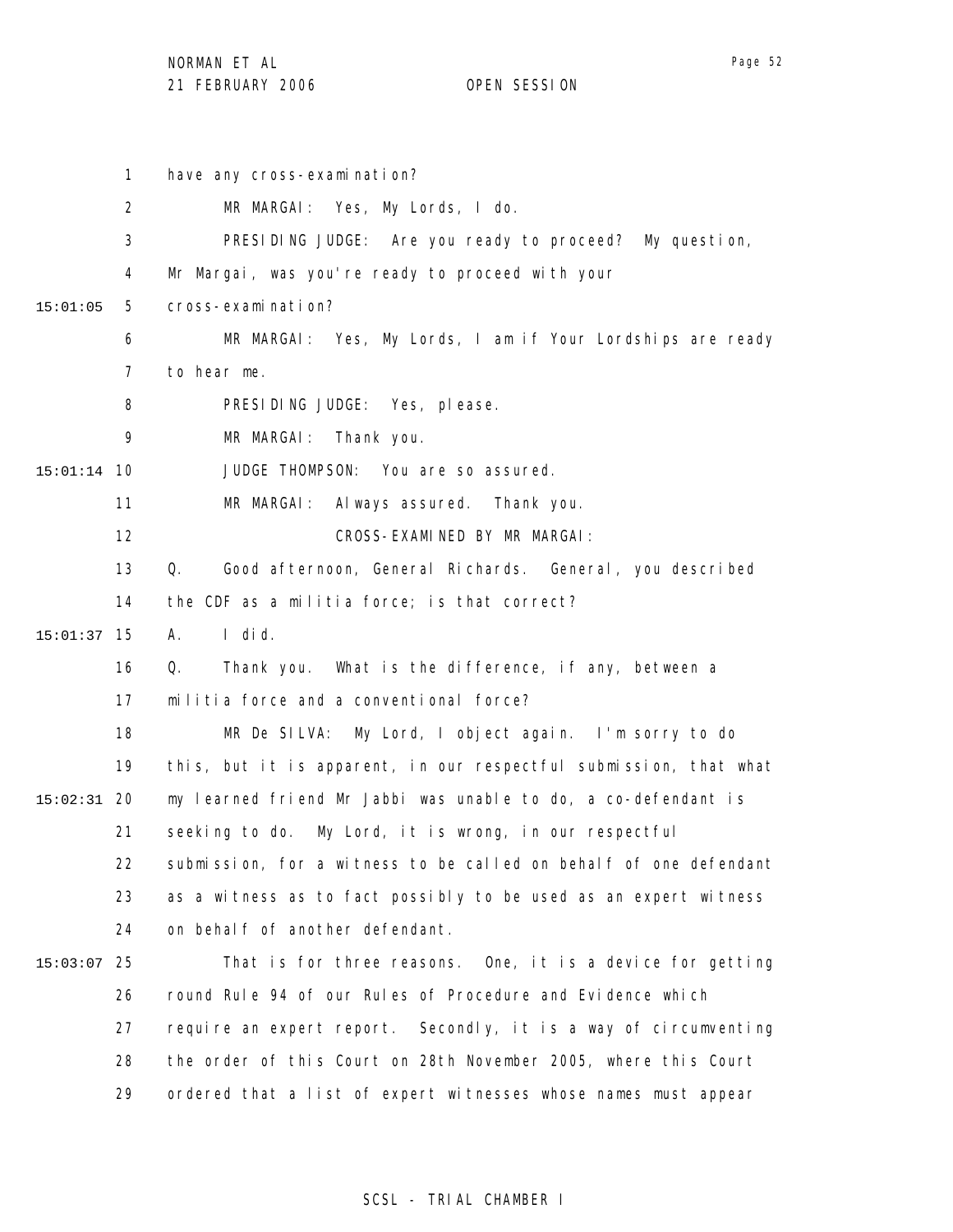1 2 3 4 5 15:04:39 on the list of witnesses referred to and so on and so forth had to be given. My Lords, the object of these Rules is not to enable one defendant, as I've indicated, to call a witness who is then used to get round Rule 94 by cross-examining on the basis of the witness being an expert in that regard.

6 7 8 9 10 15:05:15 11 12 13 14 15 15:05:43 My Lords, if my learned friend Mr Margai wants someone in the nature of an expert witness, he must call that witness with the appropriate report. The Defence are entitled to have their own expert here in the event of any cross-examination as to matters of an expert kind. To seek to ask this witness to distinguish between a militia force and a conventional force goes to the very heart of the matters, in our respectful submission, that were dealt with by Colonel Iron. This Court has to be watchful to avoid the Prosecution being totally disadvantaged, because this is a technique of avoiding Rule 94.

16 17 18 19 20 15:06:08 21 22 23 I would submit that my learned friend Mr Margai, if he reflects upon it, from his great experience of these matters, would not wish to violate the spirit of the Rules, nor indeed go against the order of the Court. My Lord, that is my submission and I'm sorry to object in this way, but I am trying to ensure that the orders of the Court and indeed the Rules of Procedure and Evidence are obeyed so that there is equality on all sides. PRESIDING JUDGE: Thank you, Mr De Silva.

24 25 15:06:30 26 27 28 29 MR MARGAI: My Lords, my learned friend has my unqualified assurance of not violating the Rules of Procedure and the order of this Court. I am fully conscious of the fact that the General is not here in an expert capacity. But, be that as it may, the General has introduced in his evidence-in-chief a term of art, that is to say militia. I am not a military man and I'm sure

### Page 53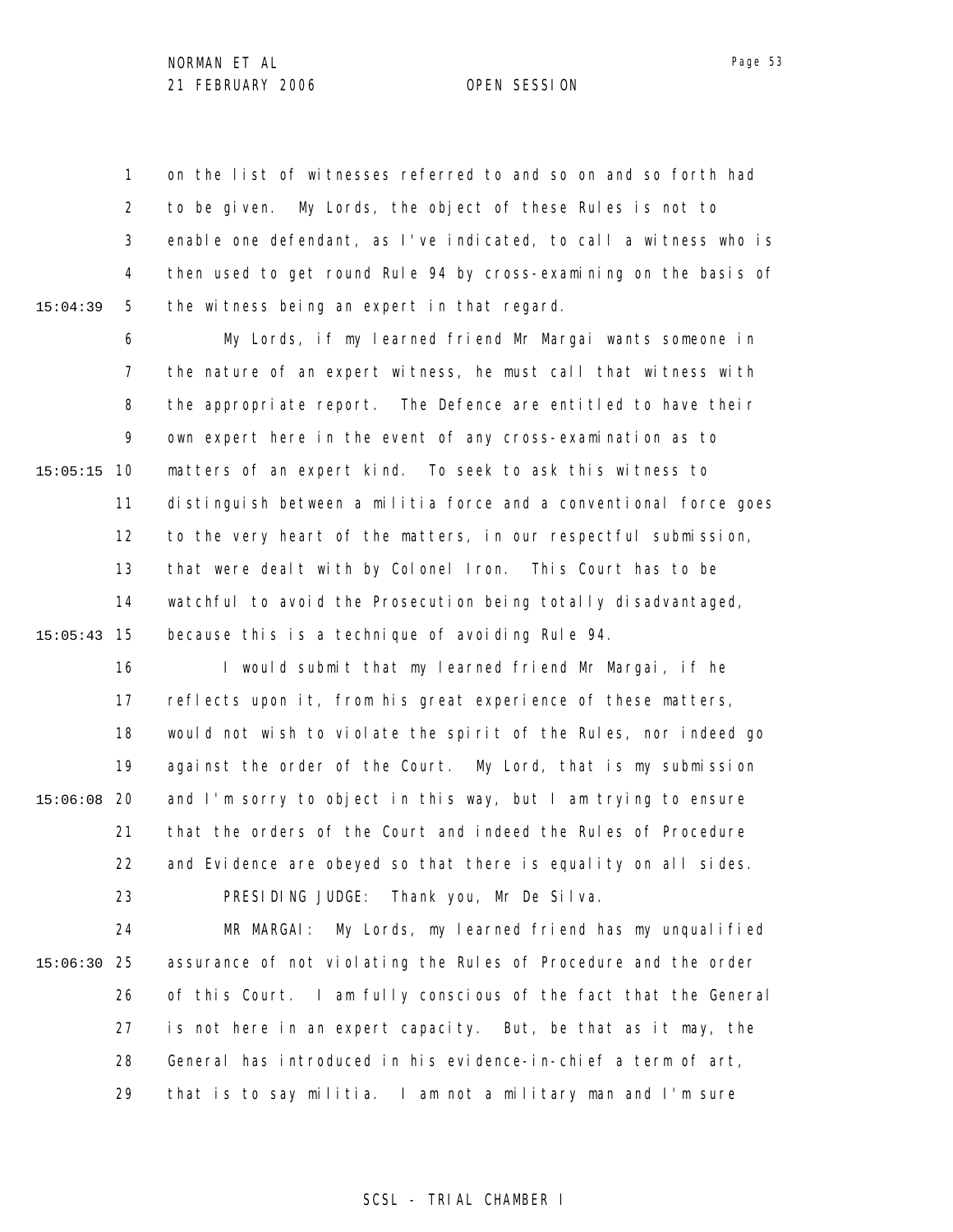1 2 3 4 5 6 15:07:22 neither of you judges, except perhaps, I don't know, the Presiding Judge might have some experience or knowledge about that. But I think in the interests of justice we ought not to take for granted words that are being said here if we are here to seek the aims of justice and to ensure that justice prevails though the heavens may fall.

7 8 9 10 15:07:44 11 12 13 14 15 15:08:05 16 17 PRESIDING JUDGE: But the problem -- and I agree with you that the witness has testified as to the -- and qualified this group that he observed as being more like militia, and these are essentially the words spoken by the witness. That was based on his overall experience in the military, not necessarily as an expert and that's why we've allowed that question. But now you're pushing that one step further, as such. You're asking the witness to make a comparison between that and conventional military forces as such, and that's where your learned friend Mr De Silva objected to that question. You may rephrase that question in a different format.

18 19 20 15:08:27 21 MR MARGAI: I think, My Lords, we seem to be narrowly circumspecting the word "expert". From the evidence of the witness here, giving an account of his qualifications, the Court is in no doubt that he has a wide experience.

22 23 24 JUDGE ITOE: We have stated that. I mean, this is a very competent witness in all matters that are characterised as military.

### 25 15:08:45 26 27 28 MR MARGAI: Thank you very much. Therefore, I'm sure Your Lordships would not want to limit him in his effort to assist this Tribunal. JUDGE ITOE: No, but we have to.

29 PRESIDING JUDGE: With respect on this issue, we will limit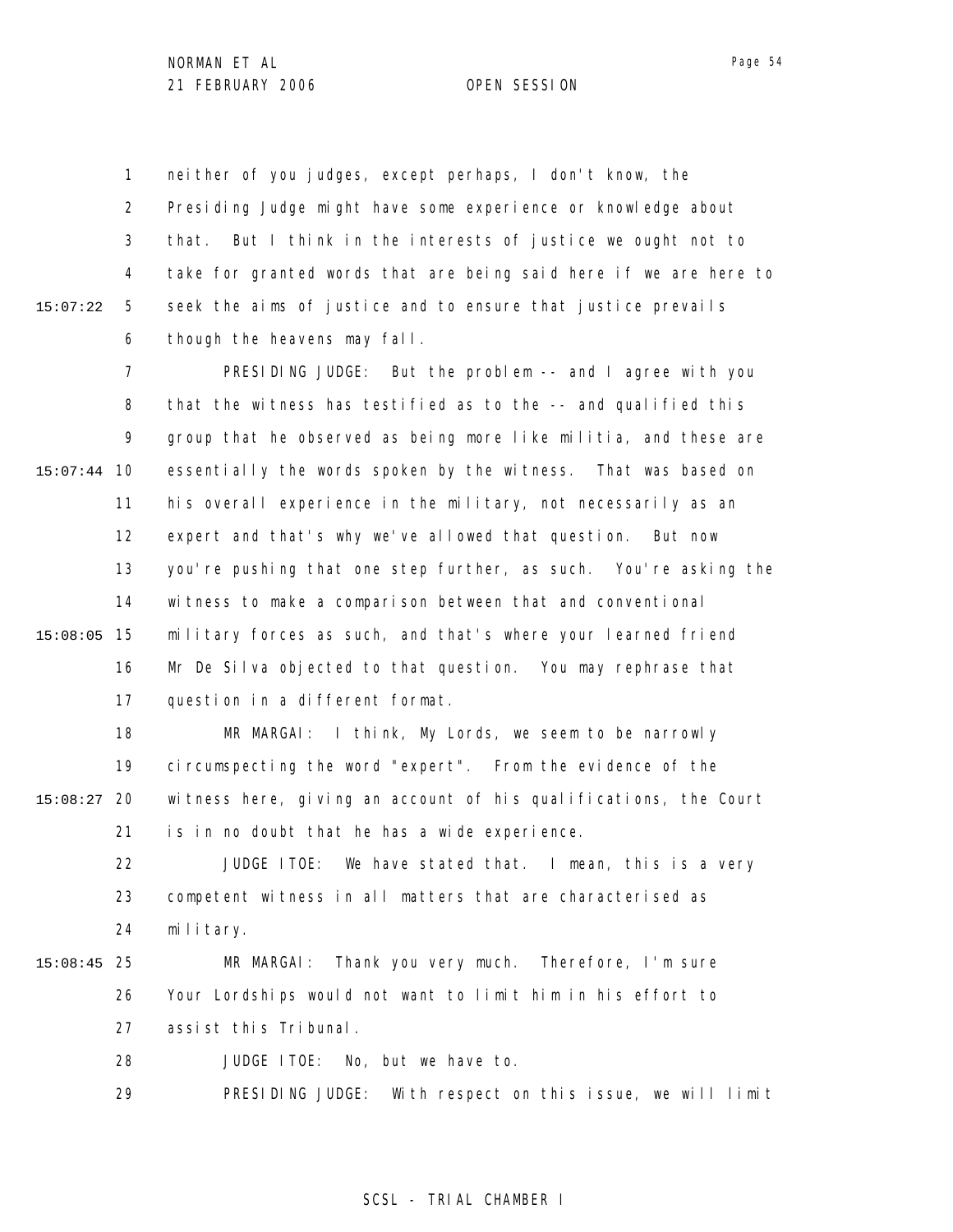1 2 3 4 5 6 7 8 9 10 15:09:33 11 12 13 14 15 15:09:48 16 17 18 19 20 15:10:07 21 22 23 24 25 15:10:21 26 27 28 29 15:09:14 this evidence if the procedure is not followed. Yes, this witness might have been qualified as an expert. There would appear to be no doubt about that. But that is a procedure that has not been followed and therefore you are precluded to go into the expertise of the witness. That's the answer to your observation. MR MARGAI: My Lords, I am not asking him for his opinion. As a military man, having used the word "militia", what is the difference between a militia and a conventional army, I don't think that is asking for an opinion. JUDGE THOMPSON: You say that's not an expert question? MR MARGAI: No, My Lord, in my humble opinion it is not. I stand to be guided by Your Lordships. JUDGE THOMPSON: And you say the -- suppose the question is rephrased or reformulated, would it offend the principle that an ordinary witness is not supposed to give expert opinion? MR MARGAI: I shall endeavour to rephrase it, My Lords. JUDGE THOMPSON: I think you can. But of course, you say that the word "militia" is a term of art. I was probably thinking that we might invoke the assistance of the Oxford Dictionary on this. MR MARGAI: I thought you were going to refer to Dr Jabbi. JUDGE THOMPSON: No. PRESIDING JUDGE: We recognise as well, Mr Margai, that you have indeed in your list of witnesses listed a military expert, as such, that you will call in due course and therefore we'll listen to -- MR MARGAI: Yes, we shall address that when we get to that bridge.

### SCSL - TRIAL CHAMBER I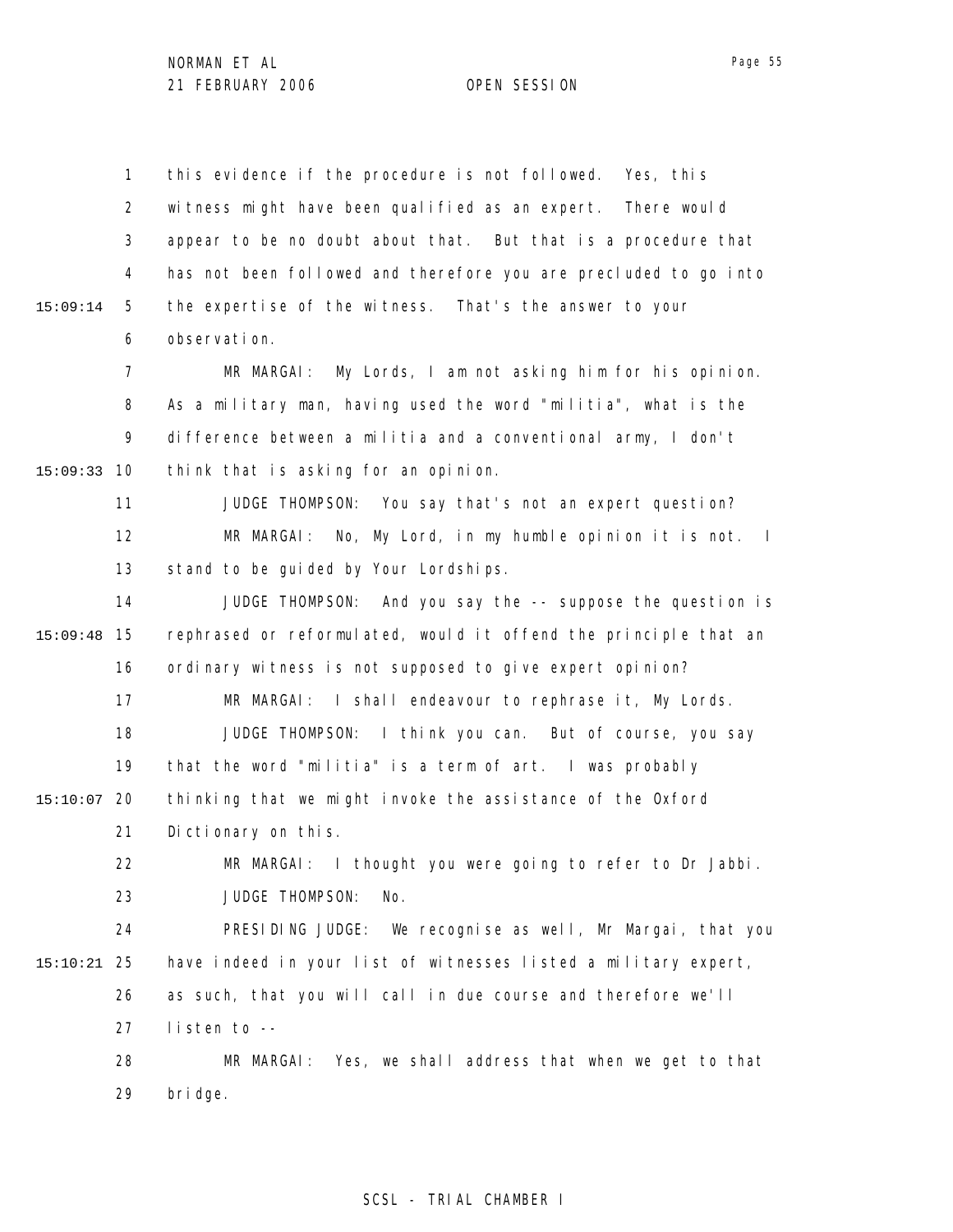1 2 3 4 5 6 7 8 9 10 15:10:55 11 12 13 14 15 15:11:17 16 17 18 19 20 15:11:54 21 22 23 24 25 15:12:39 26 27 28 29 15:10:45 PRESIDING JUDGE: Yes, absolutely. That's why I say -- I mean, it's not whether you can call. The problem is in this case, this witness, we were not asked to accept him and he was not asked to produce a report. In other words, the procedure has not been followed. So let's keep it to that narrow issue if we can, Mr Margai. MR MARGAI: Yes, My Lords. I shall rephrase the question. PRESIDING JUDGE: Thank you. MR MARGAI: Q. General Richards, who are militias? A. A militia, I suppose, is best characterised as a citizens' army. But it does not exhibit, to my mind -- JUDGE THOMPSON: Slowly. MR MARGAI: Q. Slowly, slowly, slowly. A. Thank you. It does not exhibit, to my mind, many of the traits of a conventional army. If I could just elaborate? Q. Please. A. Their training is normally far less thorough, their chain of command is much looser, their discipline is less good. But if I may to elaborate further, because I see the importance of this issue. Even a conventional army will have elements that act contrary to the will of the generals, of their superiors. For -- PRESIDING JUDGE: Mr Witness, I don't think we should embark upon this. THE WITNESS: Okay. MR MARGAI: Q. No, let's not go into that, General. Now, would I be right in saying the converse of all what you have highlighted would be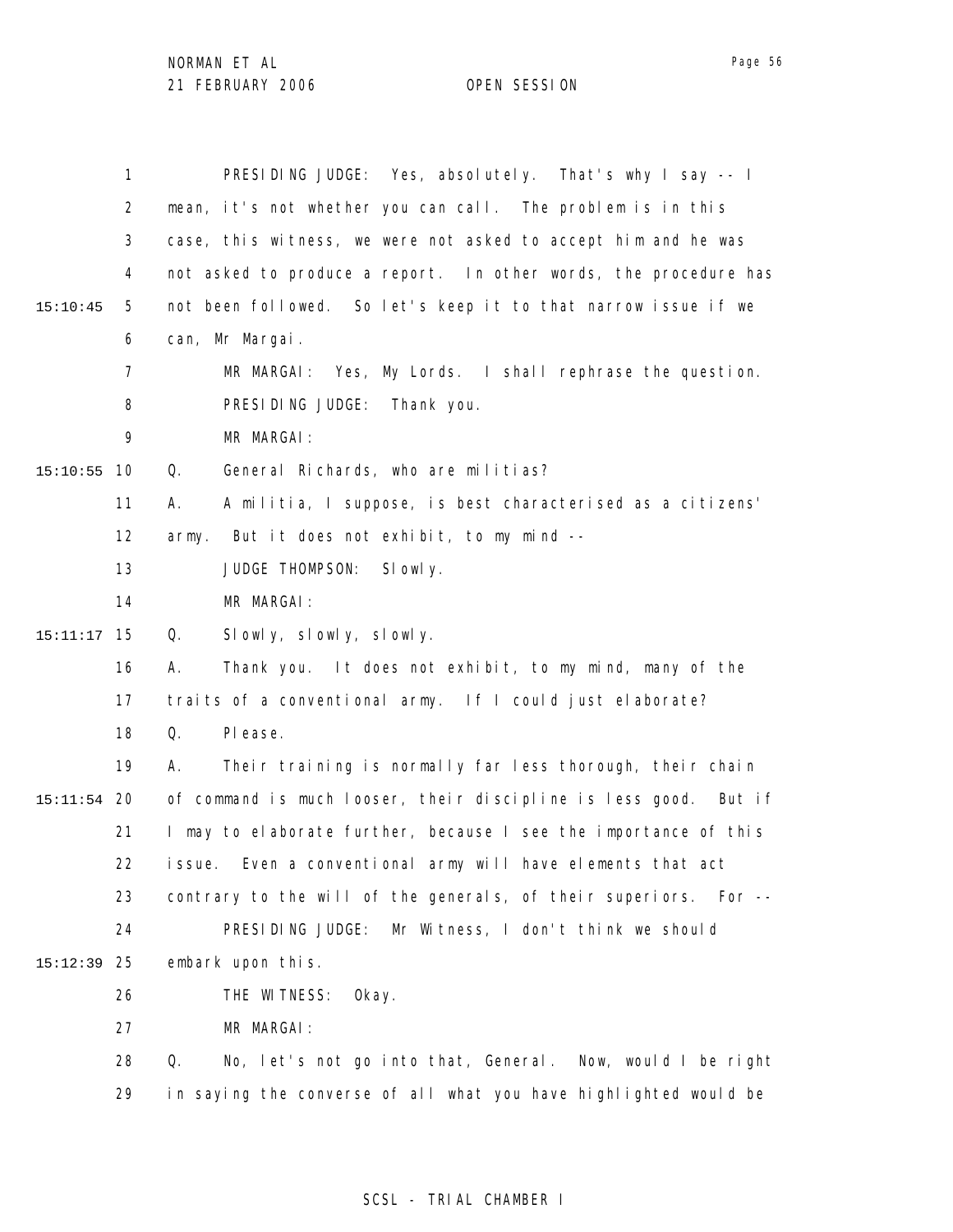1 2 3 true of a conventional army? PRESIDING JUDGE: You're asking a question now that we indirectly -- that we objected to before. I think for all your

4 5 6 15:13:06 purposes Mr Margai, you have achieved your goal. The witness has told you a militia is not normally as trained, there's not as much discipline and so on.

> 7 MR MARGAI: As My Lord pleases.

8 9 PRESIDING JUDGE: I think that again we can draw the inference --

MR MARGAI: If Your Lordships are satisfied and the

### 10 15:13:15

11 inference will be drawn, I'm happy.

12 13 14 15 15:13:31 16 17 18 JUDGE ITOE: Mr Margai, you will have all the time to conduct the case for your client, and you have indicated a number of witnesses you will call. You can even call one, two or three military experts if this particular issue is fundamental to the defence of your client. I think that would be an appropriate time, rather than seeking to cross some red lines at this stage of the proceedings.

19 20 15:13:48 21 MR MARGAI: In addition to what Your Lordship has just advised, I believe I could also establish my client's case through other witnesses.

> 22 23 JUDGE ITOE: Yes, you could but not by breaking -- MR MARGAI: That's what I'm trying to --

24 25 15:14:01 26 JUDGE ITOE: By observing the procedural rules on which the objection of the learned Prosecutor's objection was based. Which objection, I think, was very reasonable in the circumstances.

27 28 29 MR MARGAI: Very much so, My Lord. I accept. That's why I have rephrased the question and I thought by splitting them I was not offending the Prosecutor or, rather, infringing on his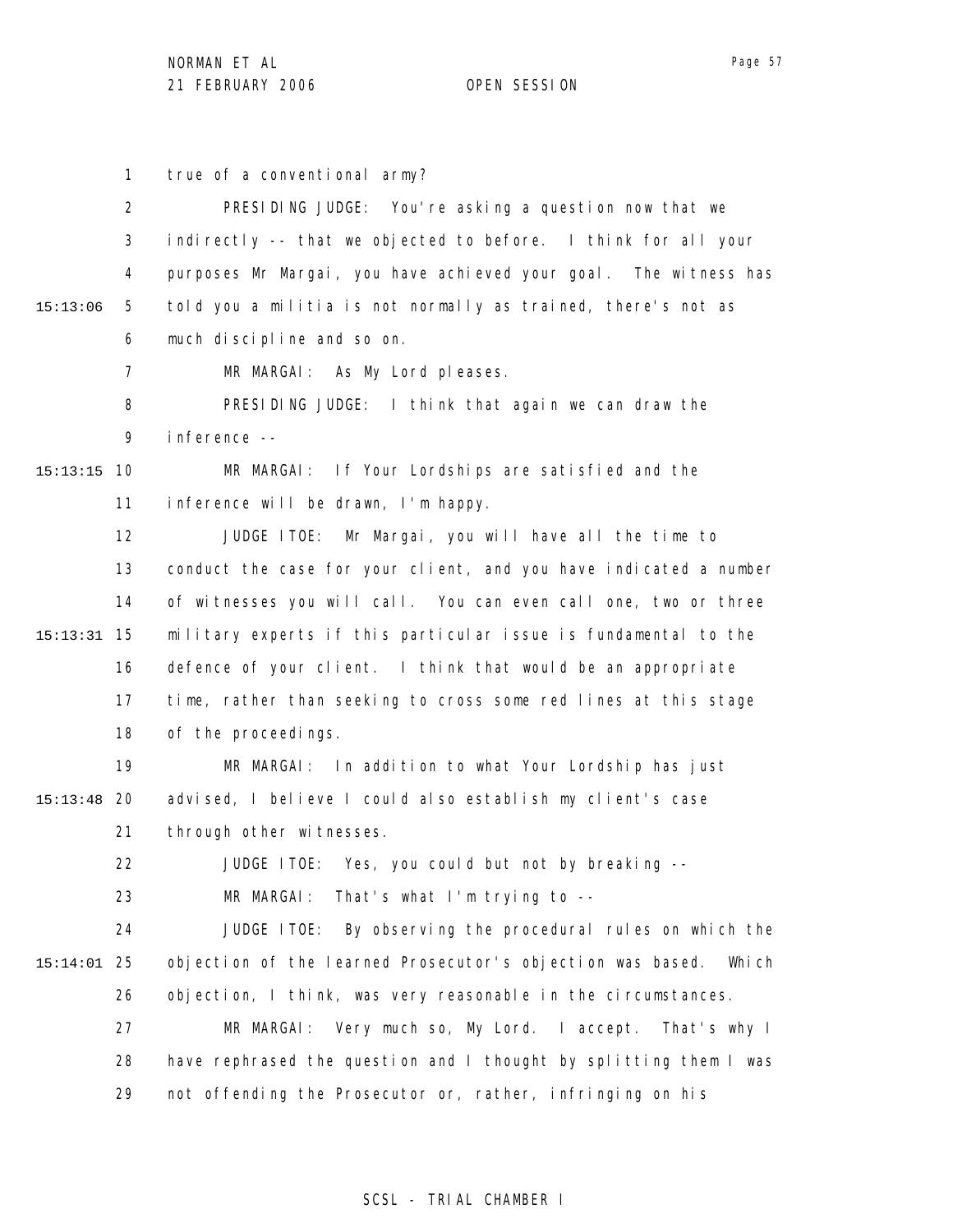1 2 3 4 5 6 7 8 9 10 15:14:49 11 12 13 14 15 15:15:05 16 17 18 19 20 15:15:54 21 22 23 24 25 15:16:23 26 27 28 29 15:14:36 concerns. Be that as it may, I shall take the cue from the learned Presiding Judge. PRESIDING JUDGE: Mr Margai, we want to reassure you as well that in cross-examination of witnesses you are indeed entitled to present the case of your client as best as you can and to the utmost of your abilities. MR MARGAI: Within the confines of the Rules. PRESIDING JUDGE: Absolutely. MR MARGAI: I shall endeavour to. PRESIDING JUDGE: Let's proceed, please. MR MARGAI: Thank you. Q. Now, General Richards, I think you said the longest period you spent in Sierra Leone was six weeks? A. Seven weeks. Q. Seven weeks. Thank you. And you visited Sierra Leone five times, if I got you correctly? A. Correct. Q. And the main thrust of your visit was to advise the British Government as to how best you might assist - meaning the British Government - assist, stabilise the situation in Sierra Leone? A. Particularly in 1999. In 2000 I had more of an executive role, in that I was asked by the President to co-ordinate his defence forces with those of the British Army that were here. Q. I really want to limit my question period-wise to 1999, because, as the learned Presiding Judge said, anything beyond that will be superfluous, although superfluity is not necessarily an offence. Now, putting the question again, the main thrust of your visit within that period was to see how best you could advise the British Government to assist in stabilising the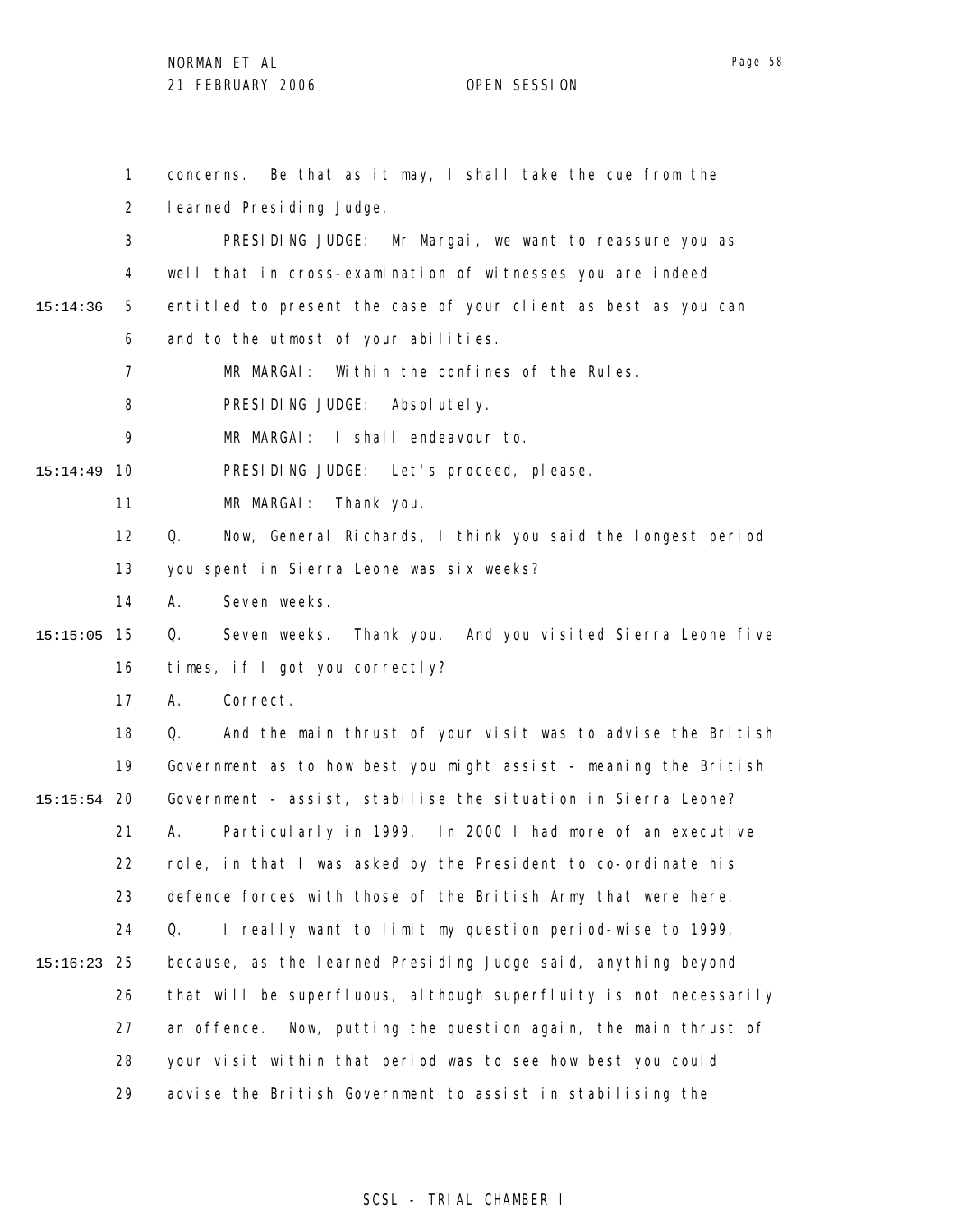|          | 1              | situation in Sierra Leone?                                        |
|----------|----------------|-------------------------------------------------------------------|
|          | 2              | That was the main thrust.<br>А.                                   |
|          | 3              | That was the main thrust. And would you agree with me that<br>Q.  |
|          | 4              | because of your commendable military experience as highlighted    |
| 15:17:20 | 5              | here, General Khobe, General Shelpidi and others relied very much |
|          | 6              | on your advice?                                                   |
|          | $\overline{7}$ | I like to think I was of use to them.<br>А.                       |
|          | 8              | Thank you. And therefore they relied on your advice?<br>Q.        |
|          | 9              | I thought they were taking it seriously, yes.<br>А.               |
| 15:17:45 | 10             | Q.<br>Thank you very much. And the advice you gave was not        |
|          | 11             | limited to the defence of Freetown, but Sierra Leone in its       |
|          | 12             | enti rety?                                                        |
|          | 13             | Correct.<br>А.                                                    |
|          | 14             | Thank you very much. Now, General, in terms of ferocity,<br>Q.    |
| 15:18:32 | 15             | how would you describe the war in Sierra Leone?                   |
|          | 16             | PRESIDING JUDGE: Just for greater - pardon me,                    |
|          | 17             | Mr Witness - for greater precision, you mean the war, are you     |
|          | 18             | extending that now to prior 1999 or are we still focused in your  |
|          | 19             | question to --                                                    |
| 15:18:45 | 20             | Focusing it to 1999.<br>MR MARGAI:                                |
|          | 21             | PRESIDING JUDGE: 1999. That's fine, thank you.                    |
|          | 22             | THE WITNESS: At a low tactical level it was extremely             |
|          | 23             | vi ol ent.                                                        |
|          | 24             | MR MARGAI:                                                        |
| 15:19:00 | 25             | Extremely violent.<br>Thank you.<br>Q.                            |
|          | 26             | If I may though, at a higher level it was - I mean the<br>Α.      |
|          | 27             | conduct, which is what you asked me - I'd say it was rather       |
|          | 28             | chaotic.                                                          |
|          | 29             | Thank you.<br>Q.                                                  |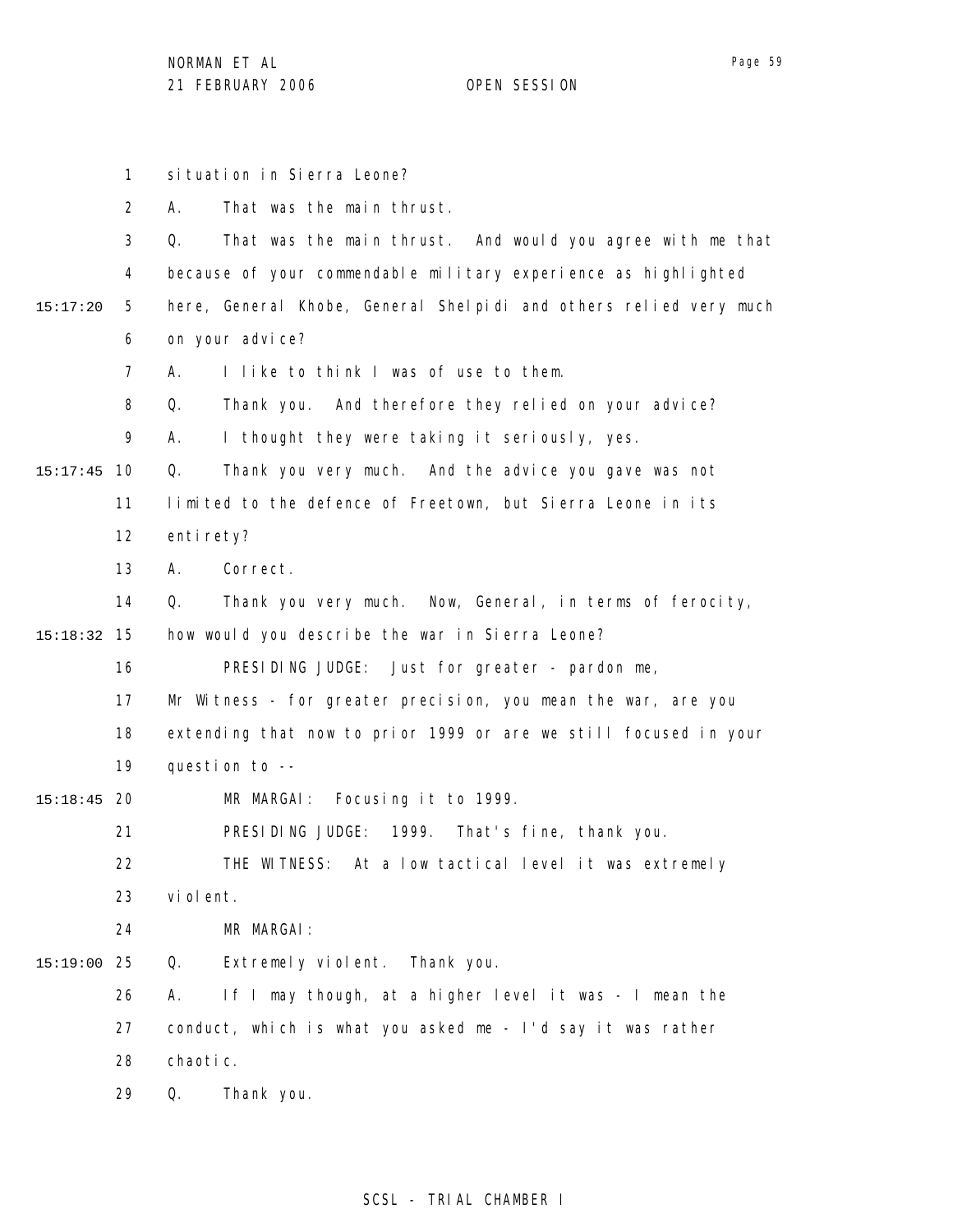NORMAN ET AL

21 FEBRUARY 2006 OPEN SESSION

1 2 3 4 5 6 7 8 9 10 15:19:51 11 12 13 14 15 15:20:14 16 17 18 19 20 15:20:35 21 22 23 24 25 15:20:55 26 27 28 29 15:19:34 JUDGE ITOE: Where was it chaotic and where was it violent? THE WITNESS: It was violent -- JUDGE ITOE: At a tactical level? THE WITNESS: At a low tactical level. Where the fighting was happening it was very intense and very violent. JUDGE ITOE: Yes. THE WITNESS: But, of course, soldiers and others don't fight except when they are directed to a point in time and a point on the ground as a result of more senior officers conducting the overall fight. And at that level, if I may, I felt it was -- like a lot of wars, it was very chaotic. JUDGE ITOE: [Microphone not activated] THE WITNESS: At a higher level it was chaotic. But again, I know I'm not here as an expert, but of course that is quite common. JUDGE ITOE: This is what you observed. I mean, it's -- MR MARGAI: Thank you. Q. Now, General Richards, in terms of brutality how would you describe the war, again limiting it to the period 1999? A. I've taken part, as you heard at the beginning, in a number of military operations. I had never experienced the depths of brutality that I witnessed in this country. That said, very few people were actually doing it relative to the population as a whole. Q. Would you agree with me in saying that the level of brutality was unprecedented in military history? A. Well, sadly we all know that in Rwanda a few years earlier it was on the same levels of brutality. PRESIDING JUDGE: Again, I would say to you, Mr Margai,

### SCSL - TRIAL CHAMBER I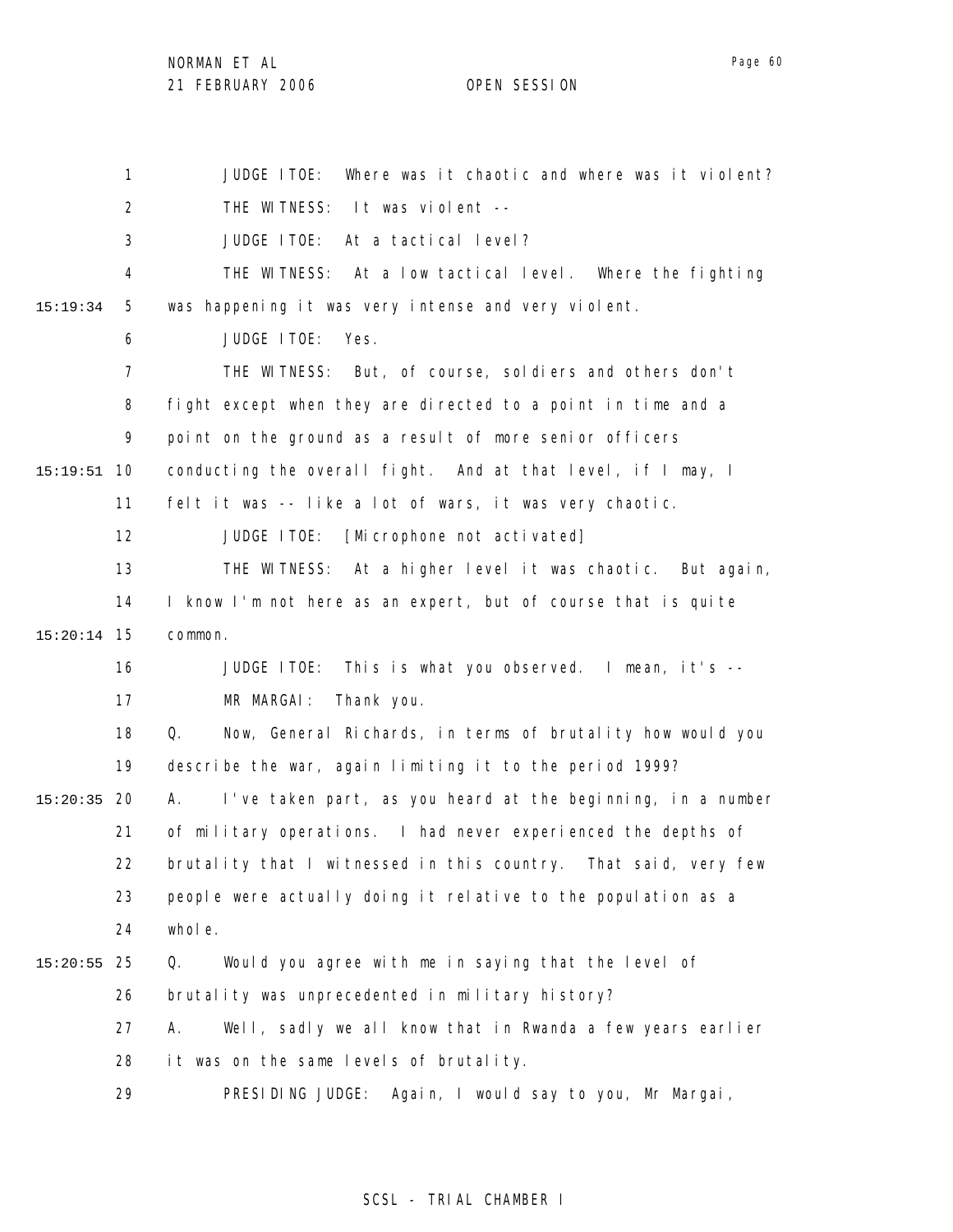|          | $\mathbf{1}$   | that you're now venturing outside the scope of the evidence of   |
|----------|----------------|------------------------------------------------------------------|
|          | $\overline{2}$ | this particular witness. I mean, how do you compare the          |
|          | 3              | brutality of what may have happened with the holocaust during    |
|          | 4              | World War II. You're now asking the witness to make, really, a   |
| 15:21:39 | 5              | judgment about this particular conflict vis-a-vis other          |
|          | 6              | conflicts.                                                       |
|          | $\overline{7}$ | MR MARGAI: I'll be satisfied by just saying it was the           |
|          | 8              | most brutal war. I'll accept that.                               |
|          | 9              | [Overl apping speakers]<br>JUDGE THOMPSON:                       |
| 15:21:49 | 10             | JUDGE ITOE: [Overlapping speakers] it cannot be said to be       |
|          | 11             | the most brutal war.                                             |
|          | 12             | JUDGE THOMPSON: Yes, quite. I think it's difficult --            |
|          | 13             | JUDGE ITOE: It means we'll go into comparison as to what         |
|          | 14             | happened in World War I, World War II, Rwanda, which he has just |
| 15:22:02 | 15             | menti oned.                                                      |
|          | 16             | All right. My Lords, I will [overlapping<br>MR MARGAI:           |
|          | 17             | speakers]                                                        |
|          | 18             | [Overl apping speakers]<br>JUDGE ITOE:                           |
|          | 19             | MR MARGAI:<br>[Overlapping speakers] it was a brutal war.<br>l t |
| 15:22:05 | 20             | was a brutal war.                                                |
|          | 21             | JUDGE THOMPSON: I join my colleagues in taking this              |
|          | 22             | position because clearly historians have recorded conflicts in   |
|          | 23             | the past and the controversy remains intense as to whether wars  |
|          | 24             | that were fought over generations in this world were more brutal |
| 15:22:25 | 25             | than others.<br>There are some historians I hear who are now     |
|          | 26             | apologising for even saying that there was never a holocaust.    |
|          | 27             | That intensity I'm sure will continue.<br>MR MARGAI:<br>Thank    |
|          | 28             | you, My Lords. I'll be satisfied with the answer that it was a   |
|          | 29             | Emphasis brutal.<br>brutal war.                                  |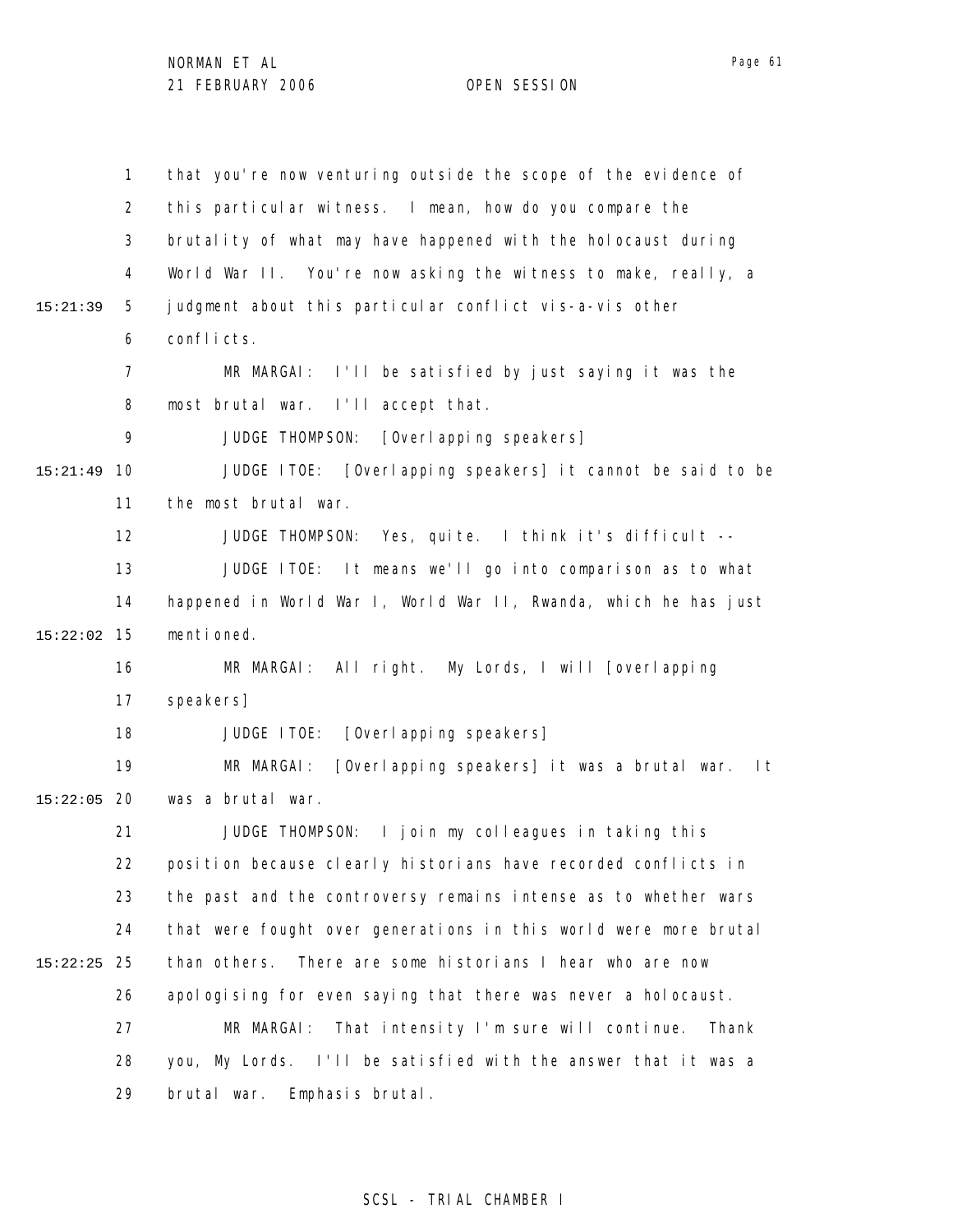|               | 1                 | Now, General Richards, do bulletproofs form part of the<br>Q. |
|---------------|-------------------|---------------------------------------------------------------|
|               | 2                 | military apparel in times of war? Bulletproofs.               |
|               | 3                 | Bulletproof vests?<br>А.                                      |
|               | 4                 | Bulletproof vests, yes.<br>Q.                                 |
| 15:23:17      | 5                 | Yes, they do nowadays in modern war.<br>А.                    |
|               | 6                 | Q.<br>Thank you. And did you say in your evidence that CDF    |
|               | 7                 | fighters believed in some mystical power?                     |
|               | 8                 | I remember --<br>А.                                           |
|               | 9                 | JUDGE THOMPSON: He didn't say that.                           |
| 15:23:40      | 10                | MR MARGAI: Not quite that, but words to that effect.          |
|               | 11                | JUDGE THOMPSON: He talked about invincibility; not            |
|               | $12 \overline{ }$ | mystical. Nothing about mystical.                             |
|               | 13                | MR MARGAI: Invincibility, okay. I accept that, My Lord,       |
|               | 14                | thank you.                                                    |
| 15:23:50      | 15                | THE WITNESS: Yes, and then --                                 |
|               | 16                | JUDGE ITOE: Mr Margai, I know you may be haunted by the       |
|               | 17                | lot that you know about this war --                           |
|               | 18                | I know very little about it, My Lord.<br>MR MARGAI:           |
|               | 19                | JUDGE ITOE: No, from your briefings.                          |
| $15:23:59$ 20 |                   | MR MARGAI:<br>Oh, I see.                                      |
|               | 21                | JUDGE ITOE: You know, so don't allow a lot of words, you      |
|               | 22                | know, to $-$                                                  |
|               | 23                | MR MARGAI: I shall use his own words, invincibility.          |
|               | 24                | JUDGE ITOE: Okay, all right. Please go ahead.                 |
| 15:24:11      | 25                | PRESIDING JUDGE: So what's your question again?               |
|               | 26                | MR MARGAI: He has answered the question.                      |
|               | 27                | Q.<br>During your stay --                                     |
|               | 28                | JUDGE ITOE: When you say he has answered the question, is     |
|               | 29                | it something related to bulletproof jackets or so?            |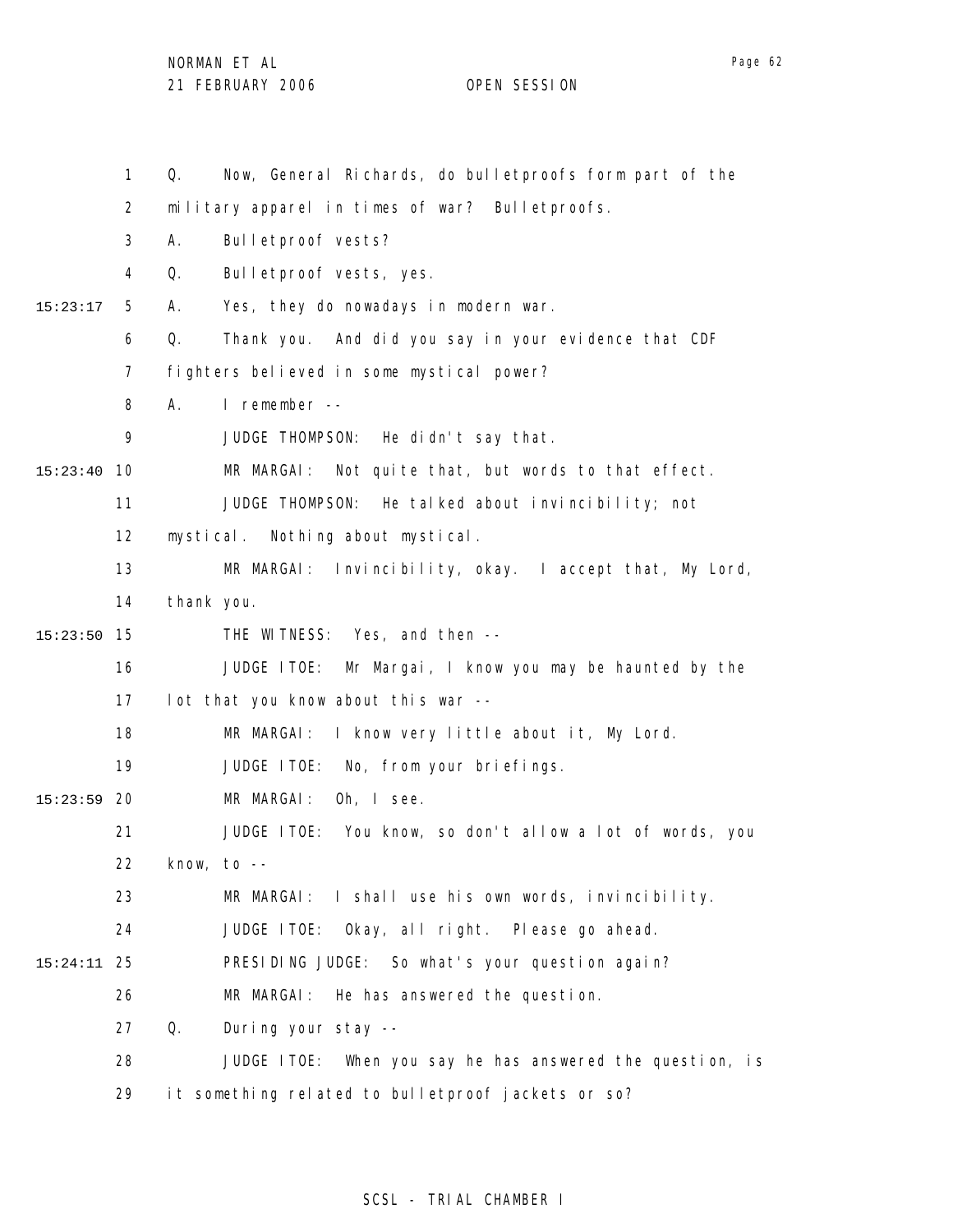|          | 1              | MR MARGAI: Yes, he had answered the bullet vest and also          |
|----------|----------------|-------------------------------------------------------------------|
|          | $\overline{2}$ | in his testimony he talked about invincibility.                   |
|          | 3              | JUDGE THOMPSON: In other words, they believed in their            |
|          | 4              | i nvi nci bi l i ty.                                              |
| 15:24:52 | 5              | MR MARGAI: Yes, My Lords.                                         |
|          | 6              | Q.<br>Now, General, did they at any time tell you where they got  |
|          | $\overline{7}$ | this invincibility?                                               |
|          | 8              | I didn't know the detail. I knew there was a procedure<br>А.      |
|          | 9              | that they believed in that gave them this invincibility, but I    |
| 15:25:15 | 10             | don't know more than that. I never witnessed it.                  |
|          | 11             | Q.<br>Thank you. Now, General, in the British Army I take it      |
|          | 12             | that there are rules of engagement, no doubt?                     |
|          | 13             | Yes.<br>А.                                                        |
|          | 14             | Q.<br>And are these rules made known to every military personnel? |
| 15:25:56 | 15             | Yes, very strictly.<br>А.                                         |
|          | 16             | Very strictly. And naturally you would expect strict<br>Q.        |
|          | 17             | adherence?                                                        |
|          | 18             | It's a disciplinary offence not to adhere to them.<br>А.          |
|          | 19             | Q.<br>Thank you very much. In your strategising with General      |
| 15:26:35 | -20            | Khobe, General Shelpidi, were you at any time told about rules of |
|          | 21             | engagement for the CDF?                                           |
|          | 22             | A. Not to my knowledge. I can't remember any discussion of        |
|          | 23             | them.                                                             |
|          | 24             | Thank you very much. Now, talking about the forces that<br>Q.     |
| 15:28:08 | 25             | fought together in the restoration of democracy, you had ECOMOG,  |
|          | 26             | you had the remnants of the Sierra Leone Army and you had the     |
|          | 27             | These were allied forces, if I may so use that word.<br>CDF.      |
|          | 28             | Allied forces.                                                    |
|          | 29             | Correct.<br>Α.                                                    |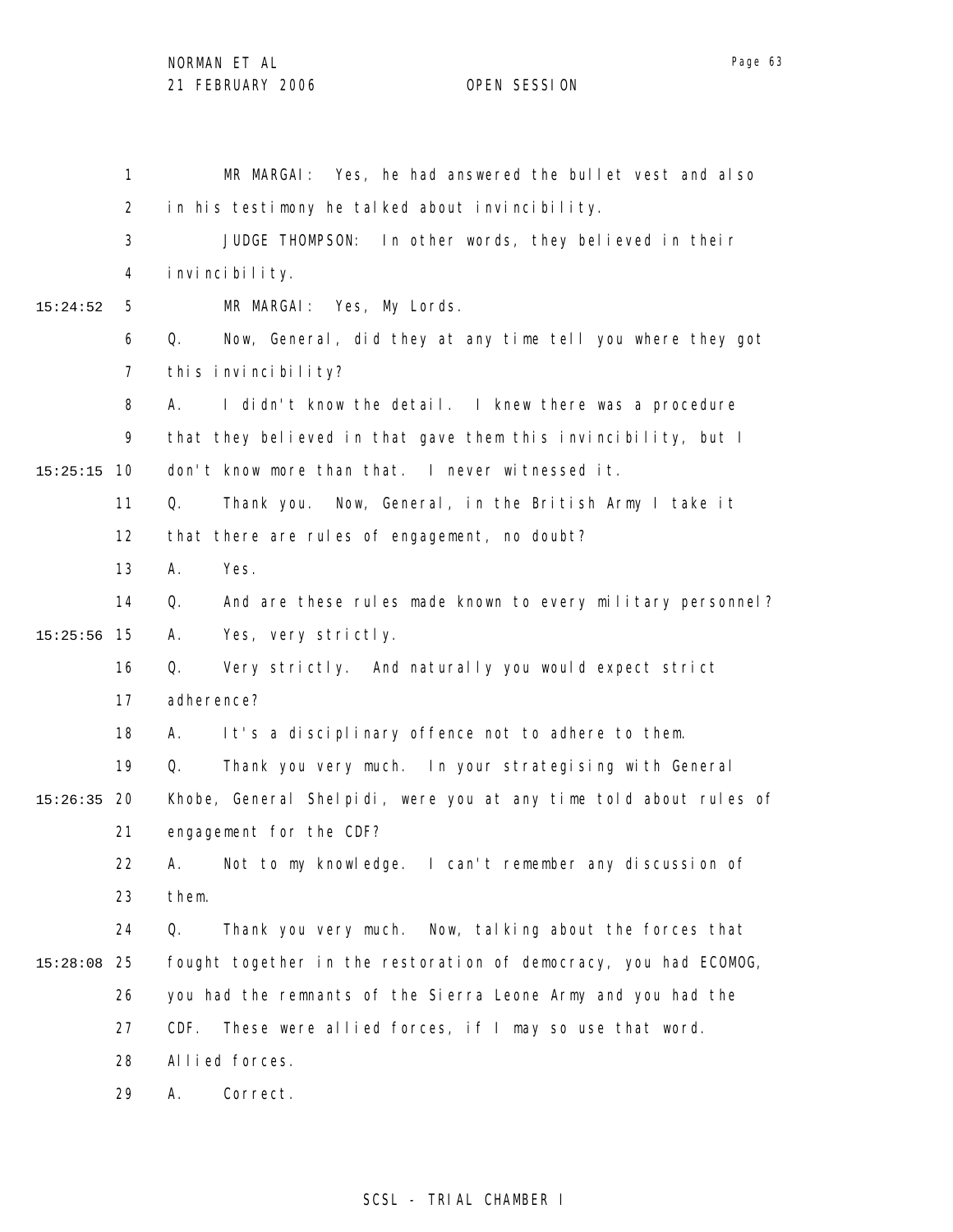1 2 3 4 5 6 7 8 9 10 15:29:47 11 12 13 14 15 15:30:39 16 17 18 19 20 15:31:09 21 22 23 24 25 15:31:39 26 27 28 29 15:29:21 Q. Now, when you said that General Khobe had tactical control over the Sierra Leone Army, did this include the other forces I have mentioned, namely CDF and the remnants of the loyal Sierra Leone Army? A. Yes. I believe that he essentially ran the SLA and the CDF albeit that ECOMOG was a distinct, different organisation. So the Sierra Leonean element was being co-ordinated by Maxwell Khobe. Q. By Maxwell Khobe. MR MARGAI: Thank you. Thank you very much, General, not only for testifying but for stabilising the nation. Thank you. PRESIDING JUDGE: Mr Prosecutor, you are ready to proceed with your cross-examination now? MR De SILVA: My Lord, I am. PRESIDING JUDGE: Thank you. CROSS-EXAMINED BY MR DE SILVA: Q. General, as you've told us, you arrived first in Freetown in January 1999 and it is clear from that alone, is it not, that from your own knowledge you're in no position to tell us how CDF forces conducted themselves before January 1999? A. Correct. Q. That's correct, isn't it? You're in no position to tell us how they may have conducted themselves prior to January 1999. It is quite clear, is it not, that from your presence in Sierra Leone you got to know President Kabbah quite well? A. Yes, sir. Q. I'm going to put to you a description of President Kabbah that was given to us by Mr Penfold on 9th February, page 42, lines 20 to 27?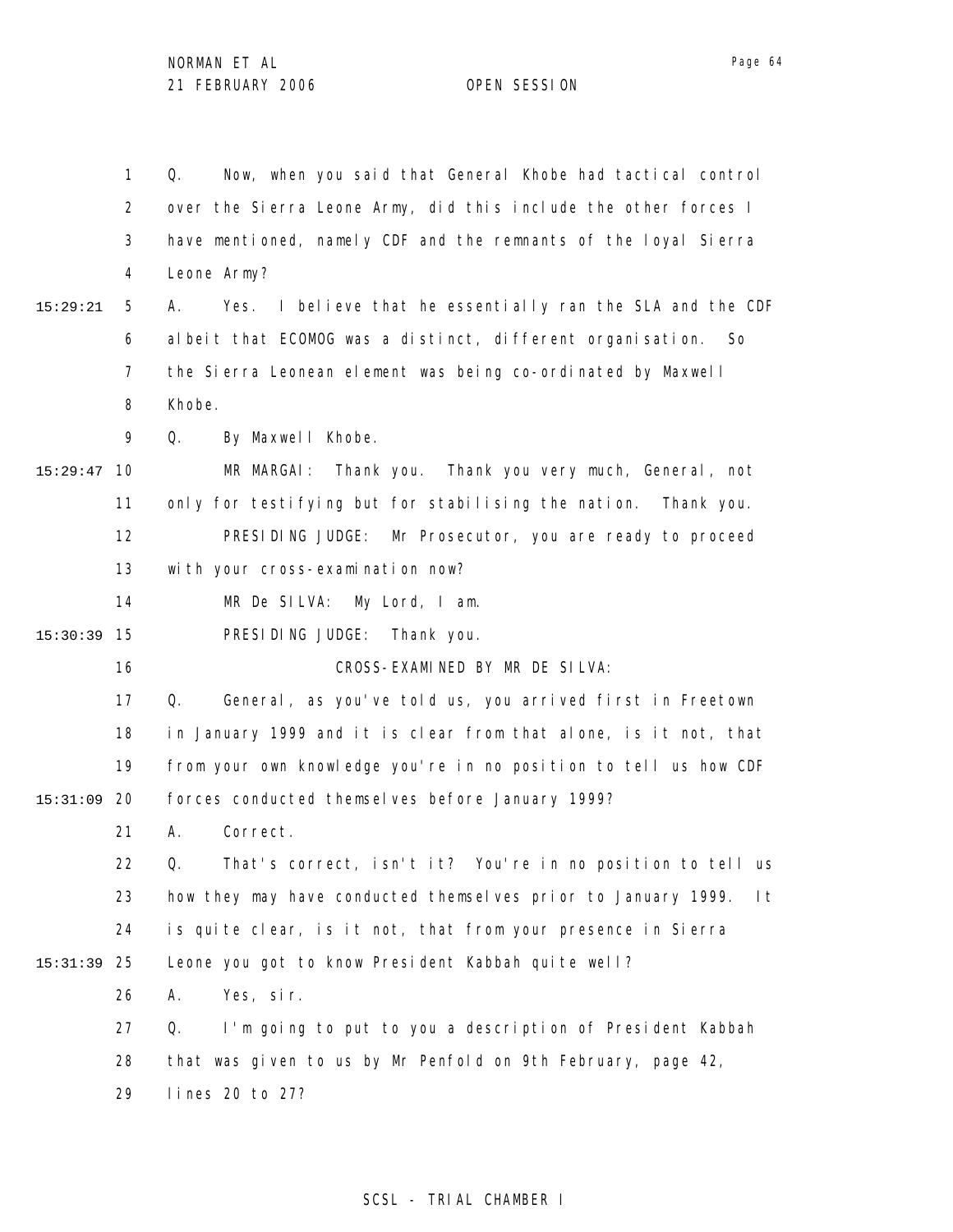1 PRESIDING JUDGE: What's the date, Mr De Silva?

2 MR De SILVA: 9th February, page 42, lines 20 to 27.

3 PRESIDING JUDGE: Thank you.

4 MR De SILVA:

5 6 15:32:20 Q. He described President Kabbah as a decent, honest and likable man, pretty inexperienced in military matters. Would you

> 7 agree with that?

8 9 A. At a tactical level, yes, because unless you're a soldier you're going to be inexperienced in military matters.

10 15:32:44 11 Q. Would you agree with the first part as well that you found him a decent, honest and likable man?

> 12 A. Yes.

29

13 14 15 15:33:18 16 Q. Well, you've told us about President Kabbah's -- your views on his experience or otherwise in military matters. Did you get the impression that President Kabbah delegated to Chief Norman the vital role of defending this country?

17 18 19 20 15:33:48 21 22 23 24 25 15:34:19 A. No. That role was filled by General Maxwell Khobe who was his chief of defence staff. I gained the impression that Chief Norman was running the day-to-day business of the Ministry of Defence and obviously had a relationship therefore with General Khobe. But this, if I may, is why I emphasised the word "tactical". That a politician, a statesman, can have good military instincts but he may not translate those instincts into effect on the ground for which he pays soldiers, and that was General Khobe's task.

26 27 28 Q. Now, of course, your observations are being drawn entirely from after your presence in Freetown in January 1999? A. Yes, sir.

### SCSL - TRIAL CHAMBER I

Q. There is no dispute, I don't think, that Chief Norman was a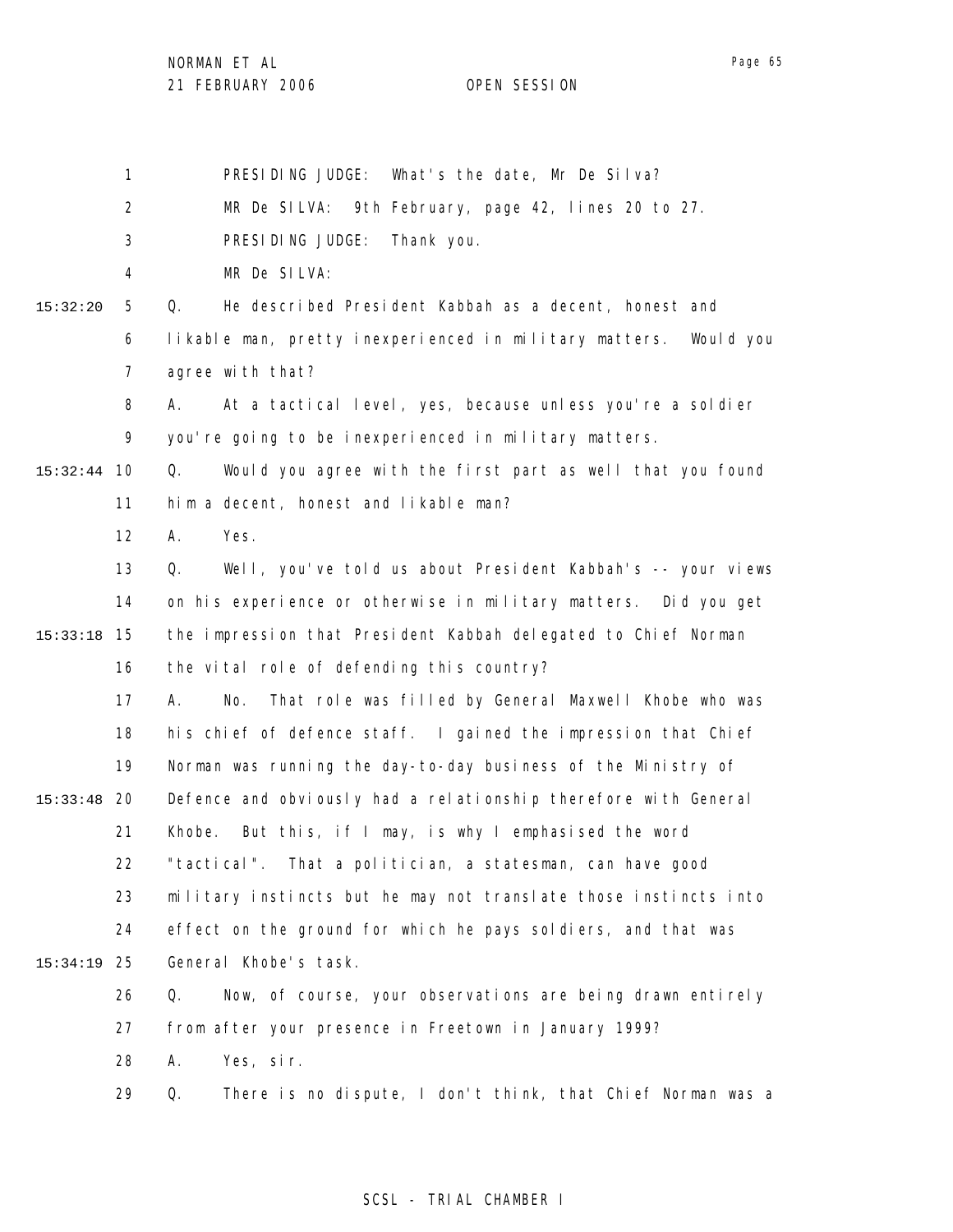1 2 3 4 5 6 7 8 9 10 15:35:21 11 12 13 14 15 15:35:49 16 17 18 19 20 15:36:19 21 22 23 24 25 15:36:44 26 27 28 29 15:35:04 loyal patriot. I think you described Chief Norman as a man of determination and courage; correct? A. Correct, sir. Q. Those are qualities vital in a commander; would you agree? A. And in many other walks of life, sir. Q. I agree with that. But my question was vital in a commander? A. Certainly. Q. That was the only question I asked, I think you'll remember, General. You found him to be decisive and resourceful; would you agree with that? A. Yes, sir. He was. Q. Also a good quality to have in any other walk of life. You even told my learned friend Mr Jabbi at one stage this morning that -- and correct me if I'm wrong -- Chief Norman was in a position to take over the reins of government if he chose but did not choose to do so. Is that correct? A. I believe that is a fair judgment, given the chaotic situation the country was in. Q. You can't take over the reins of government unless you control some military power. Would you agree with that? A. If that's the way you want to take it over, yes. Q. That is the way I put it to you. You were a witness to the battle that drove the RUF out of Freetown in January 1999; correct? A. Correct. Q. Would you agree that Chief Norman's leadership of the CDF put up a remarkable showing? I mean the CDF under his leadership put up a remarkable showing?

### SCSL - TRIAL CHAMBER I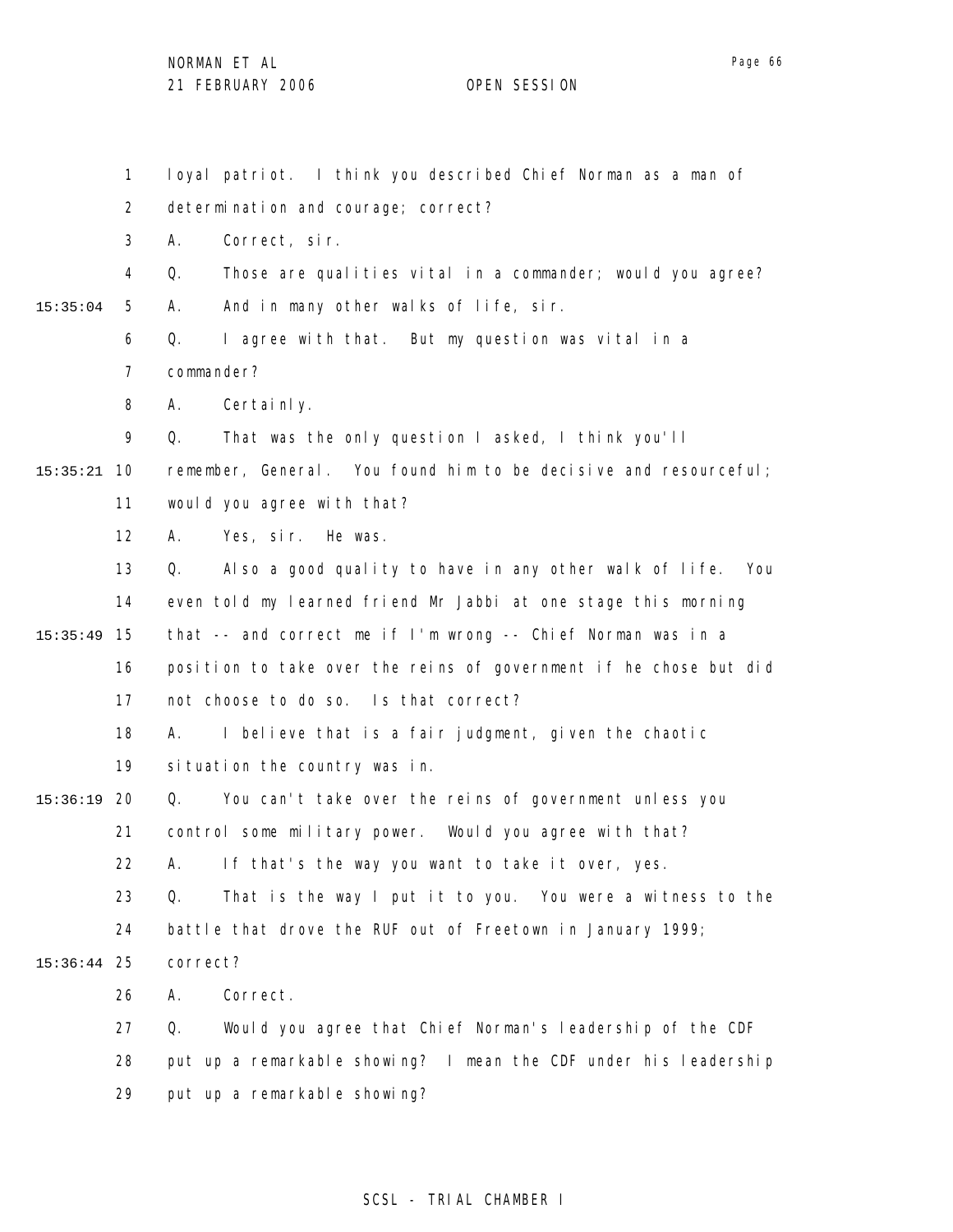|          | $\mathbf{1}$   | I think he was an inspirational figurehead but, as I've<br>А.     |
|----------|----------------|-------------------------------------------------------------------|
|          | $\overline{2}$ | emphasised, the hour-to-hour control of the CDF was exercised by  |
|          | 3              | General Khobe. That's my observation, because it was part of      |
|          | 4              | what purported to be a coherent defensive strategy.               |
| 15:37:33 | 5              | JUDGE THOMPSON: Could you repeat that, did you say                |
|          | 6              | inspirational figure?                                             |
|          | $\overline{7}$ | THE WITNESS: I think he was an inspirational figurehead           |
|          | 8              | and that had an effect on people's morale, My Lord.               |
|          | 9              | MR De SILVA:                                                      |
| 15:37:50 | 10             | I'm very glad you said that, General, because he was a man<br>Q.  |
|          | 11             | people looked up to. When you look up to people you tend to obey  |
|          | 12             | Do you agree with that?<br>them.                                  |
|          | 13             | Normally I would hope that's the case, yes, sir.<br>А.            |
|          | 14             | His name was synonymous with the CDF, wasn't it?<br>Q.            |
| 15:38:28 | 15             | At the time I arrived in January '99, I hadn't really<br>А.       |
|          | 16             | picked that up. He was there and met me as Assistant Deputy       |
|          | 17             | Minister of Defence. It then became clear as I got to know the    |
|          | 18             | situation that he was also, I think, termed a co-ordinator of the |
|          | 19             | CDF.                                                              |
| 15:38:45 | -20            | Yes, but his name was synonymous with the CDF?<br>Q.              |
|          | 21             | JUDGE THOMPSON:<br>That is argumentative, isn't it?               |
|          | 22             | MR De SILVA: Not really.                                          |
|          | 23             | JUDGE THOMPSON: It could be.                                      |
|          | 24             | MR De SILVA: Well, I'm sorry Your Lordship finds it               |
| 15:39:09 | 25             | argumentative, but I shall try --                                 |
|          | 26             | JUDGE THOMPSON: The "synonymous", I think it's                    |
|          | 27             | argumentative, isn't it? If I said the learned queen's counsel    |
|          | 28             | De Silva's name is synonymous with making forthright objections.  |
|          | 29             | MR De SILVA: I would agree with that.                             |

## SCSL - TRIAL CHAMBER I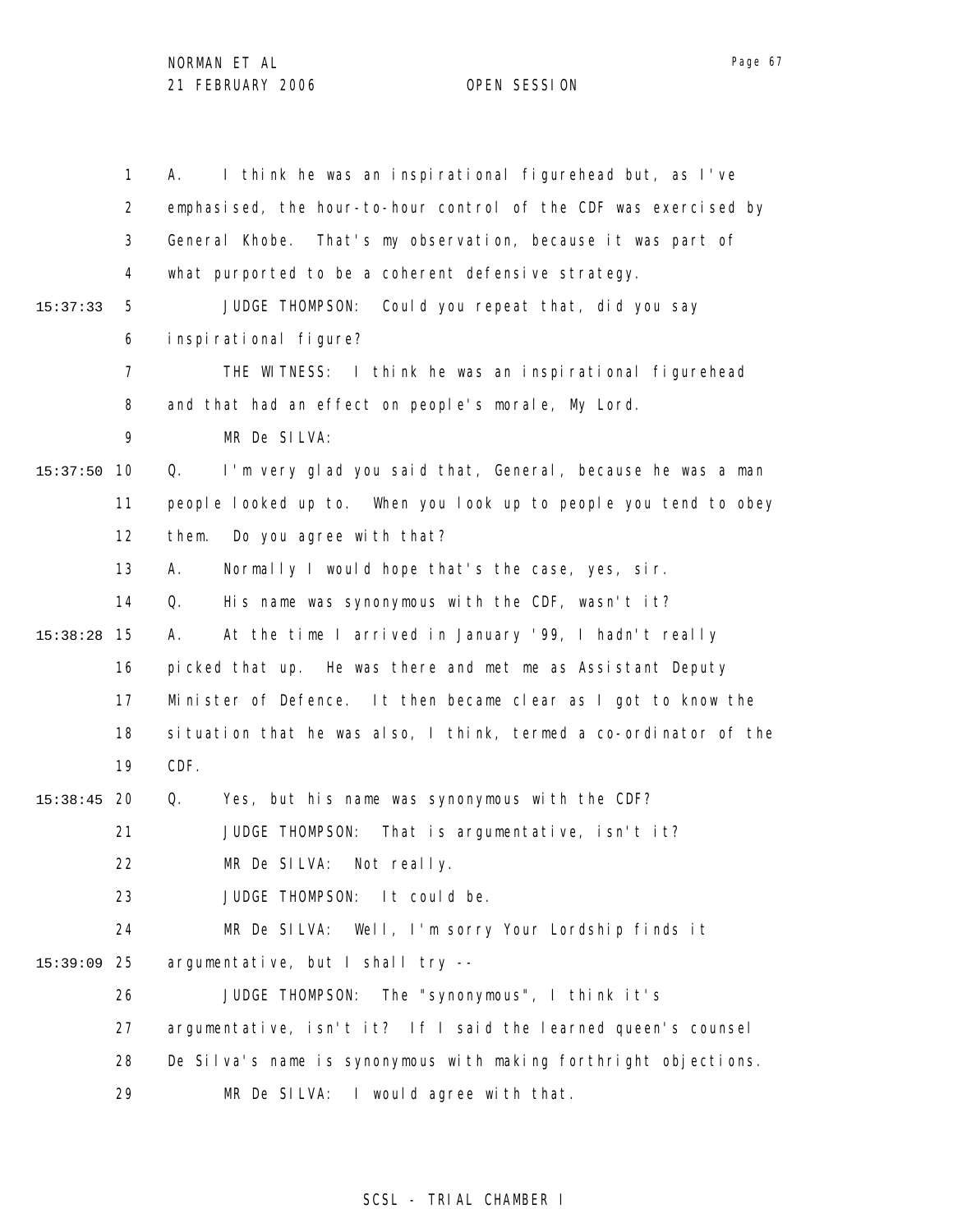NORMAN ET AL

21 FEBRUARY 2006 OPEN SESSION

Page 68

1 2 3 4 5 6 7 8 9 10 15:40:14 11 12 13 14 15 15:41:07 16 17 18 19 20 15:41:44 21 22 23 24 25 15:41:53 26 27 28 29 15:40:02 JUDGE THOMPSON: It's still argumentative. MR De SILVA: Your Lordship's trying to tease me. JUDGE THOMPSON: I'll restrain myself. MR De SILVA: Q. Hinga Norman is a man - you know the expression, General who leads from the front. Would you agree with that? A. Yes, I think he is exactly that sort of man but it's the level at which he's leading that I'm perhaps not entirely in agreement with you over. I think this is the nub of your examination. Q. It's not the nub, but I shall come to the nub in due course if the nub's what we're looking for. You see, there were a combination of people on the scene in January 1999. There were the ECOMOG forces with their own commanders, there was the SLA and there were the CDF forces. From the dealings you had with the ECOMOG -- the senior ECOMOG officers, how did they treat Chief Norman; as a subordinate or as an equal? A. I think they would rather not have had to depend so much on the Sierra Leone forces, both SLA and CDF, because they felt rather -- JUDGE ITOE: Please. MR De SILVA: It's a simple question. JUDGE ITOE: You had better put the question again because we want an answer to a very simple question. MR De SILVA: Q. It's a very simple question, General, and generals are meant to be quite direct, aren't they? Did the ECOMOG commanders treat Chief Norman as an equal or as a subordinate? A. I would say as an equal.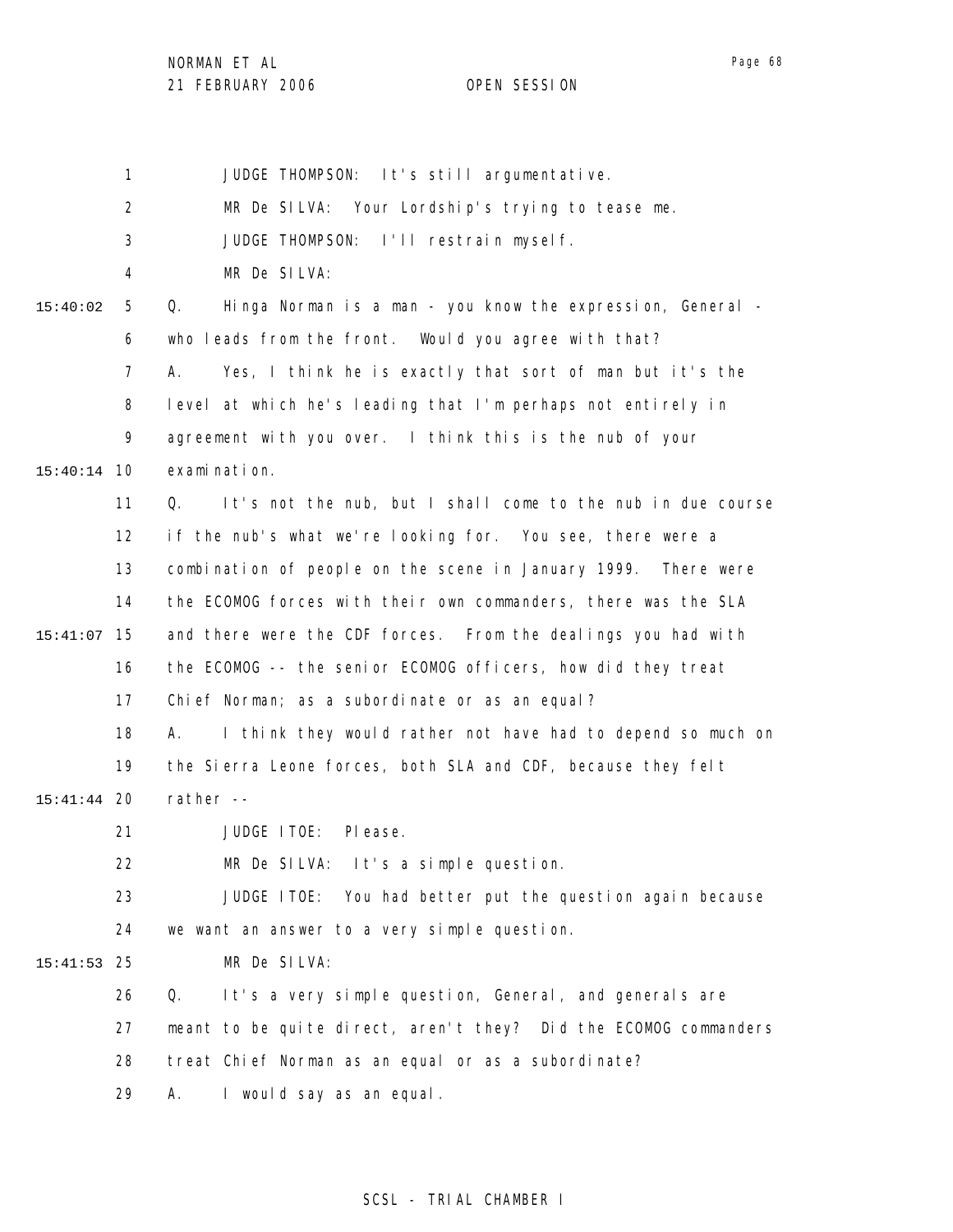|          | $\mathbf{1}$   | Thank you. It wasn't such a difficult question, was it,<br>Q.     |
|----------|----------------|-------------------------------------------------------------------|
|          | $\overline{2}$ | really? Now, in the battle for Freetown you have described a      |
|          | 3              | very vivid moment when you tell My Lords of an incident where     |
|          | 4              | Chief Norman intervened to save the life of a captive, as I       |
| 15:43:08 | 5              | understand your evidence. Is that correct?                        |
|          | 6              | JUDGE ITOE: The lives of captives.                                |
|          | 7              | MR De SILVA:                                                      |
|          | 8              | The lives of captives. Is that correct?<br>Q.                     |
|          | 9              | It certainly had that effect. Whether his primary purpose<br>А.   |
| 15:43:23 | 10             | in crossing the bridge was to save their lives, I don't know, but |
|          | 11             | it had the effect of saving their lives.                          |
|          | 12             | It is a most significant fact that you have given<br>Q.<br>Yes.   |
|          | 13             | evidence about because what you're telling the Court is that,     |
|          | 14             | with your own eyes, you observed Chief Norman playing his part in |
| 15:43:45 | 15             | saving the lives of captured enemy combatants. Would that be      |
|          | 16             | correct?                                                          |
|          | 17             | Correct.<br>А.                                                    |
|          | 18             | [CDF21FEB06D - SGH]                                               |
|          | 19             | To kill a captured enemy combatant it would be a war crime,<br>Q. |
| 15:44:04 | 20             | wouldn't it? Would you agree?                                     |
|          | 21             | It would, sir.<br>А.                                              |
|          | 22             | Q. If you learnt that a man under your command had murdered a     |
|          | 23             | surrendering enemy combatant, what would you do?                  |
|          | 24             | MR JABBI:<br>My Lords, that is a hypothetical question.           |
| 15:44:53 | 25             | JUDGE THOMPSON:<br>Probably a hypothetical question in a          |
|          | 26             | sense that it is put to someone who may well venture perhaps an   |
|          | 27             | answer budding on being an expert, although he's a commander --   |
|          | 28             | because I don't know how a hypothetical -- you are trying to      |
|          | 29             | elicit from the witness what he would do as a commander if that   |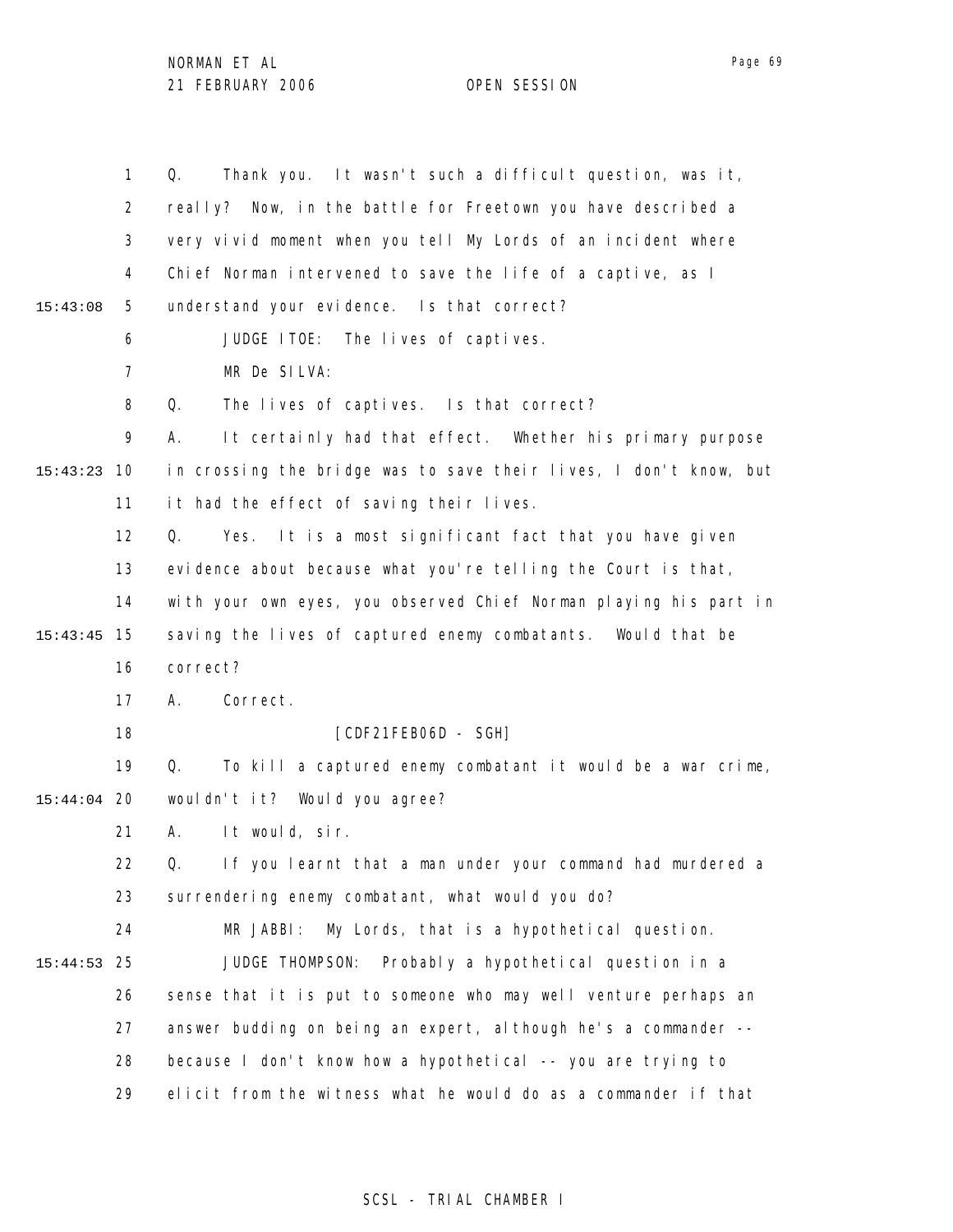29

1 2 3 4 5 6 7 8 9 10 15:45:46 11 12 13 14 15 15:46:00 16 17 18 19 20 15:46:31 21 22 23 24 25 15:46:59 26 27 28 15:45:21 happens. Is that what you say? MR De SILVA: My Lord, perhaps I can put the matter beyond doubt in this way. Sorry, My Lord. JUDGE THOMPSON: Go ahead. MR De SILVA: Q. You knew, of course, that Chief Norman had been commissioned at Mons Officer Cadet School? You did, didn't you? A. I discovered it during that week I was here. Q. Yes, yes. He was a military man, wasn't he? Do you agree with that? A. He started life as a military man. I don't know what he did after he left the army, but yes. Q. He exhibited all the -- from what you saw of then, all the sort of leadership which we have been talking about that you would come to associate with a military man? A. I felt here was a man that we could do business with, yes. Q. Yes. You knew he had served with UN forces in the Congo. A. Again, I was told that subsequently, yes. Q. You knew he had served with the British Army on the Rhine? A. I discovered it later, yes. Q. Yes. From all those matters we have been going into, you would say, would you not, that here was a man who clearly did or ought to have understood the rules of humanitarian warfare? A. Which is why I assumed he stopped the killing of those prisoners. Q. Thank you very much. A. But if I may just add - I know I am treading into areas of expertise - at the same time on the -- on the same day he tried

### SCSL - TRIAL CHAMBER I

to do something similar and he failed to do it.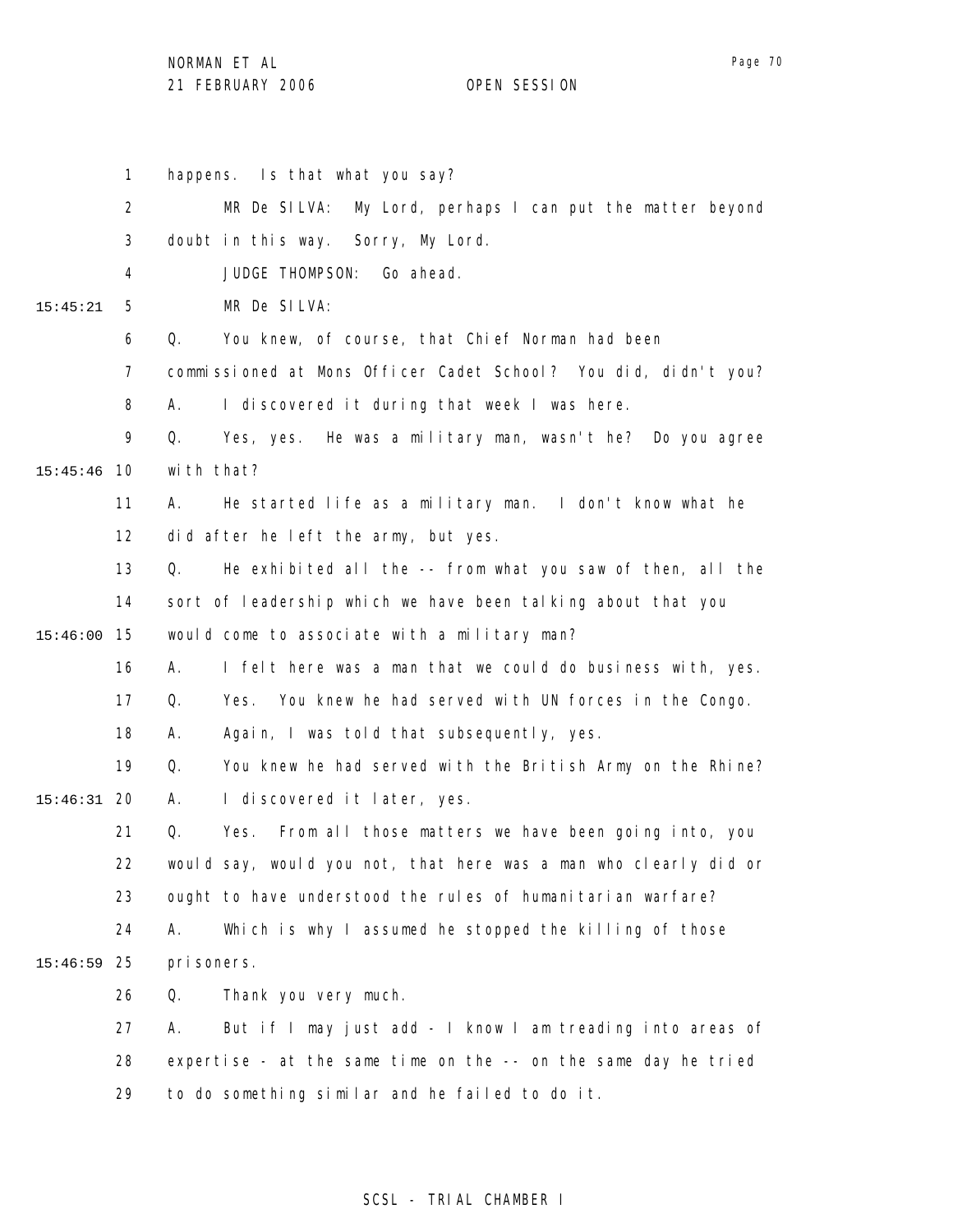|          | $\mathbf{1}$      | Well, did he? You see, I am a little bit troubled because<br>Q.   |
|----------|-------------------|-------------------------------------------------------------------|
|          | $\overline{2}$    | I have here -- because you know, General, that the killing of     |
|          | 3                 | captured enemy combatants forms part of this indictment against   |
|          | 4                 | Chi ef Hinga Norman, don't you?                                   |
| 15:47:44 | 5                 | I am sorry if I'm meant to, but I don't know what the<br>А.       |
|          | 6                 | indictment is against him.                                        |
|          | $\overline{7}$    | Well, we know -- we know that -- I don't have to refer to<br>Q.   |
|          | 8                 | every count, but we know that the killing of people taken in      |
|          | 9                 | combat - captives - forms part of this indictment.                |
| 15:48:01 | 10                | Α.<br>0kay.                                                       |
|          | 11                | That being so, your evidence that you have just given about<br>Q. |
|          | $12 \overline{ }$ | him playing this role that you have described, you now see how    |
|          | 13                | significant it is?                                                |
|          | 14                | Okay.<br>Α.                                                       |
| 15:48:17 | 15                | We have been given a detailed summary of your evidence and<br>Q.  |
|          | 16                | can you take these take a look at it. Half a page.                |
|          | 17                | PRESIDING JUDGE: What are you trying to achieve with that         |
|          | 18                | if I may, Mr DeSilva?                                             |
|          | 19                | MR De SILVA: Well, My Lord, what I am trying to $-$ -it will      |
| 15:48:37 | 20                | be apparent from my next question, the moment the witness has had |
|          | 21                | a chance to glance at it.                                         |
|          | 22                | THE WITNESS: Yes.                                                 |
|          | 23                | MR De SILVA:                                                      |
|          | 24                | Q.<br>General, is there -- on this very significant matter --     |
| 15:49:06 | 25                | JUDGE ITOE:<br>He has read it now, Mr De Silva.                   |
|          | 26                | MR De SILVA:<br>Yes.                                              |
|          | 27                | JUDGE ITOE:<br>What do you intend to do? I am re-echoing the      |
|          | 28                | question put to you by my learned colleague.                      |
|          | 29                | Yes, My Lord, I am going to ask the witness.<br>MR De SILVA:      |

# SCSL - TRIAL CHAMBER I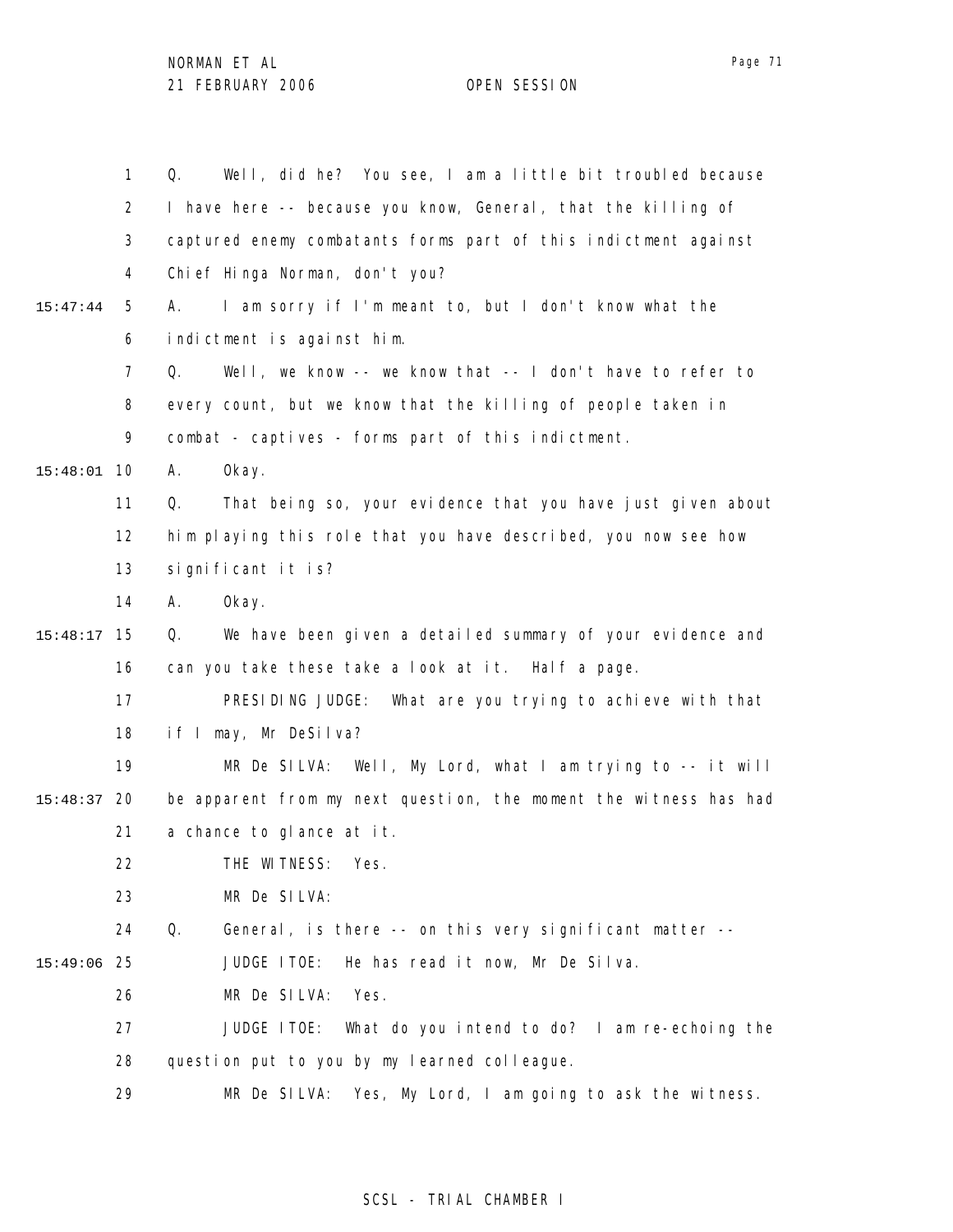1 2 3 4 5 6 7 8 9 15:50:04 10 11 12 13 14 15 15:50:30 16 17 18 19 20 15:50:42 21 22 23 24 25 15:50:52 26 27 28 29 15:49:42 Q. Is there a single word in that about the evidence you have just given about Chief Norman acting to save the lives of captured enemy combatants? JUDGE ITOE: Mr De Silva, is that statement, that summary, even if it were a detailed statement, was it supposed to be exhaustive of all the testimony that this witness was supposed to proffer before this Court? MR De SILVA: No, My Lord. My next question is going to be, I suppose -- My Lord, the witness has agreed that the evidence he gave in relation to Chief Hinga Norman's acting to save the life of captured enemy combatants is highly significant. I am asking him to look at the summary we have got in order to answer my next question, which is: Q. Would you say that was a fair summary of your evidence? MR JABBI: My Lords. JUDGE ITOE: No, no, no. PRESIDING JUDGE: No. Why would the witness [Overlapping speakers]. How is this relevant to what we have to deal with today? It may be that the summary is indeed a summary of a summary. But what does it change to the value of the evidence of this witness? MR De SILVA: Very well, My Lord. JUDGE THOMPSON: Let me complicate it. Did he prepare that summary? MR De SILVA: My Lord. JUDGE ITOE: He only arrived yesternight. JUDGE THOMPSON: Did he prepare that summary? MR De SILVA: My Lord, he does not have to prepare the summary to say that it doesn't adequately represent his evidence.

### SCSL - TRIAL CHAMBER I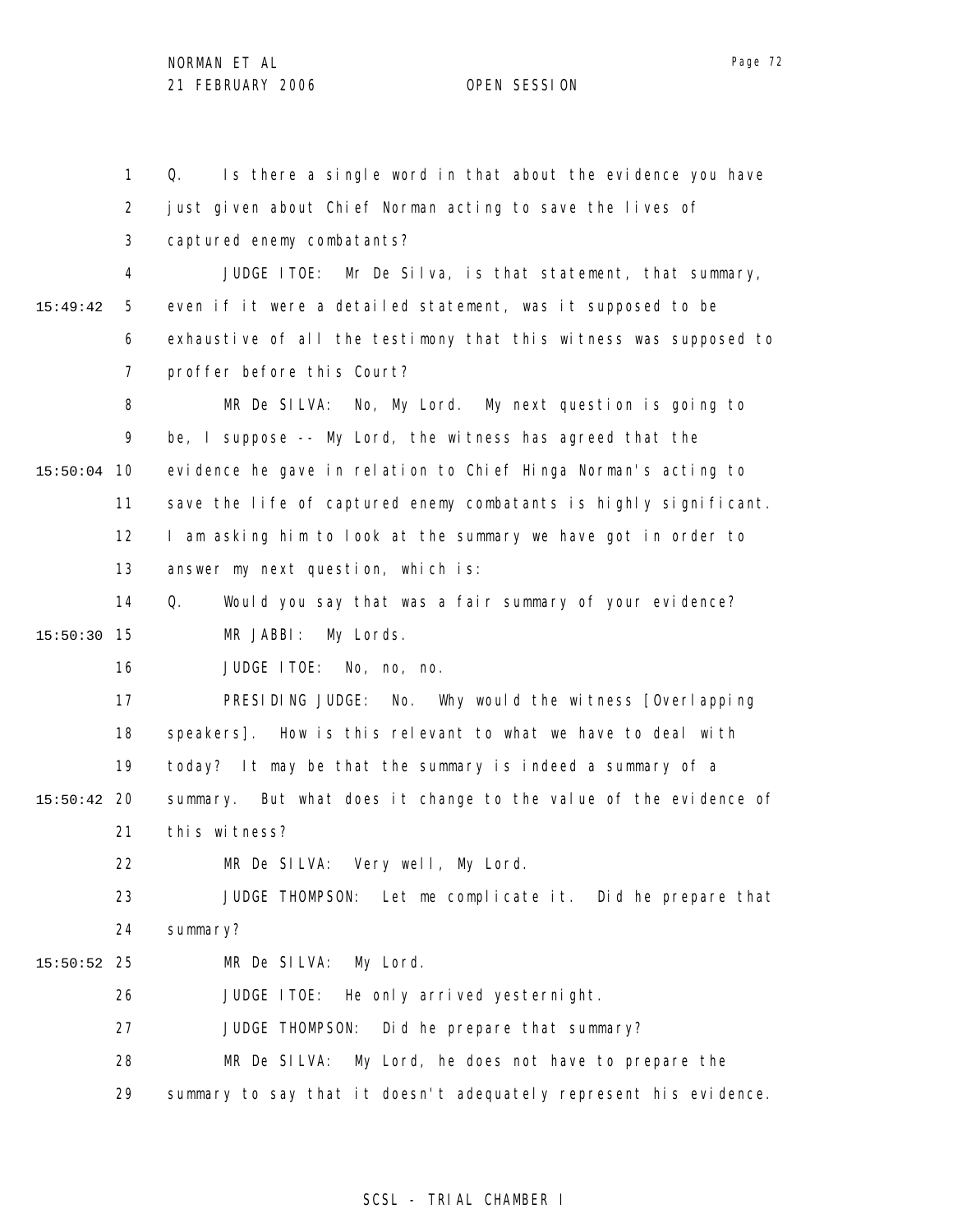1 2 3 4 JUDGE THOMPSON: Oh, no, that is not what he is here for. Certainly not. He is not here to do that and let me complicate the matter further by saying he is here to give evidence on oath. THE WITNESS: Exactly.

5 6 7 8 9 10 15:51:37 11 12 13 14 15 15:52:06 16 17 18 19 20 15:52:29 21 22 23 24 25 15:52:45 26 27 28 15:51:13 JUDGE THOMPSON: And it is the principle of orality that governs this Court. Even if he produced a two paragraph summary, he is entitled to amplify, elaborate and elucidate upon what he might have given to the Defence. In much the same way as this Court allowed prosecution witnesses over a period of time to amplify, elaborate and extend their witness statements under the principle of orality, saying at the end of the day it is what these witnesses say from the witness stand that will be evaluated and not what they might have told the investigators earlier on. Of course, this does not deprive the adversarial party of the opportunity to put to them prior inconsistent statements. But remember, as my learned brothers have warned you, this is a summary. It is not a witness statement. MR De SILVA: My Lord, I shall take your Lordship on Your Lordship's invitation. Q. I take it that you have supplied details of this incident to counsel for the Defence? A. I think "details" is the wrong word. I, like you, sir, I am in a very busy job. I was asked for something that I can see this was based on, which I e-mailed about five days ago. Q. Yes. Can I ask you this: Have you provided a much more extensive statement to the Defence? A. More extensive but not much more extensive. Q. Right. Does that statement deal with the very incident you

> 29 have been giving evidence about?

### SCSL - TRIAL CHAMBER I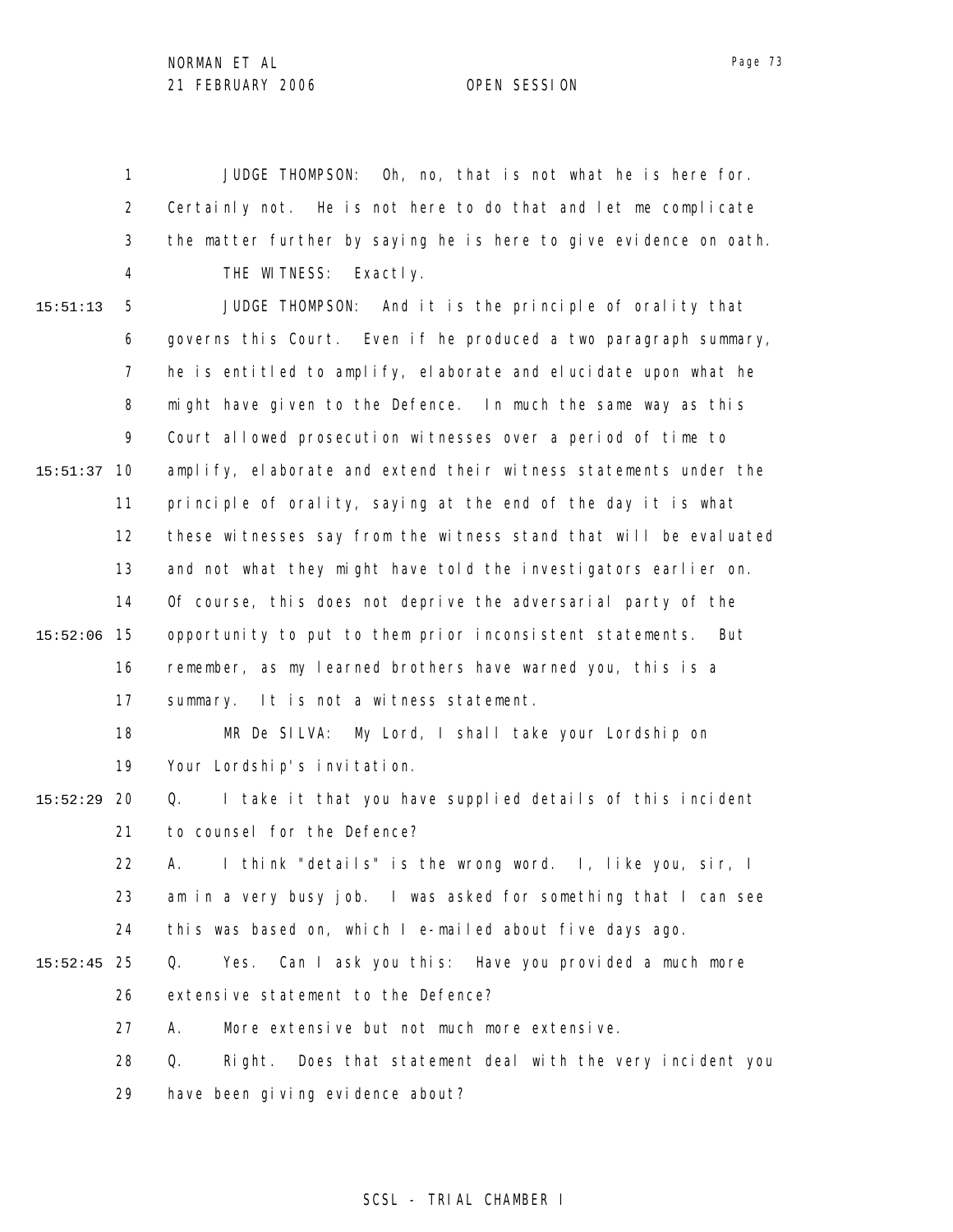|             | $\mathbf{1}$   | My Lords, after this sort of explanation that<br>MR JABBI:        |
|-------------|----------------|-------------------------------------------------------------------|
|             | $\overline{2}$ | Your Lordships have made, especially with the references to       |
|             | 3              | orality and the fact that a witness is entitled to amplify his    |
|             | 4              | statement or his evidence in court, I think that question is      |
| 15:53:21    | 5              | totally irrelevant, unnecessary and unfair.                       |
|             | 6              | PRESIDING JUDGE: Well, your objection is overruled.               |
|             | $\overline{7}$ | JUDGE THOMPSON:<br>Yes, I think counsel can put it.               |
|             | 8              | MR De SILVA:                                                      |
|             | 9              | Q.<br>Is that -- this goes to -- I don't want to say credibility  |
| 15:53:36    | 10             | because you are much too distinguished an officer for me to put   |
|             | 11             | that to you in that way. But what I say to you is this: In a      |
|             | 12             | fair representation of your evidence to the Defence, the incident |
|             | 13             | you spoke of, in which Chief Norman saved somebody's life or      |
|             | 14             | saved people's lives, did you incorporate that in the statement   |
| 15:54:02    | 15             | you made?                                                         |
|             | 16             | I did, yes.<br>А.                                                 |
|             | 17             | MR De SILVA: As My Lord Thompson mentioned previous               |
|             | 18             | inconsistent statements, well I call for that statement. I call   |
|             | 19             | for that statement.                                               |
| 15:54:20    | 20             | PRESIDING JUDGE: We have allowed that to be done with a           |
|             | 21             | previous witness and if there is any statement there - and        |
|             | 22             | obviously the evidence in Court would appear just on the face of  |
|             | 23             | my reading as well - the descriptive under what the General is    |
|             | 24             | likely to have said in Court, that part is not contained therein  |
| 15:54:39 25 |                | and I would say that that statement should be provided to you and |
|             | 26             | we will give you the time to look at it in this recess that we    |
|             | 27             | are going to take.                                                |
|             | 28             | MR De SILVA:<br>My Lord, how long is Your Lordship's recess       |
|             | 29             | likely to be?                                                     |

# SCSL - TRIAL CHAMBER I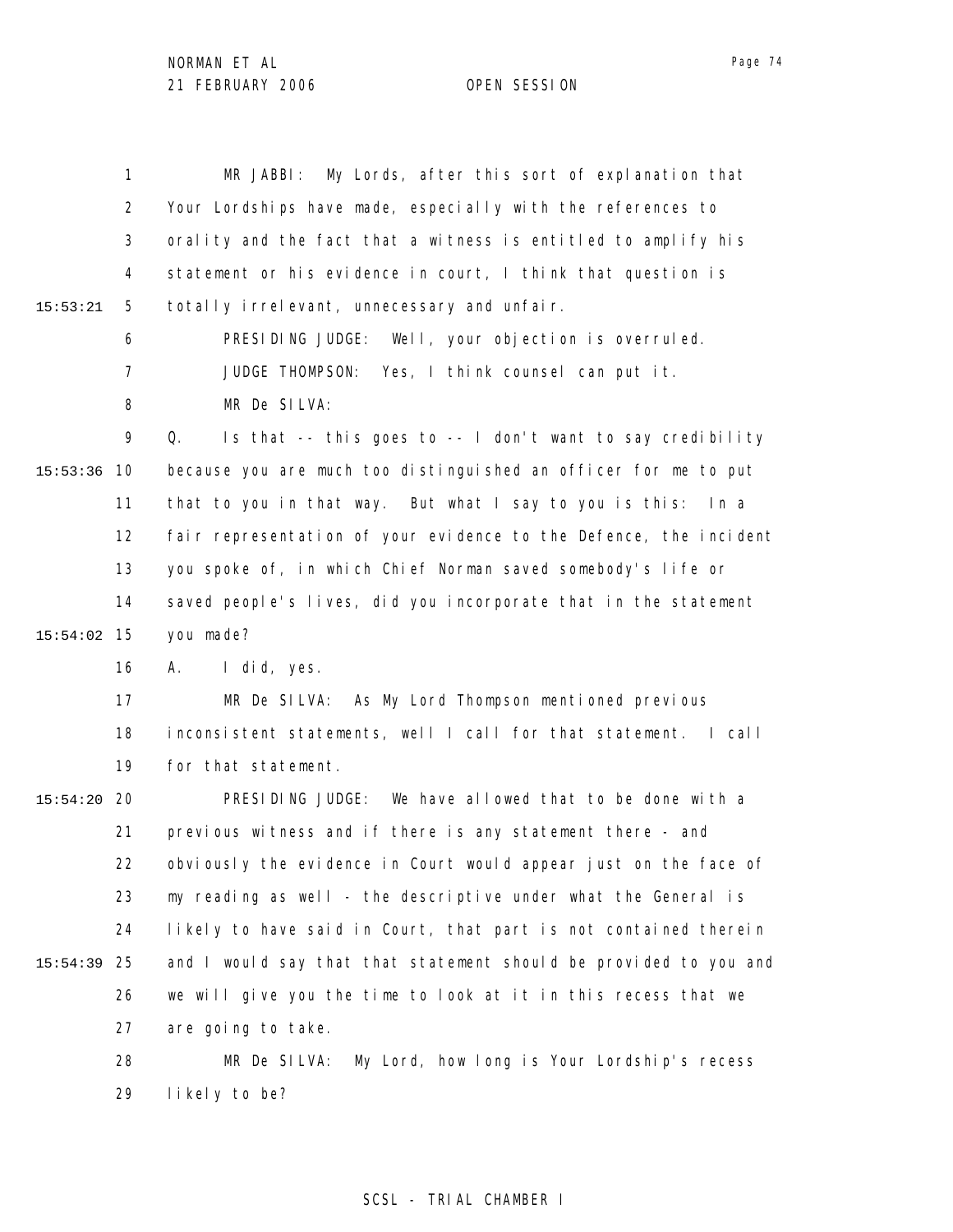1 2 3 4 5 6 7 8 9 10 15:55:12 11 12 13 14 15 16:31:10 16 17 18 19 20 16:31:20 21 22 23 24 25 16:31:37 26 27 28 29 15:55:02 PRESIDING JUDGE: How long do you need? MR De SILVA: I am a quick reader. I am slow learner, but a quick reader. PRESIDING JUDGE: It will be the usual recess of the afternoon, so we will not take another recess after that. MR De SILVA: If your Lordship please. PRESIDING JUDGE: Please have that statement available to the Prosecution. MR JABBI: As your Lordships please. PRESIDING JUDGE: Thank you. Court is in recess. [Break taken at 3.55 p.m.] [Upon resuming at 4.30 p.m.] PRESIDING JUDGE: So you have been given a copy of the statement? MR De SILVA: Yes, I have. PRESIDING JUDGE: And you have had enough time to peruse the documents? MR De SILVA: I have, Your Honour. PRESIDING JUDGE: Are you ready to proceed? MR De SILVA: I am. PRESIDING JUDGE: Thank you. MR JABBI: My Lords, I am sorry to interpose at this stage, but I have just been given a copy of a decision by Your Lordships, the written version of the oral decision on this issue which  $-$ PRESIDING JUDGE: That was filed this morning. MR JABBI: Yes, My Lord. I got a copy only during the recent break. My Lords, I just want to draw attention to paragraph 13 of that decision.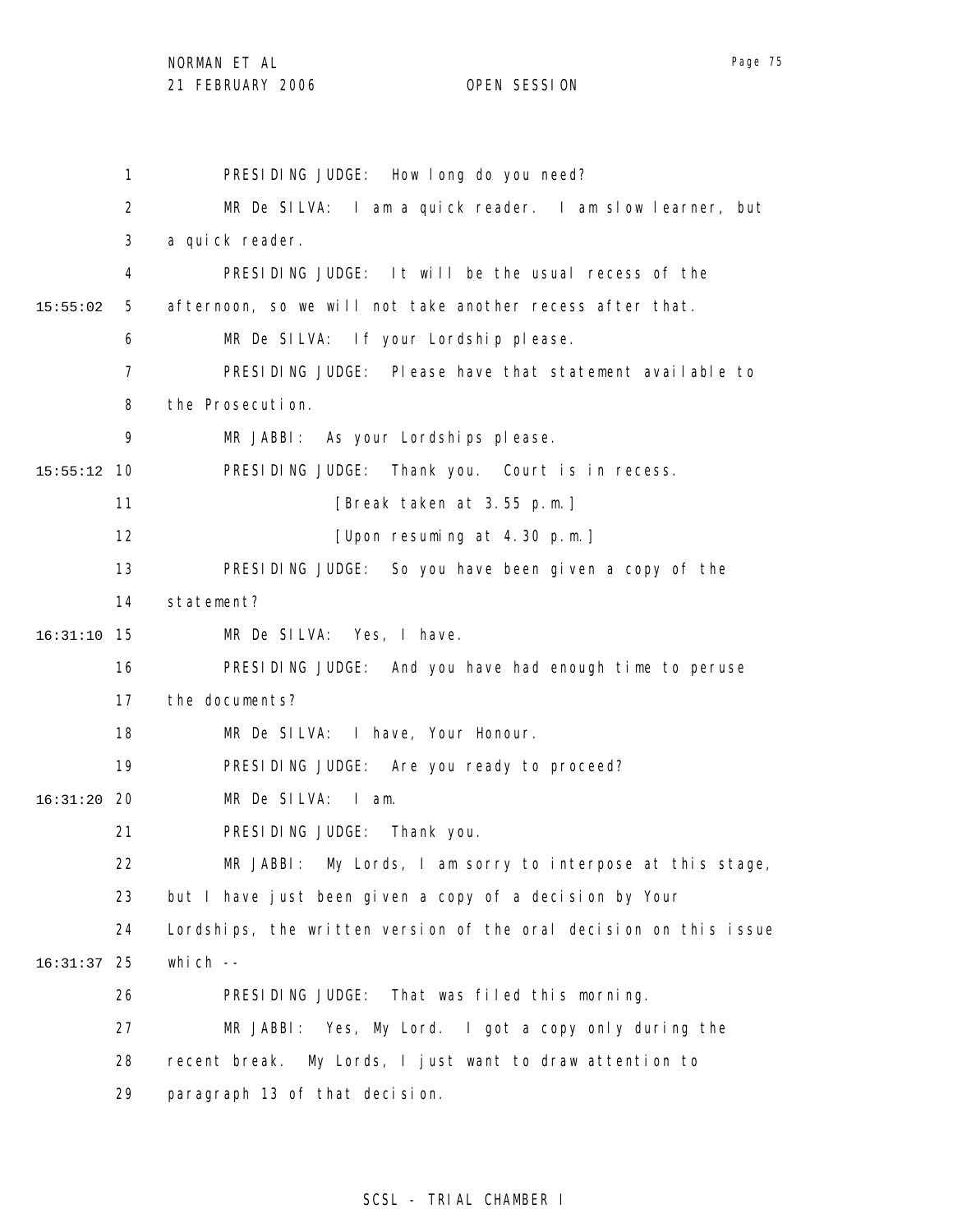1 2 3 4 5 6 7 8 9 10 16:32:30 11 12 13 14 15 16:32:45 16 17 18 19 20 16:33:12 21 22 23 24 25 16:33:32 26 27 28 29 16:32:12 PRESIDING JUDGE: Have you read the conclusion in the very last paragraph and the order at the end? JUDGE ITOE: At the tail end. MR JABBI: Yes, My Lord, I have. It is merely paragraph 13 I just want to draw attention to which, of course, leads ultimately to that order, the final order. My Lord, paragraph 13 reads -- PRESIDING JUDGE: But we know the decision, we filed it this morning. So what is it you want to address the Court about? MR JABBI: My Lord, in the light of what has just happened in respect of the request for the statement of this witness to be disclosed to the Prosecution, it would not seem that paragraph 13 has been satisfied. Notwithstanding that the disclosure has been now done, I thought nonetheless I should bring it to the attention of the Court. PRESIDING JUDGE: But you should read the -- JUDGE ITOE: Read it. Read paragraph 13 and then the tail end of the decision. You may read it to the Court. PRESIDING JUDGE: For the benefit of all concerned, read paragraph 13 as well as the last paragraph and the order. MR JABBI: Well, the order doesn't -- JUDGE ITOE: You can start from paragraph 13 which you referred to. MR JABBI: Yes, My Lord. The last paragraph -- JUDGE ITOE: From paragraph 13 which you referred to. MR JABBI: Yes, My Lord, I'm going to read paragraph 13, I just want to make an observation. The last paragraph is the disposition and it is paragraph 15. So I now read 13: "For the Prosecution to succeed in its application for said

# SCSL - TRIAL CHAMBER I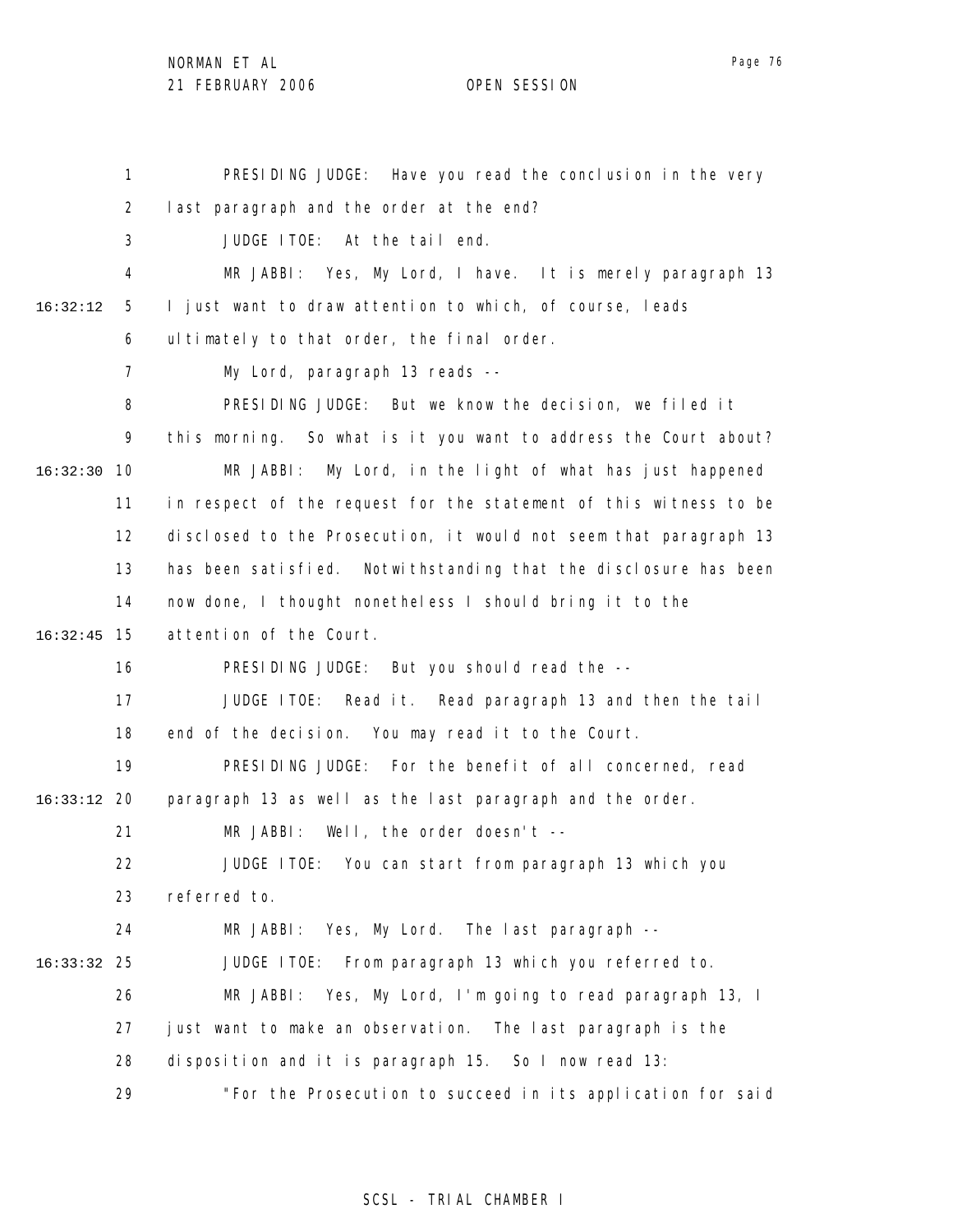|          | $\mathbf{1}$   | disclosure pursuant to the Chamber's discretionary             |
|----------|----------------|----------------------------------------------------------------|
|          | 2              | authority" --                                                  |
|          | 3              | THE INTERPRETER: Learned counsel is going too fast.            |
|          | 4              | My Lord, I am sorry. I forgot that.<br>MR JABBI:               |
| 16:34:13 | 5              | Paragraph 13 of the Chamber's decision of 21st February 2006,  |
|          | 6              | being the Decision on Prosecution Request For Order to Defence |
|          | $\overline{7}$ | Pursuant to Rule 73 Ter (B) to Disclose Written Witness        |
|          | 8              | Paragraph 13 reads as follows:<br>Statements.                  |
|          | 9              | "For the Prosecution to succeed in its application for such    |
| 16:35:03 | 10             | disclosure pursuant to the Chamber's discretionary             |
|          | 11             | authority in the matter, the Prosecution must demonstrate      |
|          | 12             | by prime facie evidence that by failure to disclose such       |
|          | 13             | defence witness statements the Prosecution will suffer         |
|          | 14             | undue or i rreparable prejudice."                              |
| 16:35:40 | 15             | The last paragraph which is sub-headed "Disposition,"          |
|          | 16             | paragraph 15, reads as what follows:                           |
|          | 17             | "Based on the foregoing analysis, the Chamber, at this         |
|          | 18             | point in time, denies the Prosecution motion for the           |
|          | 19             | di sclosure of defence witness statements."                    |
| 16:36:12 | 20             | JUDGE ITOE: Dr Jabbi, there is a paragraph before that.        |
|          | 21             | MR JABBI:<br>That is paragraph 14, My Lord.                    |
|          | 22             | JUDGE ITOE:<br>Yes.                                            |
|          | 23             | May I read as one as well, My Lord?<br>MR JABBI:               |
|          | 24             | JUDGE ITOE: Yes, read it.                                      |
| 16:36:25 | 25             | Paragraph 14 reads as follows:<br>MR JABBI:                    |
|          | 26             | "Guided by the foregoing principles, the Chamber finds that    |
|          | 27             | no prima facie showing of undue or irreparable prejudice       |
|          | 28             | has been demonstrated by the Prosecution to justify the        |
|          | 29             | exercise by the Chamber its discretion in the matter.<br>The   |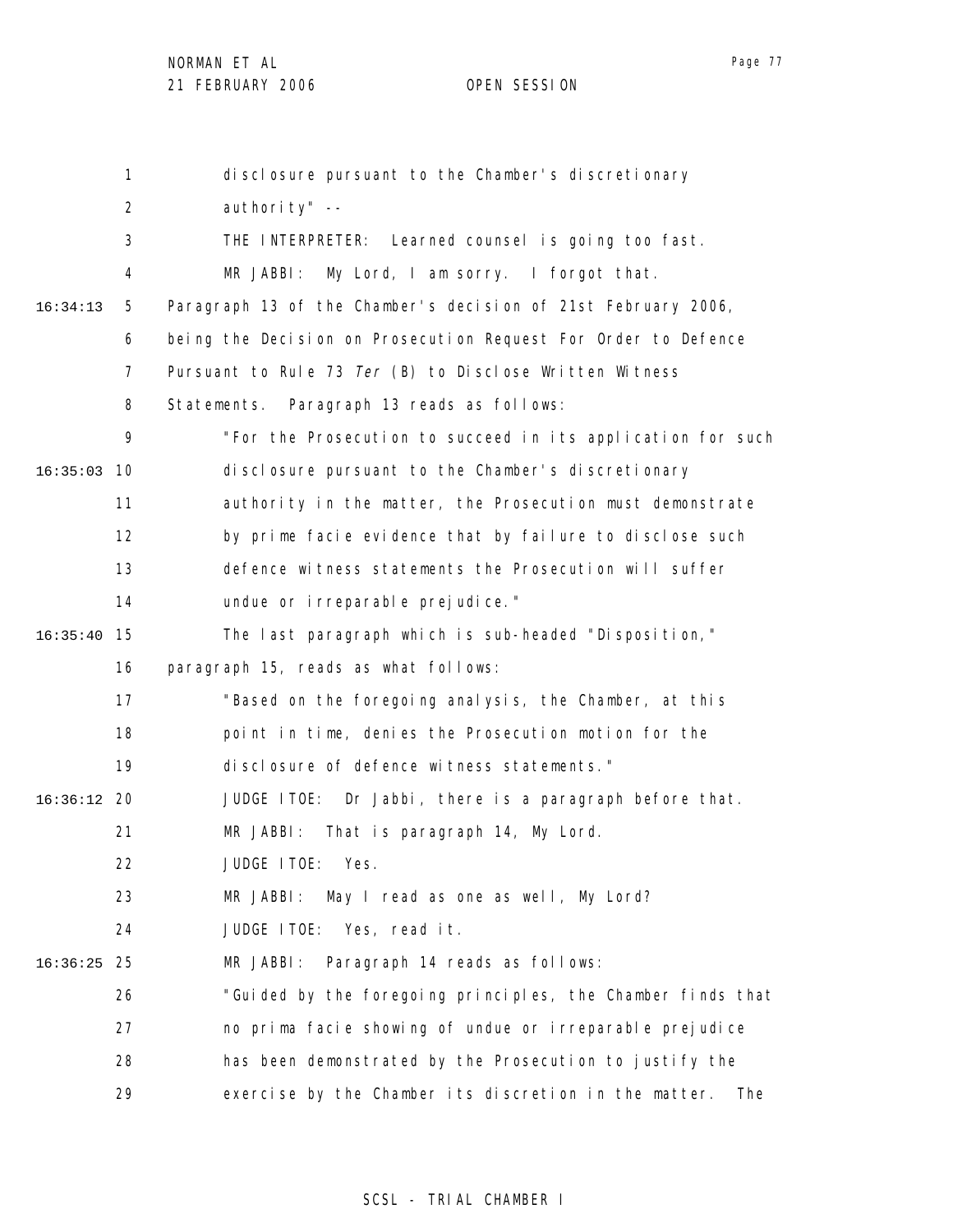1 2 3 4 5 6 7 8 16:37:42 fact that summaries of defence witness statements are not comprehensive is not a conclusive factor in determining the issue, given that such an assessment cannot be meaningfully embarked upon without the presentation of oral testimonies. However, the Chamber does not rule out the possibility of ordering the production of defence witness statements if such actions were appropriate to satisfy the interests of justice in the future."

> 9 That is paragraph 14, My Lords.

10 16:38:19 PRESIDING JUDGE: So what is your observation?

11 12 13 14 15 16:38:44 16 17 18 19 20 16:38:57 MR JABBI: My Lord, my observation is that, first of all, having not had access to this decision during the exchange concerning the witness statement of the present witness, we were not in the position to refer to these portions that I have read. PRESIDING JUDGE: I can assure you, Dr Jabbi, that I am and I was very much aware of that decision that we wrote unanimously and filed this morning. So when we ordered you to produce the statement to the Prosecution we were very much aware, even though you were not. So it is not without our own knowledge of that decision.

21 22 MR JABBI: As Your Lordships please. I will stop that far, My Lord.

23 24 25 16:39:26 26 27 28 29 JUDGE THOMPSON: I wanted merely to say that from the wording of Rule 73 ter which was the subject or the provision under which the Prosecution moved their motion in respect of which their decision was given, doesn't it follow logically that the rubric under which Rule 73 ter falls is that for the purpose of pre-defence conference. In other words, the disclosure obligation there is in the context of pre-defence conference, not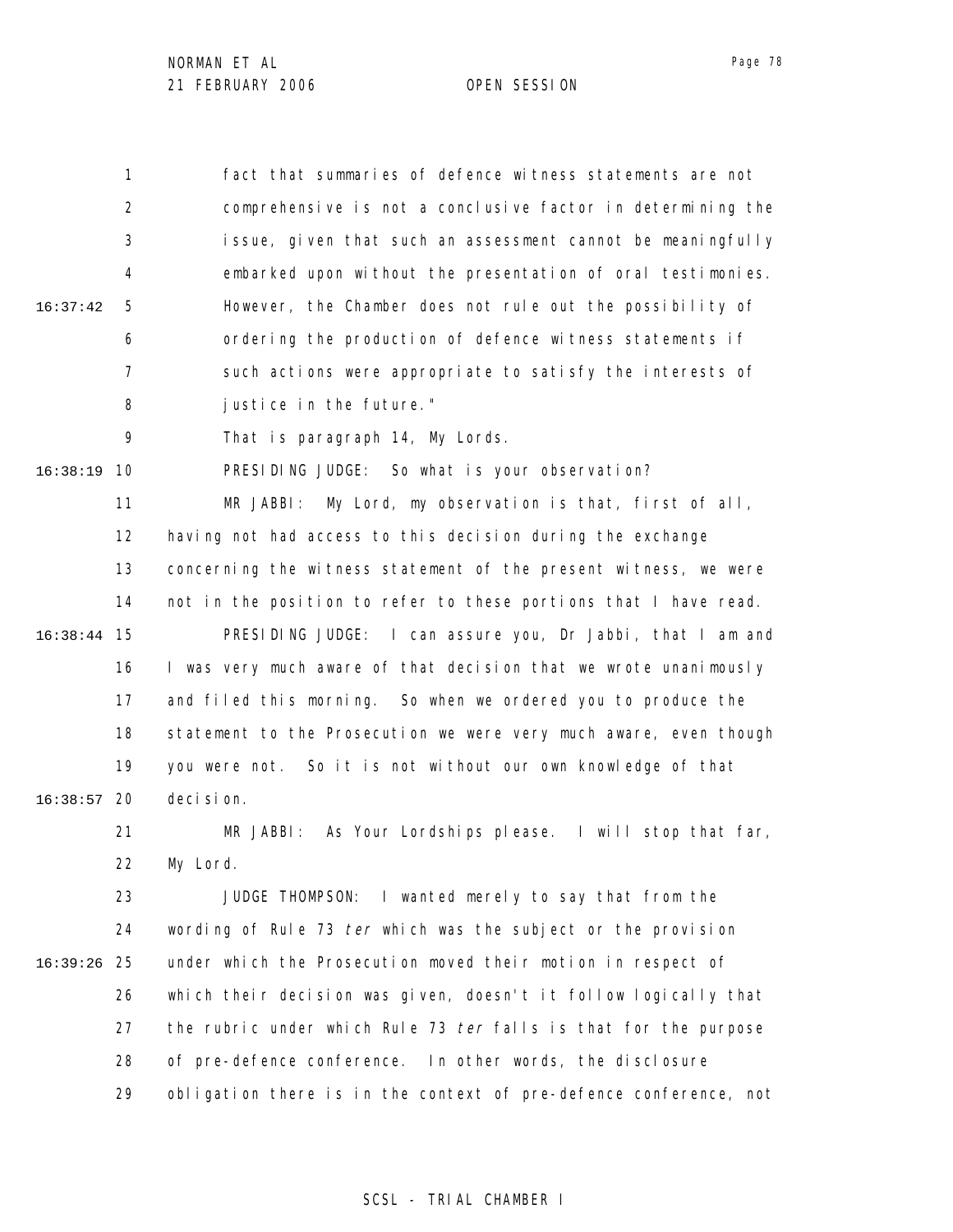1 2 3 4 5 6 7 8 9 10 16:40:14 11 12 13 14 15 16:40:52 16 17 18 19 20 16:40:58 21 22 23 24 25 16:41:17 26 27 28 29 16:40:00 a disclosure or production of a statement for the purposes of establishing prior inconsistent statements. PRESIDING JUDGE: And we were quite precise to say, "At this point in time." JUDGE THOMPSON: Yes. PRESIDING JUDGE: "Point of time" meaning the pre-defence conference. JUDGE THOMPSON: Quite right. Rule 73 ter is only under the rubric of pre-defence conference. In other words, there is no compelling obligation on the part of the Defence to disclose to the Prosecution by way of what I would call a corollary right to witness statements of the defence. Whilst in this particular context where we have in fact ordered you to produce for their inspection the previous statement -- is in the context of establishing prior inconsistent statements. It is not a disclosure per se. MR JABBI: As Your Lordships please. PRESIDING JUDGE: Thank you, Dr Jabbi. MR JABBI: Thank you. JUDGE ITOE: And I think we need to make it clear to learned counsel in the Defence teams that what we are saying, in effect, is that should it become necessary for the Court to order the disclosure of a defence witness's statement to the Prosecution -- PRESIDING JUDGE: Of all of them. JUDGE ITOE: -- we would do that. As far as all defence witnesses are concerned. I think that's the message that decision is sending across. THE WITNESS: My Lord, may I --

# SCSL - TRIAL CHAMBER I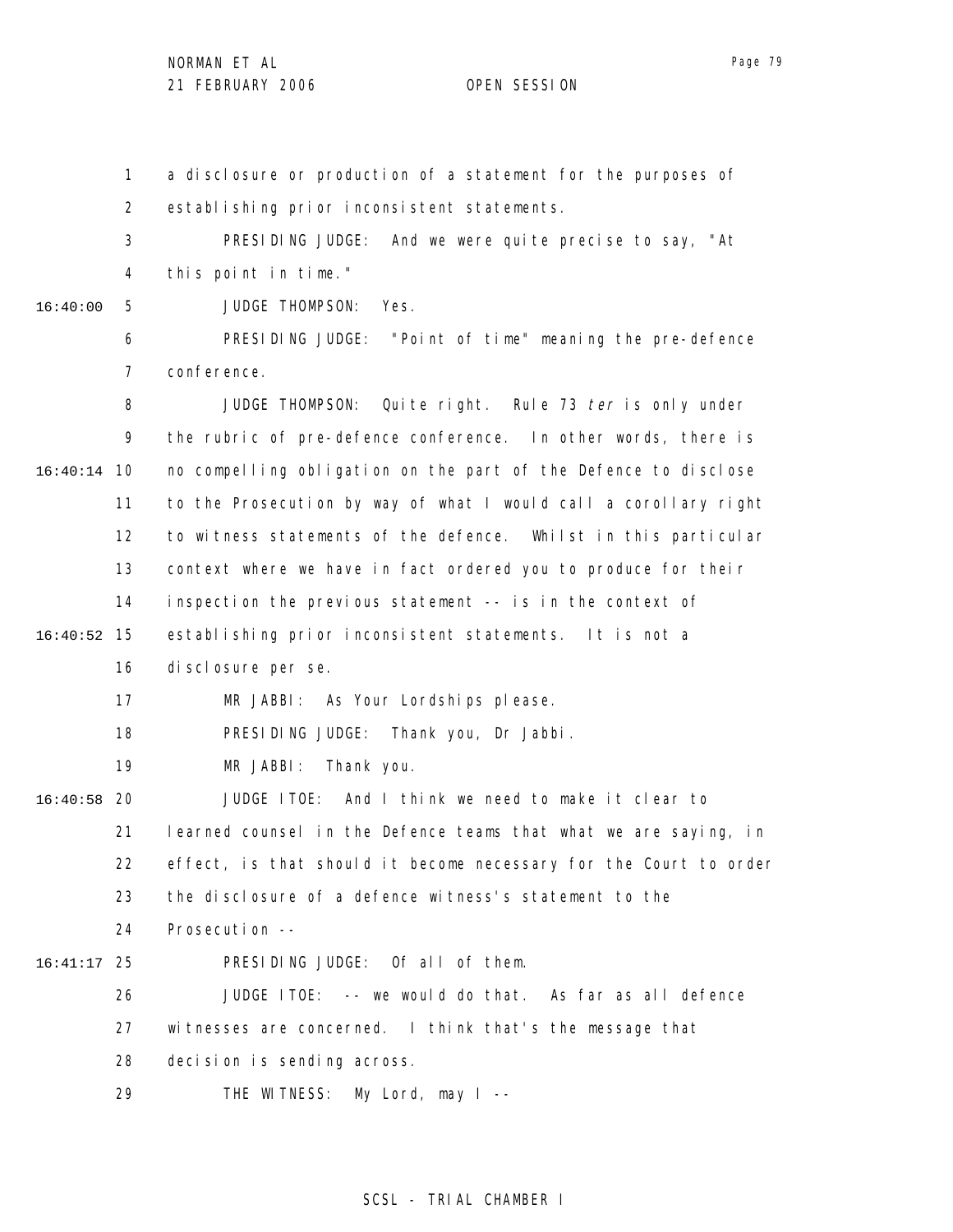Page 80

1 PRESIDING JUDGE: Yes.

|          | 2              | THE WITNESS: I think, if I can, as someone who is new to          |
|----------|----------------|-------------------------------------------------------------------|
|          | 3              | this process -- that if that is the case, it must be spelled out  |
|          | 4              | to your witnesses that what they write in a hurry on a Sunday     |
| 16:41:47 | 5              | evening may end up being discussed in detail here in this Court,  |
|          | 6              | because that certainly was not explained to me.                   |
|          | $\overline{7}$ | PRESIDING JUDGE: Well, Mr Witness, this is the work and           |
|          | 8              | the duty of whoever is calling you as a witness to do so with     |
|          | 9              | We have to take it as it is. So I don't know what<br>you.         |
| 16:42:04 | 10             | transpired between you and counsel. This is --                    |
|          | 11             | THE WITNESS: I wasn't getting at you, sir. It is for the          |
|          | 12             | Court generally to make sure they understand.                     |
|          | 13             | PRESIDING JUDGE: Thank you, Mr Witness.                           |
|          | 14             | MR De SILVA:                                                      |
| 16:42:19 | 15             | General, if I might come back to the battle for Freetown<br>Q.    |
|          | 16             | which you observed during which you gave us evidence of the       |
|          | 17             | actions of Chief Norman. Can I get certain things absolutely      |
|          | 18             | clear. You were observing that battle. Were you in uniform of     |
|          | 19             | any kind?                                                         |
| 16:42:41 | -20            | I was.<br>А.                                                      |
|          | 21             | Were you the only British officer there observing?<br>Q.          |
|          | 22             | Almost certainly yes. I can't be a hundred per cent<br>А.         |
|          | 23             | I didn't have my immediate protection team in the<br>certain.     |
|          | 24             | vicinity, but they were taking up positions from which they could |
| 16:43:17 | 25             | engage anyone who might wish to attack us.                        |
|          | 26             | So anyone with their wits about them may well have<br>Q.<br>Yes.  |
|          | 27             | seen what I am going to call "foreign observers" observing the    |
|          | 28             | battle for Freetown?                                              |
|          | 29             | Yes, that is a possibility. I can't guarantee it.<br>А.           |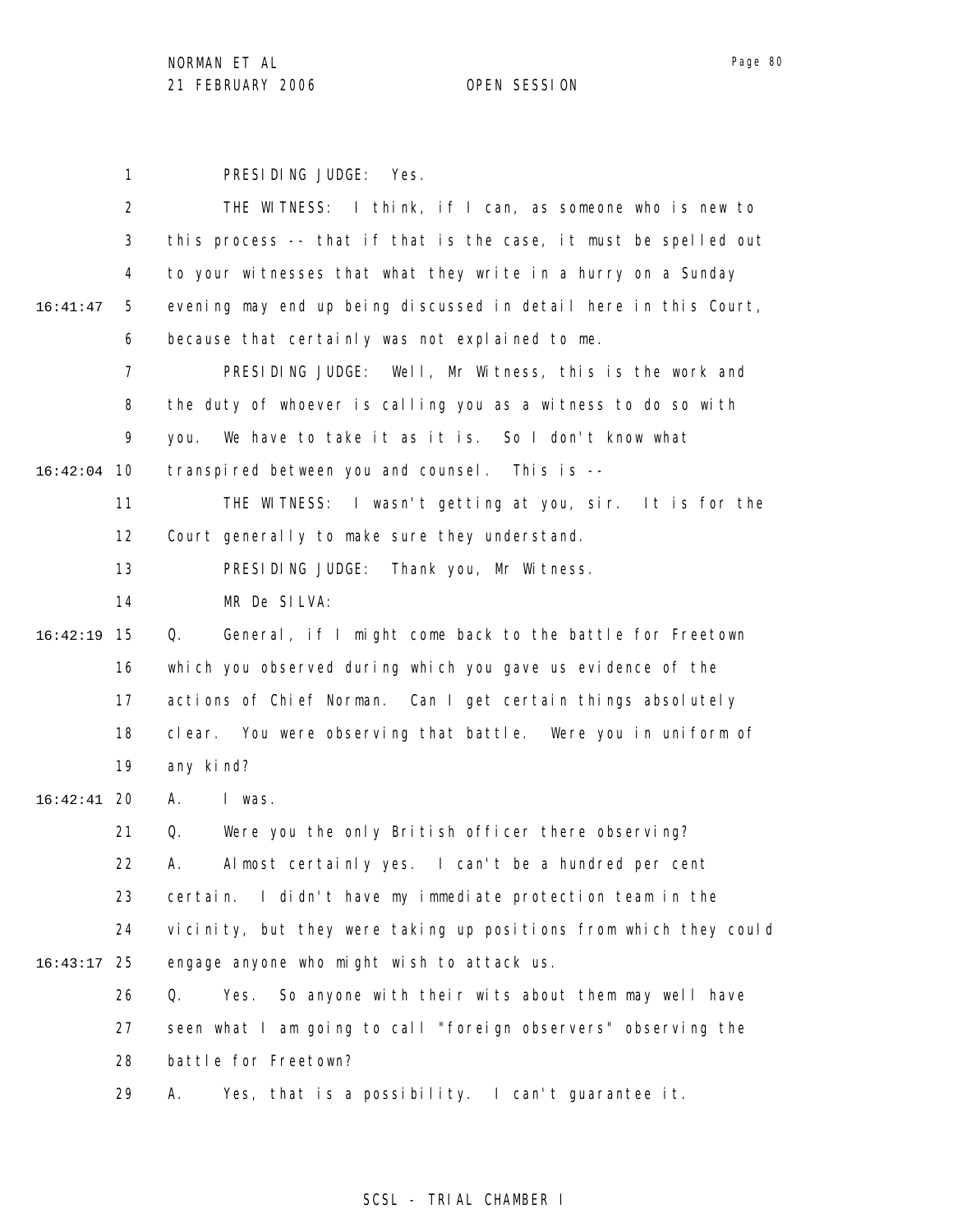1 2 3 4 5 6 7 8 9 10 16:44:48 11 12 13 14 15 16:44:48 16 17 18 19 20 16:45:17 21 22 23 24 25 16:45:46 26 27 28 29 16:43:59 Q. Yes. Quite apart from you and any other British officers there may or may not have been, there was General Khobe of course? A. I was with General Khobe. Q. Yes. Therefore, when you tell us that you saw and witnessed Chief Norman remonstrating with, to use your words, government forces to spare a captive or captives, that's got to be seen in the light of this battle being observed by people such as yourself? A. I saw someone taking some risk with his own life, going across a bridge 200 yards from me. Whether he saw me or not, you can put that light on it. Q. Yes. Thank you. A. I saw someone taking some risk with his own life, going across a bridge 200 yards from me. Whether he saw me or not, you can put that light on it. Q. Yes. Thank you. I do. You saw chief Norman risking his life in the thick of battle? A. The immediate action was over, but there was obviously a lot of excitement in the air. But not in the thick of battle, no. It was just finished. Q. You told us he was remonstrating with government forces. In fact, he was trying to prevent a CDF unit from carrying out an execution? A. I think they were combined SLA and CDF. Q. Would you like to look at your statement, please. And I do this only to refresh your memory. A. This is why I said this is dangerous to use this, when I wrote it on a Sunday evening. I have already said on oath that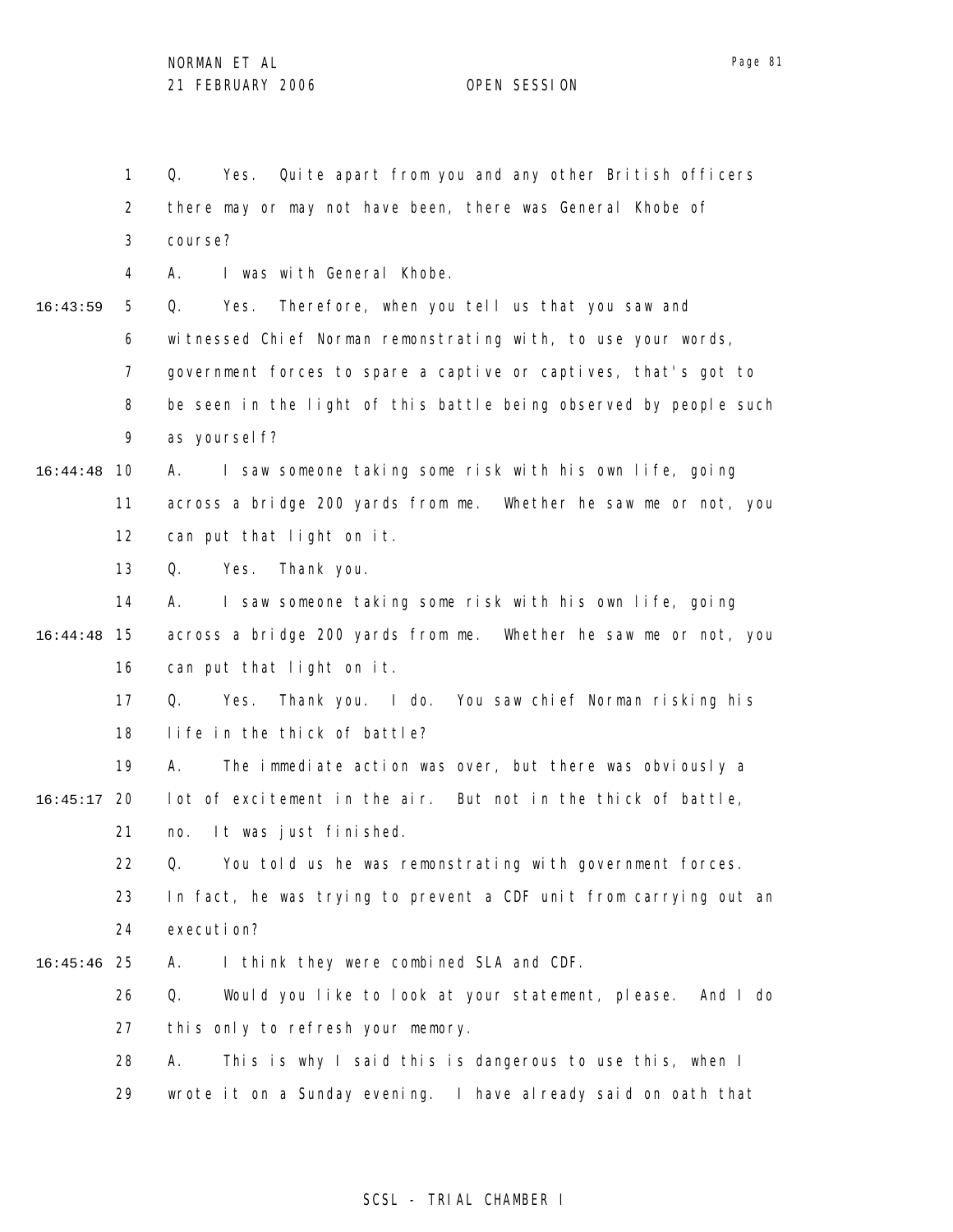1 2 3 4 5 6 7 8 9 10 16:46:33 11 12 13 14 15 16:47:18 16 17 18 19 20 16:47:38 21 22 23 24 25 16:48:04 26 27 28 29 16:46:25 there was a combined CDF/SLA counterattack co-ordinated by ECOMOG. I did put in this CDF, but this is why I would have liked to have had the opportunity to go through it again, because I am not certain, on oath, that it was exclusively the CDF. Q. General, My Lords have heard what you have to say. Can you remember when you produced this statement for the Defence? On which Sunday? A. I think it was nine days ago now. Q. Just nine days ago? A. Yes. Q. You knew you were going to come here to give evidence before an international war crimes tribunal. You have heard, and you have agreed with Mr Margai, that this was a particularly brutal war. Agreed? A. Agreed. Q. It is a conflict that has brought us all to this Court. As a military man of considerable distinction, is it your suggestion that you prepared a report -- MR JABBI: My Lord. MR De SILVA: Please. MR JABBI: Yes, My Lords, the witness is not talking about preparing a report. PRESIDING JUDGE: Agreed. Objection sustained. We have evidence that he did prepare a statement. MR De SILVA: A statement. Q. You prepared a statement, I am sorry. As an officer of distinction, you know how important it is as a military man to prepare reports and statements when required to do so with accuracy and forte, don't you?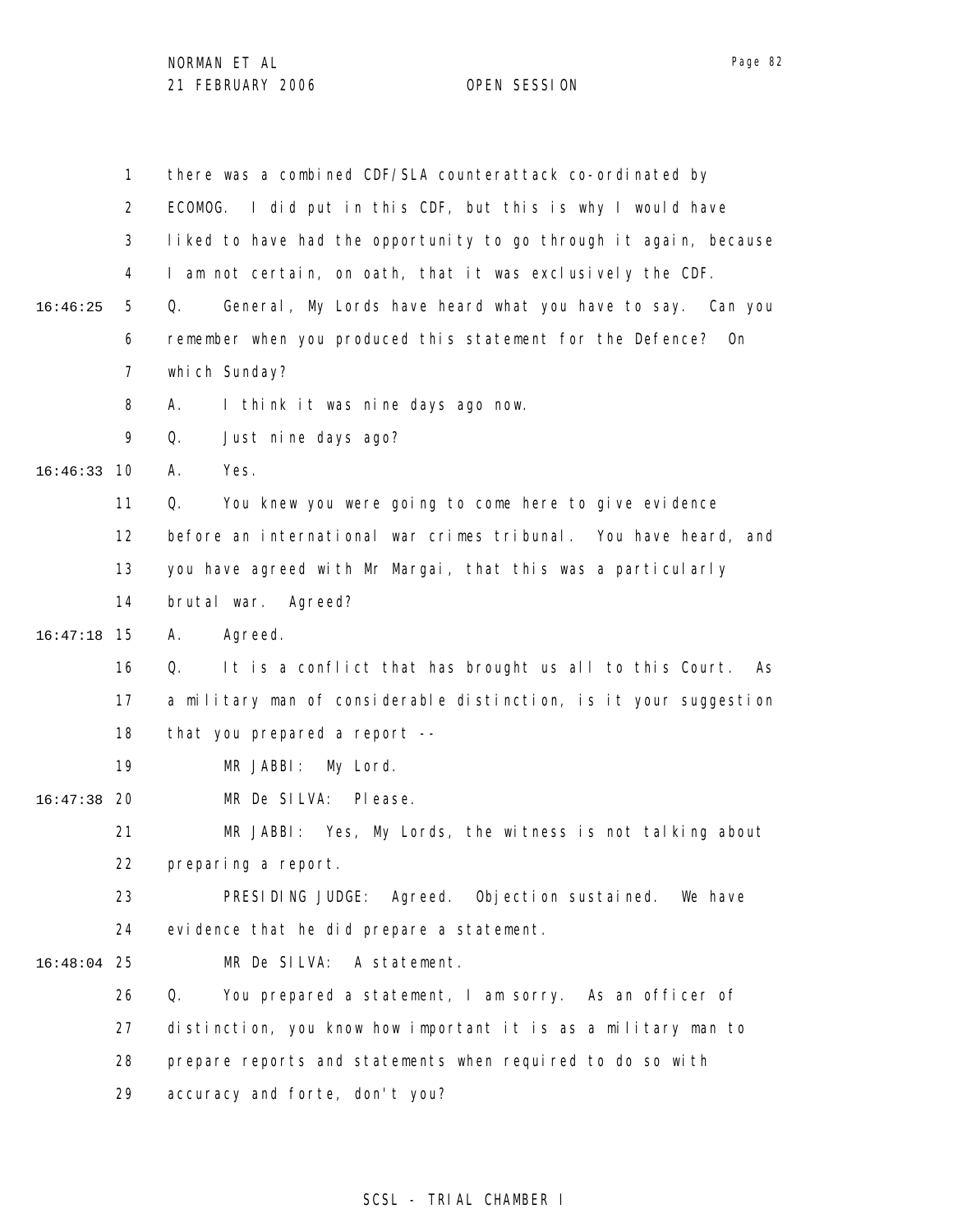|          | $\mathbf{1}$   | Of course. And if I had been preparing a report for<br>А.         |
|----------|----------------|-------------------------------------------------------------------|
|          | $\overline{2}$ | Their Lordships, I would have per force taken more time over it.  |
|          | 3              | But it was explained to me that I was supposed to give, if I had  |
|          | 4              | time, a summary of what I would say, and then on oath I would be  |
| 16:48:53 | 5              | able to elucidate. And that is what I have done, sir.             |
|          | 6              | Just help us. Can you please refresh your memory from the<br>Q.   |
|          | 7              | second paragraph of your statement?                               |
|          | 8              | Yes.<br>А.                                                        |
|          | 9              | Does the second paragraph of your statement deal with the<br>Q.   |
| 16:49:25 | 10             | fact that it was a CDF unit that was about to carry out the       |
|          | 11             | executions; yes or no?                                            |
|          | 12             | It doesn't mention anyone other than the CDF, correct.<br>А.      |
|          | 13             | Yes, thank you very much. Indeed, is it correct that you<br>Q.    |
|          | 14             | were actually present with Chief Norman when it was drawn to his  |
| 16:50:11 | 15             | attention that a surrendered combatant had been killed?           |
|          | 16             | That is not in my summary and I don't recall seeing, as I<br>А.   |
|          | 17             | said earlier, Chief Norman until he appeared on the bridge,       |
|          | 18             | because he was not with me and General Khobe. And I said to       |
|          | 19             | General Khobe, "Who is that man going across the bridge?" So no,  |
| 16:50:51 | 20             | I'm afraid I don't agree with that.                               |
|          | 21             | Well, let's look at this a little more carefully. Have you<br>Q.  |
|          | 22             | read the whole of the second paragraph, which isn't very long?    |
|          | 23             | Α.<br>Yes.                                                        |
|          | 24             | My Lords, it would seem at this stage, My Lord,<br>MR JABBI:      |
| 16:51:06 | 25             | that the Prosecutor is, in fact, going into the detailed content  |
|          | 26             | of this document.<br>And if indeed that is what he is doing, then |
|          | 27             | the need to tender it should be considered by him and put to the  |
|          | 28             | Court, My Lord.                                                   |
|          | 29             | PRESIDING JUDGE:<br>Well, as you know, there is two ways to       |

# SCSL - TRIAL CHAMBER I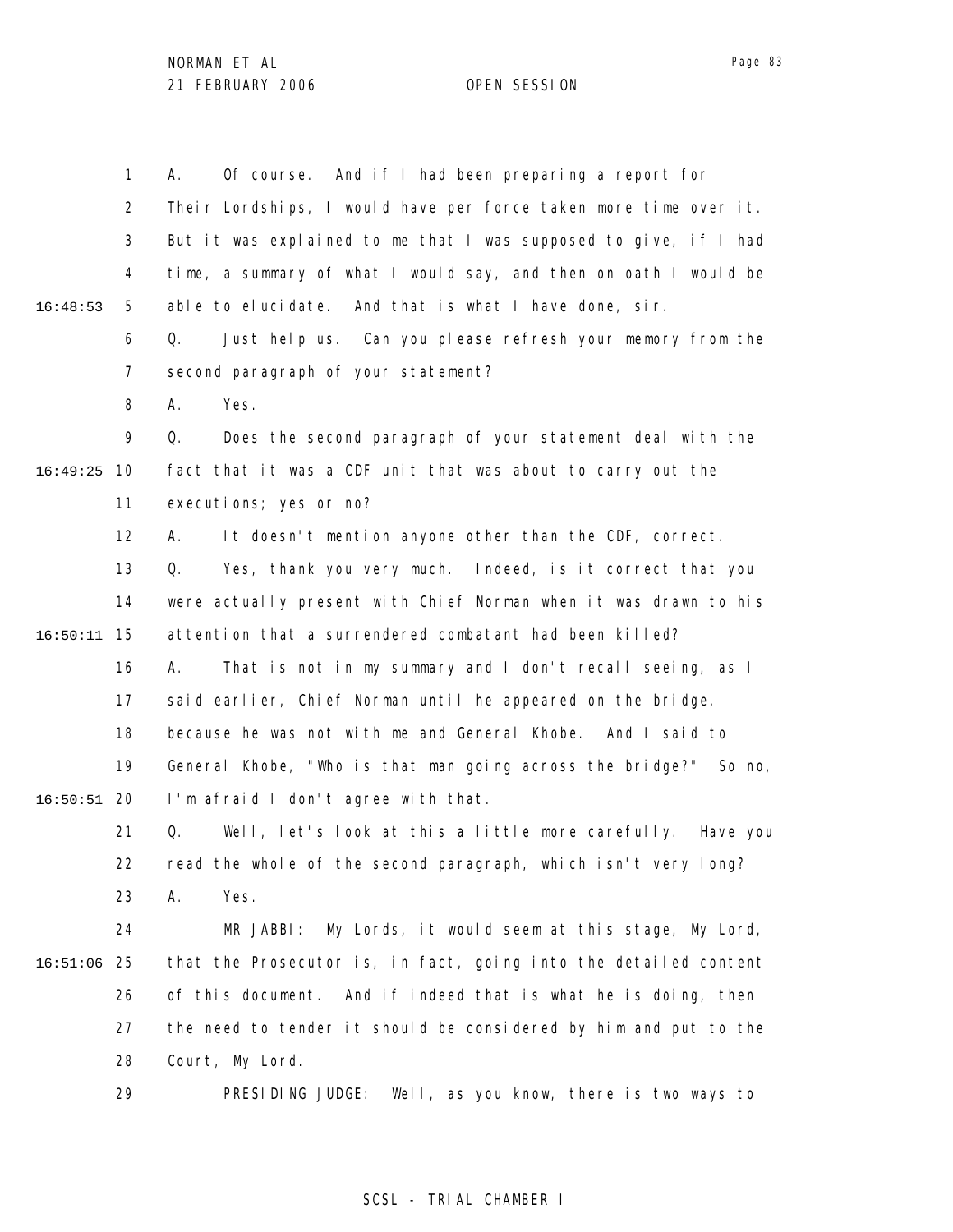|          | 1              | deal with that and that has been quite consistent in this trial    |
|----------|----------------|--------------------------------------------------------------------|
|          | $\overline{2}$ | and the other trials we are presiding to. That one is entitled     |
|          | 3              | to either use the statement to refresh the memory of a witness     |
|          | 4              | and/or use a statement to put a prior inconsistent statements.     |
| 16:51:44 | 5              | So it has been done by yourself or your colleagues for the         |
|          | 6              | Defence on occasions when dealing with prior witnesses for the     |
|          | 7              | Prosecution. So there is nothing improper for the time being.      |
|          | 8              | They may wish to proceed that way but we have to wait and see      |
|          | 9              | where they are.                                                    |
| 16:51:59 | 10             | JUDGE ITOE: Or what they will do with the statement later          |
|          | 11             | on.                                                                |
|          | 12             | MR JABBI: As Your Lordships please.                                |
|          | 13             | MR De SILVA: To make it quite plain, for the moment I am           |
|          | 14             | using it as a memory refreshing document.                          |
| 16:52:09 | 15             | JUDGE THOMPSON:<br>Qui te.                                         |
|          | 16             | PRESIDING JUDGE: That's what we understood.                        |
|          | 17             | MR De SILVA: And that's why I am inviting the General to           |
|          | 18             | read with some care paragraph 2 of his statement. Particularly     |
|          | 19             | the last sentence.                                                 |
| 16:52:43 | 20             | General, can you please answer this question: In your<br>Q.        |
|          | 21             | statement do you say that you were together with Chief Norman      |
|          | 22             | when he received certain information? I am paraphrasing $i \tau$ ? |
|          | 23             | That was after the incident which we have been discussing.<br>А.   |
|          | 24             | We met together with General Khobe and I, at that stage, was with  |
| 16:53:14 | 25             | him, yes.                                                          |
|          | 26             | When you were with Chief Norman, was some<br>Q.<br>Very well.      |
|          | 27             | information received?                                              |
|          | 28             | Yes, at that point some more information about another<br>А.       |
|          | 29             | crisis further up the river line was received.                     |

# SCSL - TRIAL CHAMBER I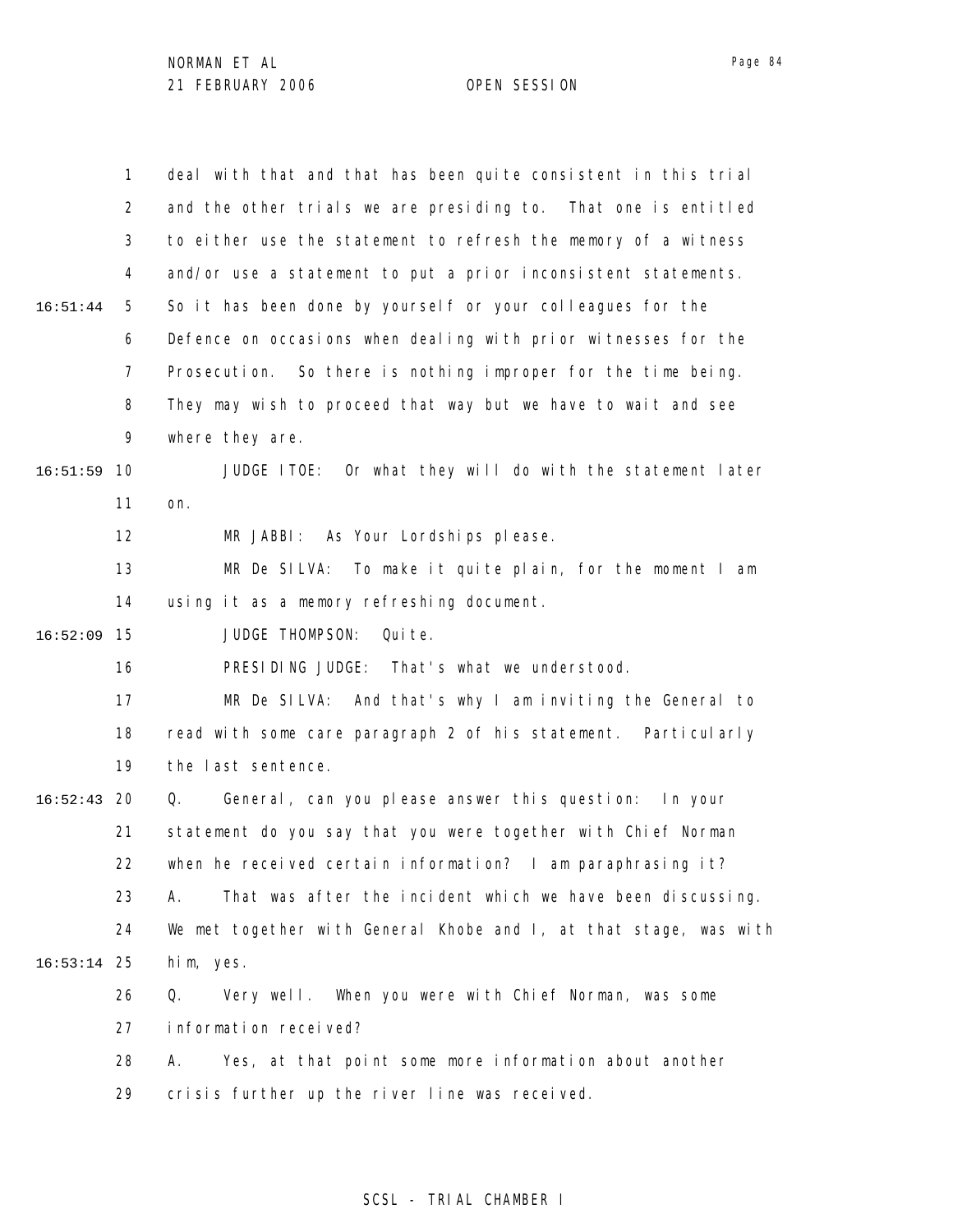1 2 3 4 5 6 7 8 9 10 16:54:22 11 12 13 14 15 16:54:41 16 17 18 19 20 16:55:01 21 22 23 24 25 16:55:26 26 27 28 29 16:54:03 Q. Was the information -- well, I'm sure a lot of information was received, but was one of the items of information that a prisoner had been killed? A. Yes. We were told by one of my liaison officers of an incident rather similar to what we had just witnessed, but on this occasion, despite Chief Norman making clear he wanted the prisoners -- this is my understanding through the liaison officer, I hasten to add this is not something I observed with myself, but I had confidence in the liaison officer. He is very good man. PRESIDING JUDGE: He was your liaison officer? THE WITNESS: My liaison officer, because if I may, My Lord, what we did was sent teams out doing what I was doing, but about four or five people. And there was a similar incident and there was some captured RUF, and they were clearly going to, we thought, kill them -- the liaison officer thought kill them, and Chief Norman, apparently, told them to behave themselves and they weren't to do that. But as soon as he disappeared, the liaison officer said they went ahead and killed, to my knowledge, at least one of them. I don't know about any more. MR De SILVA: Very well. Q. Now, you didn't tell us that this morning, did you? A. No, I wasn't asked that and I would have done, but I was prevented. Q. Oh, right. So you were together with Chief Norman. Let me get this absolutely right, so there is no doubt about things. You were with Chief Norman; correct? A. After the incident we have been discussing, we then stood together for a short period, yes.

# SCSL - TRIAL CHAMBER I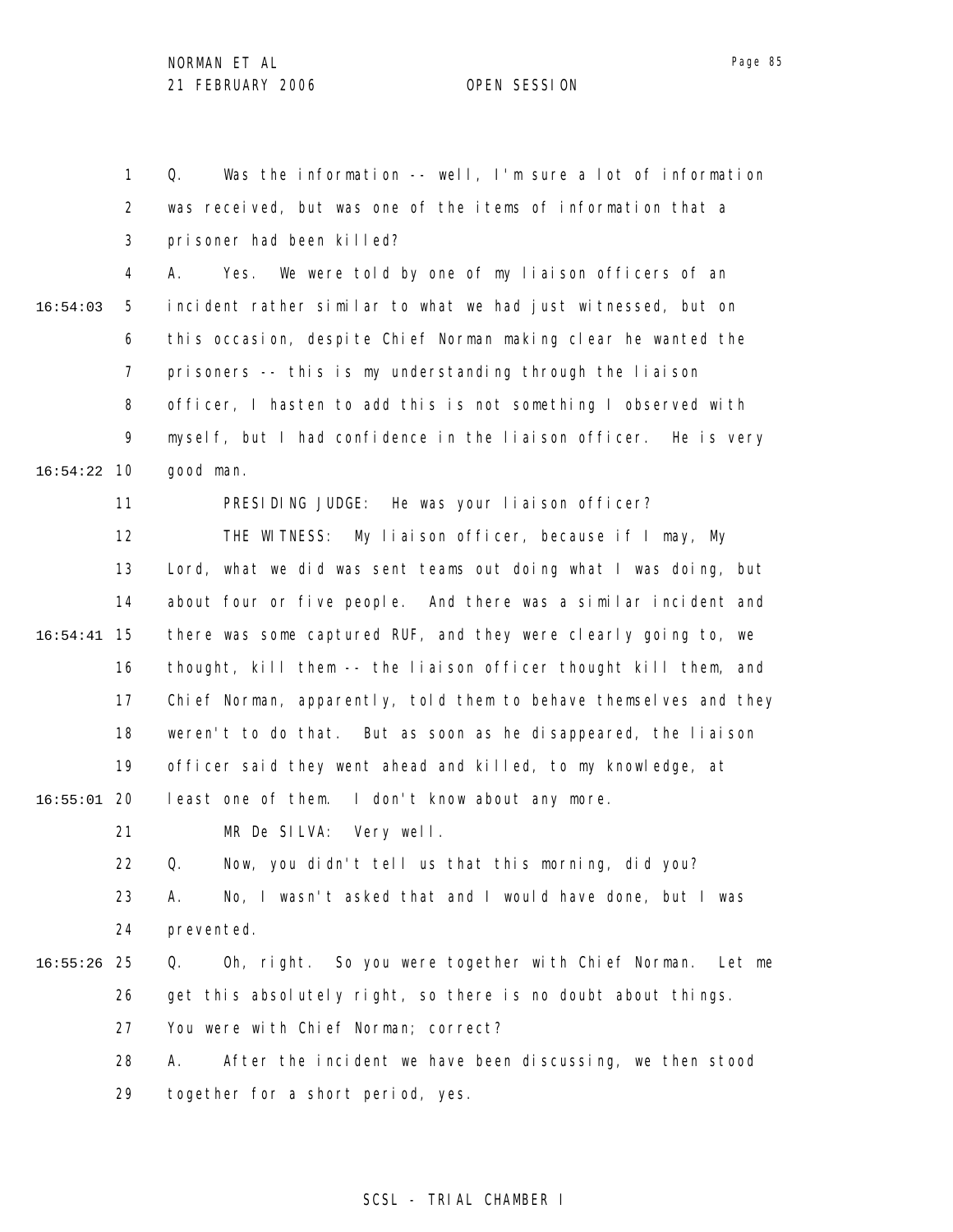1 2 3 Q. When you were with Chief Norman, a trusted liaison officer brought you notice that at least one of the prisoners had been murdered; correct?

4 5 6 7 8 9 10 16:56:25 11 12 13 14 16:55:59 A. Not exactly. If I may, what happened was the group broke up at the bridge; i.e. General Khobe, myself and Chief Norman, having discussed what had happened there, we then broke up and went our separate ways. I stayed with General Khobe who was my host as the nearest equivalent to me. The liaison officer had radioed to me on my radio that there was another little battle starting at another place further up the river line. He said he thought that it looked as if they might, having captured some CDF, might kill them. Sorry, the CDF having captured the RUF might kill them. And I use term generically CDF/SLA. We didn't really know who was who.

15 16:56:57 16 17 18 19 20 16:57:19 21 22 23 24 25 16:57:44 26 27 28 29 Chief Norman then appeared. This is what my liaison officer told me and, again, remonstrated with this group of government forces CDF or SLA, and they behaved for a while while he was there, but when he left at least one of those people was still then killed. That is the message I got from my liaison officer which I recount in the bottom of the second paragraph. Q. Yes. Which you have told us about, I think, two or three times. When this information was relayed that a prisoner had been killed, were you with Chief Norman at the time? A. Yes. We then met again in what was a very confused situation to have a conference, for want of a better term, which we'd already agreed to hold to sort of take stock and at that meeting, and I think it was in Cockerill Barracks Chief Norman was told that it had gone wrong at the second incident, that he hadn't been obeyed, and I remember him saying how angry he was,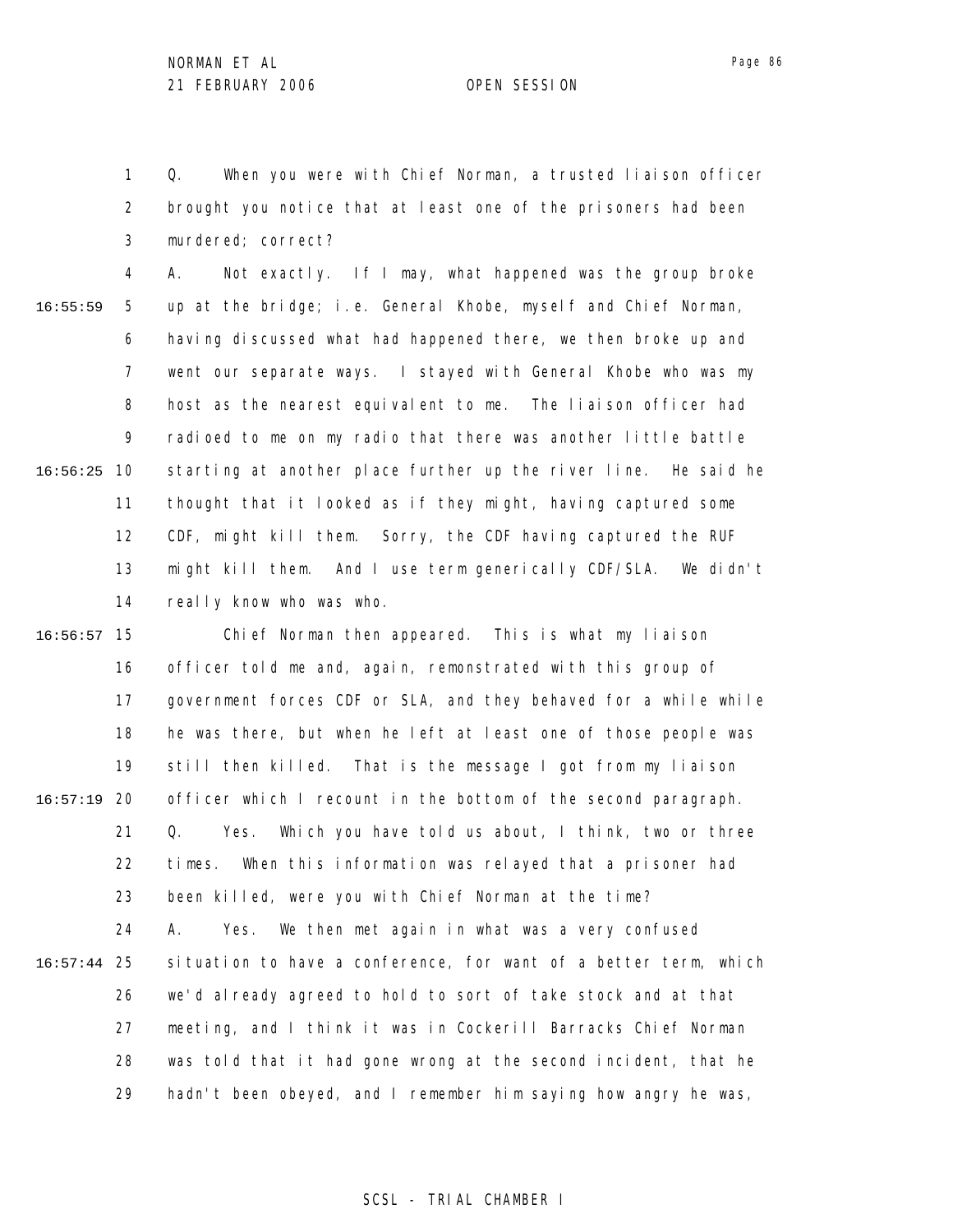1 2 3 4 5 6 7 8 9 10 16:58:58 11 12 13 14 15 16:59:25 16 17 18 19 20 16:59:59 21 22 23 24 25 17:00:20 26 27 28 29 16:58:20 and that is all that had happened. Q. He was angry that he had not been obeyed; is that correct? A. Yes, correct. Q. Obeyed by CDF forces? A. Well, as I said, sir, I wasn't certain if it was CDF or SLA but government forces. I thought it was CDF, but I can't be certain. It was very confused. Q. CDF is what you say in your statement? A. I do. Q. Thank you. Now, as a military man, if you will receive a report of the matter of a prisoner taken in battle, what is it your duty to do? MR JABBI: My Lord, in so far as that question refers to the witness, it is hypothetical, and in so far as it probably refers to Chief Hinga Norman, it is an unfair question and inapplicable because there is no evidence before this Court that Chief Norman was a military man in the context. The question is: "As a military man, if so and so and so, what would be your duty to do so?" If Chief Norman is being portrayed in that statement as the military man then, of course, it is inaccurate and unfair and if the witness is the one being referred to in that statement, then the statement is hypothetical, My Lord. PRESIDING JUDGE: Well, I don't know what the Prosecution is aiming at exactly in this respect, so we will see how the response -- JUDGE THOMPSON: Before he responds, but what makes it so logical to move from the specific hypothetical situation to the extended reasoning that the question is aimed at eliciting some response in respect of what would have been Chief Norman's role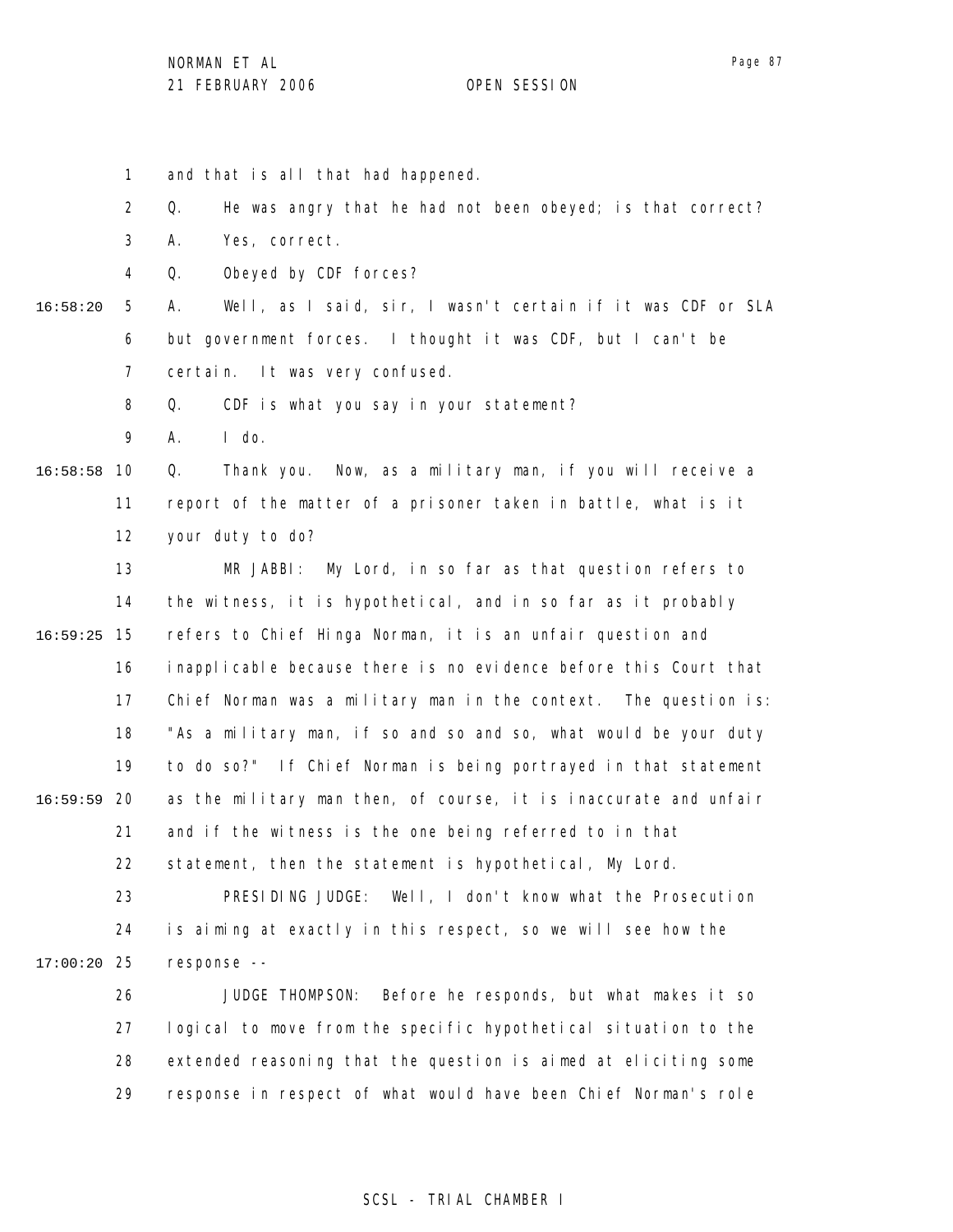1 2 3 4 5 6 7 8 9 10 17:01:13 11 12 13 14 15 17:01:25 16 17 18 19 20 17:01:41 21 22 23 24 25 17:02:09 26 27 28 29 17:01:00 in terms of a response to the situation. Why is it necessary to extend logically that question? Because I thought a hypothetical question simpliciter. MR JABBI: It is. JUDGE THOMPSON: Why are you being so argumentative about it? I don't think that that question is ambiguous. He was addressing -- he said as a military man. PRESIDING JUDGE: Which the witness is. JUDGE THOMPSON: Which the witness is. PRESIDING JUDGE: Not only now, but then as well. JUDGE THOMPSON: Yes, quite. What would have been your response? It's you now who are extending that question. MR JABBI: My Lord -- JUDGE THOMPSON: Yes, go ahead. MR JABBI: In the context and in view of the previous questions and answers that have been adduced, I believe it is completely legitimate to come to that inference. JUDGE THOMPSON: But I don't think, with respect, learned counsel, it is legitimate for counsel to read into questions asked by the Prosecution, straightforward questions, quite specific questions, even though hypothetical, what they do not intend at this stage. If a second question had come after the answer to that, bringing Chief Norman into the context, then perhaps your objection would have been appropriate. MR JABBI: That is to say the objection in relation to Chief Norman. JUDGE THOMPSON: Well, that is what I'm saying. But I am now asking I don't follow you on this one. MR JABBI: There are two aspects of my objection, My Lord.

# SCSL - TRIAL CHAMBER I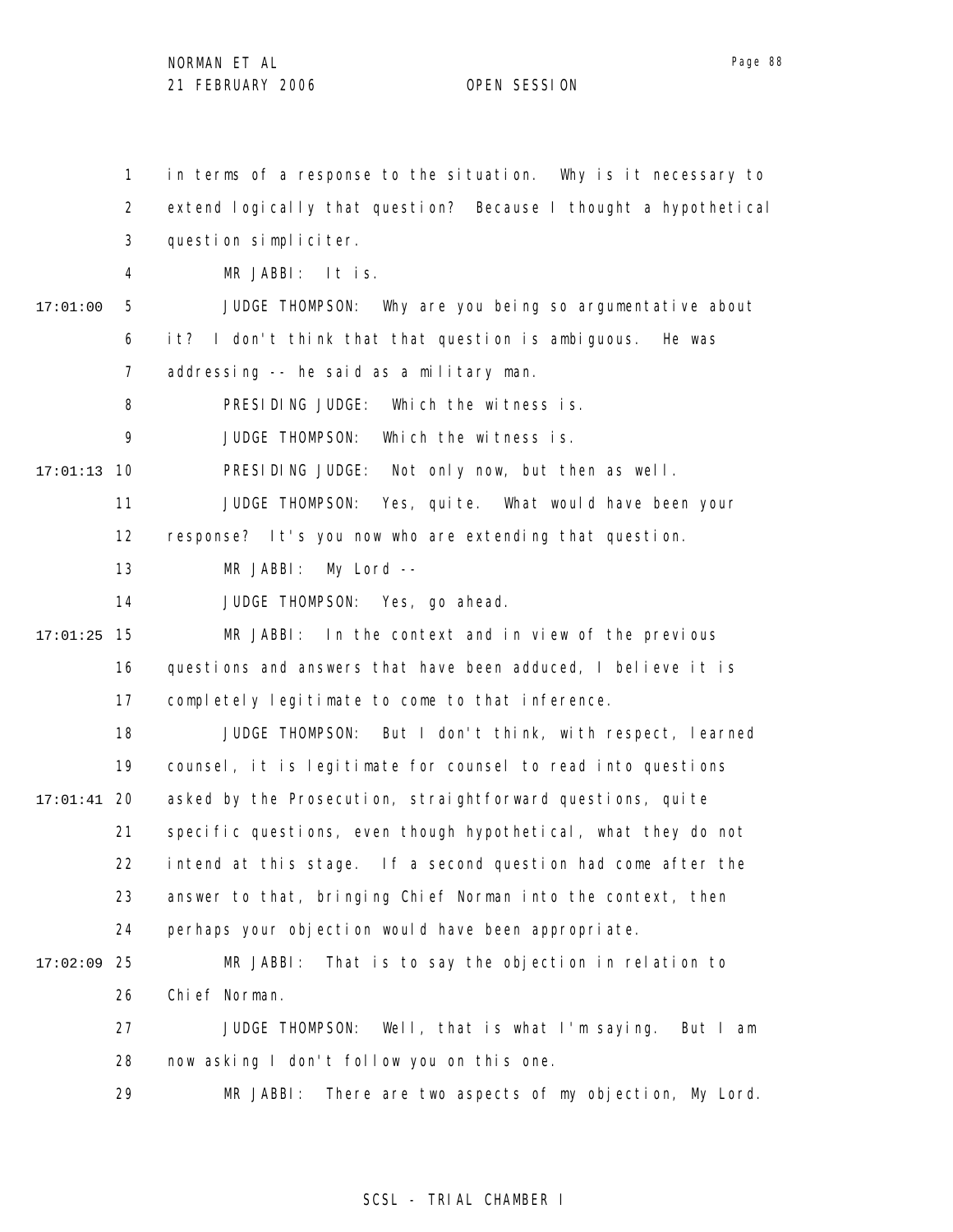1 2 3 4 5 6 7 8 9 17:02:46 10 11 12 13 14 15 17:02:55 16 17 18 19 20 17:03:11 21 22 23 24 25 17:03:34 26 27 28 29 17:02:32 First of all -- JUDGE THOMPSON: The second one, I am saying, is perhaps premature. You are being pre-emptive. MR JABBI: My Lord, my learned senior, the Prosecutor, has been quite pre-emptive in that way. JUDGE THOMPSON: I, quite frankly, do not see how impermissible this question is at this point in time. MR JABBI: My Lord, I raise two objections to the question. One, that it is hypothetical. JUDGE THOMPSON: And the other that it extends to your client. MR JABBI: Yes, My Lord. JUDGE THOMPSON: In other words, there is some insinuation there? MR JABBI: So even if the second objection is not upheld, the first objection still stands and a ruling may be necessary on it now. PRESIDING JUDGE: But before we do ask the Prosecution to respond to this, I would like to understand what you mean by hypothetical when I understand the evidence of this witness to be that he was there himself with Chief Norman when this information was reported to Chief Norman. So there is nothing hypothetical about that because this is his evidence, as such. He has been given a factual scenario and Chief Norman was informed of that, these facts at that time, so this is the evidence of this witness. He is asking the question, I understand it, is to be: You were there at that time, you were a military officer, and what is a military officer supposed to be doing when there is a report of this? There is nothing hypothetical about that. I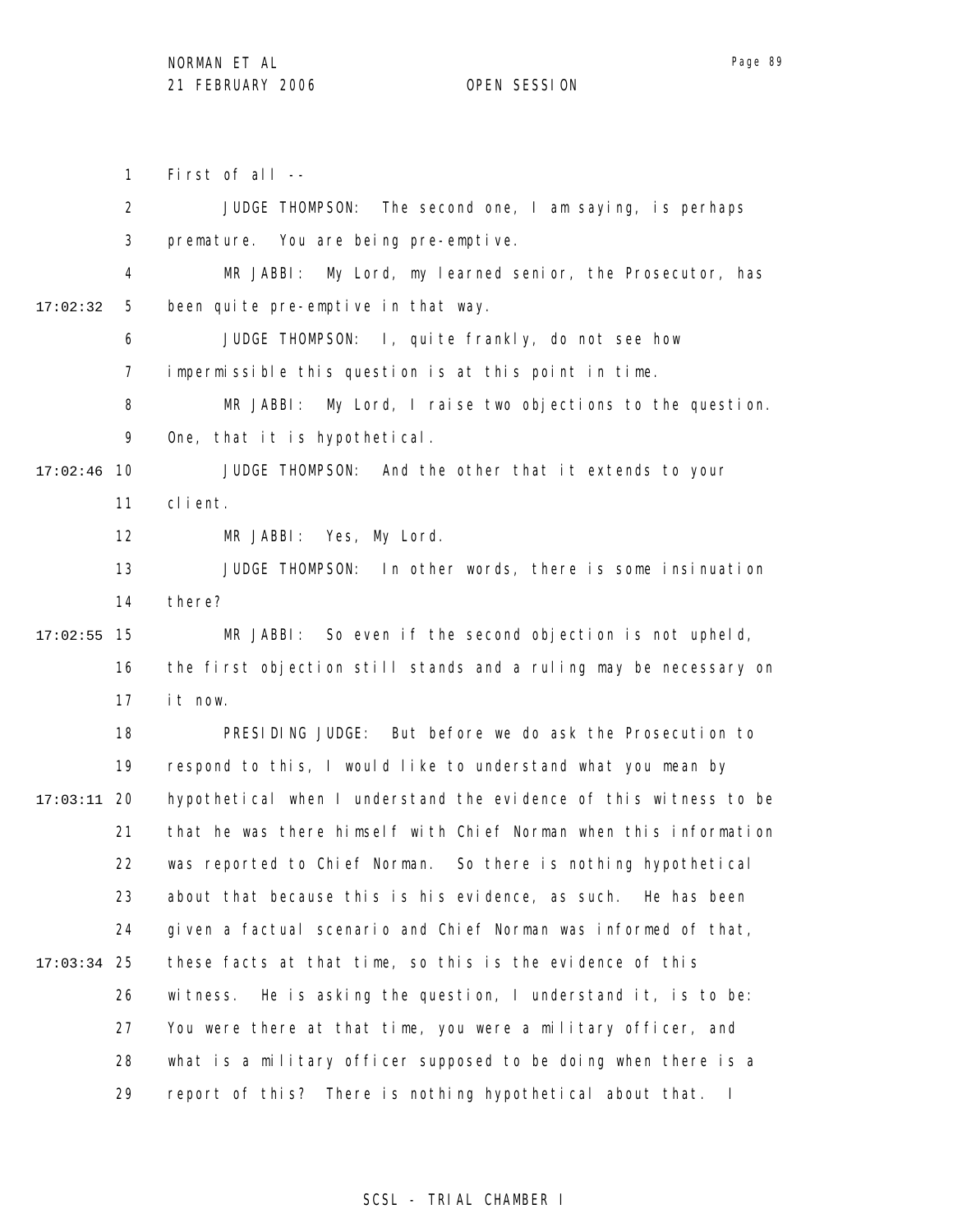1

Page 90

2 3 4 5 6 7 8 9 10 17:04:29 11 12 13 14 15 17:04:53 16 17 18 19 17:05:09 20 21 22 23 24 25 17:05:33 26 27 28 29 17:04:14 MR JABBI: With respect, even in your restatement of that question, the word "supposed" has been used and that makes it equally objectionable, being suppositional. JUDGE THOMPSON: But isn't the suggestion: What would you have done? Is that hypothetical? If, in your capacity -- in other words, given the scenario that you have narrated to us, you were there, and the question is asked: What would you have done? Would that be hypothetical? MR JABBI: Yes, My Lord. JUDGE THOMPSON: Why? MR JABBI: By my understanding of that terminology. If you were the one, as a military officer what would you have done? That is the full statement, My Lord. I do not know if a hypothesis can be otherwise better founded than that formulation. JUDGE THOMPSON: I would have thought it was merely in the subjunctive mode, that is all. MR JABBI: My lord, subjunctives are not of factual nature. PRESIDING JUDGE: Very well, we heard you. Mr Prosecutor -- JUDGE THOMPSON: Not necessarily of a hypothetical nature. PRESIDING JUDGE: You wish to respond to this, Mr De Silva? MR DE SILVA: [Microphone not activated] I will. My Lord Thompson accurately portrayed the situation when we've got this witness saying something which we never heard about before in his evidence-in-chief about an incident relating to the murder of a captive being brought to the attention of the first accused whilst this witness is in a position to testify about it. Now, one of the things that this Court has got to

need to be enlightened. I am missing something here.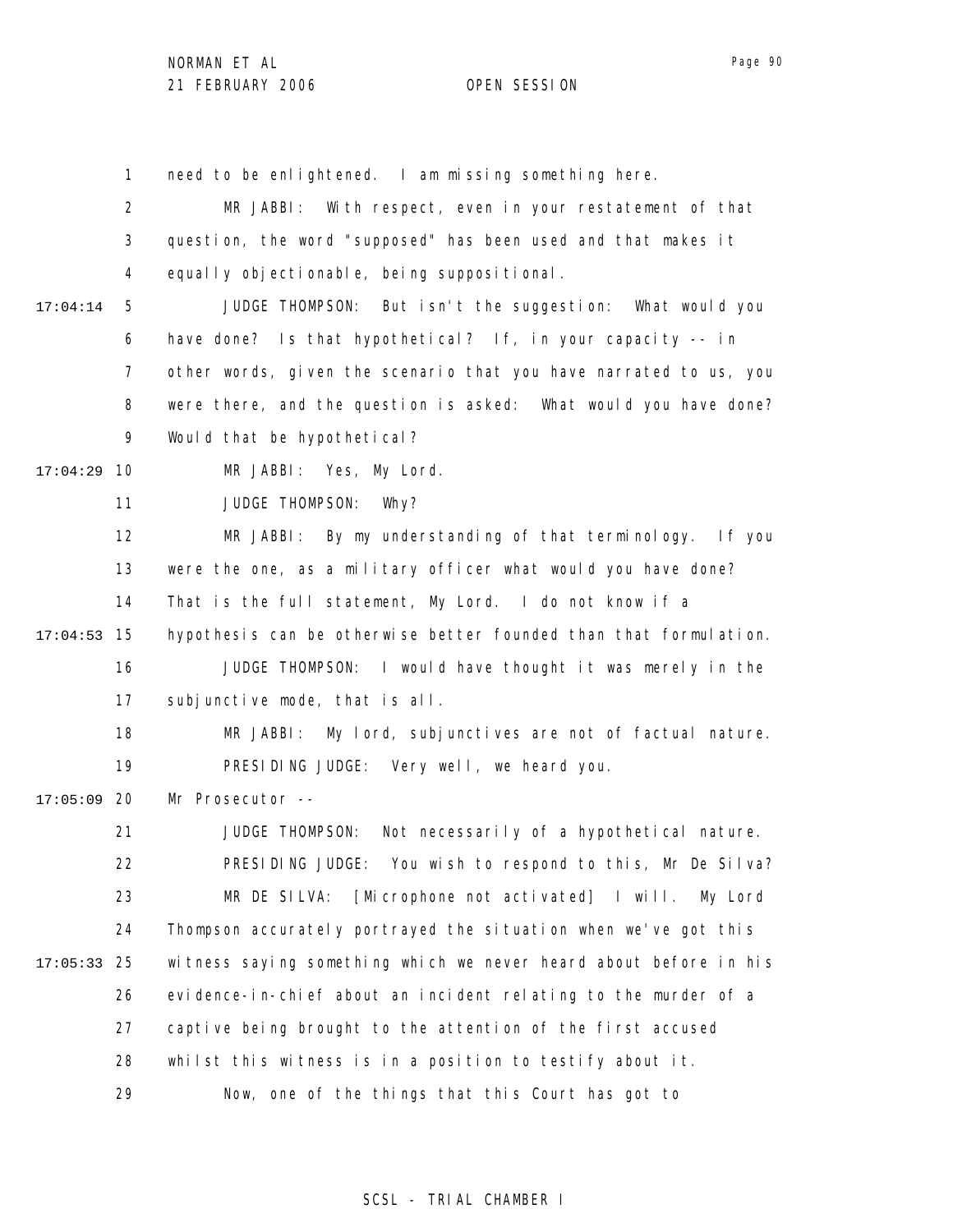|               | 1              | examine -- whether Your Lordships find that the first accused was |
|---------------|----------------|-------------------------------------------------------------------|
|               | $\overline{2}$ | a person in command or not is matter for Your Lordships at the    |
|               | 3              | end of the day. But it is relevant, in my respectful submission,  |
|               | 4              | at this stage for me to lay the ground work for submissions to be |
| 17:06:16      | 5              | made on evidence at the end of the case. And that is all I'm      |
|               | 6              | seeking to do. That is all I'm seeking to do in our respectful    |
|               | $\overline{7}$ | submission. We are perfectly entitled to pursue this line of      |
|               | 8              | cross-examination with the one witness who was there.             |
|               | 9              | PRESIDING JUDGE: Please proceed.                                  |
| $17:06:34$ 10 |                | MR De SILVA: I am obliged.                                        |
|               | 11             | Now, General, you heard this interchange, of course.<br>Q.<br>And |
|               | 12             | so I can come back to question, if I can remember it, that I      |
|               | 13             | asked you. As an officer, if you learn that a prisoner --         |
|               | 14             | captured prisoner has been killed, murdered, what is it your duty |
| 17:07:12      | 15             | to do?                                                            |
|               | 16             | I would do what General Khobe did on that occasion, which<br>А.   |
|               | 17             | was to say I will investigate this allegation and let you know    |
|               | 18             | what the outcome is. It was up to the military chain of command   |
|               | 19             | to deal with that incident. And, of course, I don't know what     |
| $17:07:36$ 20 |                | subsequently happened, but we all left convinced that             |
|               | 21             | General Khobe would be taking robust action to investigate the    |
|               | 22             | details and the facts. Of course, all of it was second-hand.      |
|               | 23             | None of us saw that incident happen. So I felt it was right to    |
|               | 24             | do that.                                                          |
| 17:07:57      | 25             | Is there one word of that in the statement you made?<br>Q.        |
|               | 26             | No, but there are lots of things I have said that aren't in<br>А. |
|               | 27             | Which is why I thought I had come here to the<br>the statement.   |
|               | 28             | court.                                                            |
|               | 29             | When you were making this statement to the<br>Q.<br>Clearly.      |
|               |                |                                                                   |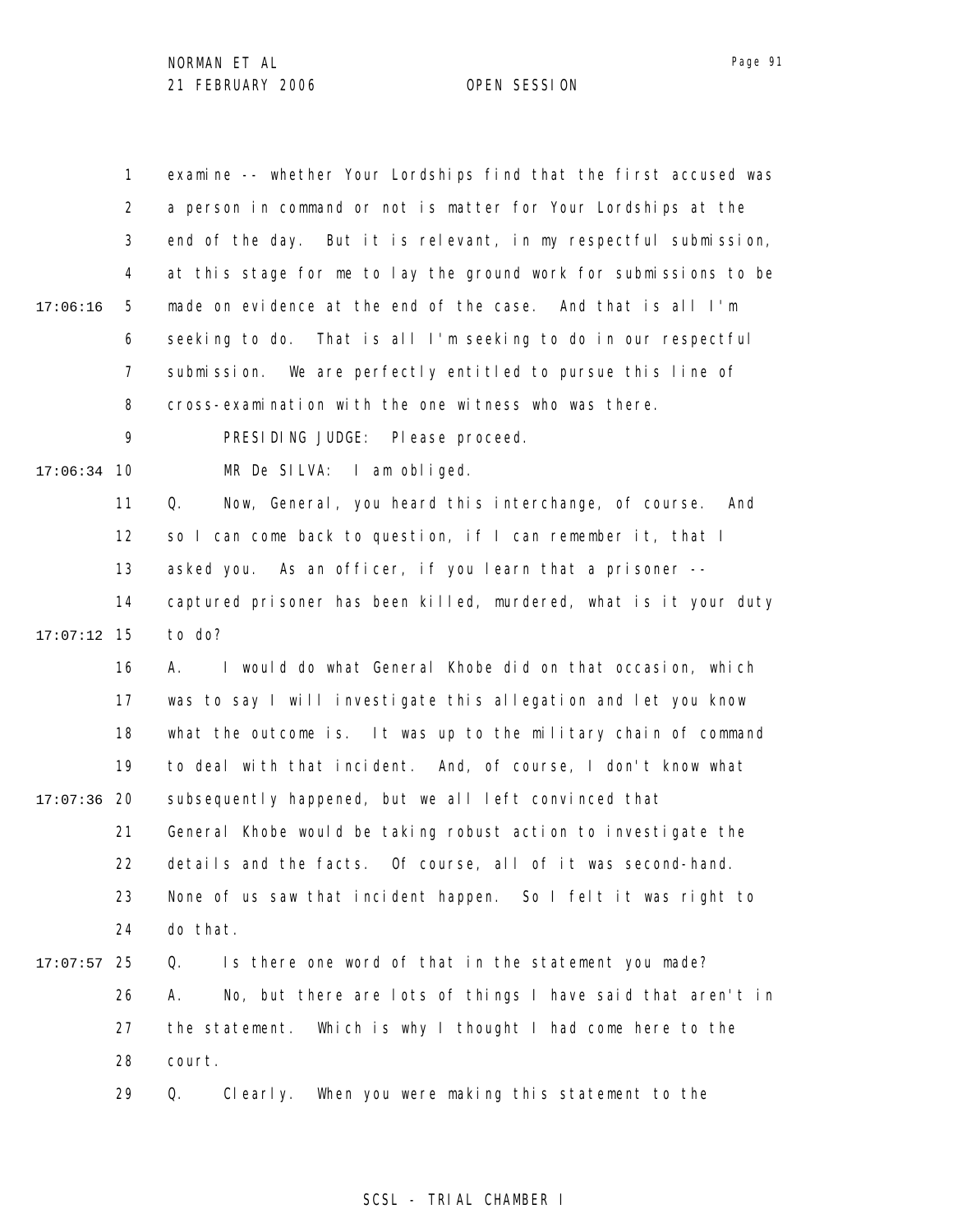1 2 Defence were you endeavouring to assist the Court in every way you coul d?

3 4 5 6 7 8 9 10 17:09:17 11 12 13 14 15 17:09:45 16 17 18 19 20 17:10:07 21 22 23 17:08:47 A. As it was explained to me - and I have a letter from one of the defence team - because of some confusion about what my role and that potentially of General Riley was, people in London asked for more information essentially and I was sent, via the Ministry of Defence in London, a list of things that I might be questioned on and the Court would like to hear my evidence and views on. I then took some trouble on that Sunday evening, when I have many, many things to do in preparation for Afghanistan, to write what you now have in front of you. And that the questions relate to the information I was given by the defence team through the London Ministry of Defence. So, of course, to answer your question, I was doing everything I could to help the Court. But it was not clearly explained to me what the Court really wanted and I thought I am coming here to give -- many thousands of miles to give oral evidence. I didn't understand the significance of what I wrote, which was really to help the team -- defence team understand what I might be able to say subsequently. Q. Can you please go to the second page of that statement. It is the second main paragraph, which begins "Throughout my time"? A. Yes. Q. And if you go to the third sentence.

24 25 17:10:42 26 MR JABBI: My Lords, this question about the need for this statement to be in evidence before this extensive consideration of its content.

> 27 28 29 PRESIDING JUDGE: No, no. We are still -- there is absolutely no application to have the statement introduced, and a statement is to be introduced into evidence at the request of a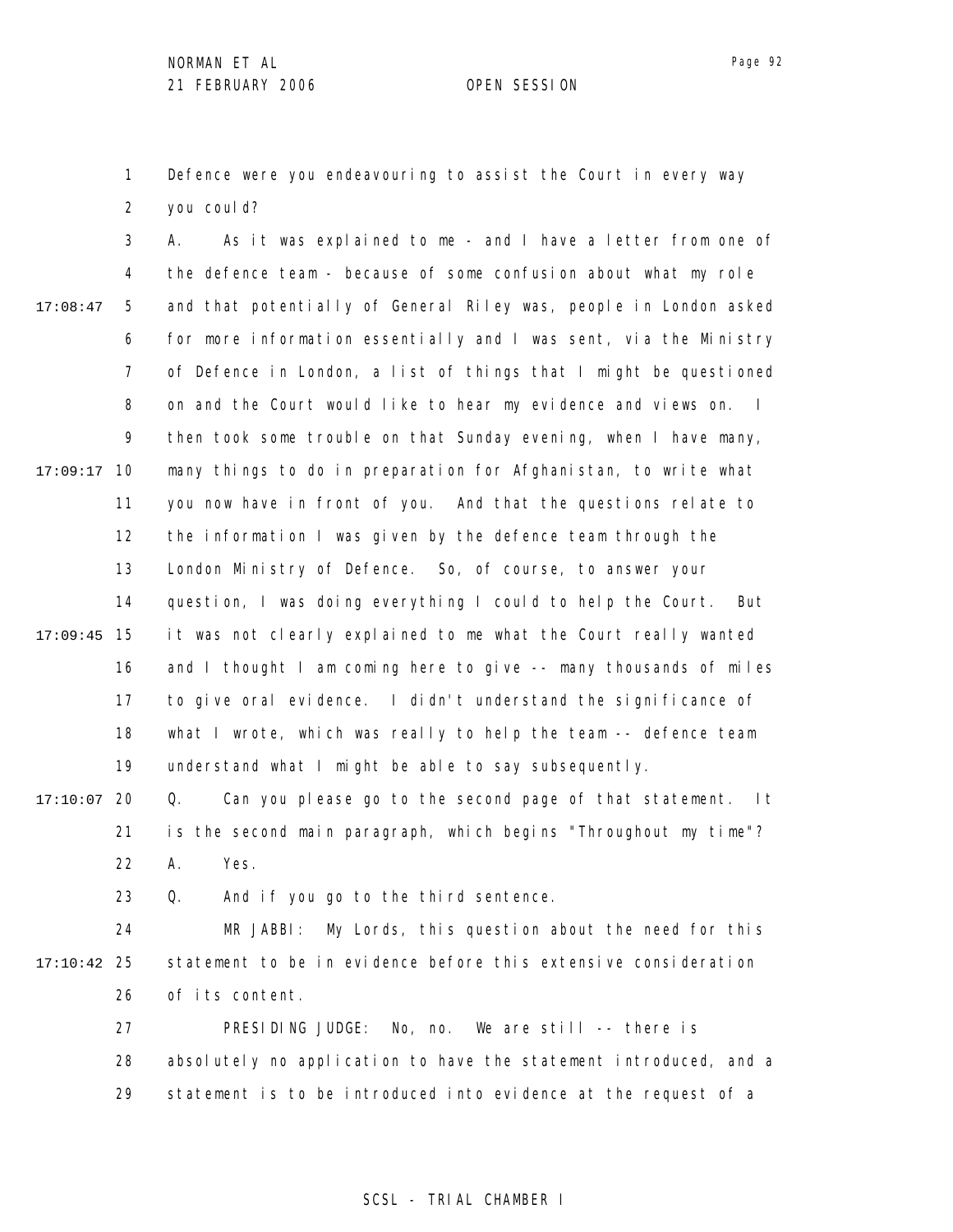1 2 3 4 5 17:11:08 party - in this case the Prosecution - if they are trying to prove inconsistency between what is written down and what the witness is saying. The Court has not been asked to rule any inconsistency, as such. So why should that statement be produced?

> 6 MR JABBI: My Lord --

7 8 9 PRESIDING JUDGE: You have the right to refresh the memory of a witness and once he has the statement and looks at it, he may expand or not on it.

10 17:11:16 11 12 13 14 15 17:11:48 MR JABBI: So in effect, a statement is disclosed and whilst it has been requested for the purpose of considering whether it can make prior inconsistent statements and submissions thereon, nonetheless that can be abandoned, that statement extensively put in evidence by question and answer, and that does not qualify as disclosure?

16 17 18 19 20 17:12:06 21 22 23 24 JUDGE THOMPSON: Well, the difficulty we have is that there are two options here. One, either to use a statement to refresh the memory of a witness, and we have accepted that that is a recognised legal option and counsel for the Prosecution indicated that that was the purpose. But of course, the second option we all know, that it is trite knowledge that a party can use a statement made by a witness to challenge the credibility of the witness on grounds of prior inconsistent statements. That is option two.

25 17:12:31 26 27 28 29 It is entirely within the discretion of the cross-examining party to determine whether the answers that he gets, as a result of his attempt to refresh the memory of the witness, are such as to justify exercising the second option. That is to say, does he want to tender the statement to show prior inconsistent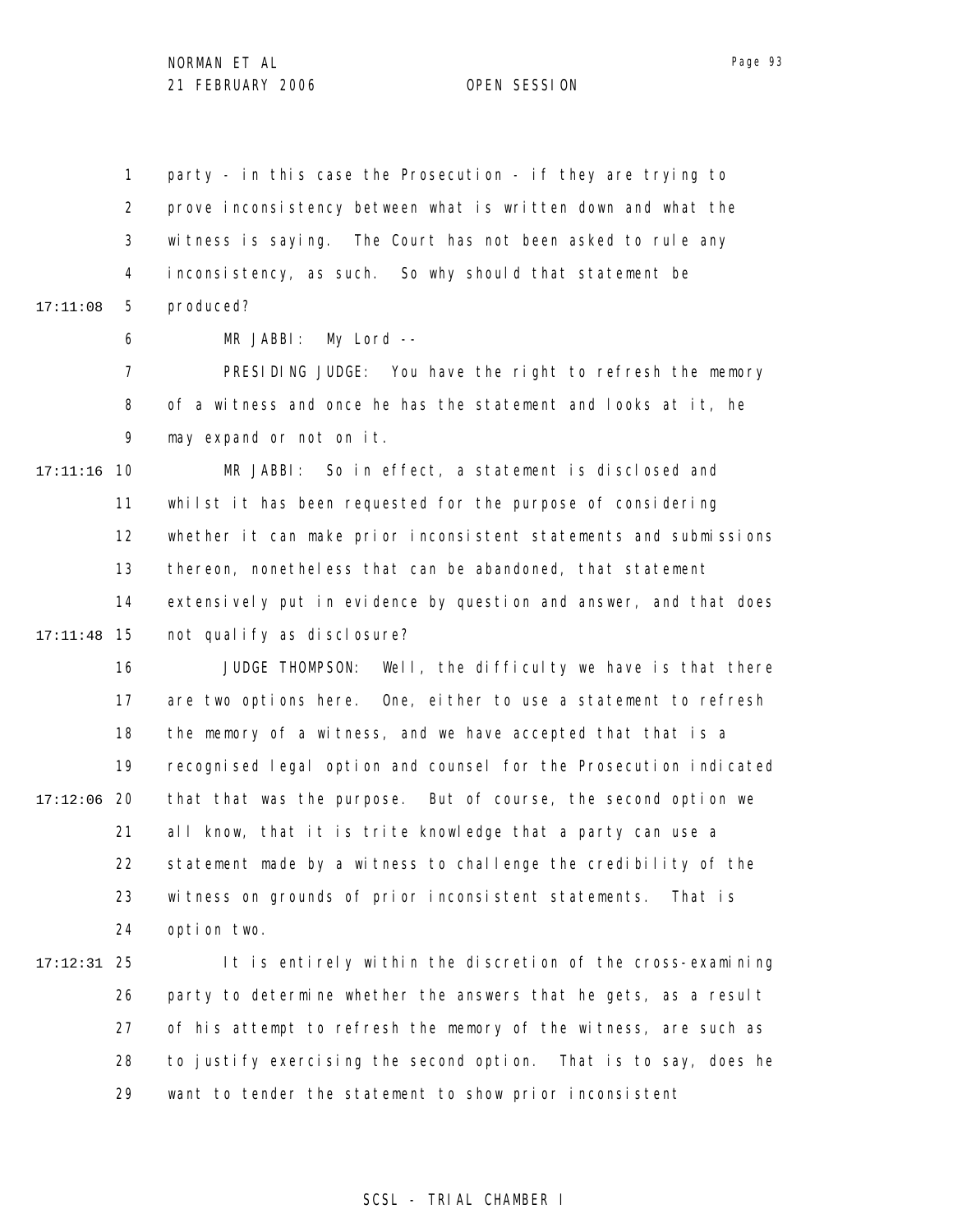1 2 statements? In other words, prior inconsistent, out-of-court statement.

3 4 5 6 7 8 9 10 17:13:40 11 12 13 14 15 17:14:10 17:13:16 I don't see the difficulty at this stage. Counsel has given us the assurance that he is trying to refresh the witness's memory. At the end of the day, or the exercise, he may find that there are no inconsistencies in respect of which he intends to have the question or the statement produced as an exhibit. Isn't it the process that we have always adopted in this Court? I mean, so what is the complaint about? Are you being too pre-emptive? You are probably reading too much into what counsel is doing. We gave the liberty to the Defence to do the same. The times when defence lawyers would extensively refresh a witness's memory on statements that he made out of court prior to the testimony here. So how is your side prejudiced, Dr Jabbi, by this line of cross-examination.

16 17 18 MR JABBI: Well, My Lord, my concern is that this is effectively producing the statement in evidence ultimately and may under the guise of wanting to --

19 20 17:14:35 JUDGE THOMPSON: But all we will record is answers to the questions put.

> 21 MR JABBI: Pardon, My Lord?

22 23 24 25 17:14:51 26 JUDGE THOMPSON: All the records would show would be the answers and questions put. I mean, the statement need not be incorporated into the records, as we know it wouldn't be, unless the Court gives leave that counsel has established the foundation for prior inconsistent statement.

> 27 28 PRESIDING JUDGE: And it would be admitted for a very limited purpose.

29 JUDGE THOMPSON: Purpose, yes.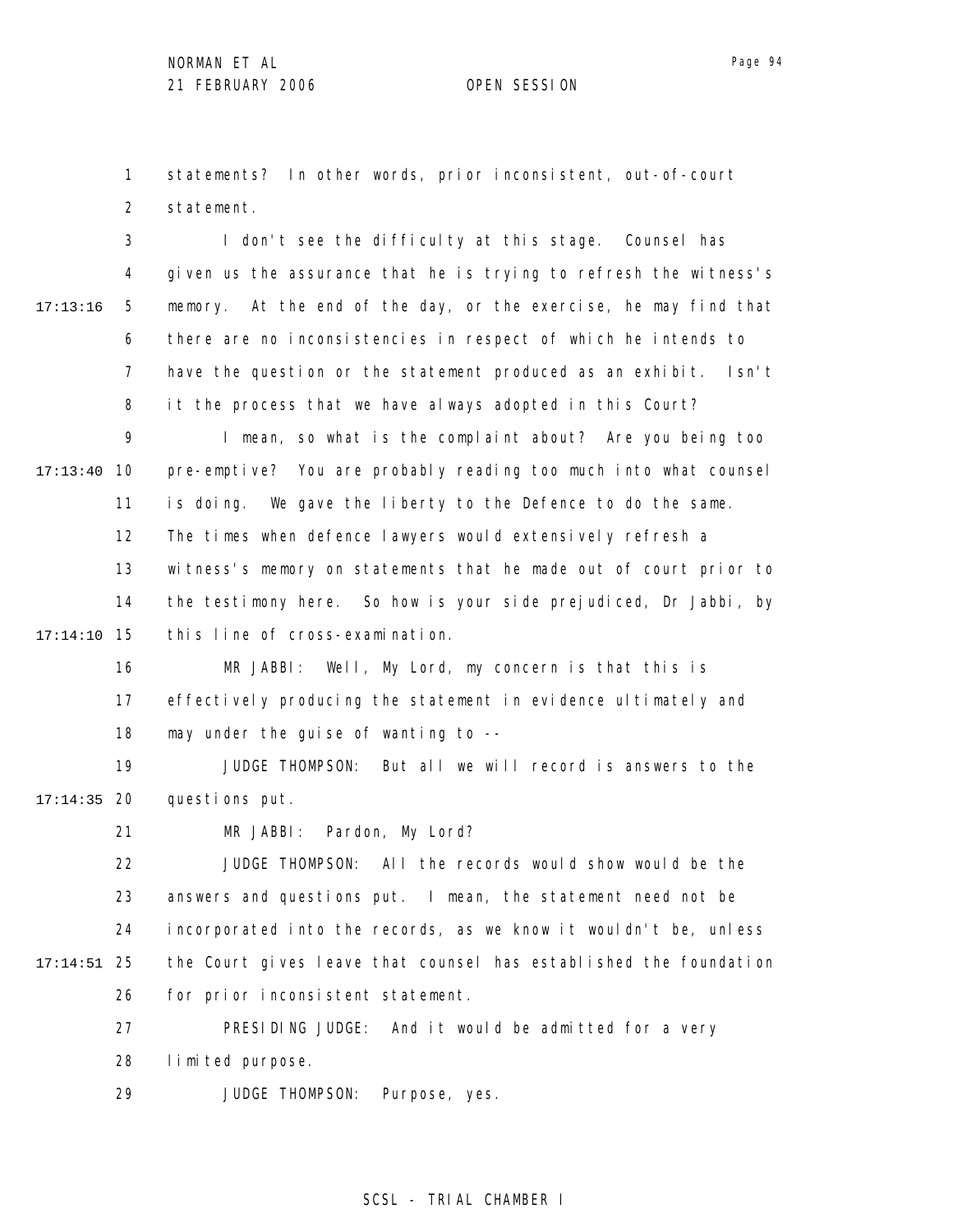|               | $\mathbf{1}$   | PRESIDING JUDGE: To establish that there are indeed                |
|---------------|----------------|--------------------------------------------------------------------|
|               | 2              | inconsistencies between what the witness says and what he wrote    |
|               | 3              | We are not there. The fact that the Prosecution is asking<br>down. |
|               | 4              | the witness to look at page 2 or 3 or 4 of paragraph 25 is not of  |
| 17:15:20      | 5              | relevance. I mean, he has the right to ask the witness to          |
|               | 6              | refresh his memory about any paragraph in the statement.           |
|               | $\overline{7}$ | MR JABBI: As Your Lordships please.                                |
|               | 8              | PRESIDING JUDGE: Yes, Mr Margai, I know you are burning to         |
|               | 9              | make comments. I will allow you to do so.                          |
| 17:15:32      | 10             | Thank you, My Lords. My Lords, the question is<br>MR MARGAI:       |
|               | 11             | why did the Prosecutor ask the witness whether he had made a       |
|               | 12             | statement? There must have been a reason.                          |
|               | 13             | PRESIDING JUDGE: Yes.                                              |
|               | 14             | MR MARGAI: And before he asked that question he had asked          |
| 17:15:55      | 15             | him certain questions which I am sure the Prosecutor thought       |
|               | 16             | would not be in that statement. That was the intention.            |
|               | 17             | JUDGE THOMPSON: Well, I would stop you and say the reason          |
|               | 18             | perhaps he asked him whether he made a statement or not was        |
|               | 19             | because he admitted having seen a summary of what he was coming    |
| $17:16:12$ 20 |                | to talk about here and it was after that that flowed this          |
|               | 21             | Did you make a statement? So a summary was disclosed<br>question:  |
|               | 22             | to the Prosecution pursuant to the order of the Court.             |
|               | 23             | Your Lordship will recall that the Prosecutor<br>MR MARGAI:        |
|               | 24             | complained about the sparseness of the statement that was          |
| 17:16:35      | 25             | furnished him.                                                     |
|               | 26             | JUDGE THOMPSON:<br>The summary.                                    |
|               | 27             | MR MARGAI:<br>The summary that was furnished him.                  |
|               | 28             | JUDGE THOMPSON:<br>Not a statement.                                |
|               | 29             | MR MARGAI: The summary that was furnished him.                     |

# SCSL - TRIAL CHAMBER I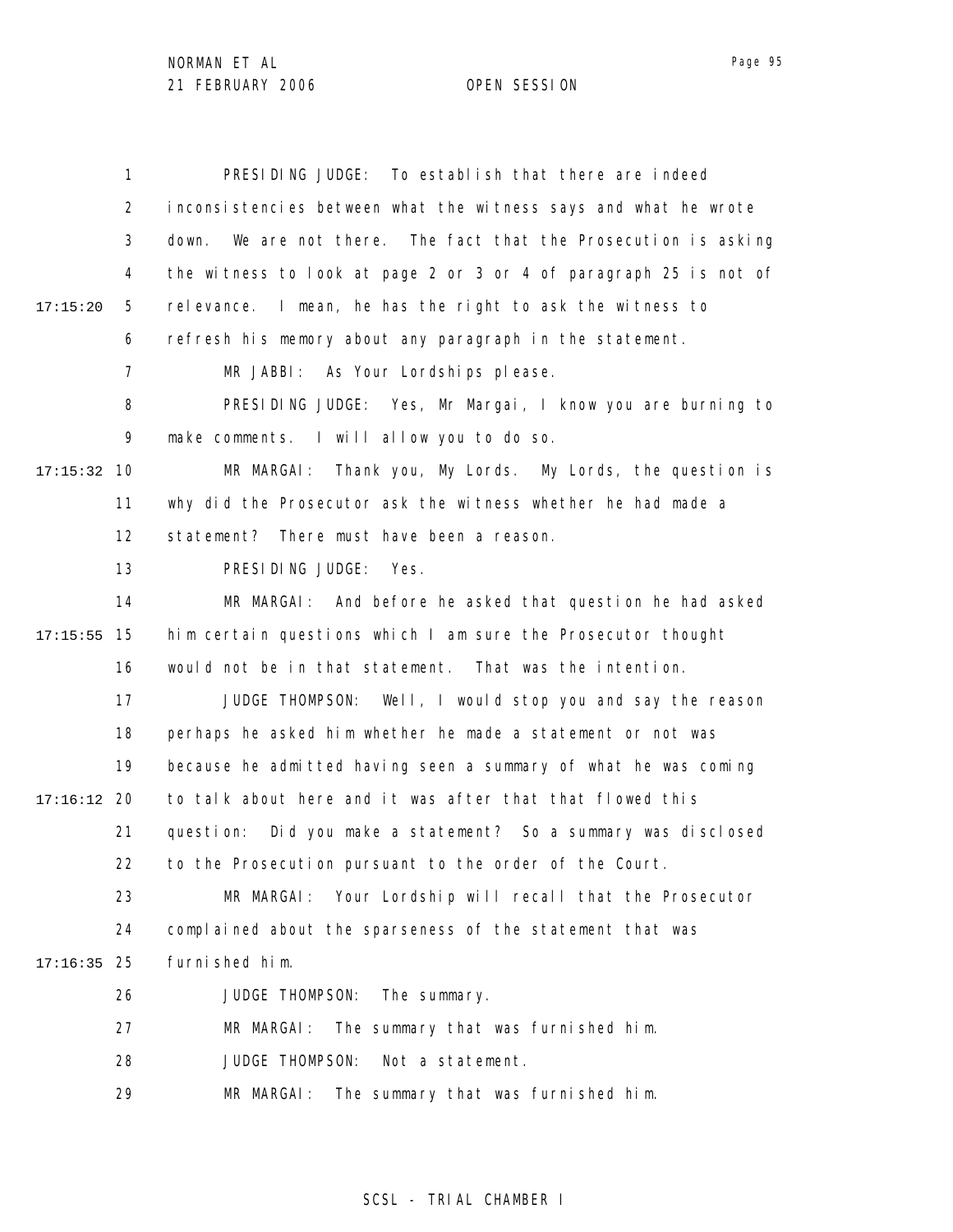1 2 3 4 5 6 7 8 9 17:17:07 10 11 12 13 14 15 17:17:21 16 17 18 19 20 17:17:43 21 22 23 24 25 17:18:04 26 27 28 29 17:16:55 JUDGE THOMPSON: Yes. MR MARGAI: He then went on to ask him whether in fact what he had said about the remonstration of Hinga Norman, whether that was contained in that summary. PRESIDING JUDGE: Yes. MR MARGAI: And think the Presiding Judge said, or was it your Lordship who said -- JUDGE THOMPSON: I don't remember who. MR MARGAI: No, one of you said to him that there was nothing preventing the witness from elucidating. I am sure it was you, My Lord. Elucidating, amplifying, et cetera. JUDGE THOMPSON: Yes, consistent with the principle of orality. MR MARGAI: So, My Lord, quite frankly, I am of a view, and I so submit, that the reason why my learned friend asked for that statement and Your Lordships ordered for that statement to be produced was on the basis of a suspected prior inconsistent statement or, rather, perceived inconsistent statement. JUDGE THOMPSON: Let us grant that, but the practice in this Court has been that counsel could come and say, "We want a statement because we perceive an inconsistency here. But, anyway, let us refresh the memory of the witness in case the witness is able to agree that what he said there in the statement is what he's saying now," and then abandon that. My difficulty is that what prejudice is done to the Defence if counsel seeks to establish that perhaps a witness may have forgotten what he told the investigators or the Defence and may now want to set the record straight?

MR MARGAI: What worries me, My Lord -- it is the seeming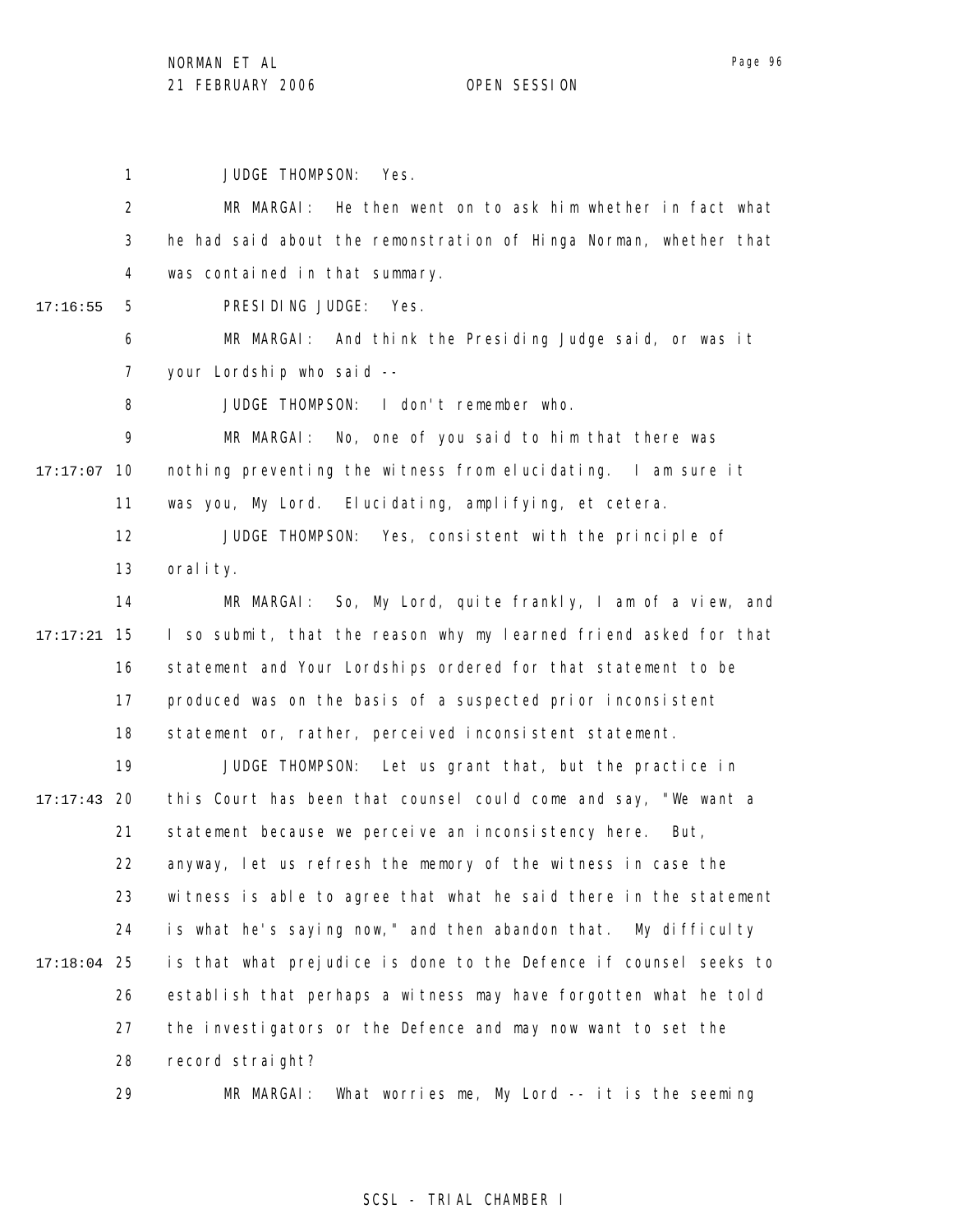1 2 imputation on the credibility and character of the witness. That is what worries me.

3 4 5 6 7 17:18:47 JUDGE THOMPSON: But every witness who comes to testify in the Court must be ready to have his or her testimony tested under cross-examination, either as to credit or as to credibility, and I don't think this witness has protested about the testing of his credibility.

8 9 10 17:18:59 MR MARGAI: He cannot protest, My Lords. I mean, he knows he's in a court of law and he is here to assist the Court -- JUDGE THOMPSON: [Overlapping speakers]

11 MR MARGAI: But I think it is our duty, bounding duty --

12 JUDGE THOMPSON: To protect him.

13 14 15 17:19:17 16 MR MARGAI: -- as officials of the Court, to at least assist this Court in every way possible by protecting the integrity and dignity of a witness, as has been said in this Court time and time again.

> 17 18 19 JUDGE THOMPSON: I concede that. But the rules will remain the same. No witness comes here and enjoys exemption from cross-examination as to credit because of his or her status.

20 17:19:32 MR MARGAI: I concede that.

21 22 23 24 25 17:19:54 26 JUDGE THOMPSON: All witnesses are treated equally. The General comes from the system that gave us this great heritage of the common law and I am sure that there has been vigorous and more aggressive cross-examination in some British courts. I do not think that he enjoys any special status here in terms of credibility.

> 27 MR MARGAI: Conceded.

28 29 JUDGE THOMPSON: His credibility has to be challenged with the same vigour as the credibility from a witness from backwoods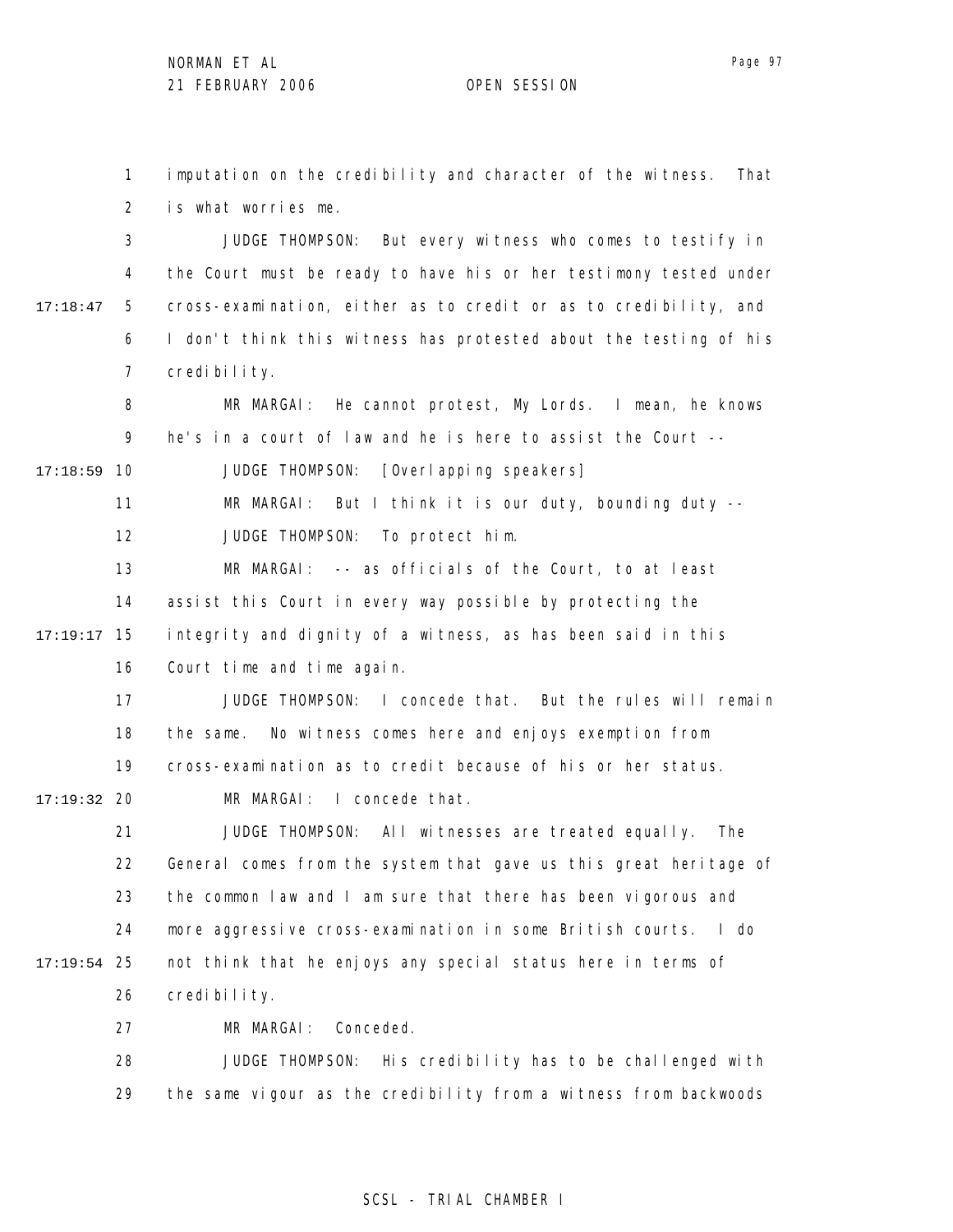1 2 3 4 5 6 7 8 9 10 17:20:28 11 12 13 14 15 17:20:37 16 17 18 19 20 17:20:50 21 22 23 24 25 17:21:15 26 27 28 29 17:20:18 of Sierra Leone. MR MARGAI: Conceded, My Lords. I believe Dr Jabbi knows what to do. If the Prosecutor does not tender, he could go on to tender the statement. PRESIDING JUDGE: Well, we will have some difficulties with that too. Why would he tender the statement? MR MARGAI: We shall attempt to cross that bridge when we get there, My Lord. We shall act within the ambit of the procedural rules. PRESIDING JUDGE: Absolutely. MR MARGAI: Thank you. PRESIDING JUDGE: Mr Prosecutor. MR De SILVA: Q. General, we will try to avoid that bridge and come back to the bridge on which you were watching the battle. JUDGE ITOE: That bridge which is very difficult to cross. MR MARGAI: Not impossible, My Lord. Difficult, but not impossible. MR De SILVA: Yes. Q. Well, General, I want to help you really. It may be thought I am not trying to help you. But the reason why I was anxious that you should have your full statement is that you can refresh your memory and assist us better; you follow me? I am not making any imputations against you, I'm trying to assist you and thereby assist the Court. The passage of time affects memory. Now, when you made this statement -- and I just want to ask you about the second page, the second paragraph, main paragraph. Do you there deal with the relationship between the Deputy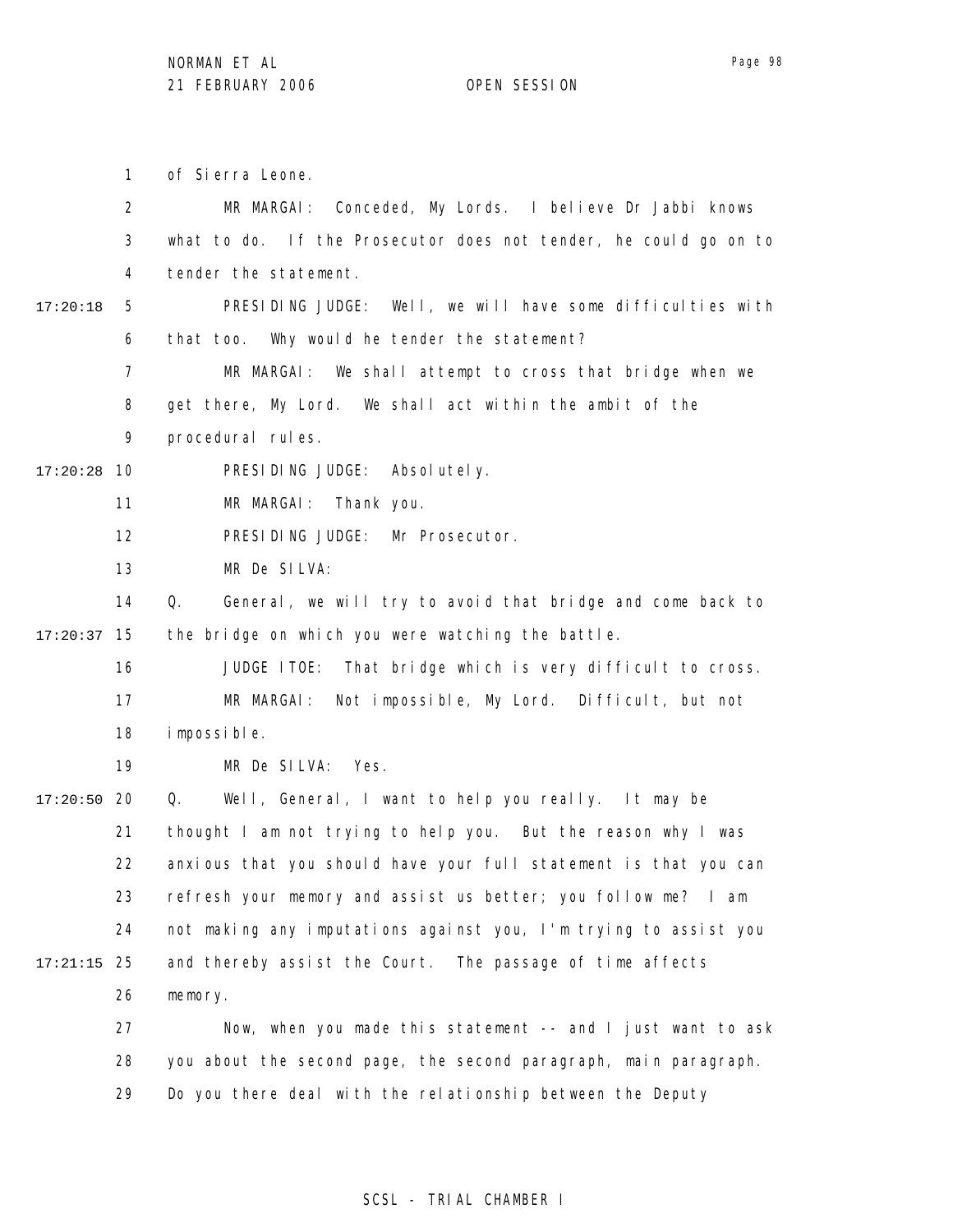Minister of Defence and the President; yes or no?

2 A. Yes.

1

3 Q. Thank you. Is what you say there true?

4 5 6 17:22:14 A. I would say everything there is true. That the President delegated much of the task of defending the country to him, confident in his judgment.

7 8 9 10 17:22:39 11 Q. Thank you very much. So if I asked you the question: as deputy minister of defence, the President delegated much of the key tasks of defending the country to him, confident in his judgment, that was what you said in your statement and that is true?

12 13 14 15 17:22:58 16 17 18 19 20 17:23:27 A. It is, but I would emphasise one thing for the Court. Your period that you're addressing, and it has been emphasised me to is up until December 1999, that judgement is a summary of what happened throughout the two years or so that I have been associated with the country. In, and this is why, if I may, it is relevant. In April 2000, General Maxwell Khobe had died. The ECOMOG forces were in the process of withdrawing, and the UN had not yet built up their strength. At that period, and that is when I returned in May of that year --

21

PRESIDING JUDGE: Of 2000?

22 23 24 25 17:23:44 26 27 28 29 THE WITNESS: Of 2000, no one, other than Chief Norman, was in a position to run the defence of the country. Because his professional military people were either going or had died, and there was a very distinguished man, but perhaps not always the most effective man who was put in as a stop gap as chief of defence, and I know that judge -- Chief Norman had, at that time, to do more. So I would like to place that judgment you have got me to emphasise in context, please, Mr De Silva.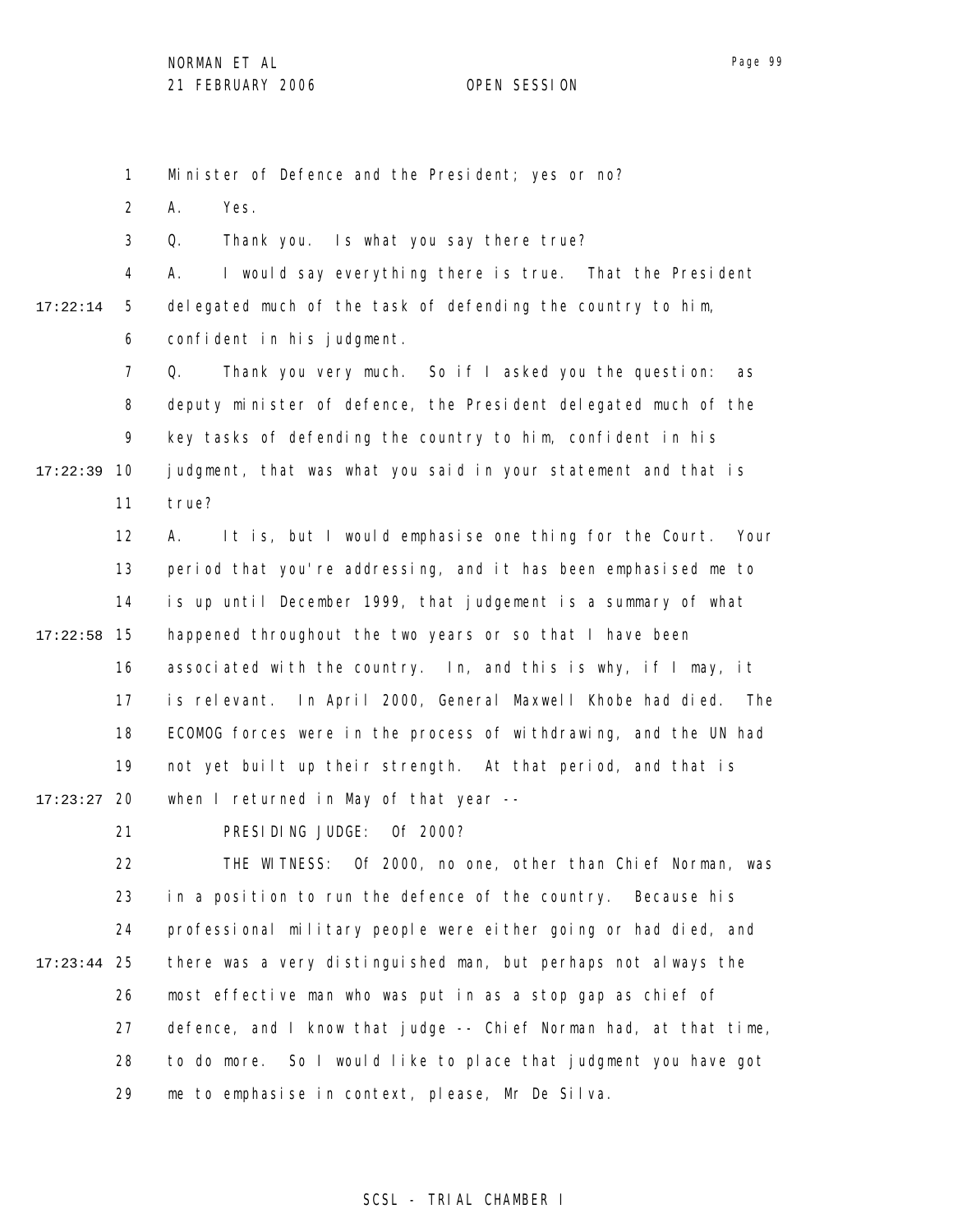Page 100

1 2 3 4 5 6 7 8 9 10 17:24:52 11 12 13 14 15 17:25:03 16 17 18 19 20 17:25:27 21 22 23 24 25 17:25:48 26 27 28 29 17:24:27 Q. Than you very much, General. MR JABBI: My Lord, with that explanation by the witness, it is clear that this portion of the statement is outside the time frame that this Court is dealing with, and not only is it a waste of the time to continue dealing with it, but it is also irrelevant to the issues that the court is looking at. JUDGE THOMPSON: Does it multiply the issues? MR JABBI: Certainly, My Lord. Here are issues that are not before the Court. JUDGE THOMPSON: That are not in controversy between the parties? MR JABBI: That are not before the Court. PRESIDING JUDGE: Well, the witness is simply explaining why he has put this particular statement, explaining why he has used these words; essentially to say that this applied more to the period in April 2000, given the scenario, rather than before. And before, if the inference from that is Norman didn't play that role up to April 2000. So it would mean, if you'd rather see the inference that I do that in January 1999 and before he may not have played that role. So that's very, very relevant. MR JABBI: My Lords, the issue is --PRESIDING JUDGE: Your objection is overruled. MR JABBI: As your Lordship pleases. THE WITNESS: My Lord, can I also, I know at the risk of extending this particular debate, but in January 1999 General Shelpidi and General Maxwell Khobe were actually running the tactical conduct of the defence of Freetown. That, I think, was not the situation in April 1999 when both people had gone. PRESIDING JUDGE: In April 2000.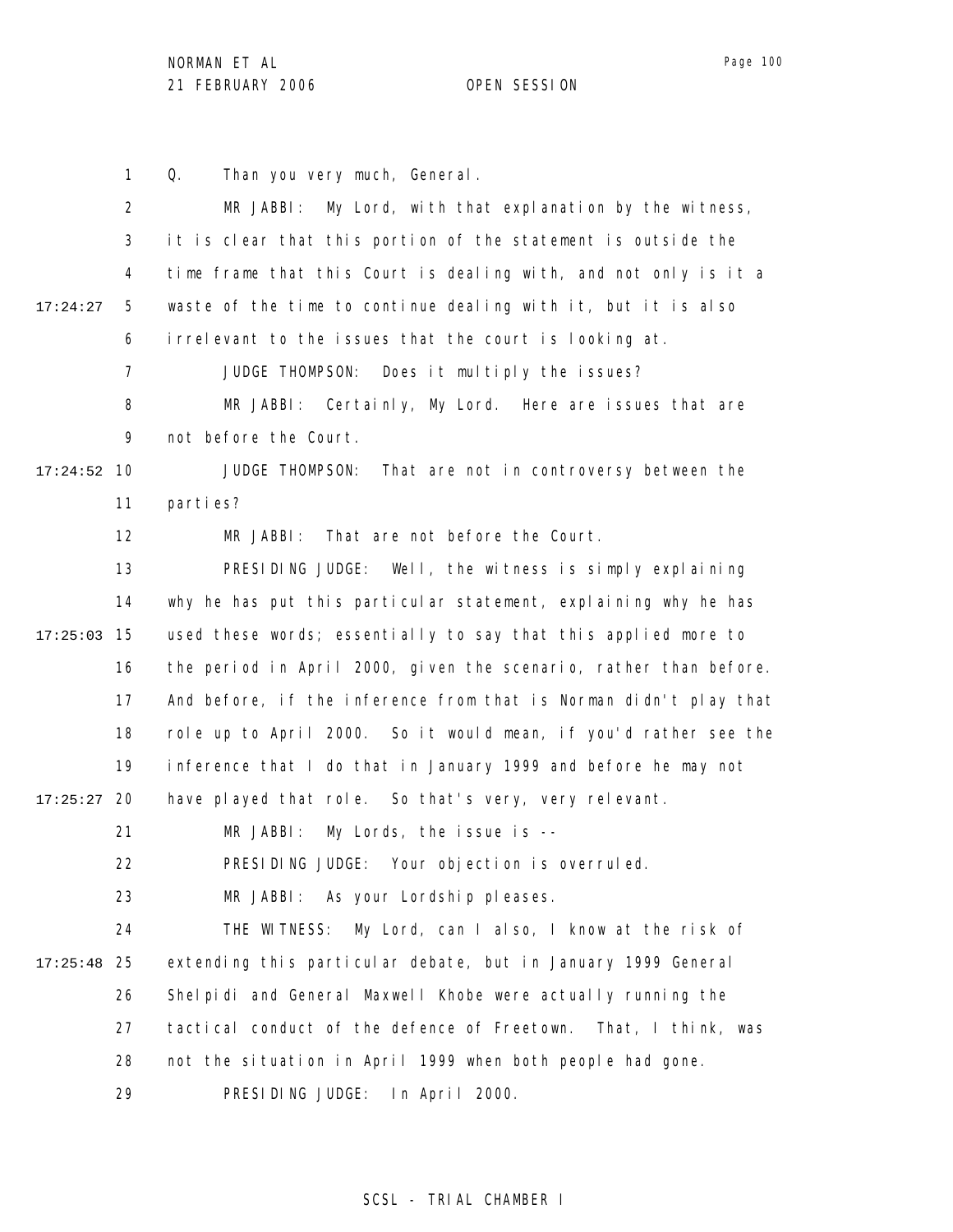1 2 3 4 5 6 7 8 9 10 17:26:57 11 12 13 14 15 17:27:28 16 17 18 19 20 17:27:49 21 22 23 24 25 17:28:12 26 27 28 29 17:26:32 THE WITNESS: In April 2000. Thank you. MR DE SILVA: Q. General, as far as you could see, was there anyone to whom the CDF forces looked up more to than Chief Norman? A. No. He was a figurehead, as I said earlier, that they much respected quite clearly. Q. From what you could gather, because you saw President Kabbah, didn't you, prior to December 1999? A. I saw him, yes, about five or six occasions in January and February. Q. As far as you could gather, is it correct to say that the President appeared confident in the trust that he had placed in Chief Norman? A. Yes, as far as I could see he had confidence in him as his deputy minister of defence, and it was in that context that I had most dealings with him, looking at the re-equipping of the Sierra Leone Army, along with ECOMOG forces. But if I may, sir, when I discussed with President Kabbah what was happening in January and February from a military perspective, it was always with General Shelpidi and General Khobe, not with Chief Norman, because he wasn't running the battle. That was their job. Q. Yes, thank you very much. So as far as you could see, President Kabbah wasn't giving any instructions to Chief Norman? A. He was present at the meetings, along with one or two other members of his cabinet. The key had a sort of war cabinet, I suppose, one might call it. But I did not see him give military orders to Chief Norman. He gave those to General Shelpidi and General Khobe. Again, if it would help, I saw Chief Norman's primary task as focusing on the reconstruction of the Ministry of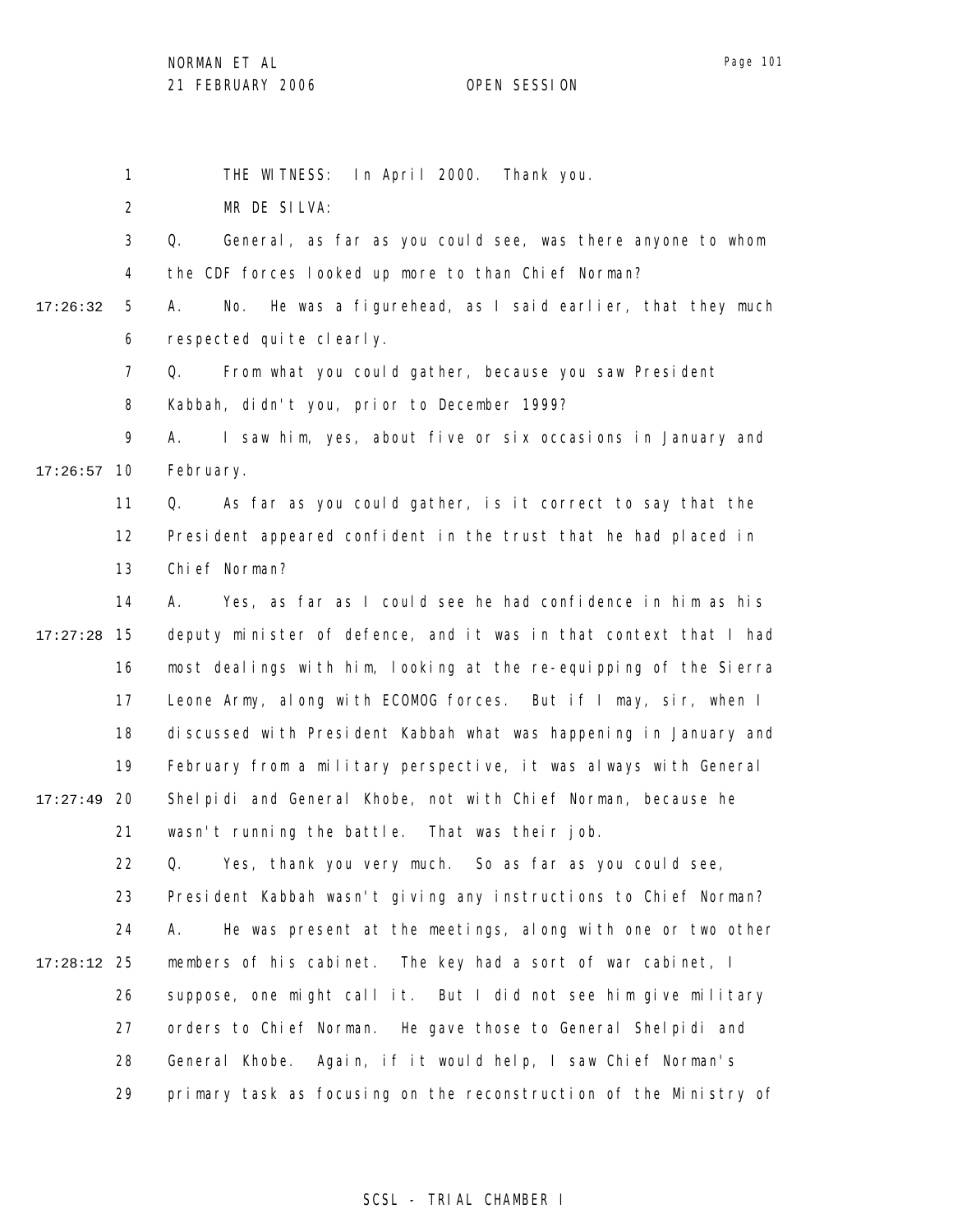1 2 3 4 5 6 7 8 9 10 17:29:32 11 12 13 14 15 17:29:50 16 17 18 19 20 17:30:01 21 22 23 24 25 17:30:31 26 27 28 29 17:29:05 Defence and of defence policy and of the re-equipping of the army, rather than in the day-to-day conduct of the defence of Freetown. Q. Yes. This all post-January 1999? A. In January it was explained to me that my principal interlocutor in the case of the Sierra Leoneans would be Chief Norman in terms of where the money would go, how it would be used and what it would be spent on. But, clearly, things were very bad in January '99 and I think it is fair to say, as I have al ready told the Court, that there were occasions when all hands went to the pump and tried to stem the RUF tide. I have talked about what happened at the bridge and my observations. Q. Yes. JUDGE THOMPSON: General, did you use the expression -- was that sentence Chief Norman was not running the battle. THE WITNESS: Yes. JUDGE THOMPSON: That is what you said? THE WITNESS: In tactical terms - I know it is a rather military terms - but the hour to hour, minute to minute conduct of the fighting was being conducted by General Khobe and General Shelpidi. That's what they were being paid to do. JUDGE THOMPSON: Thank you. I just wanted to get the assurance that that is what you said. MR De SILVA: Q. Help us about this. Can you go to the penultimate paragraph, please, and refresh your memory from the third sentence. A. Sorry, which page? Q. Sorry, page 2. The penultimate paragraph begins "I have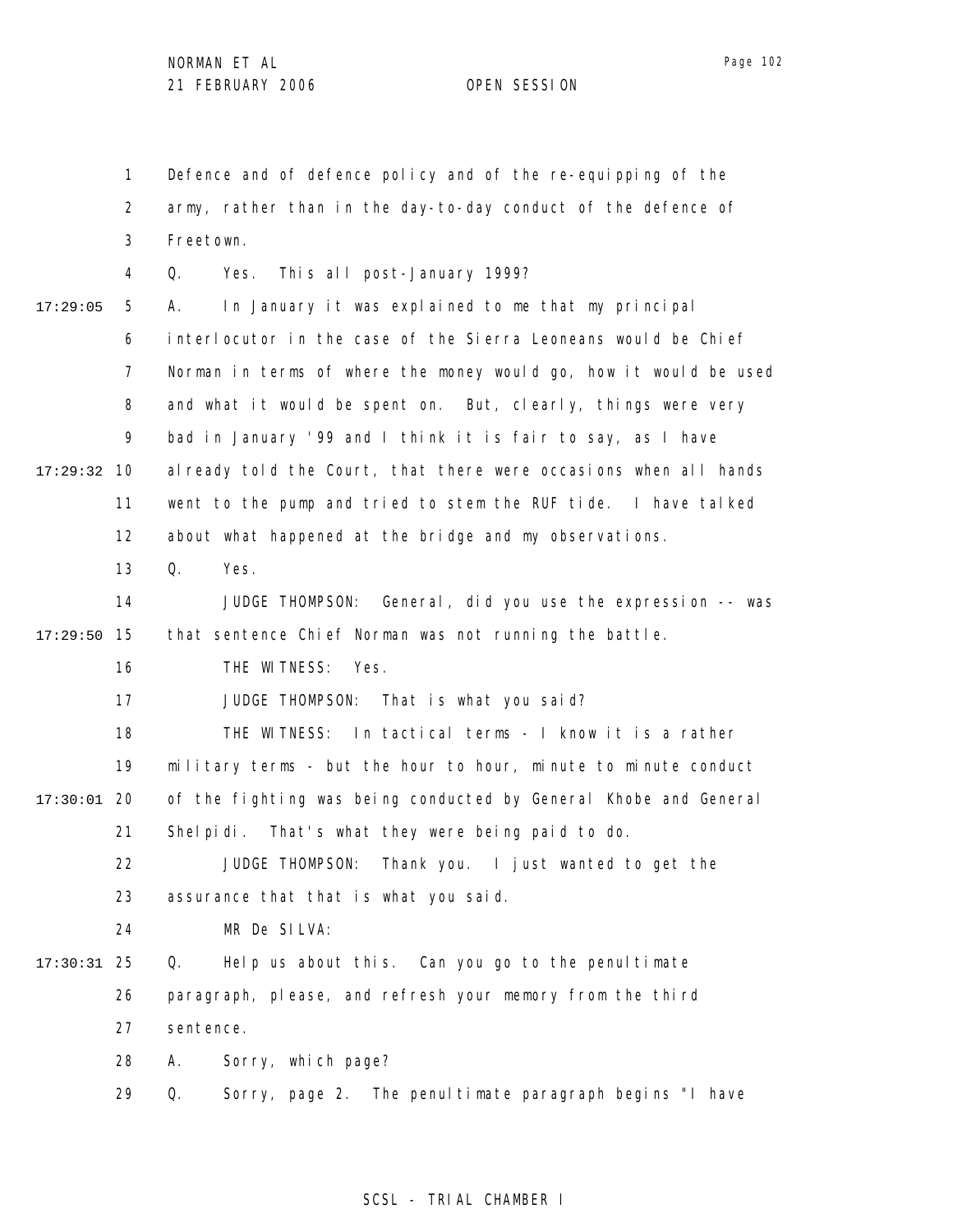1 2 3 4 5 6 7 8 9 10 17:31:39 11 12 13 14 15 17:32:05 16 17 18 19 20 17:32:31 21 22 23 24 25 17:32:59 26 27 28 29 17:31:12 al ready stated." You have al ready told My Lords that if Hinga Norman wanted to do so, he had the military power to take over the government of Sierra Leone, but chose not to do so. MR JABBI: My Lords, that specific piece of statement was rejected by the Court and the Court specifically said language of that nature should not be put to the Court, and it is unfair that the Prosecutor should be quoting it to the witness. The witness attempted to make a statement of that nature earlier on and the Court rejected. PRESIDING JUDGE: But later on the witness has repeated that statement in cross-examination a few minutes ago. MR JABBI: My Lord, it is from what is being read from the statement, not from any evidence he has been giving. PRESIDING JUDGE: Mr De Silva, do you wish to comment? MR De SILVA: Yes. My Lord, the witness has said more than once - and this is really complimentary of the first accused - it is really a compliment to the first accused - that although he had the power to do so, he never sought to seize the reigns of power. And that is what -- JUDGE THOMPSON: I was going to ask what prejudice is that now that -- I mean, to the Defence. Much as I agree that this takes us, as I said this morning, into a rather speculative area, inconclusive in terms of people's intentions and whether they carried our their intentions or had constraints on those. But my own response here is that what prejudice is being done to this defence if this question is asked and an answer is given in a positive way? MR JABBI: It is just that if the Court has frowned upon that piece of evidence before --

### SCSL - TRIAL CHAMBER I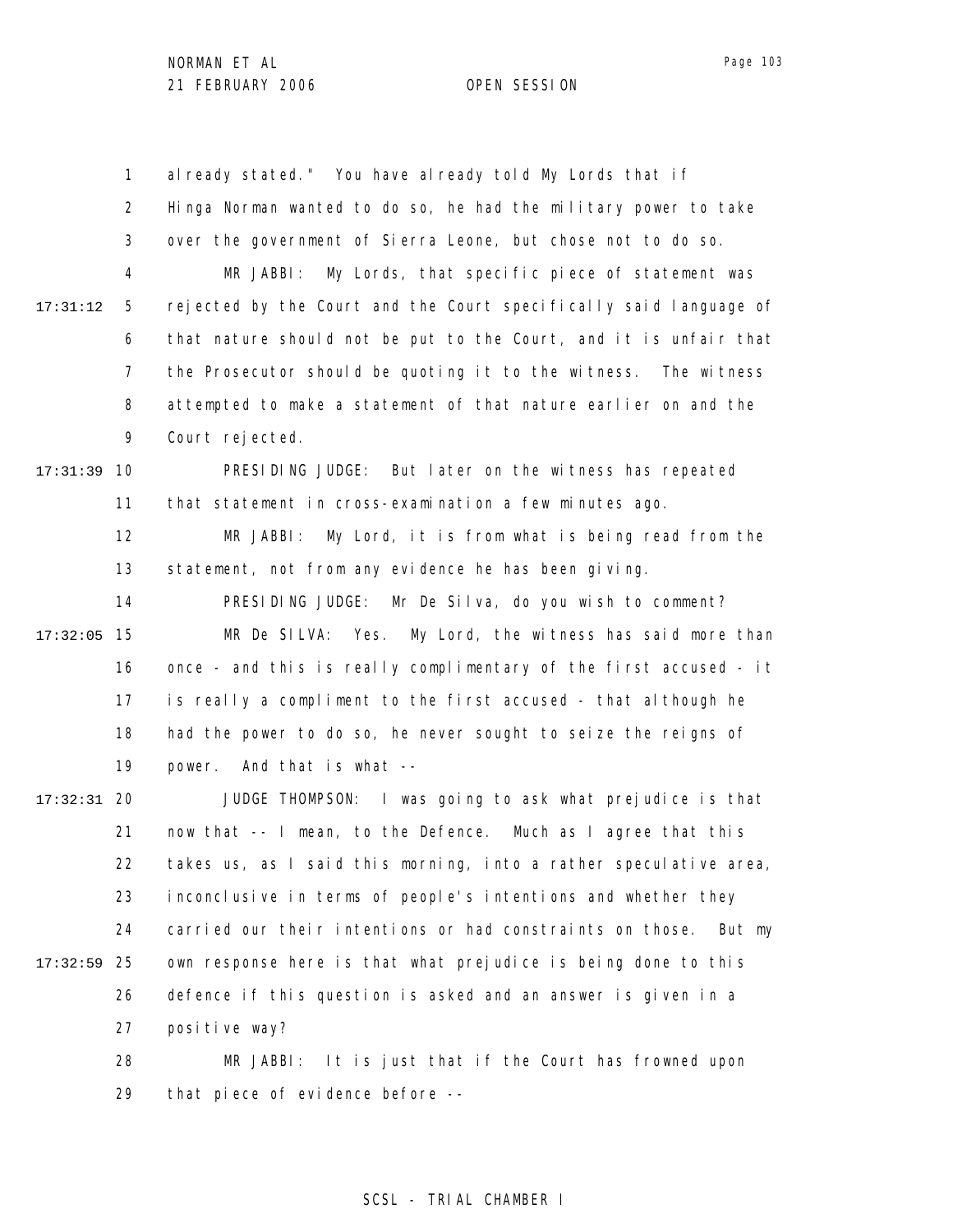1 2 3 4 5 6 7 8 9 17:33:48 10 11 12 13 14 15 17:34:07 16 17 18 19 20 17:34:20 21 22 23 24 25 17:34:35 26 27 28 29 17:33:34 JUDGE THOMPSON: Yes. MR JABBI: -- the nature of that evidence being complimentary to whoever does not justify going back upon what the Court had earlier said. PRESIDING JUDGE: In a context where that question was being asked at the time, it was the expression of an opinion. But as I said, we allowed that already in cross-examination and we allow the question to be asked. Before we proceed, I would just like to remark that it is 5.30. We do not intend to prolong much further unless you tell me that you only have one more question. Otherwise we will adjourn. MR De SILVA: My Lord, I probably have five minutes of cross-examination. I hope that is not too much. PRESIDING JUDGE: Dr Jabbi, do you have any re-examination after that? MR JABBI: Well, My Lord, my learned friend's five minutes may bring up anything, and I cannot -- PRESIDING JUDGE: Indeed. But assuming that he does not bring any new matter. I am just trying to see if we should adjourn now or -- MR JABBI: I have some re-examining to do already. PRESIDING JUDGE: Which means we will have to come back tomorrow morning with the witness anyhow. MR De SILVA: Is your Lordship minded to --PRESIDING JUDGE: Go ahead. Five minutes. MR De SILVA: Yes. Q. All I want to know, General, perhaps is this: You have looked at the paragraph I have drawn your attention to, where we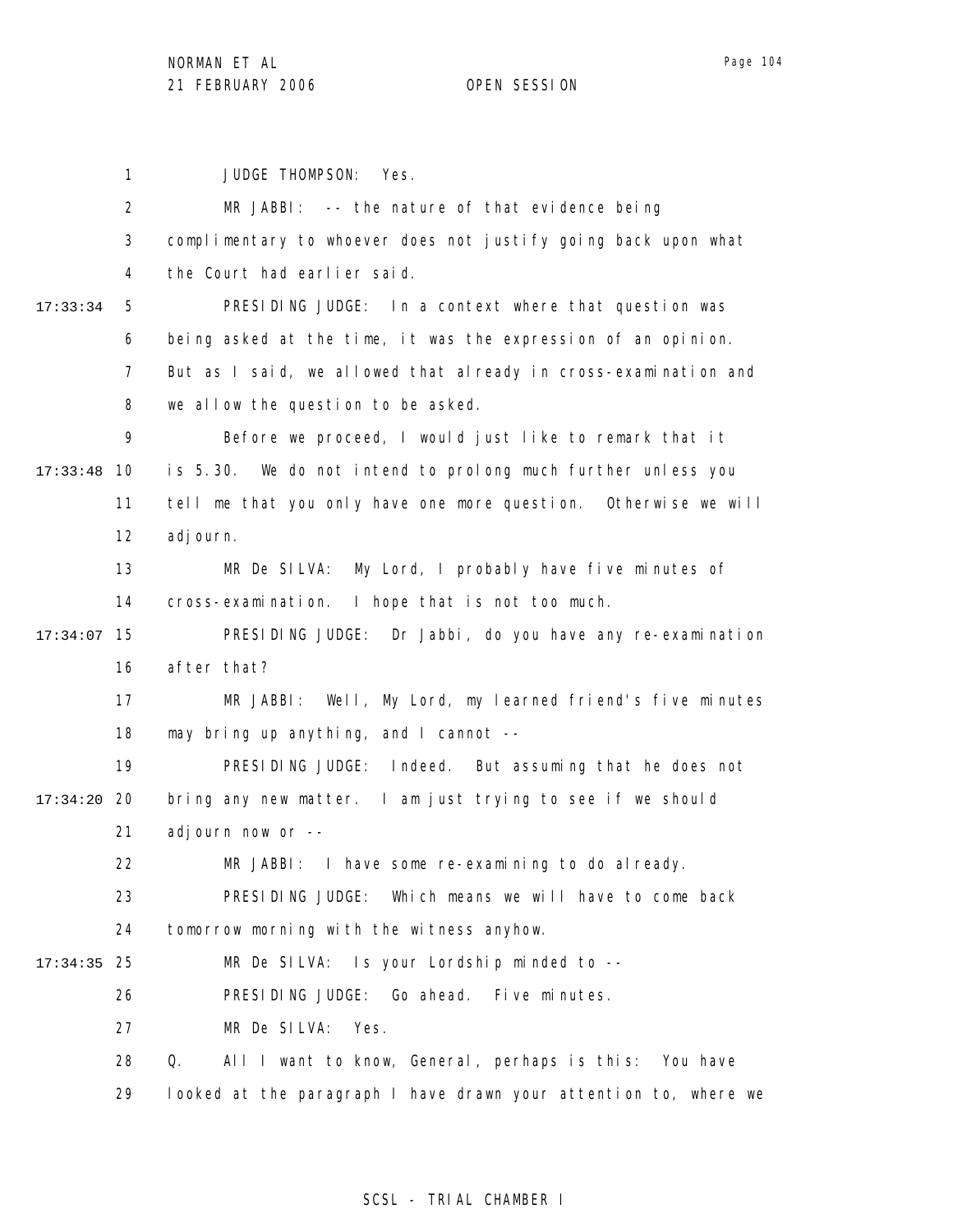1 2 3 4 5 6 7 8 9 10 17:35:33 11 12 13 14 15 17:35:49 16 17 18 19 20 17:36:17 21 22 23 24 25 17:36:40 26 27 28 29 17:35:08 have already dealt with Hinga Norman could have taken over the government of Sierra Leone had he wanted to do so. Is it correct that it was your view that Hinga Norman had the military power to take over the government? A. Although he did not control through all the forces loyal to the government, including some elements I would call them the peripheral elements we discussed earlier of the CDF, it is true to say that I think he had sufficient power, sufficient influence, if he had wanted to to have taken over the government. There would have been those who I don't think obeyed him or did not always obey him, but he had sufficient power to do it if he wanted to. Q. He had sufficient power, military power, to take over the government had he wished to do so; would that be correct? A. Yes. I'd emphasise, if I may, the word "sufficient." Q. Yes. So do I. He had sufficient. A. He had sufficient but not total. There were others who did not answer to him. But if I may again, I did write that largely in the context of the situation we discovered ourselves in in April 2000, when he was undoubtedly, for one month or so, the only man on whom President Kabbah could turn to. The only one he could turn to because all his military men had basically given up on him or died. So I think, although it does apply to 1999 to a degree, it must be seen in the context of the overall statement. Q. General, when you are talking about military power, you are talking about the leadership qualities he had that brought to him that military power, isn't it? A. It is one aspect -- Q. Thank you.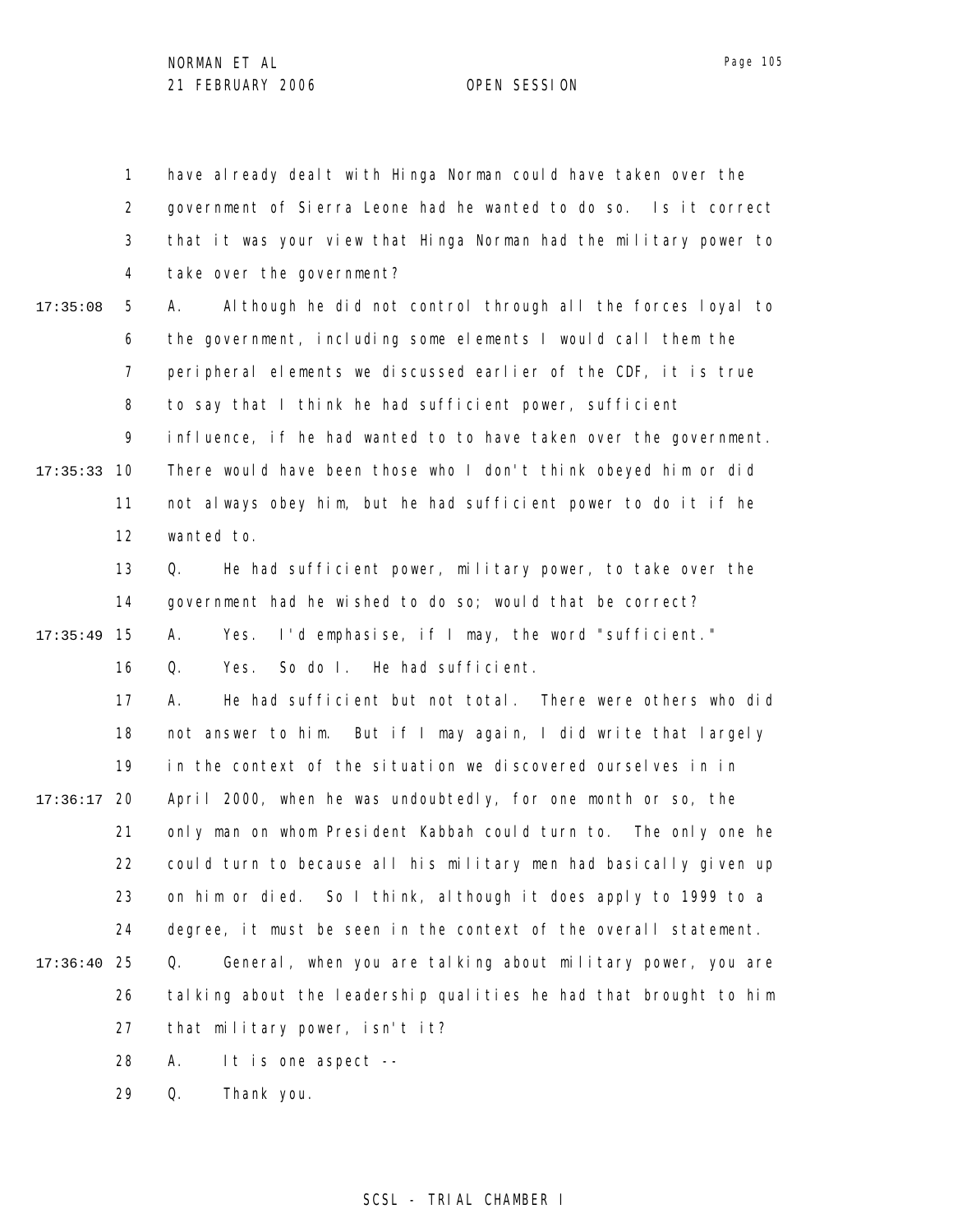1

2 3 4 5 6 7 17:37:04 but if you haven't got the means or the forces to follow you, it is not going to be any good. Q. But he did? A. He had sufficient. Q. Thank you. And finally, to deal with a question I think my learned friend Mr Margai was dealing with, that the invincibility

A. But if I may, you can have great leadership and charisma,

8 matter about which we have heard some evidence in this Court,

9 your understanding, because you used the word "invincibility,"

17:37:36 10 11 was that it was brought about by some mystical process that made people invulnerable to bullets.

> 12 A. I said they believed they were invincible and there was a

13 process through which they went that gave them that belief.

14 Q. Yes.

15 17:38:00 16 17 JUDGE ITOE: I don't think the witness specifically mentioned bullets. Invincibility. I mean, he did not explore further details on the connotation of invincibility.

> 18 MR De SILVA: But we have heard, My Lord --

19 JUDGE ITOE: Others, I know. You may be taking into

20 17:38:20 consideration the evidence that we have from others about it.

21 MR De SILVA: Indeed.

22 JUDGE ITOE: The bulletproof, what have you.

23 MR De SILVA: My learned friend was asking about

24 bulletproof vests. He was not talking about arrows or atomic

25 17:38:37 26 bombs; he was talking about bullets. And invincibility in that context.

> 27 28 Q. Don't you think the benefits of these mystical qualities should be bestowed upon the British troops in Iraq?

29 A. At the time I did ask if we could borrow this technique.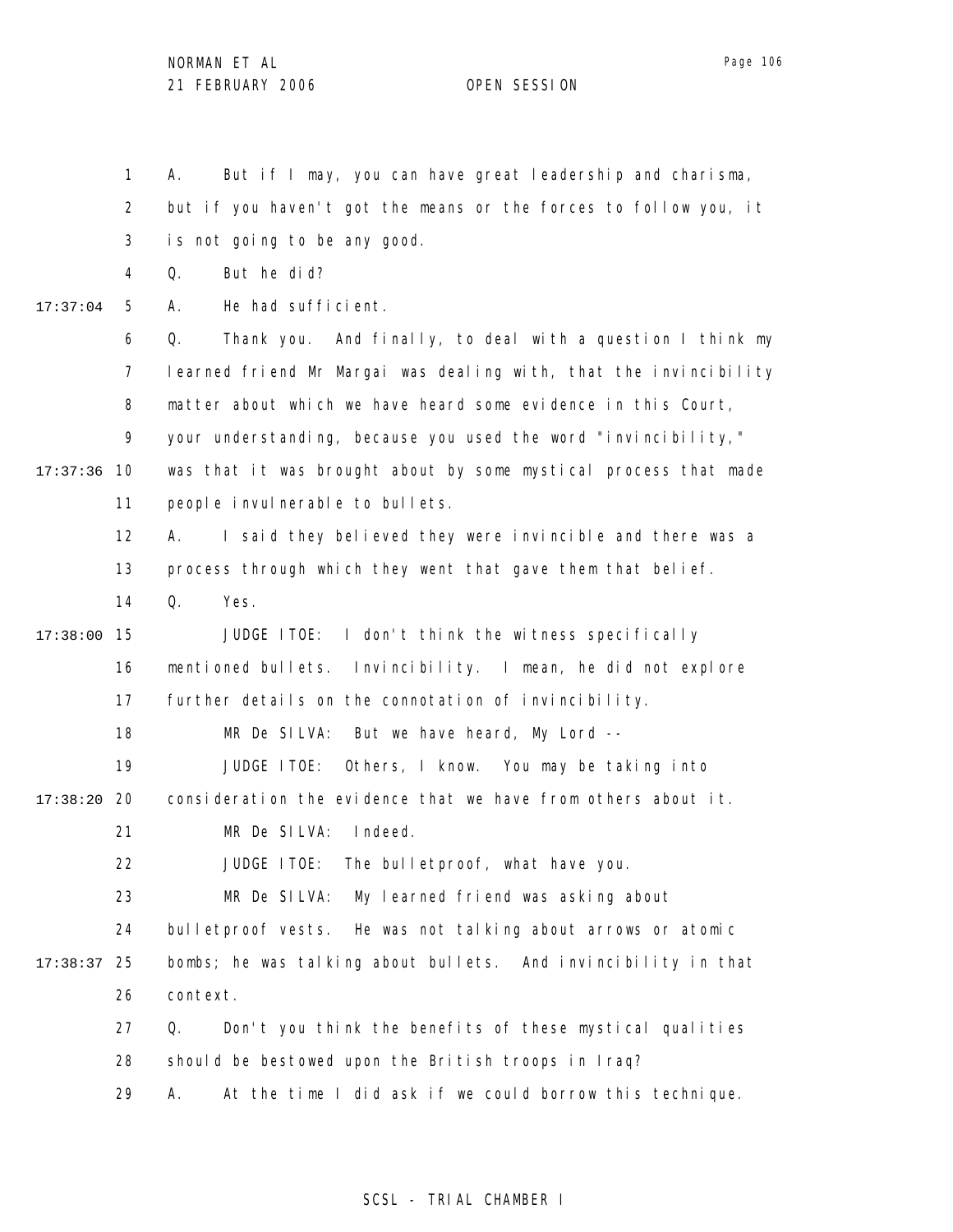Q. And --

1

Page 107

2 3 4 5 6 7 8 9 10 17:39:33 11 12 13 14 15 17:39:43 16 17 18 19 20 17:40:18 21 22 23 24 25 17:40:28 26 27 28 29 17:39:11 A. Because it made them very brave. I watched them do things which I think British soldiers might not have done. Q. I know. But on the whole, did the whole prospect make everybody laugh? A. Well, I would think it would be wrong and I wouldn't agree with your use of the word "laugh." It was a very serious business. People were fighting and dying and the CDF were, I think, known to be the bravest of those engaged in the combat. And if it was a result of this belief of invincibility, I said I'd like some of this. That is about it. So I never laughed at it. Q. Well, I hope you get some of it before you go to Afghanistan. A. Thank you. Q. But on the whole, you realised, of course, didn't you, that it was a form of bravery with which people paid with their lives? A. I don't know. I mean, I know that they were better sol diers for the bravery they displayed. But sol diers die in fighting and sadly that's a fact of life. Whether it led to more casualties - but I don't want to go into areas whether I am an expert or not - I wouldn't like to say. MR De SILVA: Yes, thank you, General. PRESIDING JUDGE: Dr Jabbi? MR JABBI: Yes, My Lord. PRESIDING JUDGE: Do you have any re-examination? MR JABBI: Yes, My Lord. PRESIDING JUDGE: If you do, we will have to postpone that to tomorrow morning at 9.30.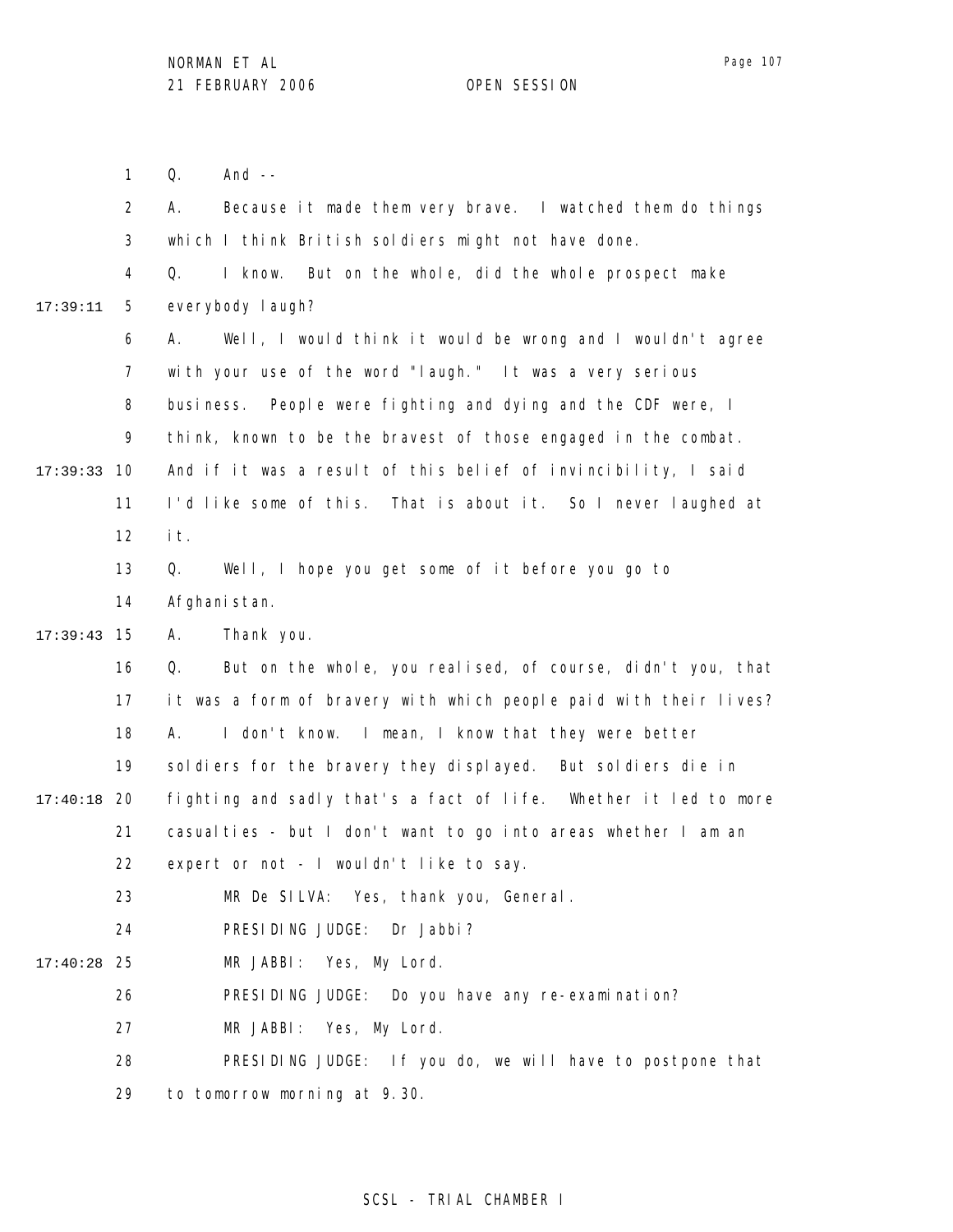17:40:56

1 2 3 4 5 6 7 8 9 10 17:41:14 11 12 13 14 15 16 17 18 19 20 21 22 23 24 25 26 27 28 MR JABBI: Thank you. PRESIDING JUDGE: Before we adjourn I would like to ask you if you have another witness ready, because tomorrow is only Wednesday. And although the session goes until -- I know the witness will be finished sometime tomorrow morning, so that leaves us with Thursday and Friday and the rest of the morning tomorrow. I just mention that so you have witnesses available. But bear in mind the period of time that we have. It has to be a witness that can fit in that period of time so we can finish the evidence of that witness. MR JABBI: Yes, My Lord. My Lord, I believe we have about two witnesses to fill the remaining time. PRESIDING JUDGE: That is fine. Thank you very much, Dr Jabbi. Court is adjourned to 9.30 tomorrow morning. [Whereupon the hearing adjourned at 5.42 p.m., to be reconvened on Wednesday, the 22nd day of February 2006, at 9.30 a.m.]

29